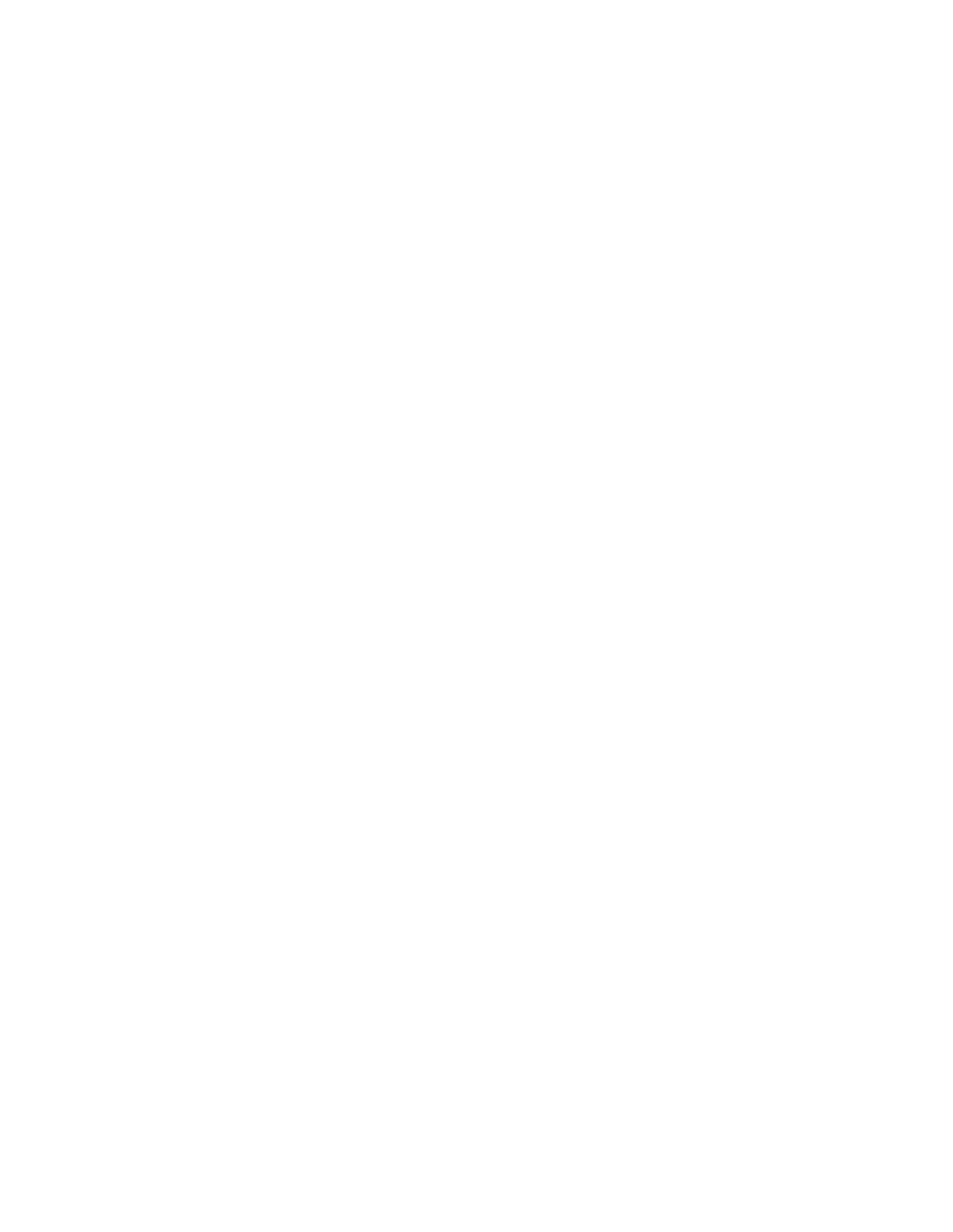# Contents

| 68<br>Withdrawal Protocols |
|----------------------------|
|                            |
|                            |
|                            |
|                            |
|                            |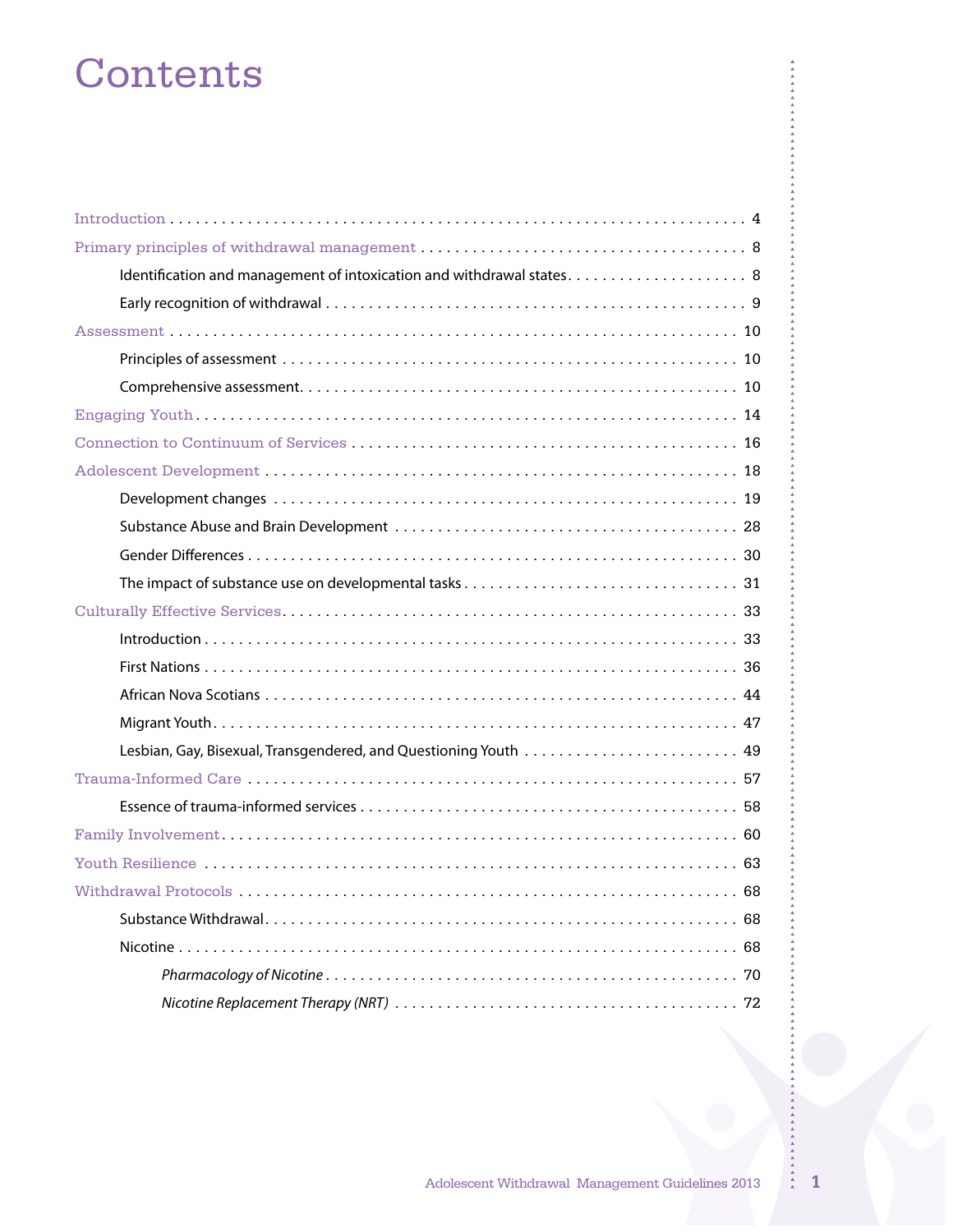| Pharmacological Management of Benzodiazepine Withdrawal 87 |
|------------------------------------------------------------|
|                                                            |
|                                                            |
|                                                            |
|                                                            |
|                                                            |
|                                                            |
|                                                            |
|                                                            |
|                                                            |
|                                                            |
|                                                            |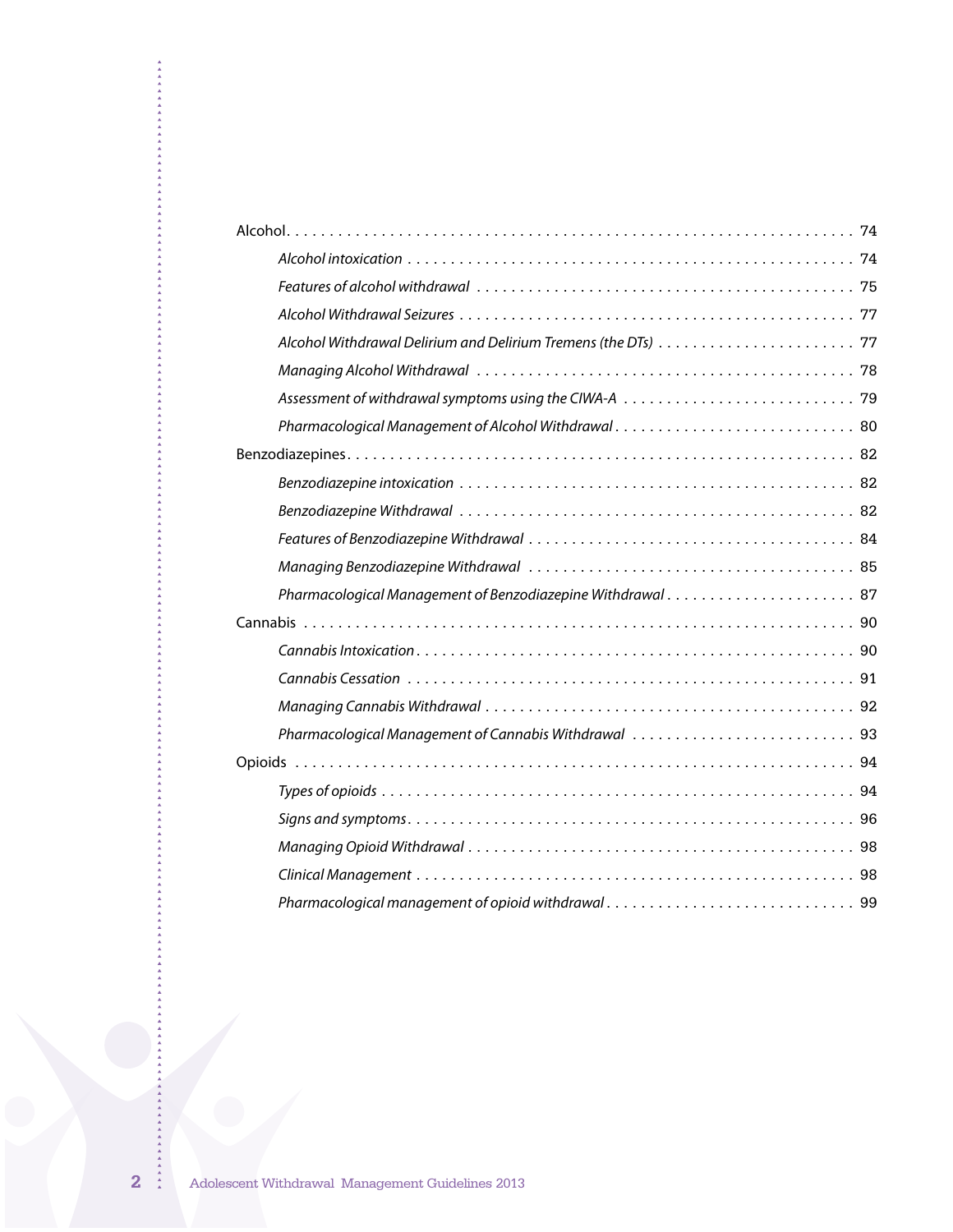$\frac{1}{2}$ 

 $\frac{1}{2}$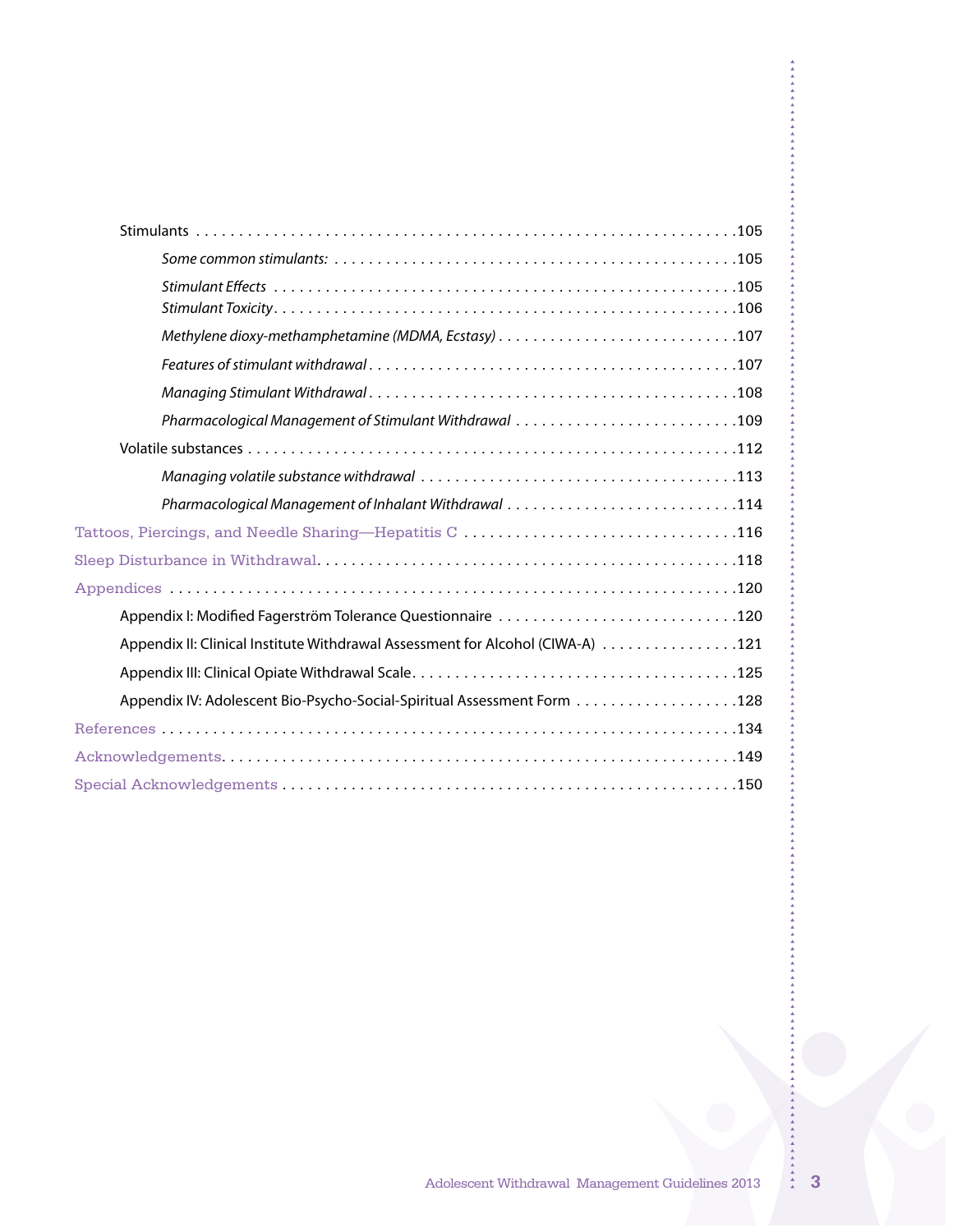Nova Scotia has invested in numerous specialized addiction services for adolescents during the last decade. The District Health Authorities (DHAs) have leveraged provincial enhanced-services funding for youth to develop a vast range of much-needed supports and services for adolescents and concerned/significant others. Adolescent work has been further enhanced through funding made available through Health Canada's Drug Treatment Funding Program (DTFP). Between 2009 and 2013, Nova Scotian youth and families have benefited from targeted funding for youth at risk of substance abuse. In accordance with DTFP funding criteria, projects have included capacityenhancement activities designed to increase the ability of service providers within the community to identify, refer, and support youth at risk of substance use. Other activities focused on early intervention for youth at risk and their parents. Target populations have included rural, streetinvolved, in-care, and aboriginal youth. System capacity and staff competencies related to health promotion and prevention and treatment of substance use and gambling among adolescents continue to grow. One of the system's greatest assets is the expertise attained by adolescent addiction workers.

Unfortunately, a significant gap remains along the continuum of supports and services for adolescents. Until recently, the expansion of adolescent services has not included a close examination of withdrawal management. Currently, there are no youth-oriented withdrawal management services in Nova Scotia that wholly meet the needs of this population. To address the current gap in withdrawal management, key provincial stakeholders/experts have reviewed best and promising practices and approaches with respect to adolescent withdrawal management to help inform a comprehensive system of adolescent-specific withdrawal management services in Nova Scotia.

At present, there is no unity across Canada regarding which approach best serves the needs of adolescents. Provinces and territories differ widely in their approaches to adolescent withdrawal management programs, reflecting disparate needs, ideologies, and resources. A literature review and report on youth-specific withdrawal management programs and strategies across Canada was commissioned and released in 2007; it was updated in 2011 to help inform the work of the Provincial Adolescent Withdrawal Management Working Group.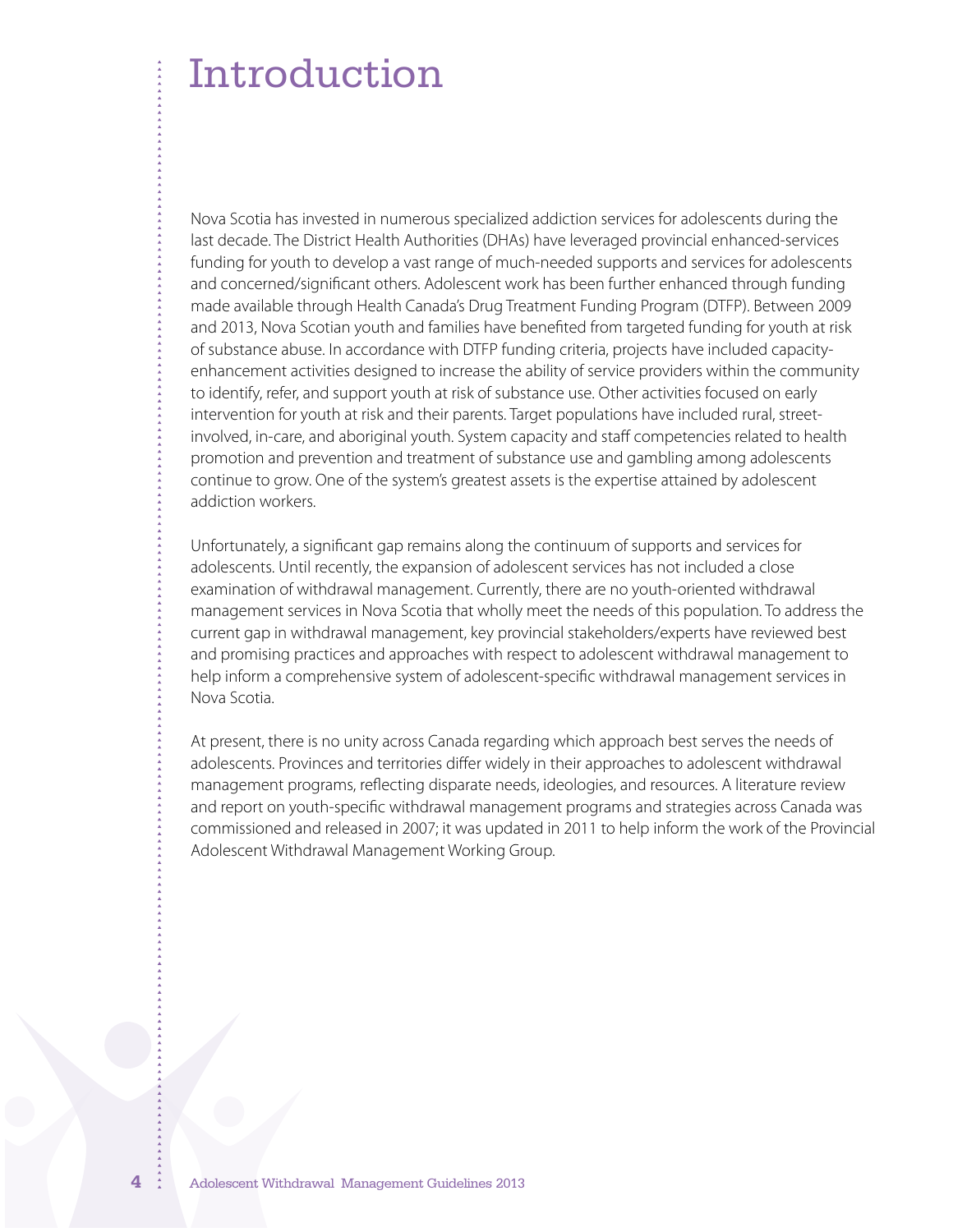The formal call for provincial Withdrawal Management Guidelines came from the Provincial Adolescent Withdrawal Management Working Group during a meeting held January 9–10, 2012. The following themes emerged from the provincial working group:

- Adolescent clinical therapists and community outreach workers should play a role in admission, treatment, and discharge planning specific to withdrawal management.
- • Adolescent Withdrawal Management (AWM) requires a time-sensitive response.
- Every door is the right door—if an adolescent is seeking withdrawal management but does not meet admission criteria, he/she should be linked to another appropriate service.
- Adolescent programming, even withdrawal management, must take into consideration developmental needs and activity requirements appropriate for the context.
- Core Competencies should include knowledge of withdrawal management medical protocols for adolescents.
- • Specialized Staff Competencies should include knowledge of adolescent development and the impact of substance use on the developing brain.
- • Staff must be trained in Cultural Competency and Cultural Safety, to enhance the treatment experience for First Nation and other populations.
- • Staff must recognize that withdrawal management is just one component of the treatment experience.
- Having linkages with other parts of the treatment system, such as Community-Based Services, is critical.
- • Consistent guidelines for"flow"in and out of withdrawal management must be provided.
- Treatment planning must consider the client's readiness for change.
- • Roles must be clarified with respect to caring for adolescents and helping them navigate the system.
- Standardized provincial assessment is needed, while recognizing that "over-assessment" can be a barrier to access.

A subcommittee of the Provincial Adolescent Withdrawal Management Working Group was formed, and other experts on the subject were consulted, to adapt the Australian document *YSAS Clinical Practice Guidelines: Management of Alcohol and Other Drugs Withdrawal*. Careful consideration of the themes listed above, related literature, and results from youth stakeholder meetings helped to determine the strengths and limitations of Australian guidelines for the Nova Scotia context and to shape this document to better fit the needs of Nova Scotia.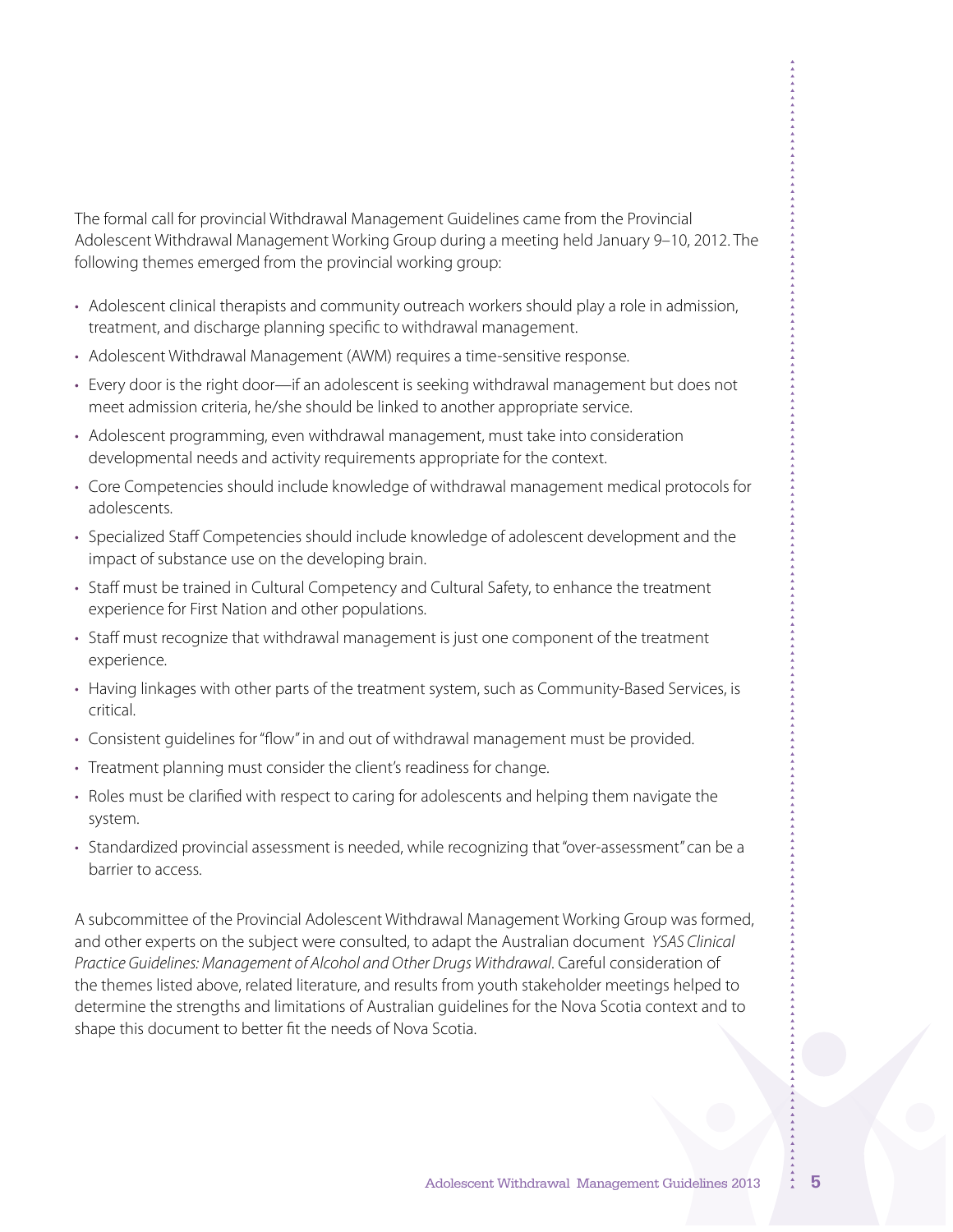The guidelines are meant to support management of substance-use withdrawal for 13- to 18-yearolds in all settings that are expected to provide withdrawal management services to adolescents. This may include an adult withdrawal management unit, a pediatric unit or in the future, an adolescent specific withdrawal management unit. The document is intended to support and inform all staff who have a role in assisting adolescents with the withdrawal management process. This includes helping adolescents access withdrawal management services, helping adolescents stay connected to the continuum of services once they complete withdrawal, and supporting family and concerned/significant others as required. To fill a long-standing information gap, this document places particular attention on the medical withdrawal protocols for adolescents. This document also takes into account psychosocial and spiritual considerations necessary for the provision of holistic care. Users of this document must note that the medical protocols are to be used only as a guide; decisions regarding dosage levels must be based on a thorough substance-use history and comprehensive medical assessment of each individual client.

This document was developed with the intent of addressing issues of withdrawal management for adolescents aged 13-18years. However, much of the contents of this document will very adequately apply to youth/young adults, and in some jurisdictions referred to as transitional aged youth who present with addiction and withdrawal management issues, The neurodevelopmental issues faced by young adults (ages 18-25 years) are extremely similar to adolescents. Accordingly, the psychosocial , medical and mental health issues facing young adults with alcohol and substance use disorders are also similar to adolescents. In fact, the needs of youth in withdrawal management settings and other addiction treatment settings often are more similar to those of adolescents than of adult clients/patients. Therefore the contents of this document may well inform clinical practices for transitional aged youth as well as adolescents.

Users of this document must note that the medical protocols are to be used only as a guide; decisions regarding dosage levels must be based on a thorough substance-use history and comprehensive medical assessment of each individual client.

The redevelopment of this document has also been guided by principles outlined in the document A Systems Approach to Substance Use: Recommendations for a National Treatment Strategy (NTS, 2008). Availability and accessibility, matching, responsiveness, and collaboration and coordination have all been considered and have been incorporated into this document. The tiered framework represents a continuum of different levels of supports and services that correspond to the acuity, chronicity, and complexity of risks and harms associated with substance use. Withdrawal management services in Nova Scotia are found predominantly in the upper two tiers—Tier 4 or Tier 5—of the framework as described in the NTS, and involve more intensive, specialized services than the lower three tiers. Clients seeking services in tiers 4 and 5 are among the most harmfully involved of our clients. The acuity, complexity, and chronicity of any adolescent's presentation of mental health and substance-use status should determine the extent of specialized services required.

In all cases, it is essential that adolescents are helped to move between tiers and/or access multiple tiers according to their need. For this reason, it is suggested that a navigator or case manager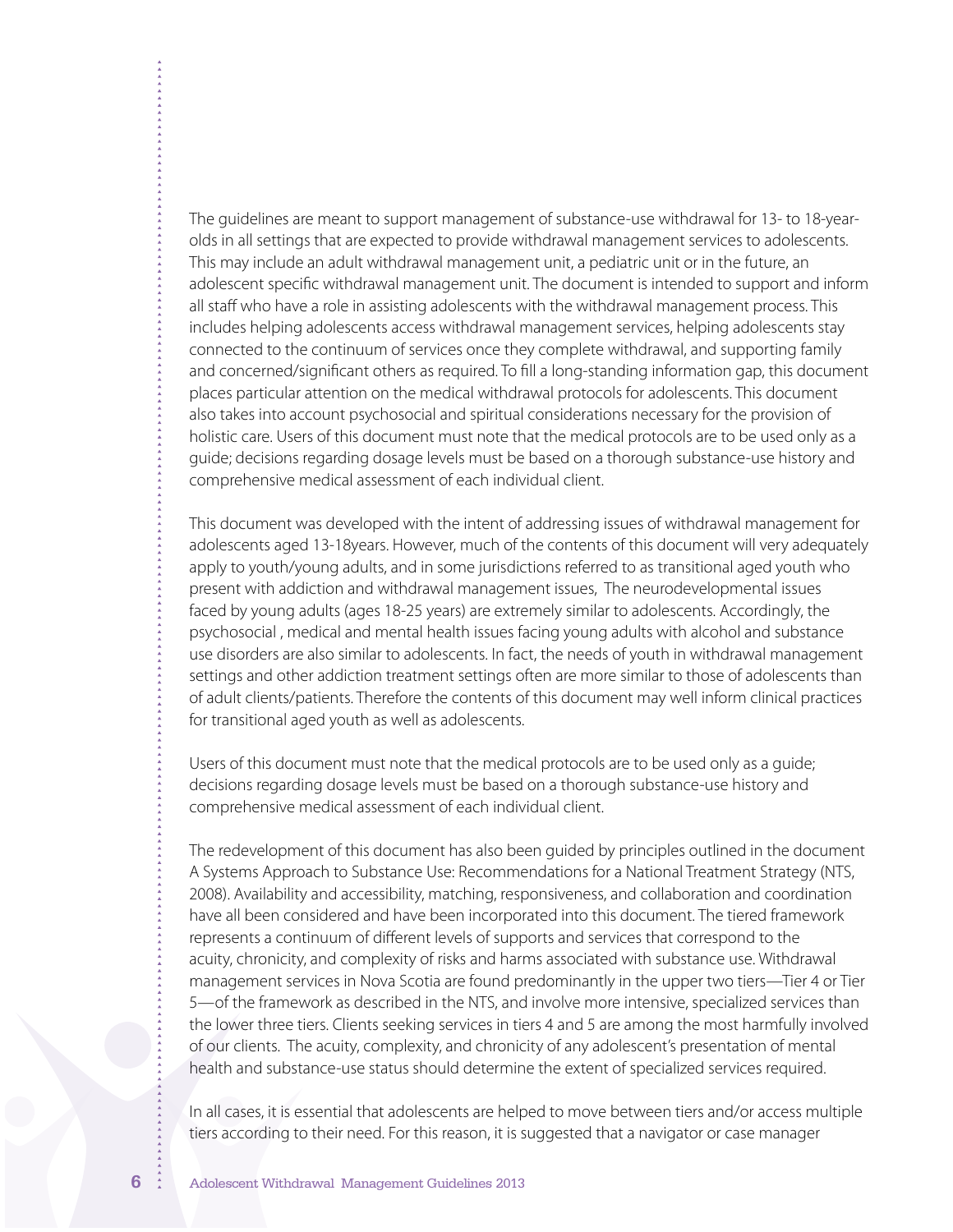function be established to ensure that adolescents are not lost between the cracks. This function increases the probability that an adolescent will remain connected with the continuum of care following his/her involvement with withdrawal management, thereby increasing the chance of recovery and enhanced health. This is particularly important in light of the fact that adolescence is the primary life period for physical, emotional, and mental development.

This document also helps to advance the goals of the 2012 Nova Scotia Mental Health and Addiction Strategy,"Together We Can: The plan to improve mental health and addictions care for Nova Scotians." Enhancing the full spectrum of mental health and addiction services for youth figures prominently in the strategy, as well as recognizing our responsibility to better meet the need of all diverse groups and communities. By placing emphasis on cultural competency and culturally safe environments, these guidelines are directing those responsible for providing withdrawal management services to ensure that every possible action is taken so that every young person has the best chance of feeling safe while participating in withdrawal management services.

Highly specialized services for adolescents who require medical withdrawal management and treatment for a mental health disorder (Tier 5) cannot realistically be provided in all jurisdictions throughout the province. Given the small proportion of adolescents that would meet the criteria for Tier 5, provincially centralizing that level of service is being explored.

From a population standpoint, this province must also consider the most effective way to provide client-centred, safe, and efficient withdrawal management services for adolescents who don't meet the criteria for Tier 5 but require medical withdrawal management. Being accountable to our entire population and to Accreditation Canada's quality dimensions has forced the addiction services system to analyze all possibilities. While it may not be ideal to co-locate adolescents and adults on the same in-patient withdrawal management unit, implementation of these guidelines will enhance staff competencies in addressing adolescent needs. Subsequently, it is expected that integration of these guidelines into practice, will improve the treatment experience and treatment outcomes for adolescents receiving withdrawal management services. As well, whenever possible, localized interventions have a greater likelihood of providing coordinated shared-care approaches. Thus, the unintended consequences of not providing these services within a reasonable geographic area must be considered against the unintended consequences of providing services in an environment primarily intended for adults.

Matching intensity with need involves understanding culture and context and the opportunities that exist therein. Withdrawal management units should be interested in every adolescent's circle of support and circle of care, both of which involve building understanding and relationships within the context of community and making adolescent treatment more seamless along the continuum. Consideration must also be given to urban vs. rural cultural differences. Unless the move is considered essential, adolescents should not be displaced from their community of supports. Furthermore, centralizing all adolescent withdrawal management services carries a risk of bottlenecking a service to a population that should be our first priority.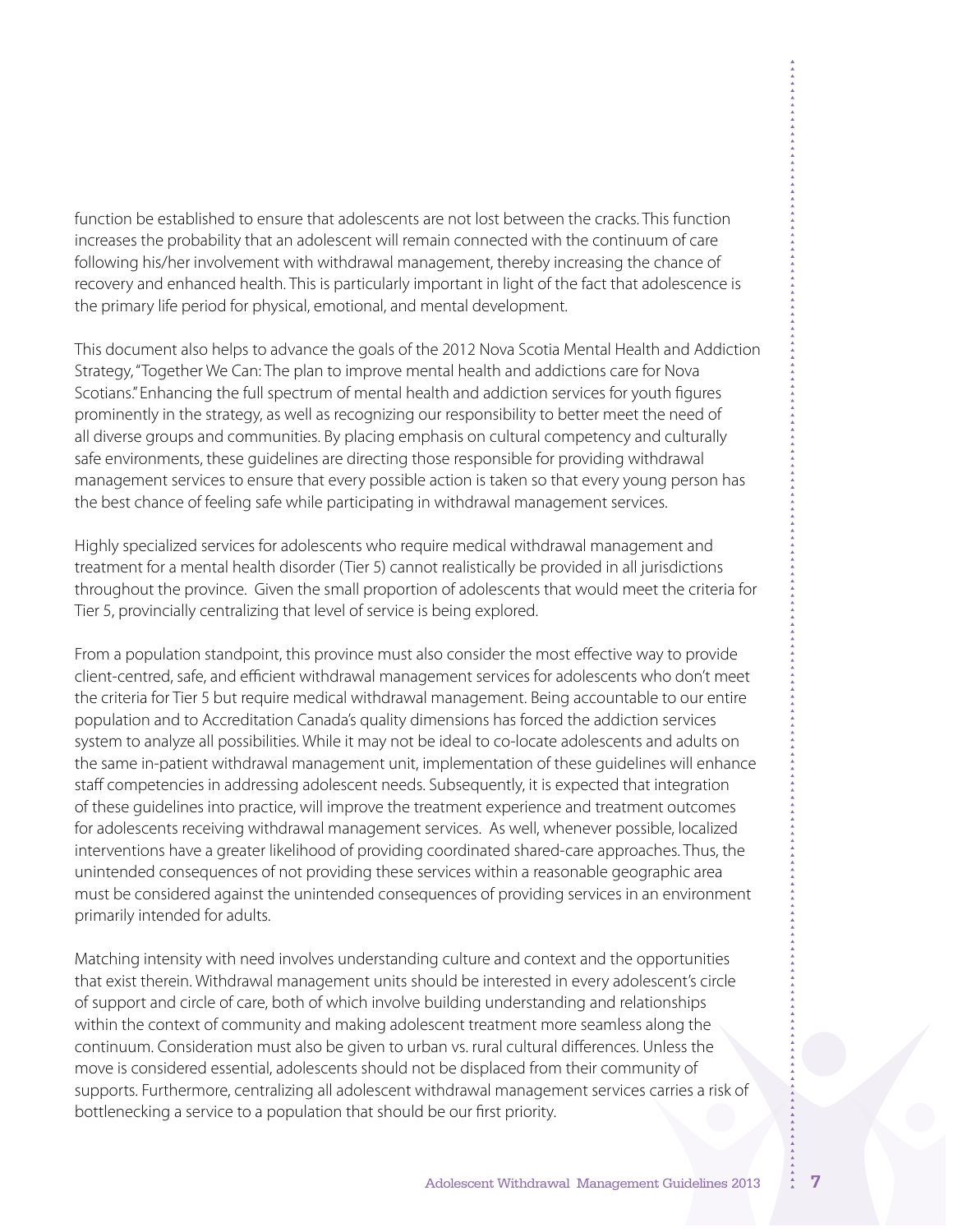# Primary principles of withdrawal management

Managing withdrawal symptoms is a component of a comprehensive treatment strategy. A withdrawal syndrome is the predictable constellation of signs and symptoms following abrupt discontinuation or rapid decrease in intake of a substance that has been used consistently over time. The signs and symptoms of withdrawal are usually the opposite of the direct pharmacologic effects of the substance.

## Identification and management of intoxication and withdrawal states

As described in the Principles of Addiction Medicine, intoxication is the result of being under the influence of, and responding to, the acute effects of alcohol or another drug of abuse. It may include feelings of pleasure, altered emotional responsiveness, altered perception, and impaired judgment and performance (Reis, Feillin, Miller, & Staitz, 2009). Recognizing intoxication states is essential in determining a course of treatment. Intoxication states can range from euphoria or sedation to lifethreatening emergencies when overdose occurs. Each substance has a set of signs and symptoms that are seen during intoxication. The initial challenge is diagnosis, as intoxication can resemble many medical and psychiatric symptoms.

Identifying intoxication must commence with a thorough assessment that includes client history, physical examination, and, in most cases, laboratory screening. Of immediate concern is overdose. It is critical to know what substances have been taken and in what quantity. In cases where a client is unable to provide the information, a family member or concerned other may be able to provide important information.

When screening for substances, urine is often used because of the relatively high concentration of drugs and metabolites present in urine and the stability of metabolites when frozen. Screening is especially important when client history is vague. Understanding the specificities and crossreactivities of the particular urine drug screen is vitally important to the interpretation of the screen. It is also important to know the usual duration of detectability of specific substances and how that is affected by the quantity ingested. Individual factors such as fluid intake, excretion, and rates of metabolism must be taken into account.

Substance withdrawal occurs as a result of a cessation of, or reduction in, heavy and prolonged substance use. Substances in a given pharmacological class produce similar withdrawal syndromes; however, the onset, duration, and intensity are variable, depending on the particular agent used, the duration of use, and the degree of neuroadaptation.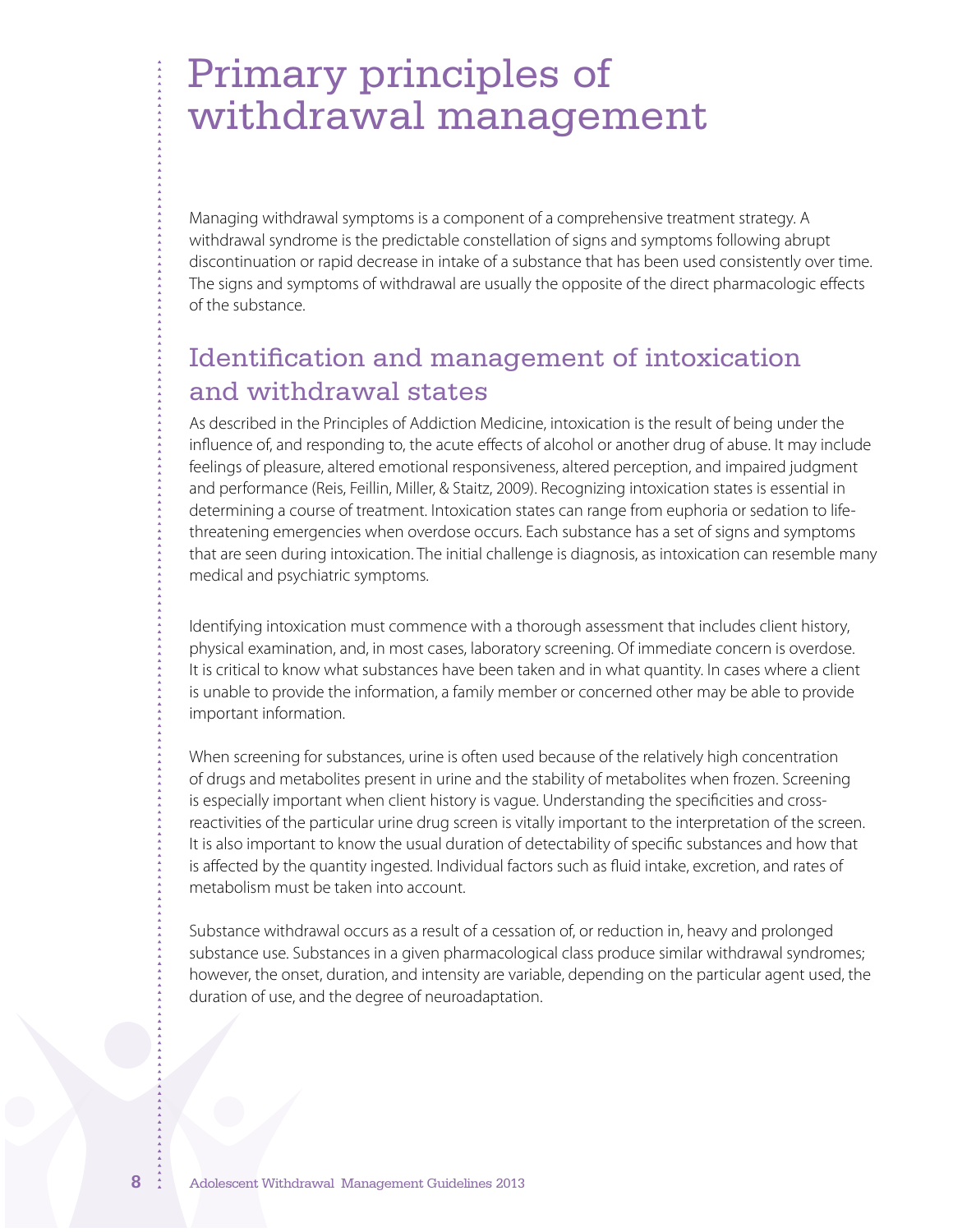Reis et al. (2009) state that neuroadaptation refers to sensitization and tolerance. Sensitization—an enhanced response to a drug—occurs as a result of prior intermittent, rather than continuous, exposure to the drug. It is the opposite of tolerance and is sometimes referred to as reverse tolerance. The precise pharmacologic, neurobiologic, and behavioural factors that determine sensitization and tolerance are not well understood.

The American Society of Addiction Medicine (ASAM) lists three immediate goals of detoxification:

- to provide a safe withdrawal from the drug of dependence and enable the patient to become drug-free;
- to provide a withdrawal that is humane, thus protecting the patient's dignity; and
- to prepare the patient for ongoing treatment of his/her drug dependence.

Three essential and sequential steps include:

- assessment/medical evaluation and accurate diagnosis;
- • stabilization; and
- fostering patient readiness for and entry into treatment.

Withdrawal treatment is most effective when interventions are tailored to the assessed importance of each of the dimensions.

## Early recognition of withdrawal

A withdrawal syndrome or withdrawal symptoms will usually develop progressively after cessation or rapid reduction in substance use; therefore, early recognition and ongoing monitoring, along with prompt management of the initial and milder withdrawal state, can prevent progression to more severe stages and complications. It is also important to discuss the options that young people have when it comes to withdrawal, as not all young people will request or require a medicated withdrawal. It is essential to consider that some withdrawal states can be life-threatening ( e.g., alcohol and benzodiazepines) and also that many medical and psychiatric conditions can mimic intoxication and/or withdrawal states. The assessment should prioritize the substances that need pharmacologic withdrawal support.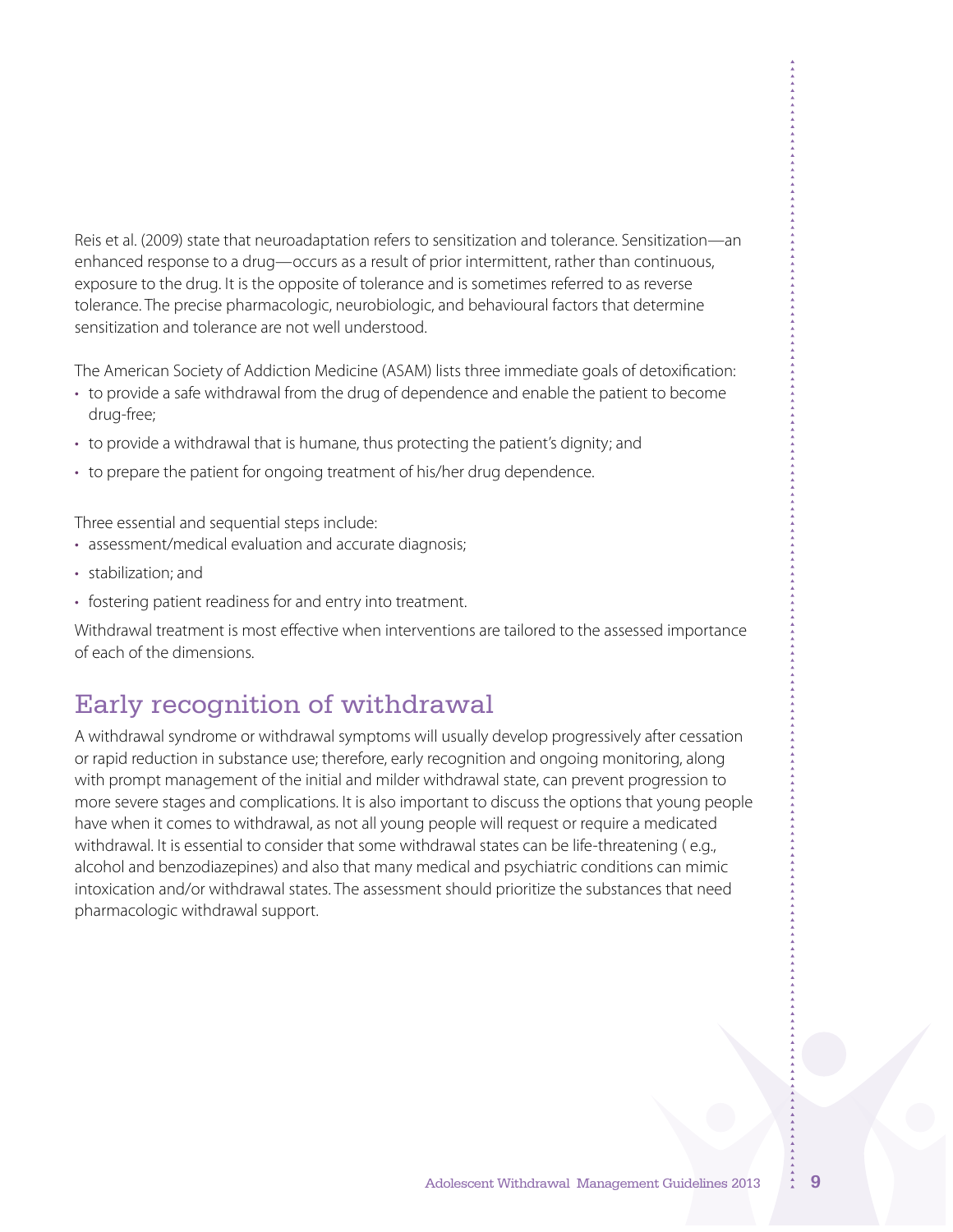## Principles of assessment

In assessment, young people's insight into their situation and history should be considered and valued, and withdrawal education should always be presented in the context of adolescent development. Some young clients may have underdeveloped literacy skills; therefore, verbal and visual education tools are more appropriate than extensive handouts of information. Taking a strengths-based approach lends itself to a more engaging process and helps to facilitate a discussion of resources to build on, including self-esteem, community supports, coping skills, past successes, talents, and motivation for treatment. The goal is to develop a better understanding of the young person; explain to the young person how this assists in the formulation of a withdrawal plan as well as subsequent treatment plans.

The purpose of assessment is to determine, in collaboration with the young person, appropriate treatment options. Assessment should be comprehensive and should focus on all aspects of the young person, including health, social supports, and other factors that may impact on his or her treatment. The assessment should be conducted in a calm environment, and sufficient time should be allocated to establish rapport. Interpersonal skills of staff will assist in the establishment of a supportive and caring environment. The environment should help the young person feel welcome and relaxed during the assessment, so it is important that the physical layout of the room and its impact on the young person are considered.

Assessment should include consultation with other care providers and/or significant others.

## Comprehensive assessment

An assessment template can be found in Appendix IV. Some of the following information has been adapted from the SAMSHSA Treatment Improvement Protocol as well as from existing provincial standards. In all cases, it is the joint responsibility of all professionals involved in the ongoing care of the adolescent to ensure that an adequate assessment has been undertaken before ongoing management commences; this is especially important where interventions with medications are involved.

### *The aims of assessment*

Assuming triage assessment has been completed, the remaining objectives of full needs assessment will be to:

- detail the current and past history of substance misuse;
- identify and assess complications of substance misuse;
- identify and assess the presence of complex needs;
- confirm active substance misuse objectively;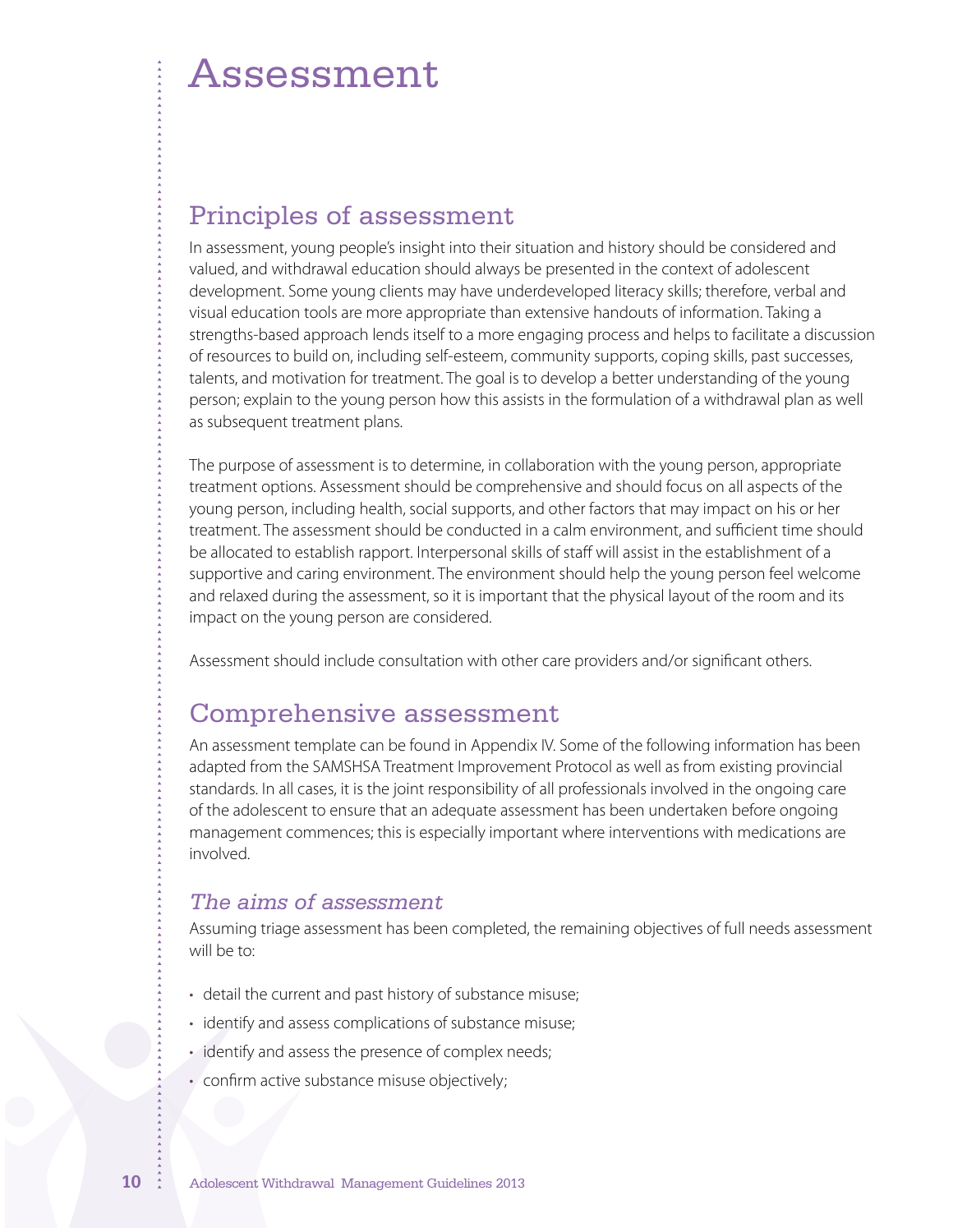- • collect other information necessary to determine the appropriate immediate, medium, and longterm management plan; and
- engage the client with treatment.

The assessment may include, but is not limited to, the following:

### *Reason for presentation*

This would include identifying the reason for seeking treatment, who made the referral, and how the adolescent is feeling about the referral. The reason given for presentation may be useful in determining motivation and stage of change, and for indicating the overall direction of the treatment plan. This should include noting any client ambivalence or expectations of the treatment experience.

## *Current and past substance abuse*

- • Ascertain the substances, including alcohol, tobacco, prescription drugs, and over-the-counter medication, that are currently being used. Also determine whether the adolescent gambles.
- • Assess past use of substances, especially those that were consumed on a daily basis. It is critical to gather information regarding how old the adolescent was when he/she first used and what substance(s) was used, as well as route of administration.
- The history should include the length of time using, the frequency and pattern of use for each substance, and the quantity of the substance used. This can also give an indication of developing tolerance, which may determine whether medication will be required for withdrawal.
- • It can be helpful to ask if the adolescent has ever gone through a stage where he/she has drunk alcohol every day, then explore further. Ask about the pattern of use throughout this daily use, e.g., bingeing at night or drinking throughout the day.
- • It is important to ascertain whether or not the pattern of use has changed over time, and to determine when/if the use became daily and if it has been heavier in the past. Do not assume that the current use is the heaviest.
- Note the time of last use, what was used, and the quantity. This may inform the need for immediate treatment planning.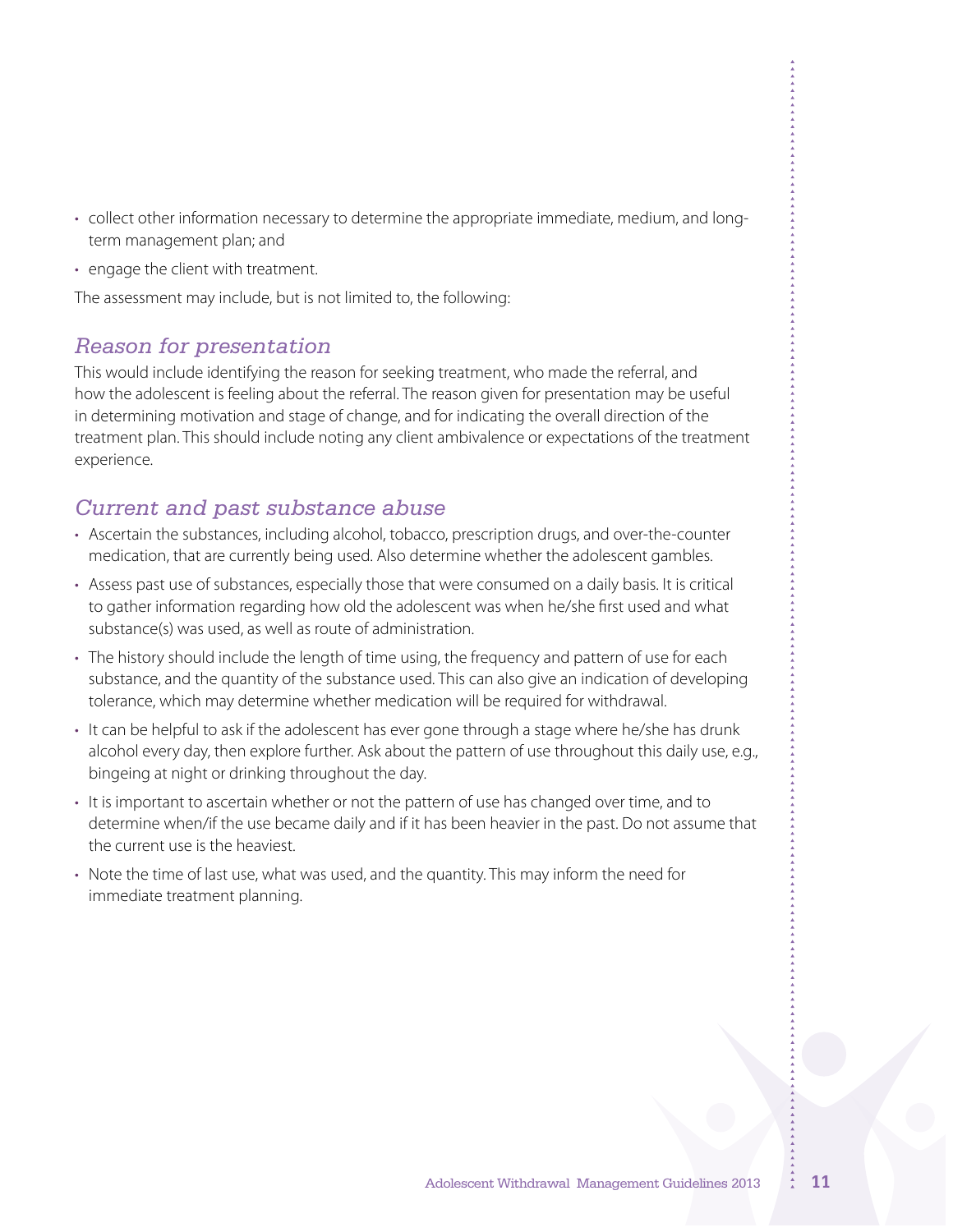• Determine whether the adolescent has had any periods of abstinence. This enables you to explore experiences of withdrawal during those times and how he/she managed. Explore the strategies used to reduce use and the triggers that caused relapses.

### *Medical history*

- • Identify the presence of any concurrent medical/physical illness(es) that may mask, mimic, or exacerbate withdrawal. This will require a full medical history (past hospitalization, etc.) and examination, noting, for example, previous illnesses, ulcers or other gastrointestinal symptoms, chronic fatigue, recurring fever or weight loss, nutritional status, recurrent nosebleeds, infectious diseases, medical trauma, and pregnancies. This information should be taken prior to withdrawal, and any pre-existing medical conditions should be monitored throughout the withdrawal episode. Identification and treatment of concurrent conditions and careful monitoring of physical and mental health during withdrawal are important in the overall outcome of the adolescent's wellbeing.
- • Women who enter the detoxification unit may benefit from a comprehensive physical examination, including a gynecological and obstetrical examination. Staff sensitivity to the needs of female clients is critical. It is especially important for a physician to be involved before implementing any protocol on pregnant or nursing women.
- Collect information on all prescribed drugs, including the reasons for taking them.

## *Emotional, spiritual, developmental, and mental health*

- • Identify any history or current issues related to emotional and mental well-being, such as history of depression, anxiety, and/or any previous treatment or interventions related to the identified issues.
- • Young people who have a history of self-harm may express this during an episode of withdrawal. Triggers and interventions for self-harm should be explored prior to withdrawal, and a management plan around self-harm may be necessary.
- Often psychosocial issues may appear insurmountable to young people when they cease their substance use. For this reason, exploring the use of coping strategies to reduce anxiety and depression during this time may be useful. While it is not within the scope of these guidelines to discuss the treatment of anxiety or depression outside the context of withdrawal, it may present as an opportunity for referral and assessment by staff while the young person is substance-free.
- • A critical issue to address is suicide risk, as there is significantly increased risk in adolescents with substance-use disorders, especially with co-morbid depression.
- • Collect information on the adolescent's sexual history, including sexual orientation, sexual activity, sexual abuse, sexually transmitted diseases (STDs), and STD/HIV risk behavior status (e.g., past or present use of injecting drugs, past or present practice of unsafe sex, selling sex for drugs or food).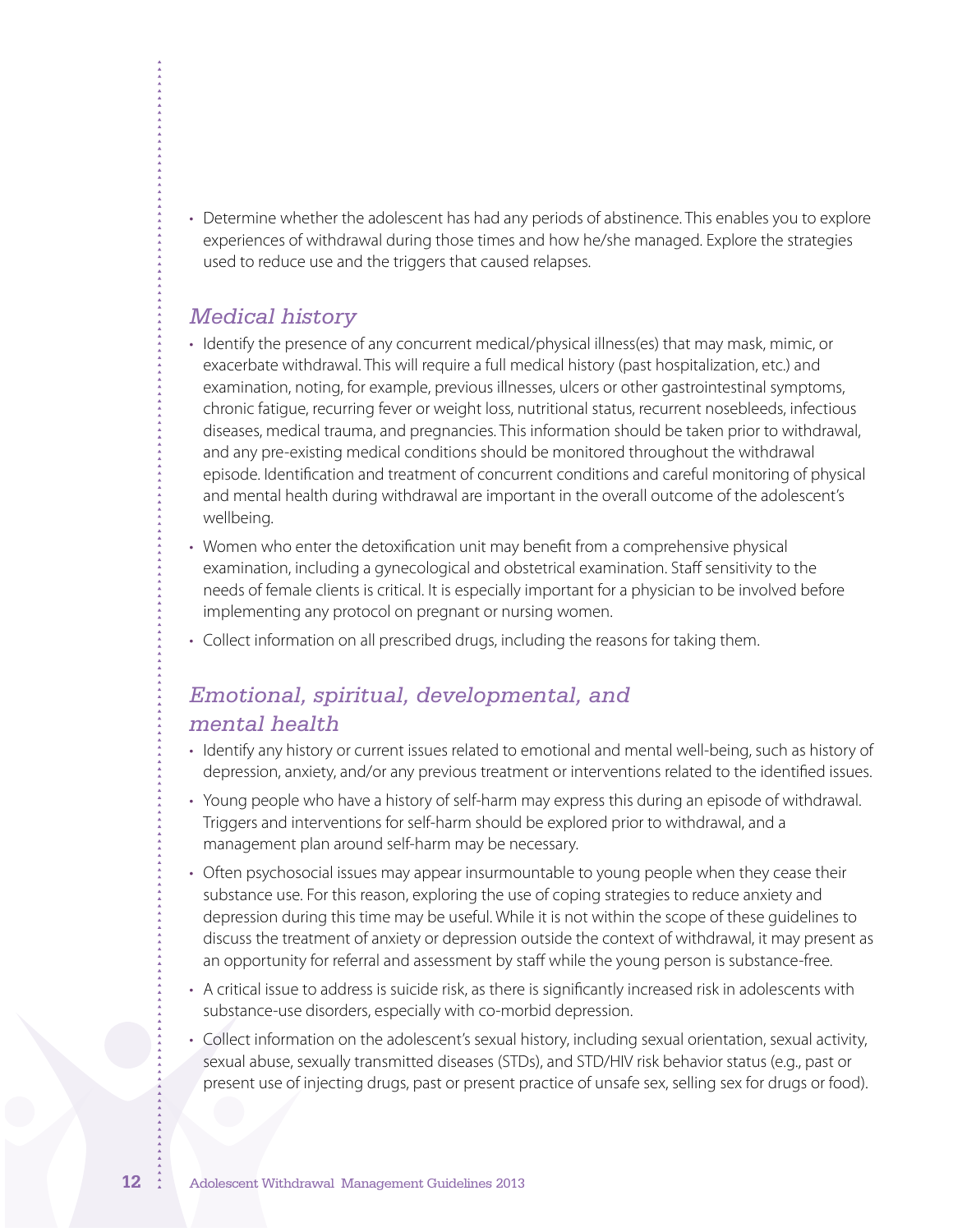- • Identify developmental issues, including the possible presence of attention deficit disorders and/ or learning problems, and influences of traumatic events (such as physical or sexual abuse).
- • Explore the adolescent's understanding of spirituality and any formal or informal religious or spiritual affiliations or practices.

## *Family and social support*

- • Detail as much information as possible regarding current and past living arrangements and relationship status with family. It is important that the adolescent be asked to identify who he/she considers to be the primary caregiver/support system.
- • Explore the family history, including the parents', guardians', and extended family's history of substance use, mental and physical health problems and treatment, chronic illnesses, incarceration or illegal activity, child management concerns, and the family's ethnic and socioeconomic background. It is helpful to note substandard housing, homelessness, proportion of time the young person spends in shelters or on the streets, and any pattern of running away from home. Issues regarding the youth's history of child abuse or neglect, involvement with the child welfare agency, and foster care placements are also key considerations. The family's strengths should be noted, as they will be important in intervention efforts. This section should include primary and other languages of the household.

### *School, volunteer and employment*

• As school engagement is an important indicator of current and future well-being, gather as much detail as possible on past and current school engagement. This would include the adolescent's history of positive and/or negative encounters with teachers and other school staff, curriculum, and extracurricular activity. This should also include an overview of academic, behavioral performance, or attendance issues. If the adolescent has had an opportunity to be employed or volunteer, it will be important to gather an understanding of whether or not this has been impacted by substance use.

## *Peer relations and recreation*

- • Identify current and past peer groups and whether or not that has changed over time, and the motivation for aligning with the current peer group. Gather an understanding of satisfying and unsatisfying aspects of current relationships. Note interpersonal skills, any gang involvement and neighborhood description. This is an also an opportunity to ascertain the degree of community engagement and/or community supports.
- • Capturing an adolescent's skills, talents, hobbies, and interests will enable a tailored, holistic, and strengths-based treatment plan.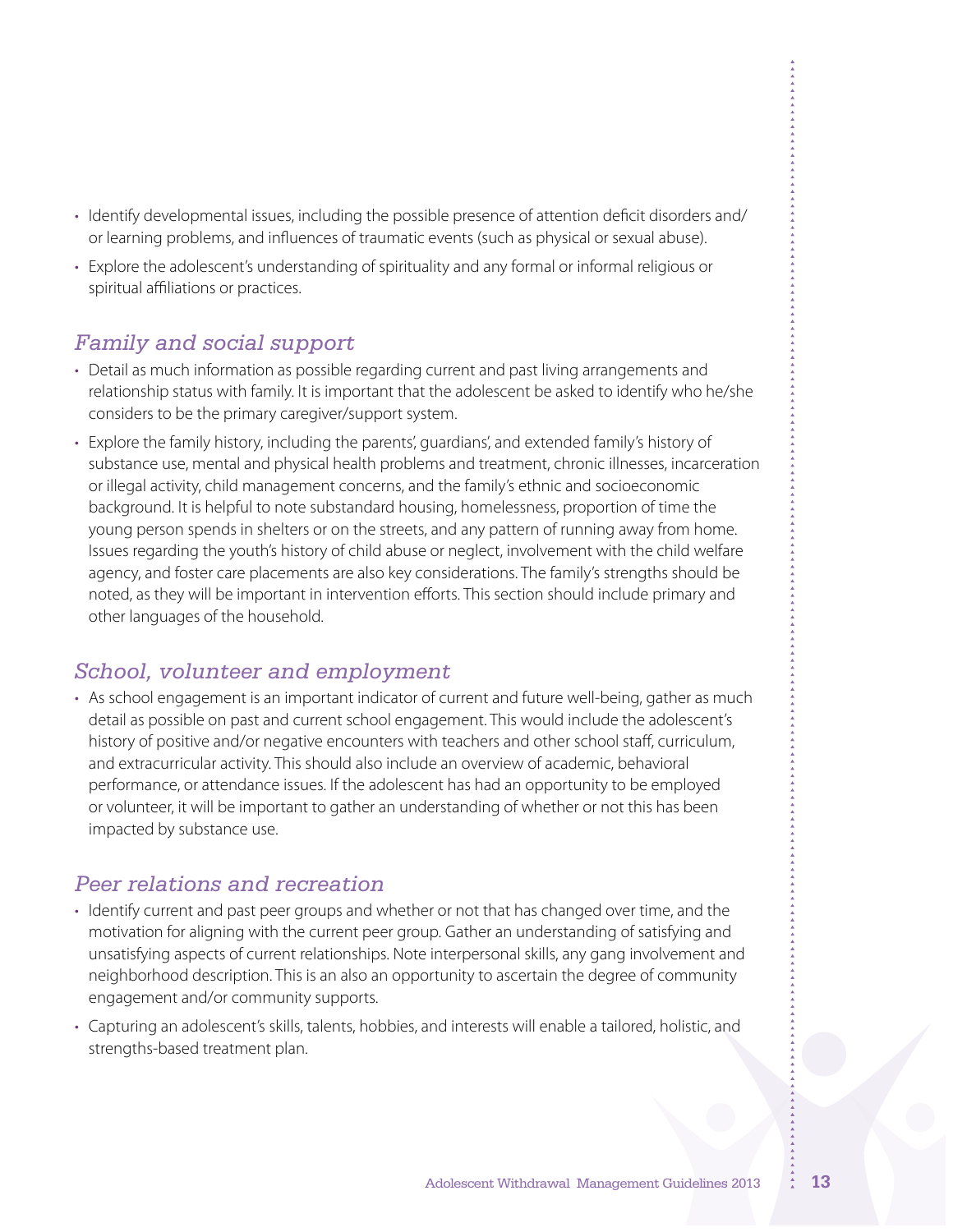### *Legal*

• Note any involvement with the justice system, including types and incidences of behavior and attitudes toward that behavior.

### *Motivation*

The assessment of motivation is largely a matter of clinical judgment. First, it is important to answer the question: Motivated for what? Is the motivation for abstinence or stabilization? Is the motivation for a period of intensive treatment or for a low-key, "low-threshold" approach? If the adolescent is not immediately motivated to make changes in the substance misuse behaviour, is there motivation to make changes in other aspects of behaviour such as work, accommodation, and personal relationships?

# Engaging Youth

The information in this section entitled,"Engaging Youth", has been extracted from the Health Canada document entitled The Best Practices—Early Intervention, Outreach and Community Linkages for Youth with Substance Use Problems, which points out key actions for working with youth who have substance-use problems:

- Recognize that the motivations for substance use may vary.
- • Convey understanding and acceptance.
- Engage youth as collaborators.
- Be flexible and creative in meeting and planning activities.
- Incorporate and build upon positive family or community connections.
- Express concern regarding youths' health and well-being.
- Maintain a positive connection during the process of change.
- Reach out using youth-focused media formats.
- Select developmentally appropriate approaches.
- Address family relationship concerns as part of early intervention efforts.
- • Increase service-provider awareness of barriers to access encountered by youth.

To engage youth, youth workers can utilize approaches like motivational interviewing (MI), an approach that has been identified as promising for working with adolescents. This client-centred intervention entails using collaborative decision-making processes, applying strategies to increase awareness of problem substance use, and implementing motivational strategies to facilitate client commitment toward action to decrease and eliminate substance use. Key techniques of MI include: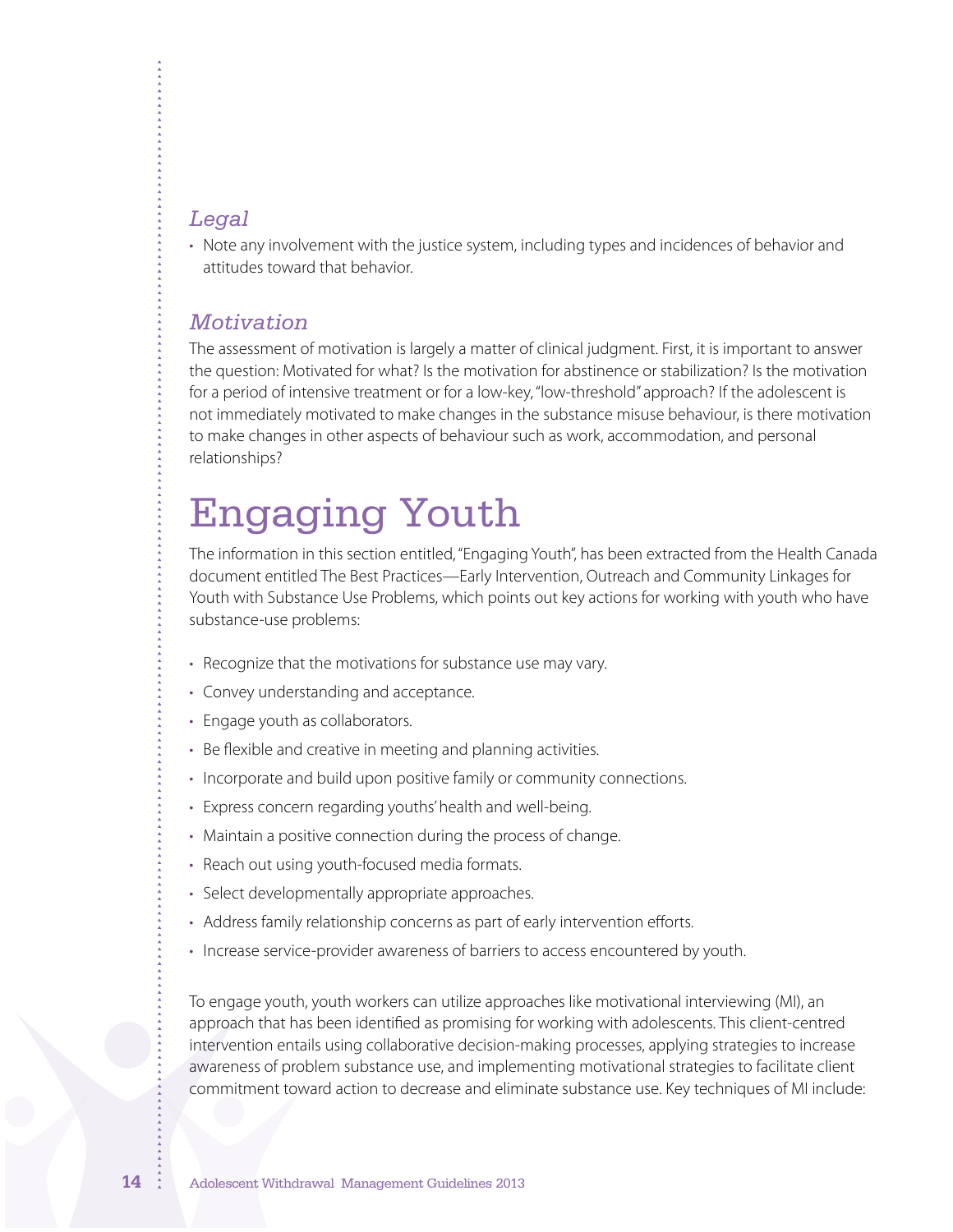- reflective listening;
- • open-ended questioning;
- summarizing reflection;
- identifying discrepancies between personal goals and behaviours;
- • affirming strengths; and
- encouraging small-step plans and behaviours.

Motivational interviewing has been seen as particularly beneficial for use with adolescents who show a strong identification with problem substance or alcohol use and resistance to adults who try to direct or influence their behaviour (Dunn et al., 2001; Masterman & Kelly, 2003).

When examining continued treatment, youth workers need to be sensitive to the youth's doubt about the value of meeting a counsellor or helper. Concerns should be shared openly, with the intent of establishing a common goal for the session.

Characteristics of effective youth workers include:

- being credible to youth (Rhodes, 1996);
- exhibiting genuine and accepting attitudes (Collaborative Community Health Research Centre, 2002);
- • demonstrating a non-judgmental approach to drug use norms, culture, and behaviours (Collaborative Community Health Research Centre, 2002; Health Canada, 1996; Rhodes, 1996; Self & Peters, 2005);
- having a real-life understanding of the social context of use for youth, e.g., street sense (Self & Peters, 2005); and
- • adopting a flexible approach with realistic expectations (Collaborative Community Health Research Centre, 2002).

Positive community linkages are a source of social support, be it with family, peers, or school (Murray & Belenko, 2005). Community linkages also refer to community-based services that are accessible and responsive to youth early on in their addiction behaviour (Dembo & Walters, 2003). Positive community linkages for youth should focus on:

- strengthening youths' attachment to prosocial relationships, activities, agencies, and programs;
- reducing exposure and attachments to antisocial groups and norms;
- enhancing school attendance and academic performance;
- increasing opportunities to learn and practice skills that facilitate achievement of personal educational and career goals;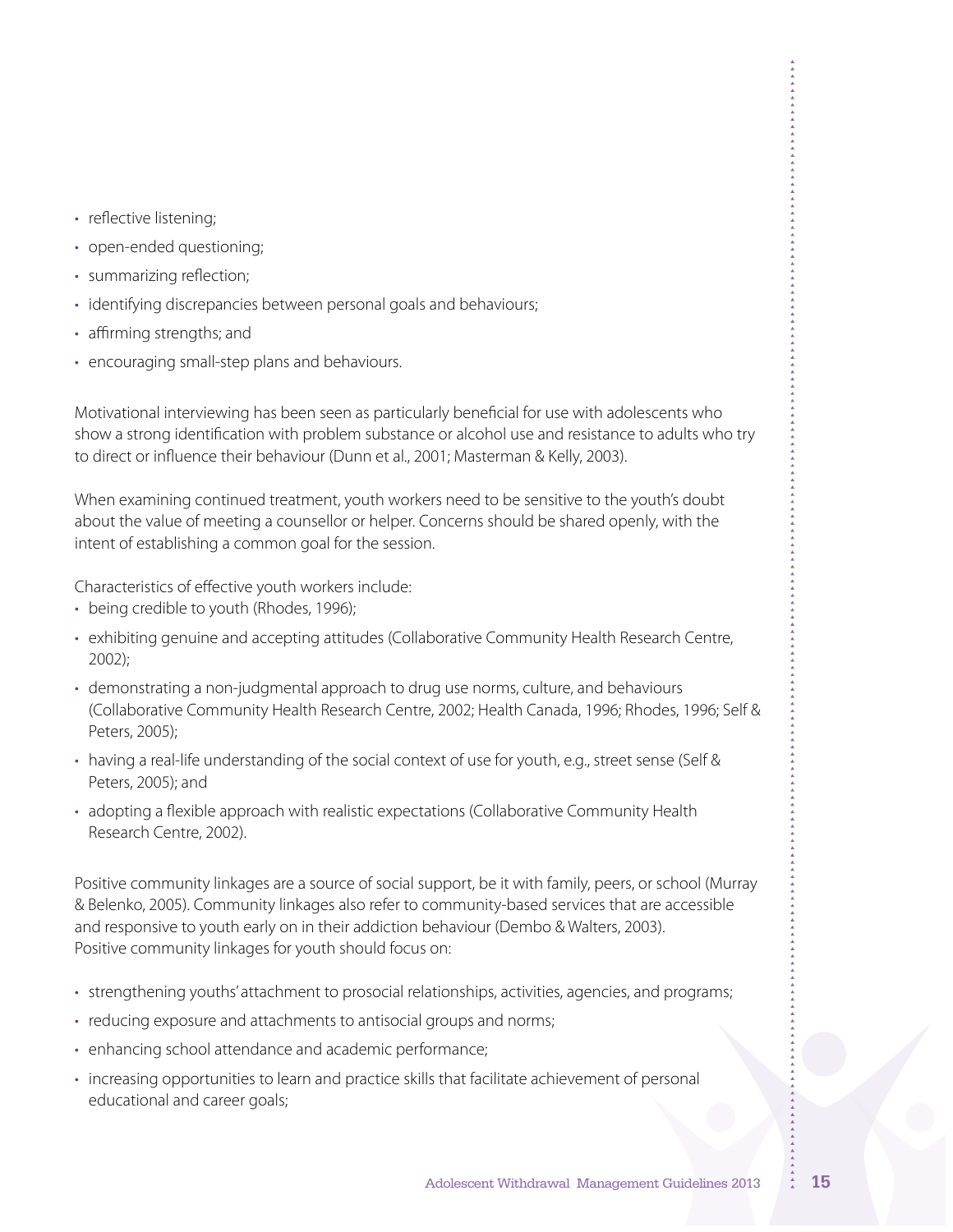- engaging youth and family members in planning;
- encouraging collaborative responses among health providers, community members, and police in addressing specific substance-use problems in the community; and
- • creating service networks among agencies that effectively address the needs of youth at risk (Collaborative Community Health Research Centre, 2002; Murray & Belenko, 2005).

Efforts are strengthened when youth are meaningfully connected to a variety of community activities and relationships. Without these linkages, efforts to reduce problematic substance use may be significantly impeded (MacLean & d'Abbs, 2002). Areas of community connectedness include having a safe place to live, receiving support from family or other community members, being involved in an educational or career-related program, and participating in recreational services.

#### Reassurance

Young people who enter withdrawal settings are in highly supportive environments with 24-hour staff care. These Units are designed to reduce overall anxiety and subsequently create a positive experience of withdrawal. It is useful to explain the benefits of admission to the unit, such as:

- the young person is no longer exposed to cues at home,
- • patterns of substance use are broken, and
- removal to another environment can automatically reduce the level of withdrawal symptoms.

# Connection to the Continuum of Services

We know the importance of youth connectedness and engagement. Canadian research tells us that youth who are connected have a decreased likelihood of suicide attempts, lower rates of substance use, and lower levels of depression. It is through engagement that youth develop the skills that are needed for better mental health outcomes, become empowered, and make connections to community (Dyer, 2011). Thus, when talking about in-patient youth substance-use services, a core component of care is about youth engagement and connectedness, as these processes promote better health outcomes. Client retention and engagement are issues for health-related services, and it is commonly accepted that service users who drop out of treatment have a greater likelihood of returning to problematic substance use. There is little research available that primarily focuses on youth-oriented treatment retention; however, retention is often addressed when considering effective treatment approaches and methods (Health Canada, 2001).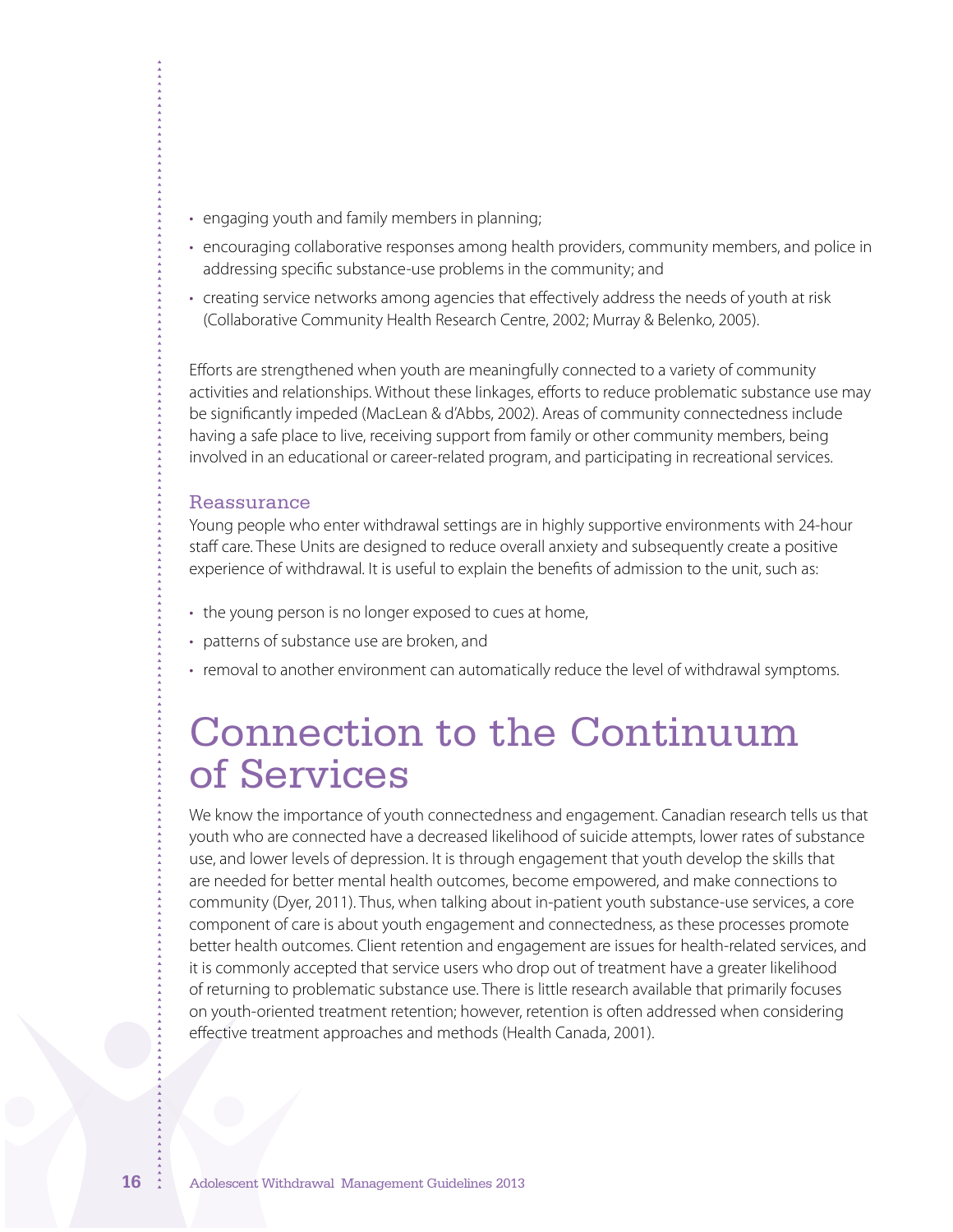To ensure that youth engage with in-patient programming, staff must first make the youth feel welcome, supported, and safe. The first 72 hours will be the most difficult for youth; during this time special care should be taken to ensure that the youth are receiving enough support. For some this may be more time alone; others may need more intense contact from service providers. From the beginning, a focus on engaging youth in the program fosters a sense of belonging, which encourages positive peer and staff alliances (British Columbia Ministry of Health, 2011).

Effective treatment and supports set the tone for youth to engage in their own treatment. There are many elements that contribute to effective in-patient treatment. Successful approaches to substance-use treatment and support for youth involve programs and services that respond to the diversity of youth and see the whole person, not just the substance use. There is consensus in the literature that treatment outcomes for people with problematic substance use are more successful when the therapeutic alliance between client and counsellor is flexible, warm, affirming, and honest. It is vital that program staff show respect and trust towards each program participant, as youth respond better to non-hierarchical structure and philosophy. Furthermore, research indicates that youth respond better to experimental styles of learning, with a treatment focus on strengths (British Columbia Ministry of Health, 2011).

In 2001 Health Canada published Best Practice Treatment and Rehabilitation for Youth with Substance Use Problems. Section 2.10 highlights the importance of client retention in treatment and provides perspectives from key experts, who identified best practices related to retention in the areas of assessment and intake, program philosophy and approach, outreach to families, and program content.

#### Assessment and intake:

- trying to match client readiness with treatment objectives and methods; and
- making detailed information available for both client and family.

### Program philosophy and approach:

- considering youth relapse not as a failure but as a part of recovery and an opportunity to learn;
- taking a harm-reduction approach;
- • focusing on client life goals and the impact of substance use on these, rather than primarily focusing on substance use;
- forming a supportive service user–service provider alliance, with the service user directing goal and treatment planning;
- providing treatment that considers youth within a system—family, peers, school, community; and
- considering youths' spiritual, mental, emotional, and physical needs.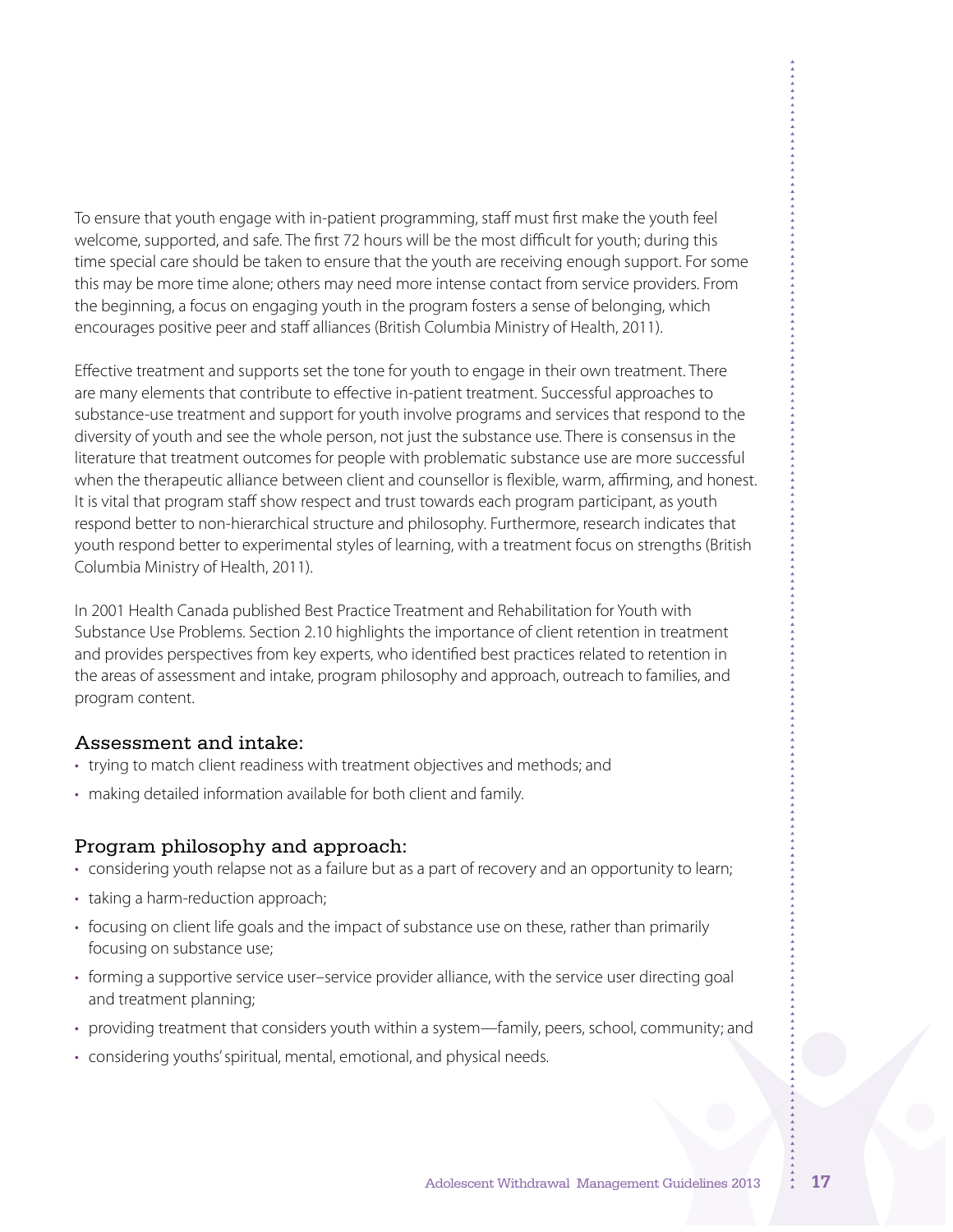#### Outreach to families:

- • actively involving and engaging family and others whom the client deems to be of importance.
- Program content:
- utilizing a broad psycho-educational approach;
- • providing a treatment environment that incorporates a range of recreational activities and is safe and fun; and
- ensuring that learning and programming are experiential whenever possible.

Ensuring that youth continue to engage over the continuum of care requires effective transition plans for each youth returning to the community. In order to be effective, transition planning should be a collaborative process between youth, services provider, and those whom the youth has identified as important. Evidence- and practice-based literature identifies key elements to include in transition planning: ways to receive ongoing treatment; relapse prevention tips; access to appropriate community services; and strengthening of personal and social supports. Transition back into and engagement with the community are most successful when there are effective partnerships between community-based services and inpatient programs. To maintain and build upon progress that youth have made while in-patients, it is essential that appropriate supports in the community be engaged in the youths' care as well, such as Community Services, and Education (British Columbia Ministry of Health, 2011).

# Adolescent Development

Adolescence is a period of significant change and transition—the period between childhood and adulthood that is marked with a series of challenges and developmental goals. It is a period of rapid physical, mental, and social growth. Young people begin to experience a greater awareness of the world they live in, and often begin to form new and meaningful relationships. Identification of self in terms of feelings, beliefs, values, attitudes, and self-perceptions becomes integral in a young person's life. It is important to remember that although we are able to identify specific developmental stages, adolescents are not a homogeneous group.

Adolescence can be defined as the period of transition from childhood to adulthood, characterized by:

- • efforts to achieve goals related to the expectations of the mainstream culture;
- spurts of physical, mental, emotional, and social development (WHO, 1984).

Chronologically, adolescence occurs between 12 and 18 years of age.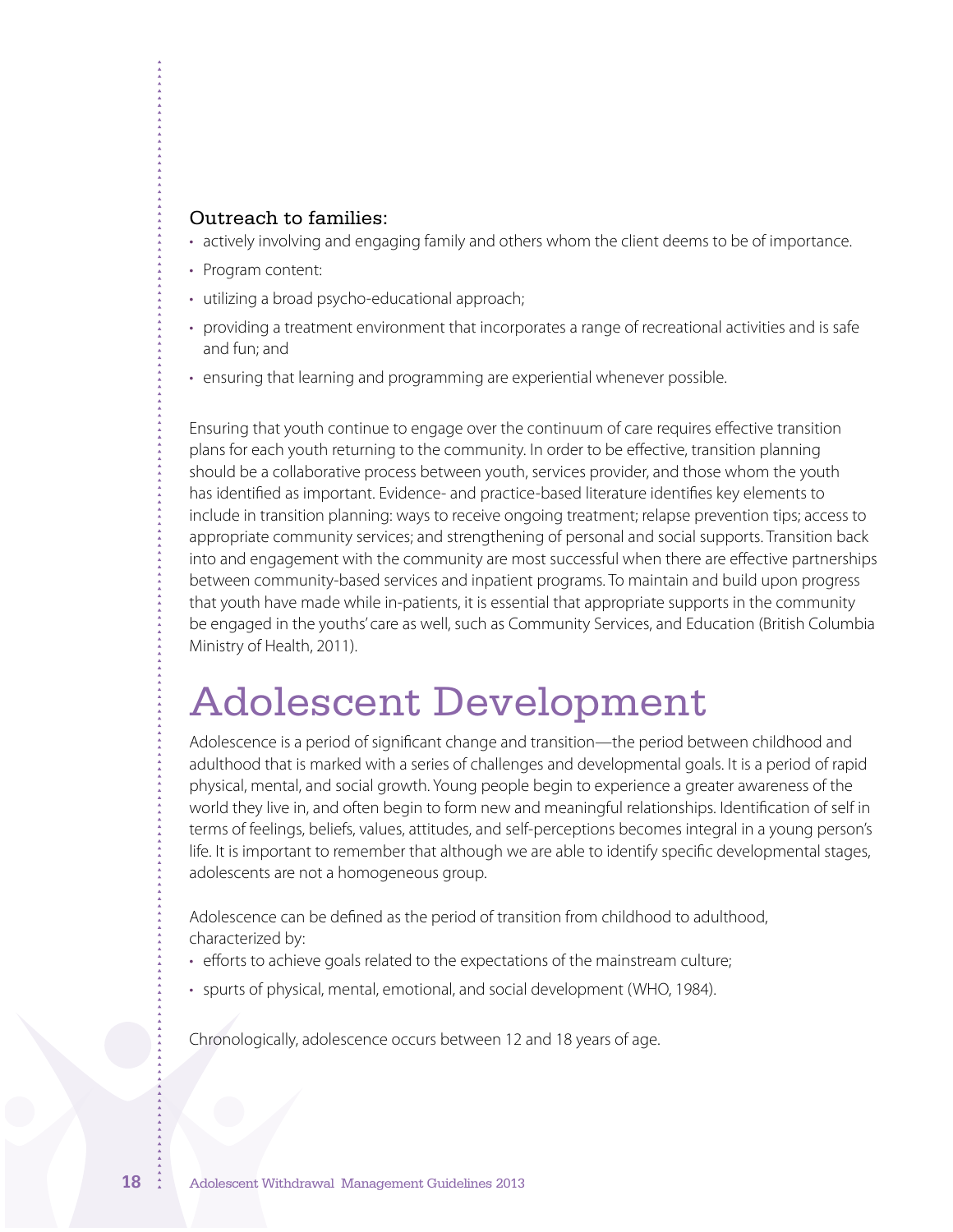## Development changes

Adolescent development can be categorized into four areas of change: physical, emotional, sexual, and cognitive. Developmental changes within these areas are interconnected, and they have an impact on a young person's well-being. Within each area, certain developmental tasks must be mastered in order for the adolescent to move into adulthood.

### *Physical development*

The marked growth and development in adolescence is significantly different from other life stages. The onset of puberty begins when certain physical and sexual changes start to take place, such as the development of secondary sexual characteristics (e.g. pubic and underarm hair) and, in girls, breast development and the onset of menstruation. A surge in body size and shape takes place and other physiological changes, such as the rapid growth of the digestive and circulatory systems, also occur.

- • While biological changes are generally thought to be complete with the attainment of puberty, there is continued development throughout adolescence as the body matures in shape and size. (Peterson & Taylor, 1980)
- The age of onset of puberty differs between boys and girls, and varies for individuals within each gender. Puberty in girls may begin between the ages of 10 and 14 years, and in boys between 10 and 16 years.

## *Cognitive development*

A young person's way of thinking, or cognition, transforms from the "concrete/operational"stage between 7 and 11 years of age to a "formal operational"stage (Piaget, 1969), which is characterized by the development of abstract thought, the ability to solve problems and consider wider, interrelated issues, and the emergence of idealism regarding issues related to themselves and their environment.

Moral reasoning advances during adolescence as the young person starts to become concerned about social order and justice. According to Kohlberg (1973; cited in Frydenburg, 1997),"post conventional moral reasoning"(that is, the effort by adolescents to define their own moral rules rather than accept them from the group or an individual), is distinguished from"pre-adolescent reasoning"by an implicit, reciprocal contract between the individual and society. Through this phase of moral reasoning and abstract thought, young people develop their own values, beliefs, moral judgments, and conscience, and begin to recognize certain benefits in complying with the rules determined by society.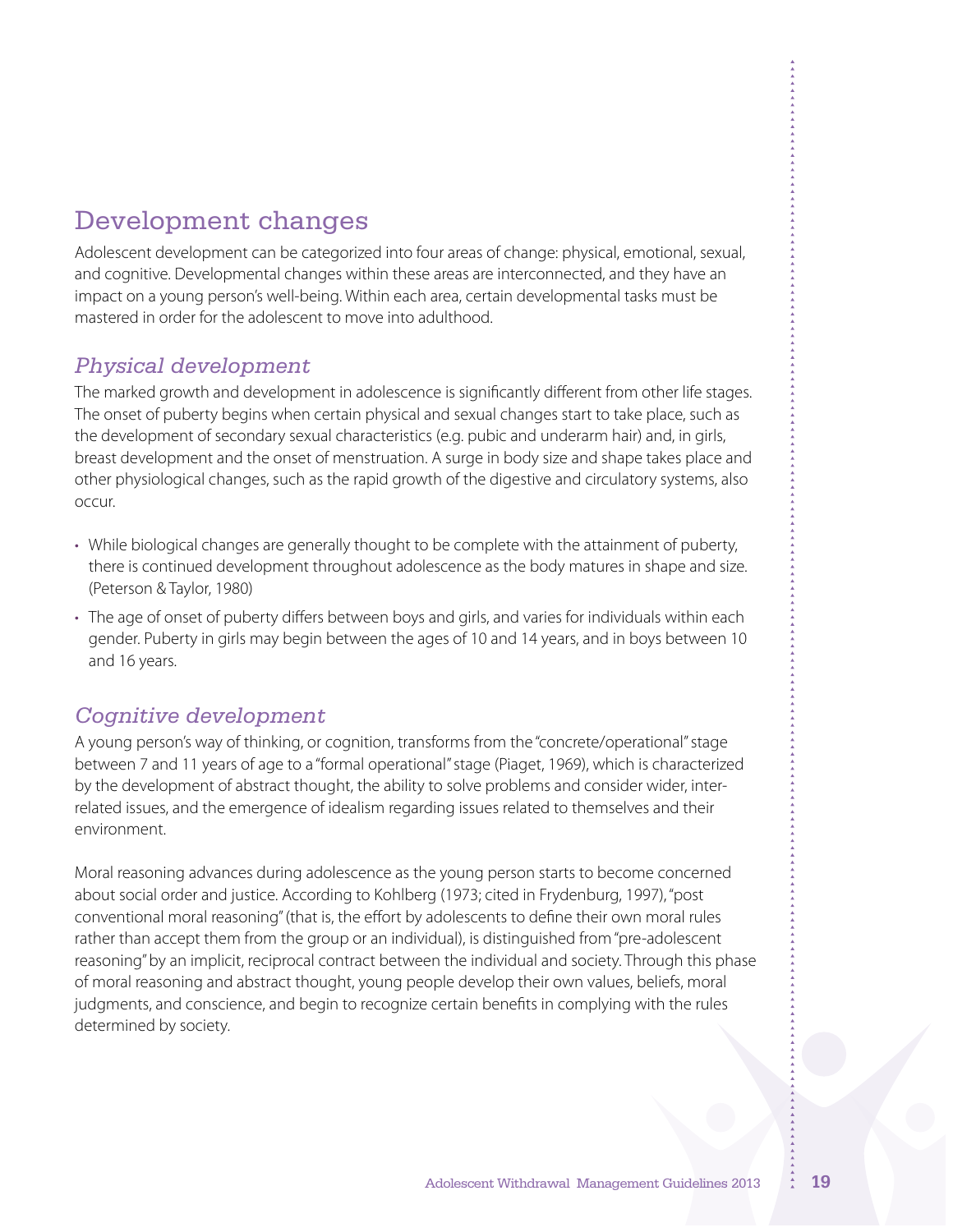### *Summarizing normative developmental tasks*

It is important for young individuals to achieve certain normal developmental tasks in order to become positive and healthy young adults. In summary, these are:

- acceptance of physical changes/body image;
- • gaining of independence (The adolescent becomes emotionally independent of parents and other adults. The desire for autonomy from parents and their authority can lead to outbursts of anger as well as feelings of loss as they move away from childhood security);
- • development of new relationships with peers of both sexes and the joining of peer groups (These are important steps for the young person's psychological development);
- establishment of self-identity (Young people develop their own opinions based on their own values, morals, and ideals, independent of their family. Adolescents often will take risks and be extreme in their views, as they exercise their belief of right and wrong. Woven into this fabric is how their peers view them—acceptance by peers is vital);
- acceptance of sexual identity (The adolescent accepts himself or herself as a sexual being and adopts a sex role in line with his/her own self-concept and body image); and
- preparation for and selection of a career choice that corresponds with their ability, attitudes, selfimage, and values.

#### *Developmental sub-stages of adolescence*

The table below, outlining the developmental sub-stages of adolescence, is adapted from an article on adolescent psychiatry. Each stage represents different developmental tasks and behaviours. When working with young people it is important to understand that the stages of adolescence are transitional.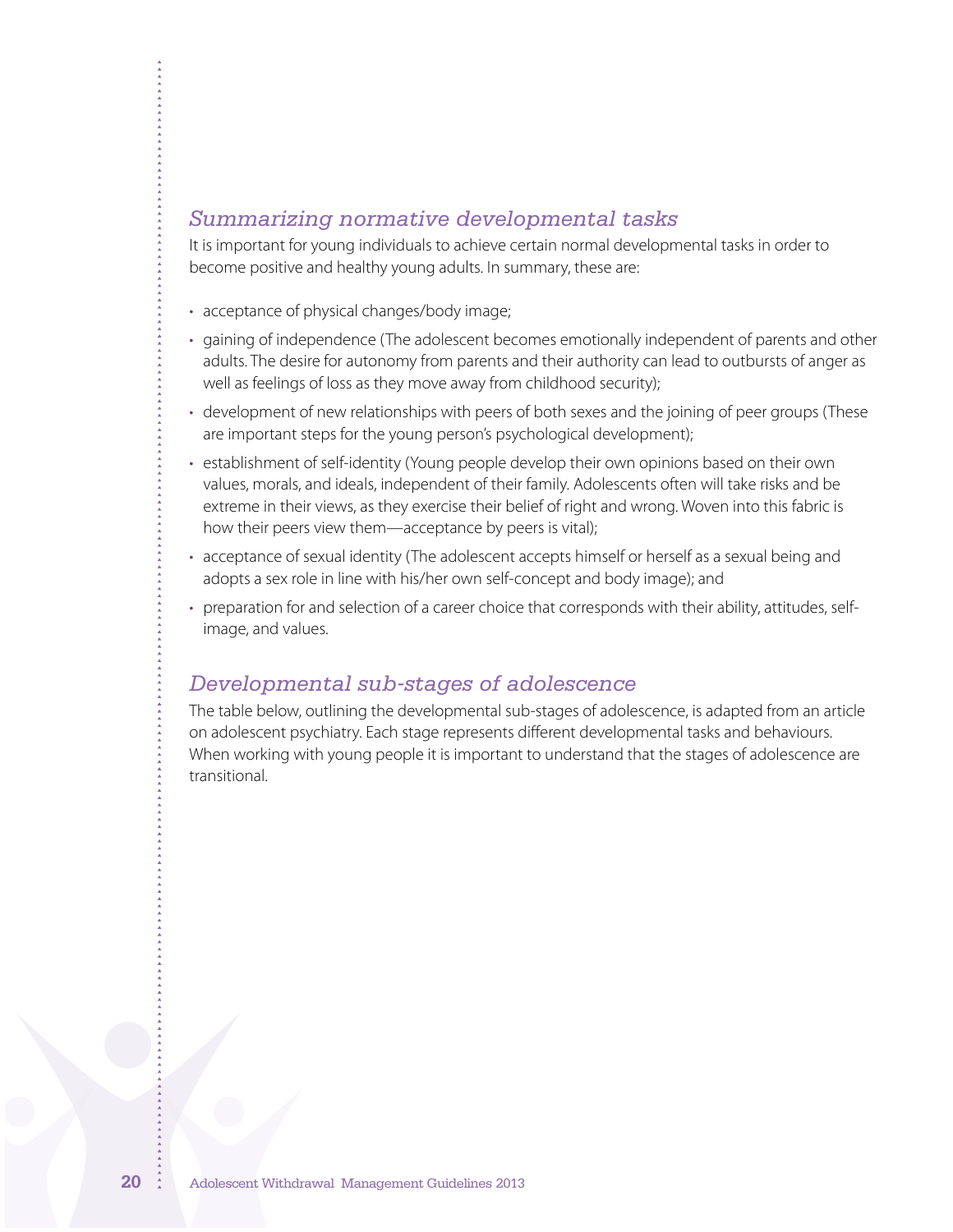**Table 1:** Developmental sub-stages of adolescence

|                                            | <b>Determinants</b>                                                               | <b>Tasks</b>                                                                                                                                                  | <b>Behaviours</b>                                                                                                                       |
|--------------------------------------------|-----------------------------------------------------------------------------------|---------------------------------------------------------------------------------------------------------------------------------------------------------------|-----------------------------------------------------------------------------------------------------------------------------------------|
| <b>Early adolescence</b><br>$12-14$ years  | <b>Biological changes</b>                                                         | Initial separation-<br>individuation from<br>parents                                                                                                          | Preoccupation with<br>self and self-image,<br>mood swings, stronger<br>connection to same-<br>sex peer group                            |
| <b>Middle Adolescence</b><br>$15-17$ years | Cognitive<br>development,<br>upsurge of sexual<br>drive, emotional<br>development | Peer attachments,<br>awareness of own<br>sexuality, consideration<br>of vocational choice                                                                     | Idealism, risk-taking,<br>challenging structures,<br>rebelliousness,<br>identifying with peers,<br>omnipotence, romantic<br>attachments |
| <b>Late Adolescence</b><br>$18-21$ years   | Preparation for adult<br>life                                                     | Completion<br>of separation-<br>individuation from<br>parents, understanding<br>and integration of self-<br>identity, acquisition of<br>goals, ideals, values | Career choice<br>consolidation,<br>development of<br>relationships that are<br>based on care and<br>equality                            |

Source: Bashir, M. and Schwarz, M., , Adolescent Psychiatry.

Taken from P. J. V. Beumont and R. B. Hampshire (Eds.), Text Book of Psychiatry (1989)

## *Psychological/Emotional Development*

Psychological/emotional developments take place as adolescents separate from their parents and move towards forming their own identities. This process usually involves risk-taking behaviours and acts of rebellion in order to define separation and independence from the parents. Examples of this may include experimenting with substance use and avoiding set commitments and responsibilities.

In adolescence, peers play an important role in psychological development as young people spend more time with their"group."This involvement develops social skills, broadens interests and values, and teaches competition, co-operation and communication skills. Peers provide youth with support and a sense of belonging as adolescence brings physical and social change, with the associated challenges of identity formation and understanding their place in the family and the community.

Emotional maturation occurs during adolescence. Intense feelings of love and other emotions connected to newly formed relationships as well as changes to the parent/child relationship can cause anxiety and stress. Fluctuating emotions and mood swings may also occur due to the hormonal activity. Developmentally, it is important for the young person to experience these feelings and emotions, and to gain understanding and insight by learning ways to cope.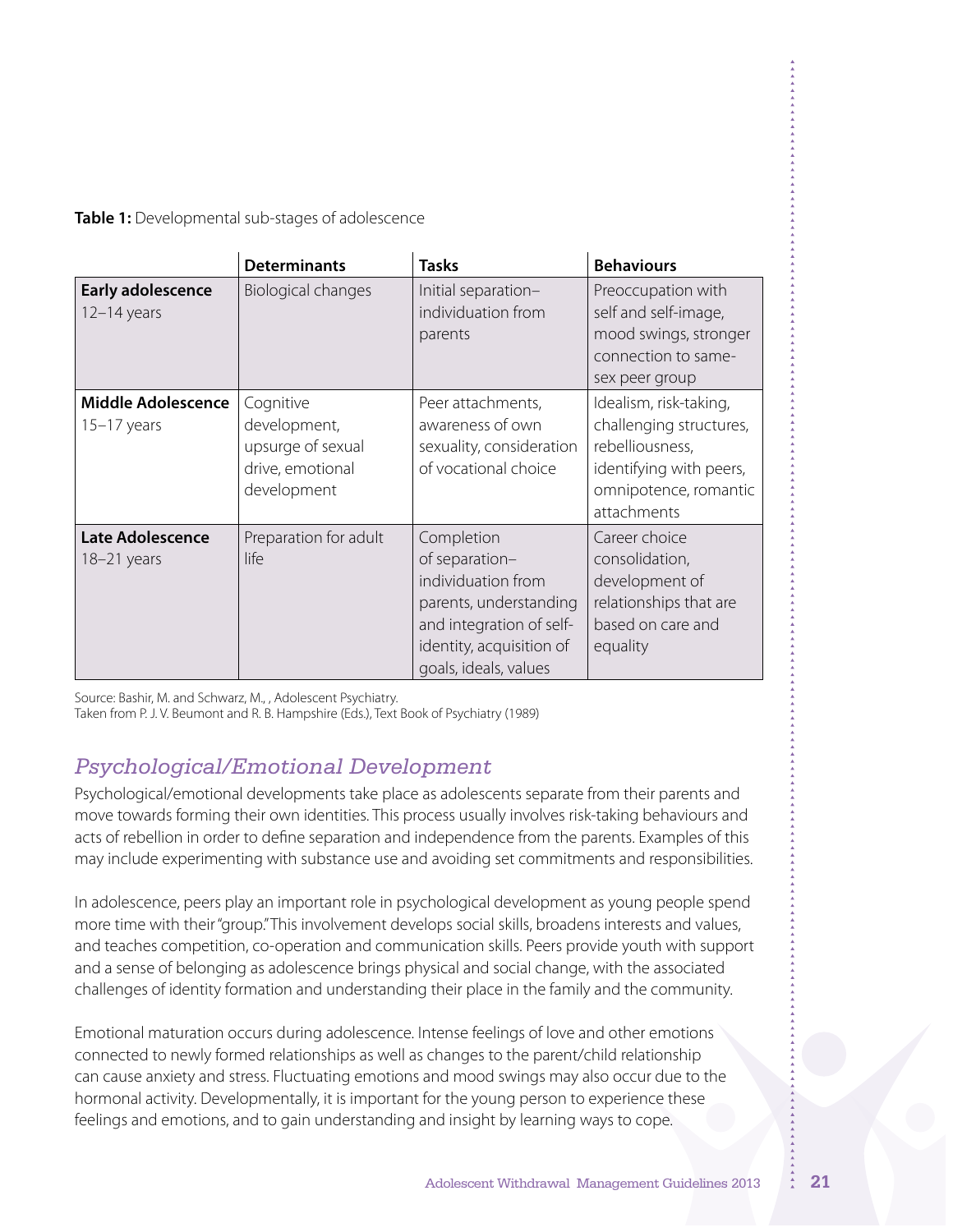#### *Sexual identity*

Adolescence is the time when sexual needs and sexual identity come to prominence. As a result of puberty, young people become sexual beings and start to be exposed to issues related to their own sexuality.

In moving away from the primary influence of the family, the adolescent moves towards identifying with and seeking support from the same-sex group with whom they share similar interests. Middle adolescence sees the move towards mixed-sex groups. With this come feelings of attraction to and intimacy with members of the opposite or same sex. Confusion is common, as adolescents negotiate the diverse, and at times conflicting, messages and information from family, media, society, and their peers.

For a young person to form a positive sexual identity, many levels of sexuality need to be considered within the context of his or her own identity. Self-concept and self-esteem, body image, emotions, feelings, culture, relationships, peer pressure, and gender construction, as well as ethical and moral values and opinions, need to be explored in order for sexual identity to develop.

#### *Brain Development*

The following information has been included in the guidelines in an attempt to make a connection between adolescent psychosocial development stages discussed in the previous chapter and the effects of adolescent substance abuse in the context of our growing awareness of age-related brain changes.

Adolescent development is usually discussed in behavioural terms, as characterized by a shift in orientation from an acceptance of the "parental world view"to a more "personalized view."Other aspects of this developmental period include:

- restructuring the self-concept;
- redefining the concept of others and their influence on self;
- • reappraising social standards and values; and
- • redefining the roles of parents and adults as"guides" and"decision makers"to equals, and moving from dependence to independence in thought and action.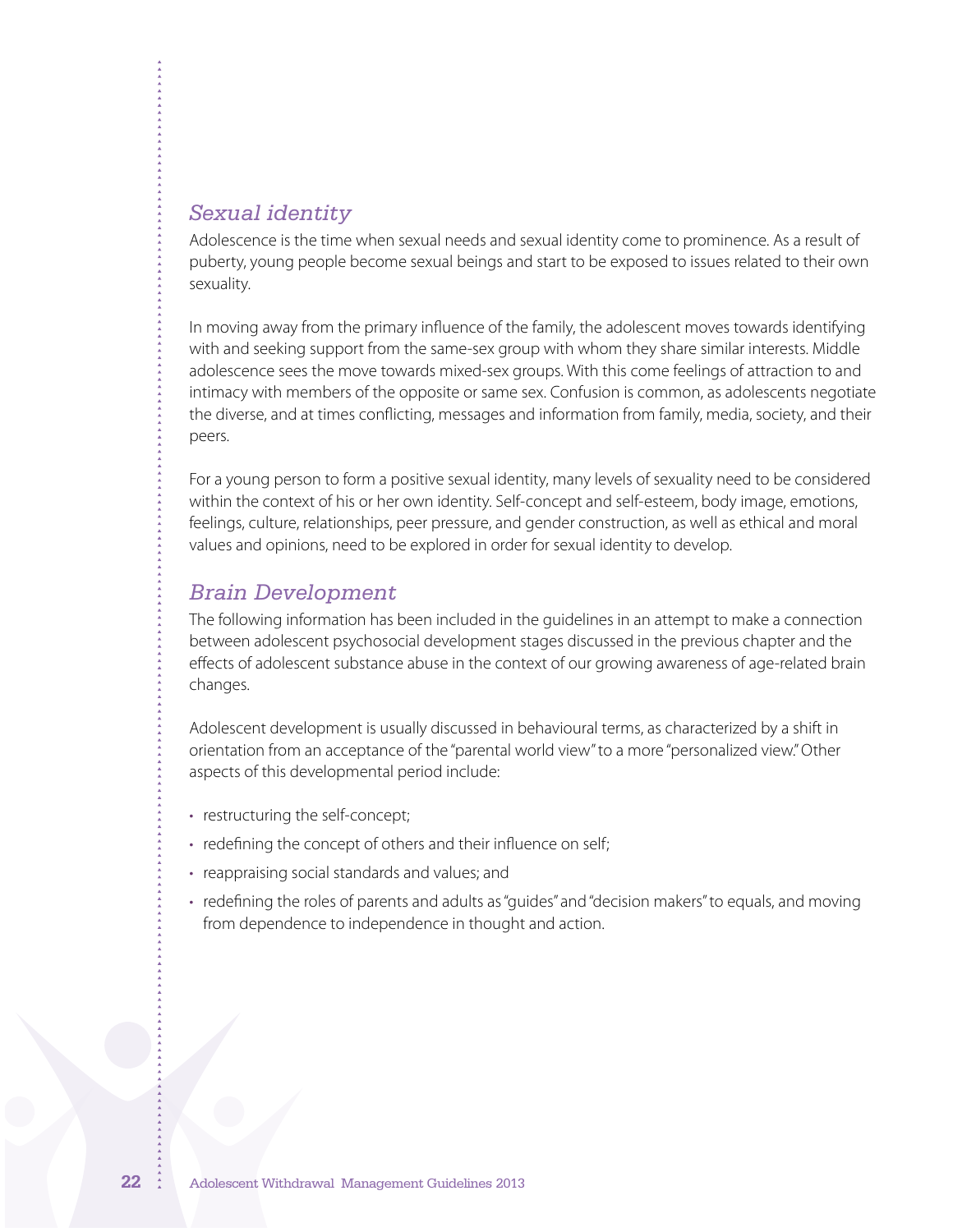The big question here is"Who Am I?" Such self-examination inevitably entails:

- trying out various adult roles;
- evaluating the response of others to these experiments;
- adjusting to sexual maturity;
- adapting to the demands of new social relationships;
- changing the nature of peer relationships; and
- exploring vocational choices.

Research is constantly changing scientists'understanding of the human brain and its growth; therefore, there is an increasing appreciation of developmental biology in these processes. Brain development (or learning) is a process of creating, strengthening, and discarding synapses. Synapses organize the brain by forming neural pathways that connect different parts of the brain. Exposing the brain to complex environments will encourage synaptic growth.

The teenage years turn out to be a complicated time in the brain, with cells fighting it out for survival and the connections between different regions being rewired and upgraded. Some abilities, such as quashing offensive behaviour and empathizing with others, keep maturing well into the twenties. The passage from childhood to adulthood is not straightforward. Some researchers now see the teenage remodelling as analogous to the "developmental window"that allows the brain to be molded by experience in infancy. There are ways in which teenage brains perform quite differently from either childish or adult ones.

## *Grey Matter*

Humans achieve their maximum brain-cell density between the third and sixth month of gestation. During the final months before birth, pruning eliminates unnecessary brain cells. By the time a child is 6 years old, his or her brain is 90–95% of its adult size. Between the ages of 6 and 12, neurons grow"bushier,"making connections to other neurons and creating new pathways for nerve signals. The thickening of neurons and their dendrites peaks when females are about 11 and males 12½, at which point a serious round of pruning (discarding of synapses) commences.

The final, critical part of this second wave occurs in the late teens. Unlike the prenatal changes, this neural waxing and waning alters not the number of nerve cells but the number of connections, or synapses, between them.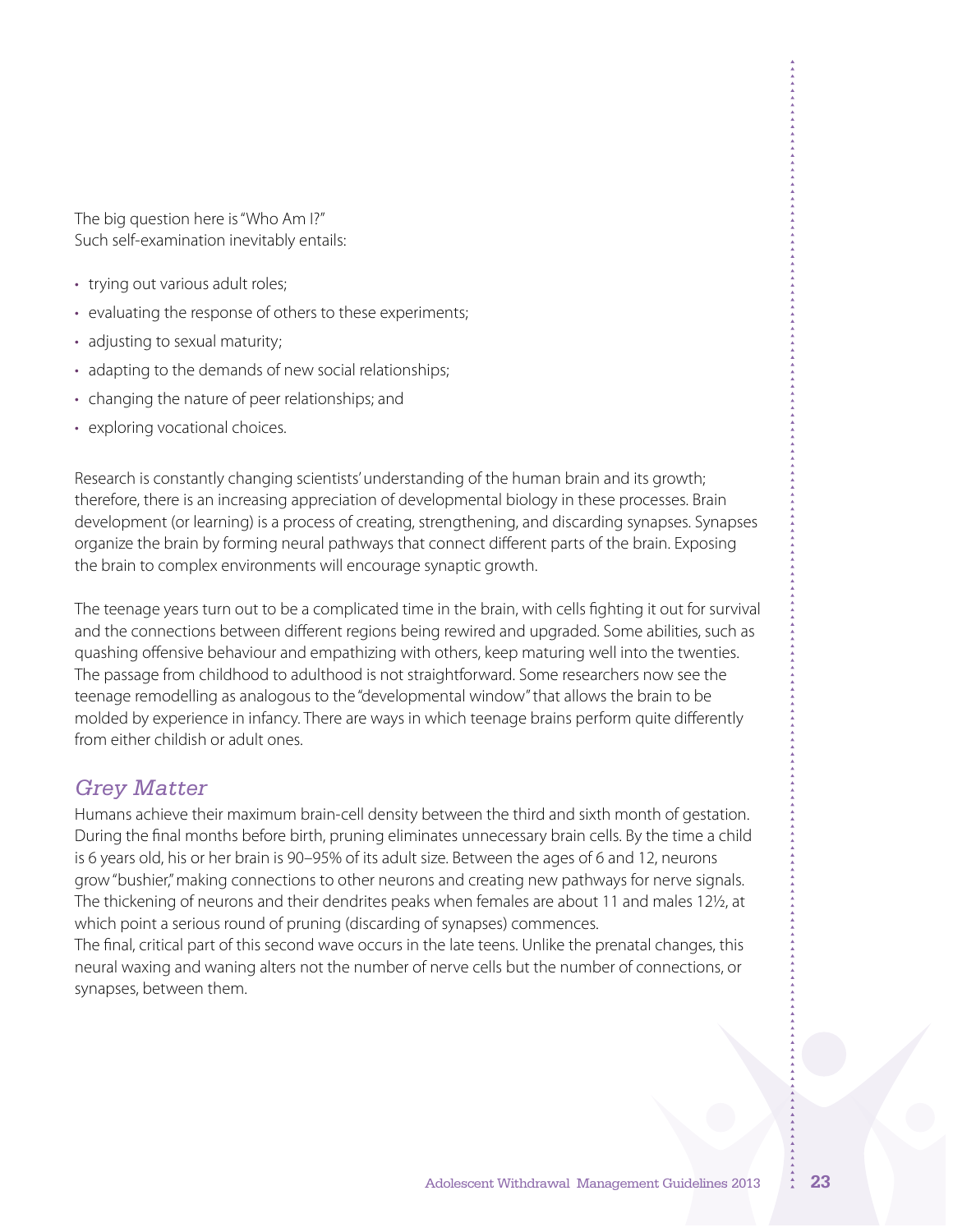From birth to early childhood there is an excessive production of neurons. Whenever neurons are engaged in a task they enter an excitatory phase in which they fire. When one cell fires, it tends to reduce the level of excitation required for the other cells in the same network to fire. The phrase "cells that fire together, wire together" characterizes this process. After a certain period of time these circuits become hard-wired and all the cells in a given network will fire in concert. This process, in which the brain's grey matter thins while the white matter thickens, forms the biological substrate of learning, and is sometimes referred to as"Neural Darwinism."Gray matter is thinned out at a rate of about 0.7% a year, tapering off in the early 20s.

Those cells that fail to form significant connections with others do not thrive—the "use it or lose it" principle. For example, the more that sport is played at this age, the more pathways involved in, for instance, hand/eye coordination are strengthened, while if the individual is at the same time less involved in painting, the brain areas specializing in those functions get pruned. So our brains are sculpted by our interactions with our environment, which suggests that Nature's concern is increased efficiency.

Another consequence of cells firing together is the retrograde exchange of neurotrophic factors (neurotrophic factors promote cellular growth) from the postsynaptic to the presynaptic cells. Until around the age of 12 neurons grow bushier, then the pruning process commences with the sensory functions first, then coordination, and lastly executive functions.

There is an instinctive need to stimulate the brain and engage in exploratory behaviour, which gives rise to adolescents actively seeking out intense feelings and growing eager to leave the nest to follow their own paths. This process is traditionally seen as thrill- and novelty-seeking by adults, who view this behaviour as problematic.

It appears that novelty is the key, as new experiences foster and promote brain development. Importantly, according to Volkow (NIDA), impoverished environments lead directly to a lack of receptors, which is associated with addiction.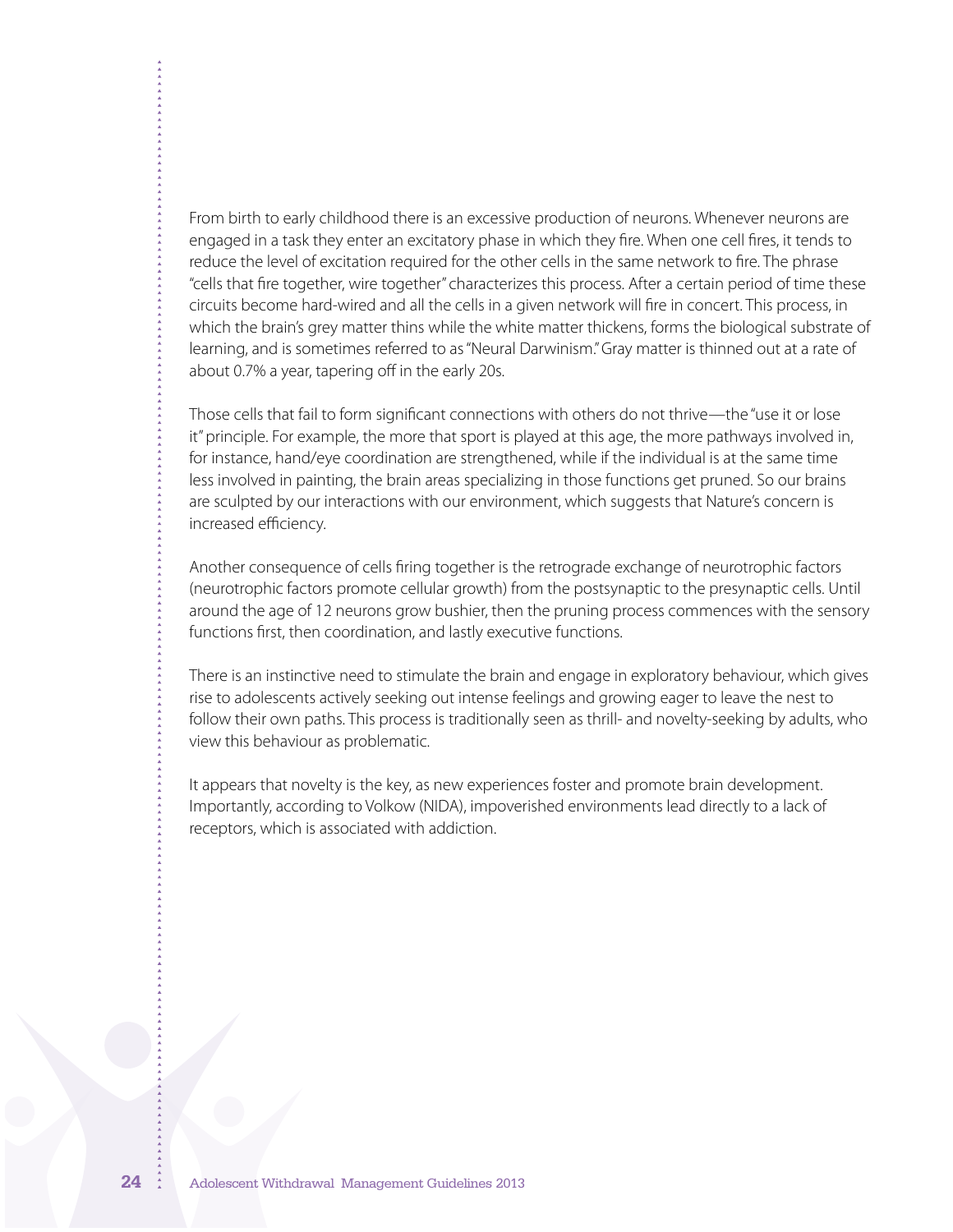### *White Matter*

As stated above, at this time the brain's white matter (composed of fatty myelin sheaths that encase axons and make nerve-signal transmissions faster and more efficient) thickens. In other words, during adolescence fewer but faster connections are developed in the brain. This development proceeds in stages from the occipital region to the frontal region. Brain centres that mediate direct contact with the environment by controlling such sensory functions as vision, hearing, touch, and spatial processing reach maturity (through proliferation and pruning) earliest. Next are areas that coordinate those functions, such as the part of the brain that helps you know where the light switch is in your bathroom even if you can't see it in the middle of the night.

The very last part of the brain to be pruned and shaped to its adult dimensions is the prefrontal cortex, home of the executive functions: planning, setting priorities, organizing thoughts, suppressing impulses, weighing the consequences of one's actions.

## *Hormonal Changes*

Hormones remain an important part of the adolescent brain story. At the same time as the brain switches from proliferating to pruning, the body comes under the hormonal assault of puberty. These two events are not closely linked, however, as brain development proceeds on schedule regardless of whether the child experiences early or late puberty.

During adolescence the adrenal sex hormones estrogen and testosterone are extremely active in the brain, attaching to receptors throughout the brain and exerting a direct influence on serotonin and other neurotransmitters that regulate mood and excitability.

Testosterone surges during puberty make an almond-shaped part of the limbic system—called the amygdala—swell. The limbic system generates emotions such as fear and anger, and the swelling of the amygdala can intensify feelings of aggression or fear, so feelings reach flashpoint more easily and adolescents actively seek out situations where they can allow their emotions and passions to run wild.

There is a hormone–brain relationship contributing to the appetite for thrills, strong sensations, and excitement. This thrill-seeking evolves to promote exploration—an eagerness to leave the nest and seek one's own path and partner.

In tasks such as identifying emotions displayed on faces, both children and young adolescents rely heavily on the amygdala, while adults rely more on the frontal lobe, a region associated with planning and judgment. During research, adults make fewer errors in assessing photos of people, while under-14s tend to make mistakes. In particular, the under-14s identify fearful expressions as angry, confused, or sad. This developmental physiology may explain why adolescents so frequently misread emotional signals, seeing anger and hostility where none exists. Teenage ranting ("That teacher hates me!") can be better understood in this light.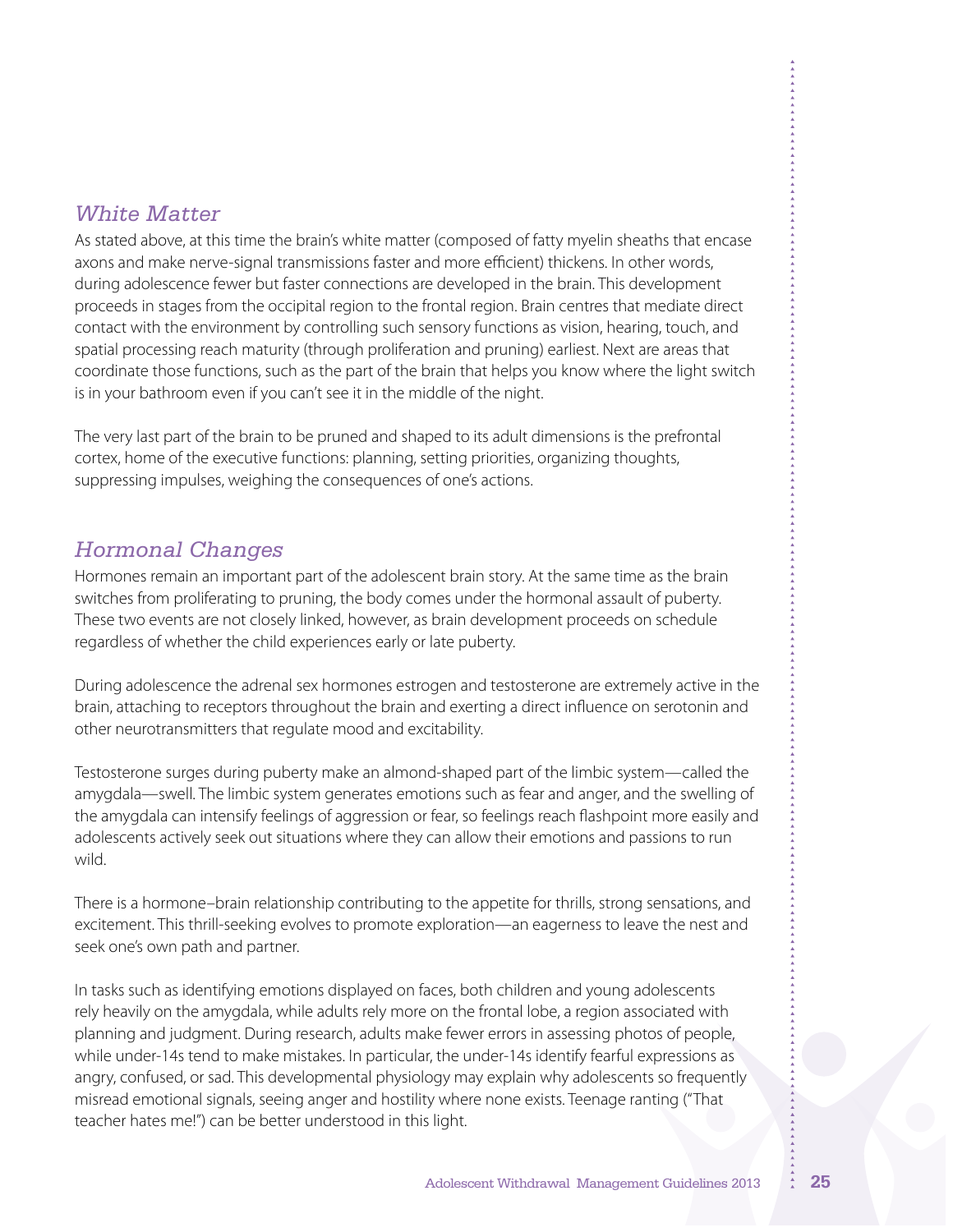### *Risk vs. Opportunity*

Experiments involving driving simulators have been used to observe teens and adults as they decide whether to run a yellow light. The results show that both sets of subjects make safe choices when playing alone, but in group play teenagers start to take more risks in the presence of their friends. This usually ceases in those over age 20, so age difference is a relevant factor in decision making and judgment under conditions that are emotionally arousing or have high social impact. Interestingly, most teen crimes are committed in groups. Research shows that the nucleus accumbens (the region in the frontal cortex that directs motivation to seek rewards) in adolescents responds differently than in children or adults. In studies where adolescents are given a medium or large reward for performing correctly, the nucleus accumbens reacts more strongly than in children and adults. When given a small reward, the teenage nucleus accumbens response is decreased below that of children and adults, as if the small reward represented no reward at all in the teen's view.

A reward centre on overdrive coupled with planning regions not yet fully functional could make an adolescent an entirely different creature from an adult when it comes to seeking pleasure. This may contribute to the fact that adolescents are prone to engaging in behaviours that have a really high excitement factor, a really low effort factor, or a combination of both.

The adolescent brain's developmental changes may contribute to the occasional emotional turmoil that teenagers experience. The fact that judgment is still developing may also explain adolescents' tendency to take risks. When new, exciting activities cause neurons to release neurotransmitters, such as dopamine, that make you feel good, risky behaviour may produce emotional rewards, too.

#### *Adolescents and Stress*

Research conducted on female adolescent mice shows that their brains respond to stress differently than those of adults and prepubescent individuals. Anxiety is regulated by the brain's principal inhibitory neurotransmitter, GABA (gamma-amino-butyric-acid), which counteracts the effect of glutamate, an excitatory neurotransmitter in the brain's limbic system. Stress causes the release of a steroid known as THP (allopregnanolone), which in adult and prepubescent individuals increases the calming effect of GABA in the limbic system. However, in the above-mentioned research, it was shown that THP had the opposite effect in adolescent mice. It appears that THP has two roles: one in the limbic system where it is calming, and another in the hippocampus where, in adolescents, it stimulates. The hippocampus is important for emotion regulation, and this paradoxical role of THP is the reason for the adolescent brain behaving differently. The underlying mechanism appears to be different levels of expression of a type of receptor (the "alpha-4-beta-delta"GABA receptor) in the hippocampal brain region known as CA1. In adults and preadolescents, the receptors are in low numbers so the overall effect of THP is a calming one. However, in adolescents, the expression of these receptors is high, so for these individuals the anxiety-raising effect of THP in the hippocampus outweighs the calming effect it has in the limbic system. Researchers were able to reverse the puberty effect in the mice by genetically altering the number of receptors.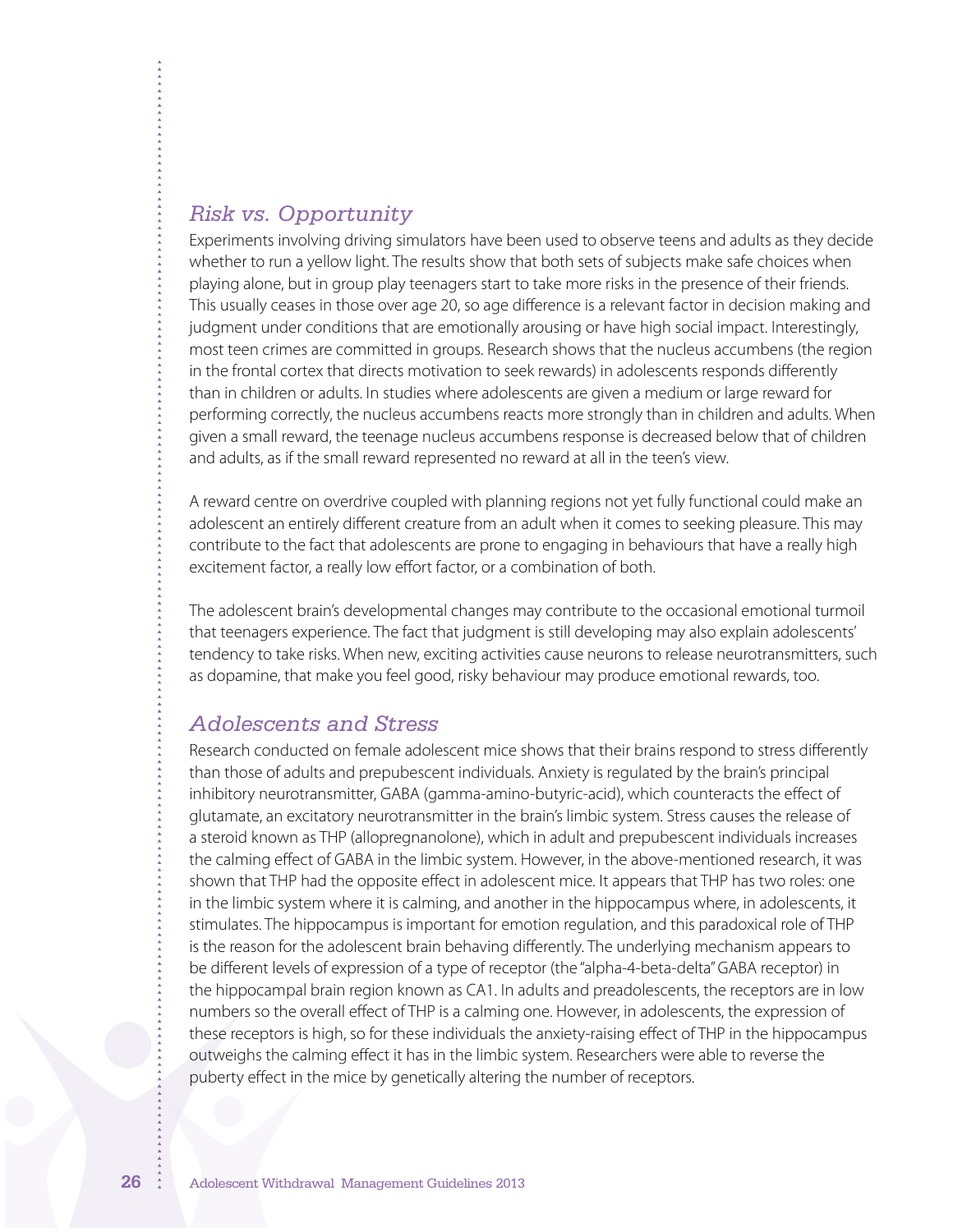The net effect is that whatever the adolescent's reaction to stress is likely to be—whether to cry or to be angry—it will be amplified. The researchers indicate that, though to adults it may seem like an overreaction, it's the only thing the teenager can do. This study is thought to be the first to suggest an underlying physiological, as opposed to a behavioural–psychological, explanation for teenage mood swings.

## *Sleep Patterns*

The pineal gland, situated at the base of the brain, produces melatonin (a chemical that signals the body to begin shutting down for sleep) as nighttime approaches and daylight recedes. It takes longer for melatonin levels to rise in teenagers than in younger children or adults, regardless of exposure to light or stimulating activities. This may contribute to the change in sleep patterns often associated with teenage years, resulting in teenagers staying up late and sleeping until lunchtime the next day.

## *Chemical Messengers*

When a neuron's dendrites become stimulated, it sends an electrical signal through the cell body and down a long axon. At the end of the axon the neuron then releases neurotransmitters, which send signals to nearby neurons across synapses.

The brain relies on about 50 different neurotransmitters. Examples include:

- acetylcholine (ACTH)—affects brain activity related to attention, learning, and memory;
- dopamine—stimulates feelings of pleasure and affects arousal levels;
- endorphins and enkephalins—reduce stress and ease pain;
- glutamate—plays a vital role in learning and long-term memory;
- noradrenaline—stimulates mental and physical arousal and heightens mood; and
- serotonin—affects mood levels, sleep, appetite, and other functions.

After a neurotransmitter stimulates a nearby neuron by attaching to receptors on its dendrites, the presynaptic neuron's terminal absorbs it through a process called"reuptake."Reuptake keeps neurons from constantly being fired.

Substance abuse interferes with the body's normal release and uptake of neurotransmitters. For example, nicotine acts like ACTH and dopamine, methamphetamine mimics dopamine, PCP interferes with glutamate receptors, and MDMA mimics serotonin. In most cases, the brain's responses reinforce the use of the substance. Over time, the body demands more of it until the person becomes addicted.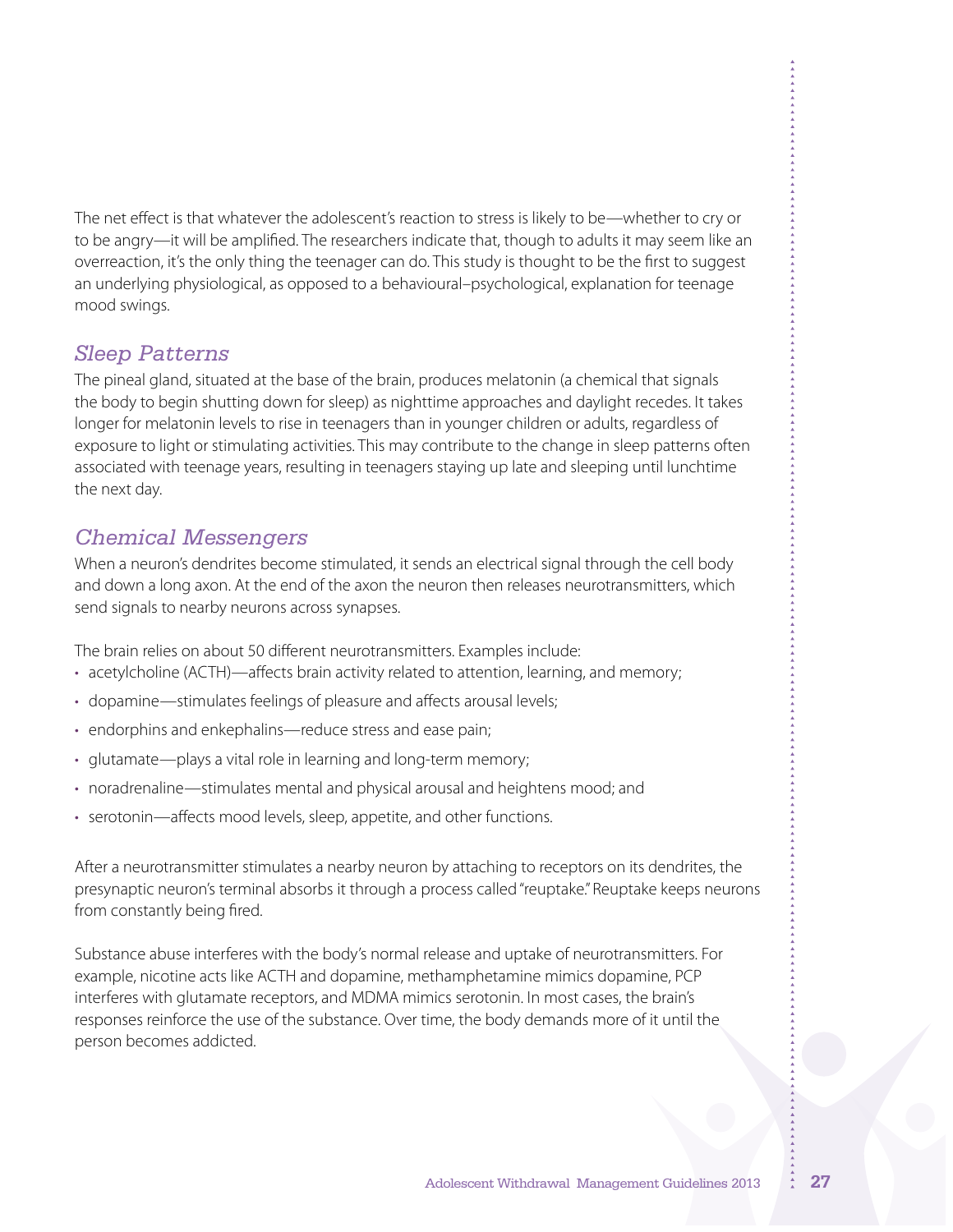## Substance Abuse and Brain Development

With recent developmental neuroscience research indicating that adolescence is a key period of neuromaturation, there is growing support for the idea that the adolescent brain may be more vulnerable to the effects of addictive substances than the adult brain.

In summary, the remodeling of the brain that takes place from childhood through to the early 20s is thought to ensure more efficient communication between cortical and subcortical brain regions, facilitating optimal functioning within cognitive, emotional, motivational, and sensorimotor systems. However, it appears that the brain does not mature uniformly across this developmental phase of life. Instead, there is a graded progression of cortical maturation within the medial and lateral frontal areas (regions responsible for higher cognitive functions) that continues into late adolescence, whereas the deeper and more posterior brain structures (regions responsible for more primitive functions) mature much earlier.

Although relatively fewer studies have examined developmental changes in brain function (as opposed to structure), differences in affective, motivational, and cognitive capacity during adolescence appear to be consistent with reported maturational neuro-anatomical findings. For example, early adolescence is characterized by increases in affective reactivity, peer-directed social interactions, risk taking, and sensation seeking, while decision making and self-regulatory skills (i.e. frontal executive functions) do not fully mature until early adulthood.

Growing literature from animal studies suggests that adolescent substance use disrupts neuroendocrine functioning, and can induce greater effects on neural plasticity and cognition than in adults. Substance use during adolescence can also elicit altered sensitivity to later drug exposure, impair adult cognitive functioning, and even induce cortical damage. Substantially less work has been conducted in adolescent humans, although there is increasing evidence of developmental harms.

A number of studies have reported smaller hippocampal volumes among adolescents and young adults with alcohol use disorders compared to healthy matched controls. In one of these studies, hippocampal volumes were positively correlated with age of first use and negatively correlated with duration of use.

Adolescents with alcohol-use disorders have also been reported to have smaller prefrontal cortices and white-matter volumes, with significant correlations noted between prefrontal cortical volumes and measures of alcohol consumption. Such structural abnormalities are in keeping with reported alcohol-related neurocognitive impairments among adolescent drinkers, as well as recent findings in functional imaging.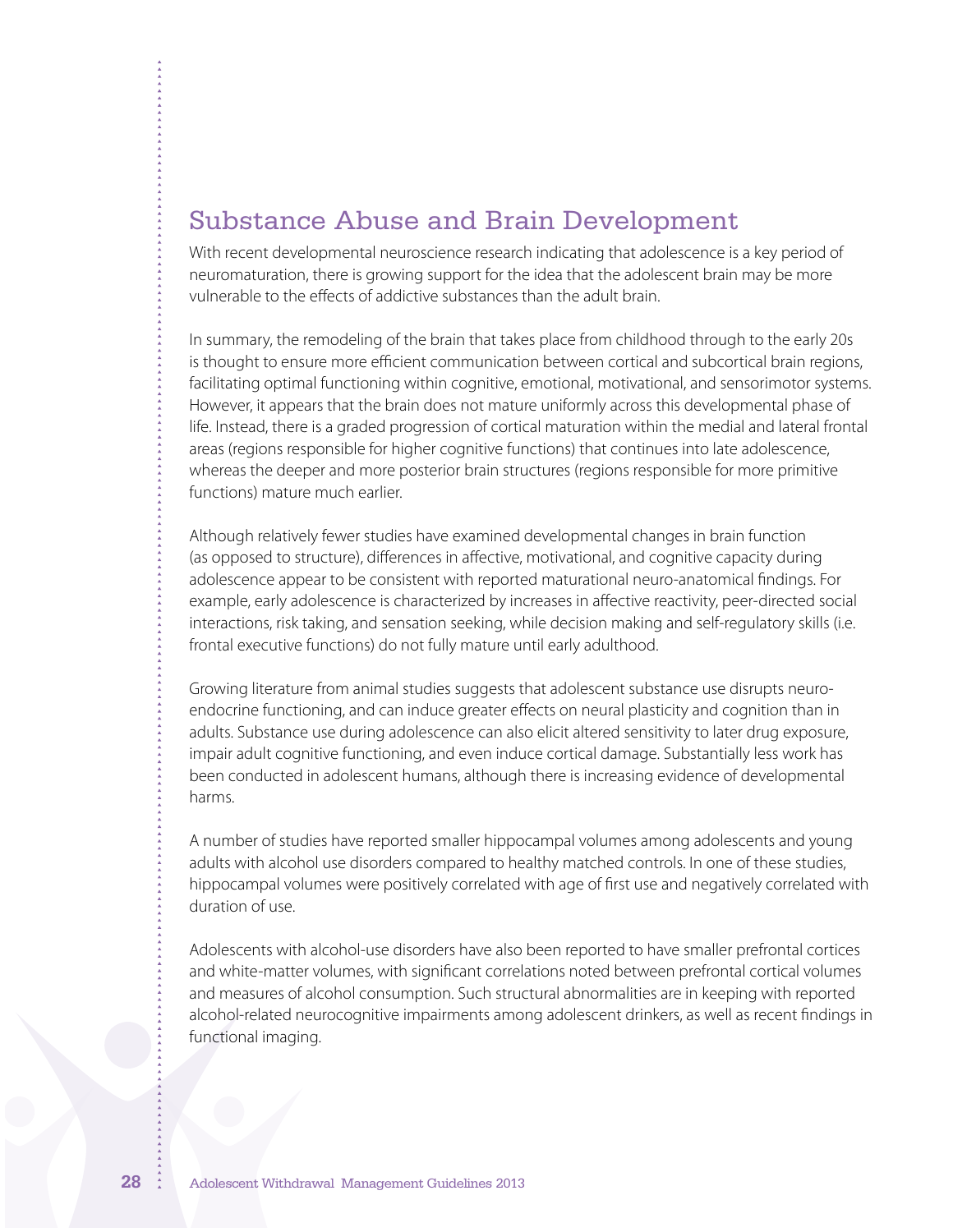While most research to date has been conducted among adolescent drinkers, young drug users have also been found to demonstrate neurocognitive impairments. Young people who begin using cannabis before the age of 17 seem to be more vulnerable to cognitive impairments and show reduced brain grey matter. Chronic inhalant misuse has also been associated with cognitive impairment, sometimes resulting in permanent and irreversible cognitive deficits and structural brain abnormalities.

In one study of 55 chronic users (mean age of 30 years, with the majority commencing use in adolescence), almost 44% had structural brain changes. The extent of these structural brain changes was related to cumulative dose. There was also a strong correlation between white-matter abnormalities and greater cognitive impairment.

Another study recently reported that chronic cocaine use substantially interferes with normal white-matter maturation, particularly in frontal and temporal brain regions. Enhanced white matter connectivity (especially within these structures) is one of the key maturational processes to occur during adolescence, suggesting that early-onset substance use may affect the development of fronto-temporal white-matter circuits, potentially resulting in disturbed memory and executive and affective functioning.

Studies of high-risk populations ( e.g., family history of alcohol-use disorders) suggest that impairments in frontal functioning are apparent prior to drug use exposure and can predict later substance use. High-risk young people also fail to demonstrate appropriate age-related decreases in grey-matter volume. Such studies, however, report no differences in hippocampal volume, suggesting that any observed structural findings most likely relate to substance exposure rather than premorbid vulnerability.

The limited research on the neurobiological effects of alcohol, tobacco, inhalants, and cannabis use during adolescence is at odds with their high rates of use during this important developmental period; animal evidence suggests substantially increased risks. Accordingly, it should be a research priority to conduct studies that examine changes in brain structure and function during early adolescence.

Such research is essential if we are to assess the neurobiological impact of substance use during adolescence (including the extent of recovery following abstinence), and identify robust neurobiological markers of risk. This research is also essential in order to assess the impact of exposure to specific drugs, as well as possible synergistic effects with polydrug use.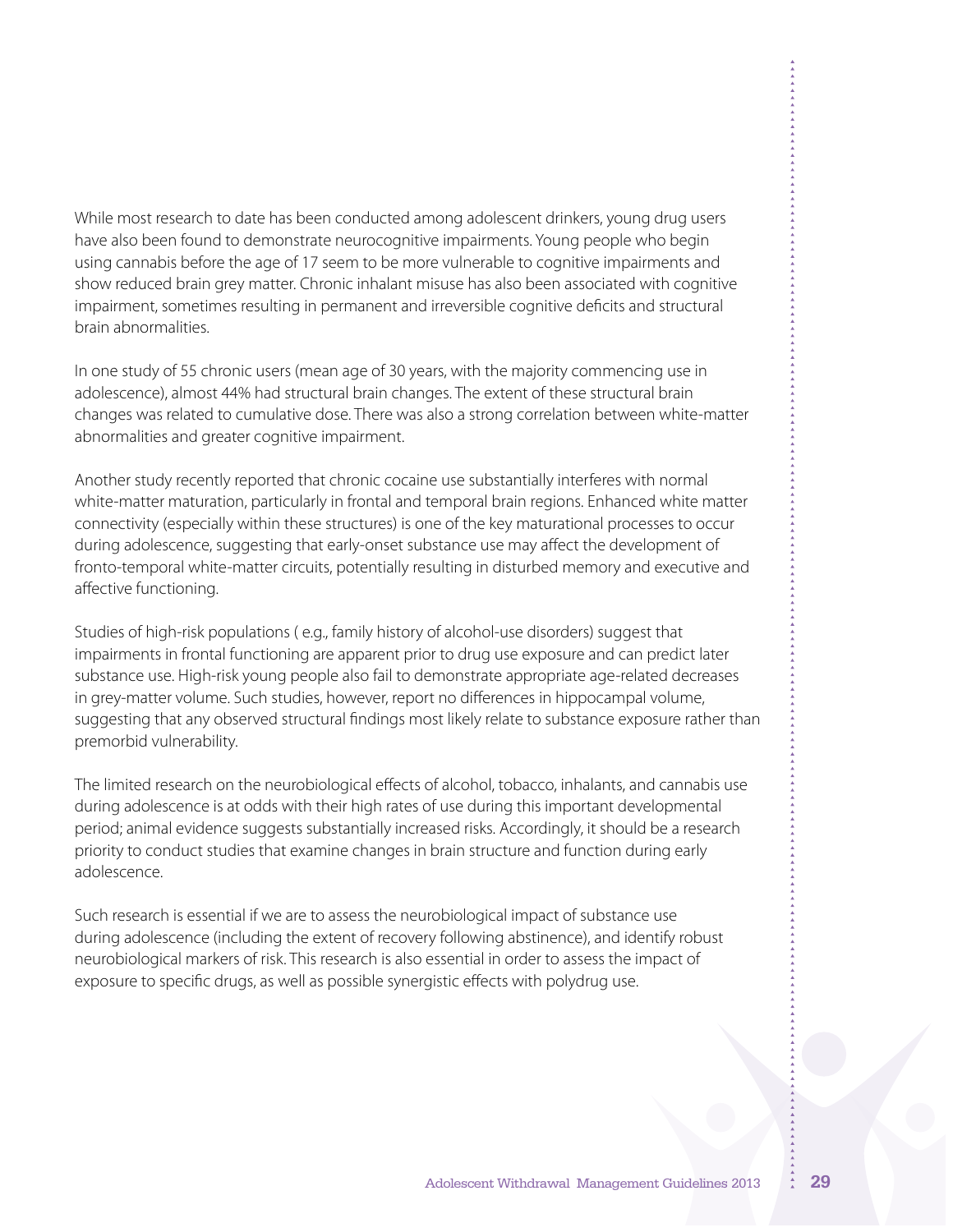## Gender Differences

Together, the Canadian Centre on Substance Abuse and the British Columbia Centre of Excellence for Women's Health highlight how substance abuse and addiction vary between males and females. Common patterns of use for girls and women have been widely acknowledged. A recent study in British Columbia shows a gendered relationship with benzodiazepine use, where females are twice as likely as males to be prescribed benzodiazepines to help cope with difficult life situations, such as grief and stress. Health Canada also highlights that female youth often have a lower tolerance than males to the effects of alcohol. In addition, female youth tend to experience symptoms of dependence more quickly and are often more susceptible than males to health problems related to alcohol and drug consumption. Research indicates that for most substances male youth are more likely than female youth to use substances at problematic levels (Health Canada, 2001).

Research has shown that mental health problems and substance abuse are interconnected, and are worsened by a female's experience of victimization, trauma, and violence (Canadian Centre on Substance Abuse and BC Centre of Excellence for Women's Health, 2005). Histories of sexual and physical abuse are positively associated with increased substance use and are more frequent among female than male youth. Research suggests that some female youth use substances to ameliorate mood, increase confidence, cope with problems, loosen inhibitions, lose weight, or enhance sexual experiences (Health Canada, 2001).

Research shows that social attitudes with regard to substance use and addiction also have an impact on girls and women, as there is greater stigma attached to a female with a substance-abuse problem than to a male. Girls and women also experience more opposition from friends and family members than males do to enter into treatment (Poole & Dell, 2005).

It is difficult to ascertain the extent to which females use alcohol and other drugs during pregnancy, given the stigma that is associated with maternal use (Poole & Dell, 2005). However, services for pregnant youth are seen as critical for decreasing the psychosocial and physiological effects of problem substance use for both the youth and the developing fetus/child. Pregnancy provides an opportunity to reach out to the youth, given the youth's concern for the health and well-being of the unborn child (Health Canada, 2001). It is necessary to keep in mind that pregnant youth face many challenges associated with their own treatment needs as well as accessing prenatal services; concerns related to family care and responsibilities decrease the likelihood of entering into a treatment program (Poole & Dell, 2005).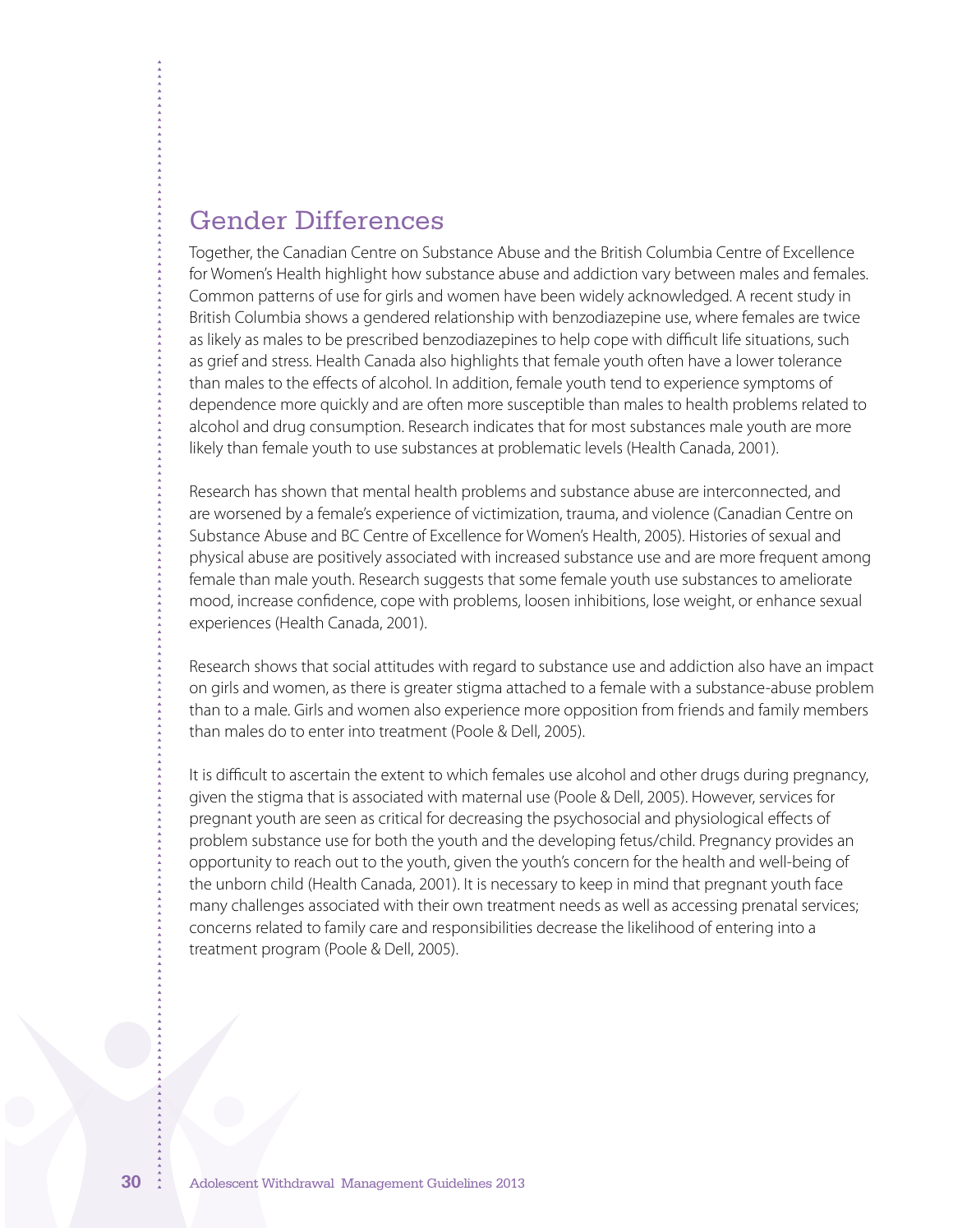## The impact of substance use on developmental tasks

It is often difficult to separate the adaptive aspects of adolescent substance use from the maladaptive. Adolescents find themselves in a constant state of transition, and substance use may give meaning to the changes occurring or block unwanted feelings and emotions, such as depression and anxiety. Substance use may become "immensely attractive to the adolescent in the throes of developmental transformation"(Trad, 1993).

Substance use can be maladaptive to the adolescent when it starts to become problematic and blocks the normative developmental tasks from being achieved by the young person. When a young person engages in problematic substance use, the achievement of developmental tasks can be impeded. We need to understand that differing patterns of substance use, as well as consequences of use, will exist for each individual adolescent, and that these will vary depending on the young person's stage of development.

Factors such as social, ethnic, and cultural issues may influence drug use. Sensitivity to different cultural and linguistic group values and attitudes will allow the worker to be more responsive to additional complexities faced by young people from various backgrounds. Workers also need to keep up to date with current trends in drug use.

Most drug use engaged in by young people and adults is not problematic. It is useful to understand that young people, in general, use a variety of drugs in a variety of ways, for a variety of reasons. No drug is instantly addictive. How much people use, and how often, depends much more on their personality and lifestyle than it does on the particular drugs being taken.

There is a fine line between substance use being constructive and adaptive or destructive and problematic. The definition of problematic substance use will depend on the values and attitudes of the person providing the definition. A useful question to ask is:

• For whom is the substance use a problem (or not a problem) and for what reason?

The table below highlights how typical adult perspectives on drug use may differ from those of the adolescent.

#### **Table 2:** Differences in Perspective

| <b>Adult Perspective</b>              | <b>Adolescent Perspective</b> |
|---------------------------------------|-------------------------------|
| Stupid/foolish                        | Exciting/fun                  |
| Easily influenced                     | Proof of belonging            |
| Acting without regard for consequence | Testing limits/not caring     |
| Dangerous                             | Thrilling/exhilarating        |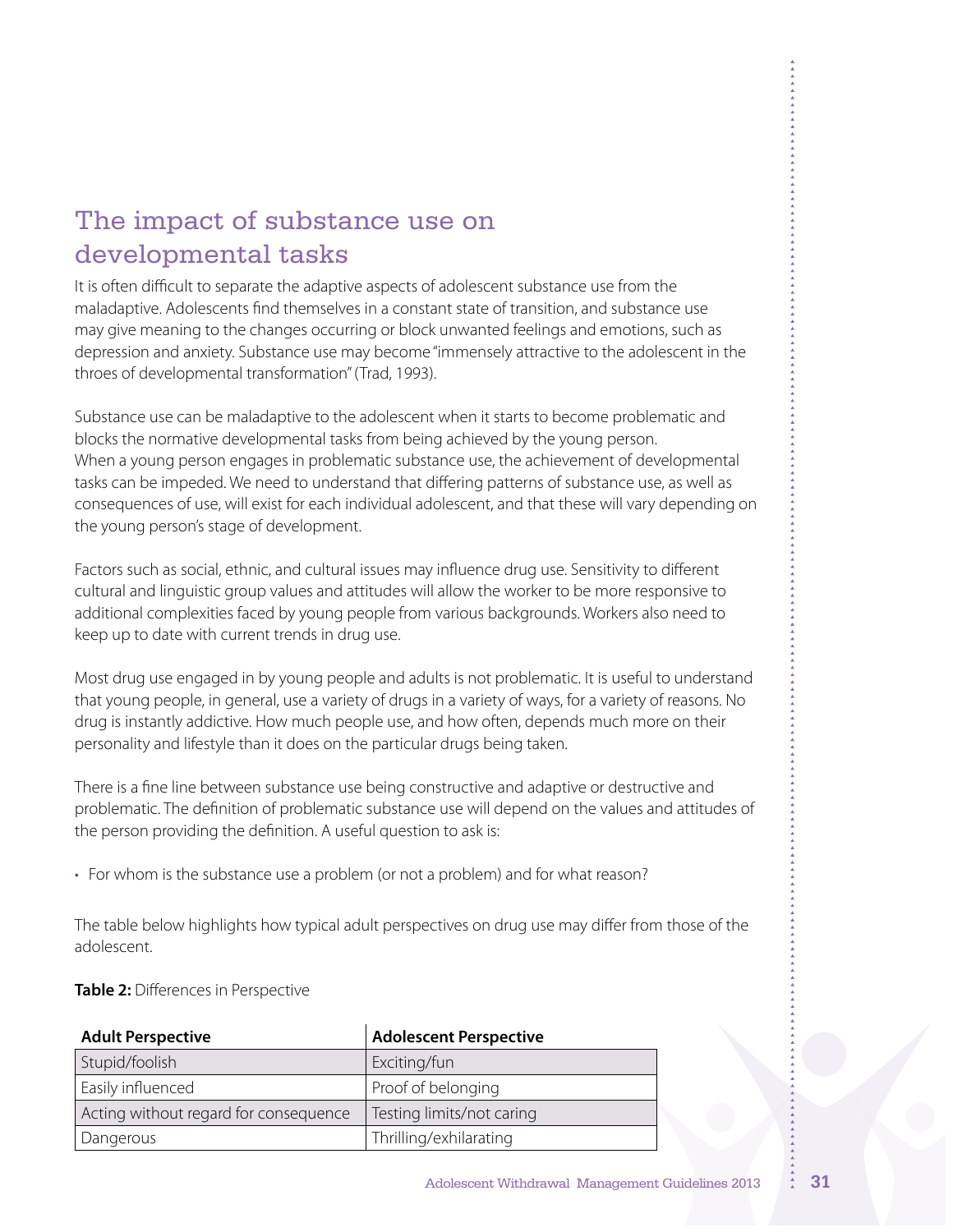The degree to which substance use is problematic or functional for young people will vary according to the developmental subgroup to which they belong and a myriad of factors, unique to the circumstances of each individual. The following is a useful definition:

- • Substance use that puts a young person at risk of serious harm and/or impinges on that young person's ongoing successful development can be defined as problematic.
- • Focusing on immediate risk as well as longer-term developmental risk helps to avoid the narrow definition of entrenched and habitual drug use as the only types of problematic drug use. For example, a twelve-year-old whose use is experimental or social/recreational may, through sheer lack of information and experience, be at risk of serious harm.

Quite often, problematic substance use does have the effect of marginalizing the young person, limiting the development of alternative strategies for coping, and further entrenching substanceusing behaviour. In these circumstances, the worker may be called to manage a young person who is using in a habitual or dependent fashion. (The type of drugs taken, the style and patterns of use, and the meaning attributed to use is often different from that of adult substance users.)

When drug use and its consequences become problematic for a young person, he or she may come to the attention of service providers. This is most likely to occur when the young person's life circumstances become overwhelming; he or she feels unable to cope and would like practical assistance to sort things out. Seeking assistance does not automatically come with a goal to stop drug use, or even to change behaviour. This is particularly so if the person feels coerced (e.g., by family or others such as police) to attend treatment.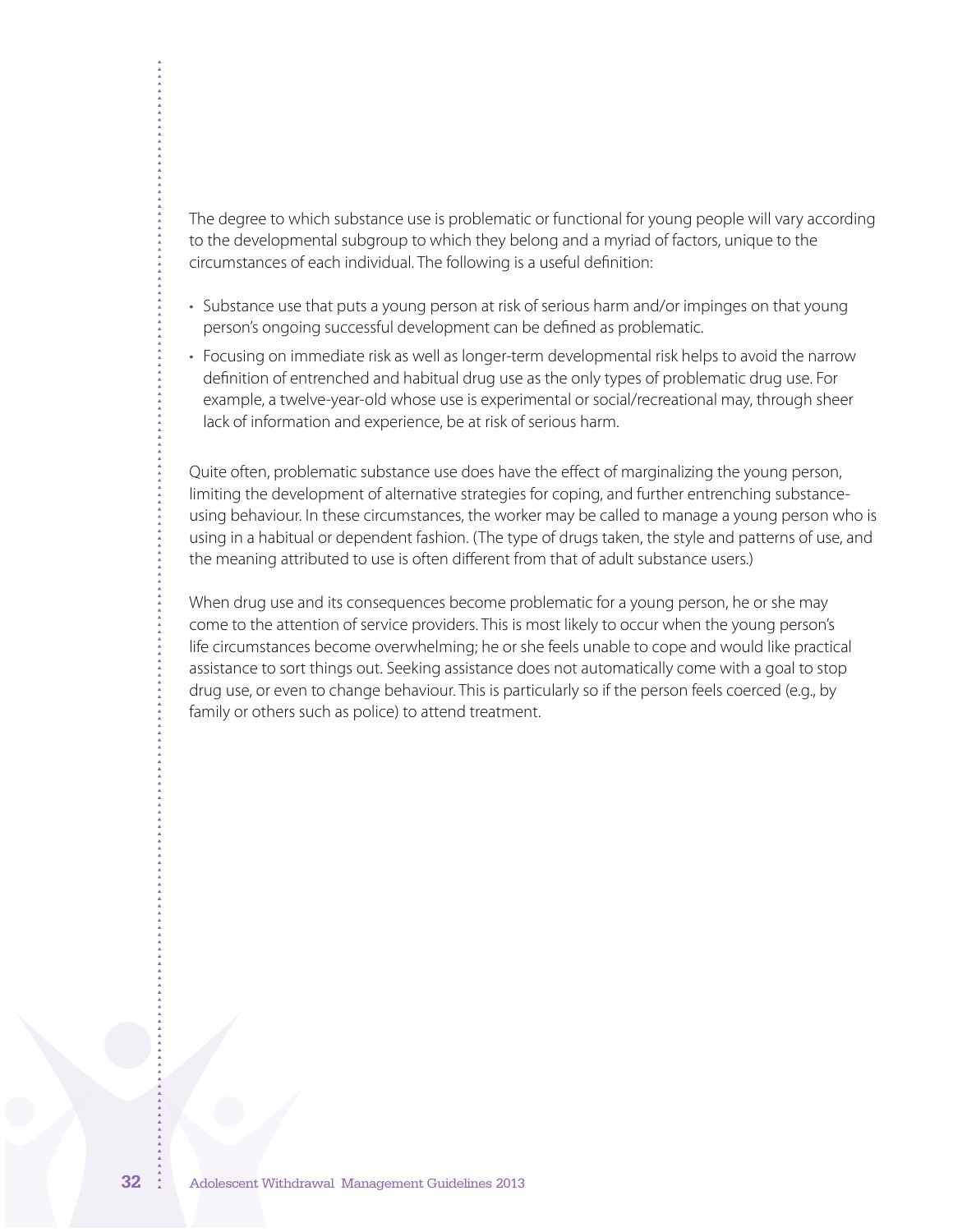# Culturally Effective Services

## Introduction

While mental health and addictions services are intended and assumed to be safe and representative of cultures of care and individual support, this is not always the case. This section of the Adolescent Withdrawal Management Guideline Document builds upon initiatives already undertaken with the Department of Health and Wellness to ensure that Nova Scotians receive culturally competent patient-centred care. Cultural Competence requires that: (1) health-care providers have effective skills, knowledge, and attitudes, (2) organizations have inclusive procedures and guidelines, and (3) health systems have adequate funding, interpretation services, a diverse workforce, sound policies, and supportive leaders and champions.

Tools such as the Cultural Competence Guidelines for the Delivery of Primary Health Care in Nova Scotia (found at http://www.healthteamnovascotia.ca/cultural\_competence/ CulturalCompetenceGuidelines\_Summer08.pdf) are a tremendous resource and should be utilized along with the information in this document. In addition, A Cultural Competence Guide for Primary Health Care Professionals in Nova Scotia can be found at http://www.healthteamnovascotia.ca/ cultural\_competence/Cultural\_Competence\_guide\_for\_Primary\_Health\_Care\_Professionals.pdf

The following link provides guidance on integrating Cultural Competence and Health Literacy so that Nova Scotia's diverse populations can be reflected in pictures, written information, advertisements and posted signage, and written material for all literacy levels in the languages commonly spoken in their service areas.

http://www.gov.ns.ca/health/primaryhealthcare/documents/Messages%20for%20All%20Voices-%20 Full%20Length%20Tool.pdf

This section gives a brief overview of specific demographics that are underserved and vulnerable to mistreatment by approaches to care that represent colonialism, racism, homophobia, xenophobia, and sexism in Nova Scotia. The complex struggles and intersecting identities of Aboriginal peoples, Black Nova Scotians, immigrants, refugees, and LGBTQ individuals require mental health and addictions practitioners to be aware of the historical causes of marginalization. Practitioners should also be aware of existing agency and healing cultures currently building consensus on individual and community well-being in a globalized world of diverse languages, lifeways, and sexualities.

As we work with young people in a reflective and informed practice, we can understand the context of youth's contemporary struggles for self-determination as they demand reflexivity and transparency from institutions of care to ensure ethical and effective interactions between professional care workers and communities.

Social determinants are crucial factors in the health and well-being of Canadians. If we can understand how and why they work—and how our services and institutions can be strengthened and our resources more equitably distributed—we will also be able to understand and act to improve the factors that allow us to live longer and healthier lives (Raphael, 2010).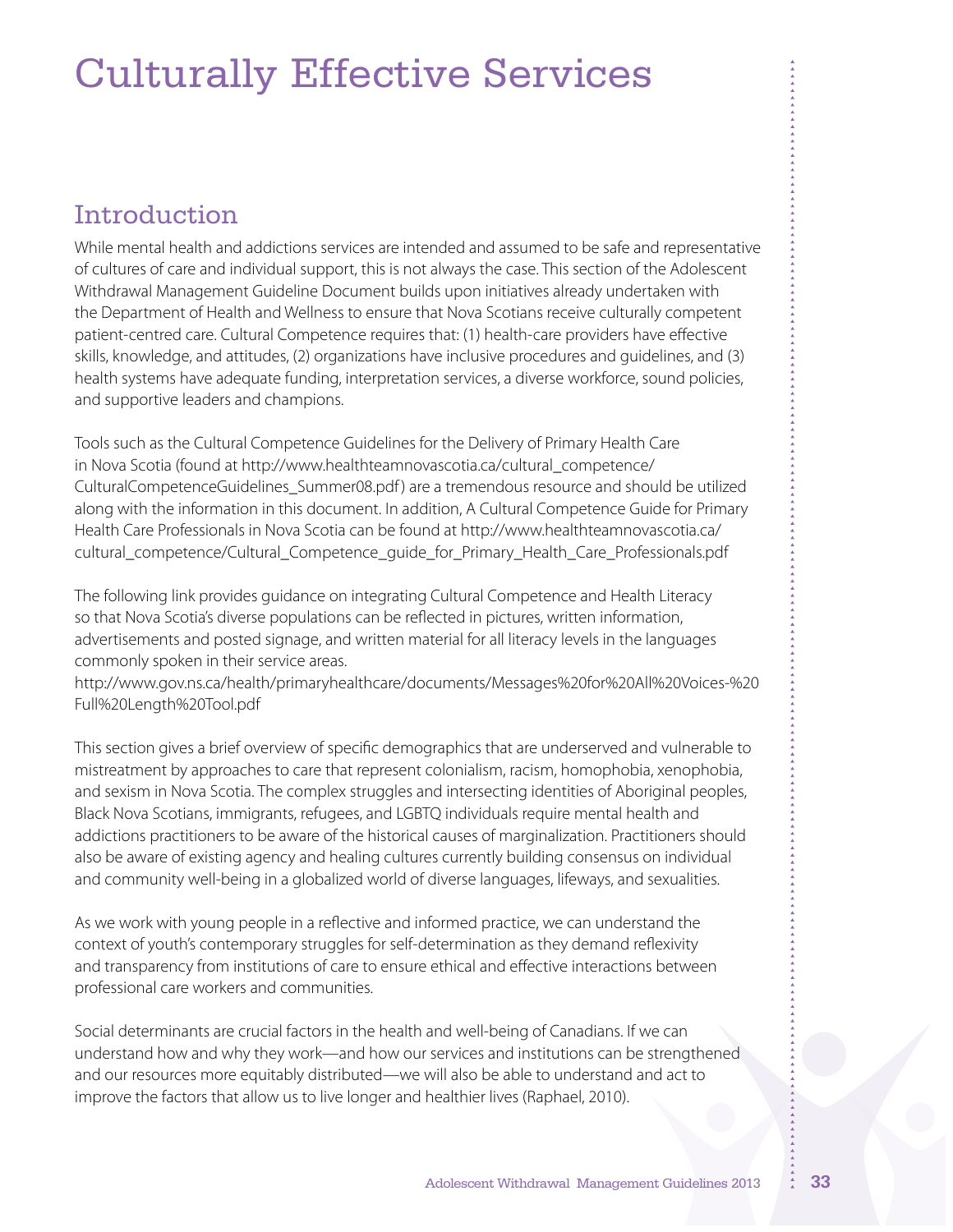Being able to respond to and understand the diverse populations of Nova Scotian youth in a withdrawal management setting will be key in retaining youth in the continuum of services and supports. If youth feel that they are understood and that every attempt is made to match services to their unique needs, they are more likely to establish a positive attitude about addiction services and will be more open to further exploration of their harmful use of substances and/or gambling. White and Kleber (2008) have documented historical and current examples of iatrogenic injury in traditional addiction treatment and have produced a guide offering suggestions on how to prevent such harm. They urge medical professionals to examine and reflect on the vulnerability of marginalized populations accessing addiction treatment:

Harmful effects of addiction treatment are often written off as symptoms of the client's addiction pathology or as products of medical psychiatric comorbidities. If we attribute positive change in clients to the potency of key treatment ingredients, we must also consider that negative change in some clients may flow from these same potent forces. Members of historically disempowered groups are particularly vulnerable to iatrogenic injury, e.g., women, children, elderly, ethnic minorities, prisoners, and persons experiencing stigmatized conditions, e.g., mental illness, addiction. (p. 9)

Whether he/she is African Nova Scotian, First Nations, immigrant, gay, lesbian, bisexual, or transgendered, a young person's motivation will be very much impacted by the degree to which he/she feels accepted, understood, and safe. When working from a cultural competency model, it is important to ensure that all people are included in the definition. Often culture is seen as encompassing racial or ethnic groups but, historically, people with disabilities, LGBTQ populations, faith communities, or women experiencing stigmatization in institutional practices have been left out.

There are some differences in these groups in terms of how culture is defined, but there are also similarities. While LGBTQ people share similar experiences that shape their identities, the LGBTQ culture is often hidden in response to heterosexist stigma. LGBTQ youth may not identify with the culture of their family of origin or geographic community. Similarly, intergenerational disruption and displacement of indigenous families has impacted the complexity of the cultural identities of indigenous youth raised in state care. One of the effects of this multifaceted oppression is a general level of self-protection and distrust of others and of official systems, especially education and healthcare systems. As a result, youth often do not access health services except in emergencies, or they access services but are uncooperative or do not disclose their identities to health services personnel. The fear of experiencing homophobia and transphobia or the fear of having to disclose one's marginalized identity is a large barrier to accessing services (Eliason, 2010; Lombardi & van Servellen, 2000). Alcohol and substance-abuse programs and services are no exception. In one study, results showed that 50% of transgender individuals reported they did not seek treatment for an addiction issue because of fear of an anticipated transphobia. Another significant percentage stated they did seek treatment but did not disclose their identity (Nuttbrock, 2012).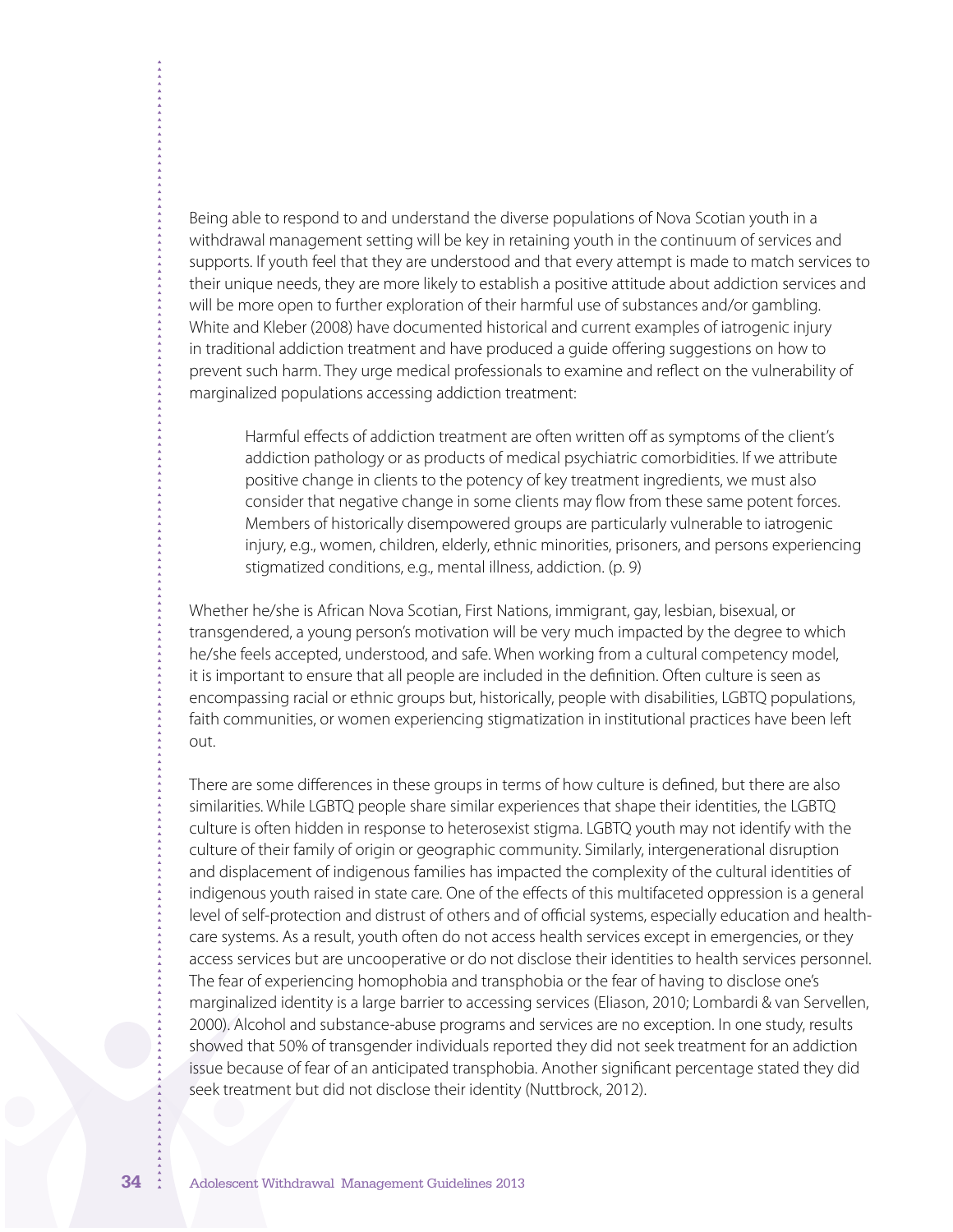There is not extensive literature available on substance use patterns among ethno-cultural minority youth. Substance-use problems among minority groups may not be reported due to cultural factors, as there is a set of beliefs within many ethno-cultural minority cultures that discourages the acknowledgement and exploration of alcohol- and drug-related problems. Many cultural traditions support youth receiving help from informal networks rather than from formal community structures. Low reporting numbers may also be a result of a lack of sensitivity and cross-cultural training for service providers, the presence of racism in mainstream services, and a lack of culturally appropriate services (Health Canada, 2001).

In her 2007 study of race and nation in Canada,"Exalted Subjects,"Dr. Sunera Thobani highlights plural concepts of sovereignty as a nuanced way to understand the alienation and agency of marginalized peoples in Canada. She cites Black theorist Dr. Achille Mbembe to convey the ongoing presence of historical control and violence in the lives of racialized people living in Canada:

Black subjectivity and alienation were constituted in the racial violence that typified the encounter of the 'native'with modernity and defined the form of sovereign power imposed on their lives … Instead it recognizes that the colonized subject/object was formed—and lives—within the soul destroying brutality that was/is the colonial order. (p. 12)

While many similarities can be drawn between the impact of colonialism on First Nations communities and Black communities in Nova Scotia, there are historically different factors that are important to consider in relation to managing withdrawal services for African Nova Scotian youth. Specifically, service providers should be aware of the history of slavery of African Nova Scotians (Robertson, 1996; Rommel-Ruiz, 2006; Whitfield, 2010) and the displacement of indigenous Black communities such as Africville (Vincer, 2008; Sehatzadeh, 2008). Africville was a vibrant African-Canadian community in Halifax that can be traced back to 1838 when descendants of American slaves settled on the shore of Halifax Harbour. In the 1960s racism intensified when Africville land, increasingly valued for its location on a Halifax waterfront, was expropriated by the city of Halifax. The entire community was relocated, and many residents were moved in garbage trucks. All their land was taken, their homes destroyed (McGibbon & Etowa, 2009).

First Nations populations experience poverty, violence, and incarceration disproportionately to their Canadian counterparts. There are more First Nations children in state care now than at the height of the residential school system (Blackstock, 2007), and intergenerational trauma among First Nations youth is a consequence of the colonial legacy of the residential school system (Native Women's Association of Canada, 2011). Investigations have confirmed rampant institutional abuse that occurred in residential schools, group homes, orphanages, and custodial centres. This institutionalized violence against First Nations communities includes physical, sexual, verbal, and emotional abuse, as well as the ontological violence of denying political, legal, linguistic, religious, family, and economic sovereignty.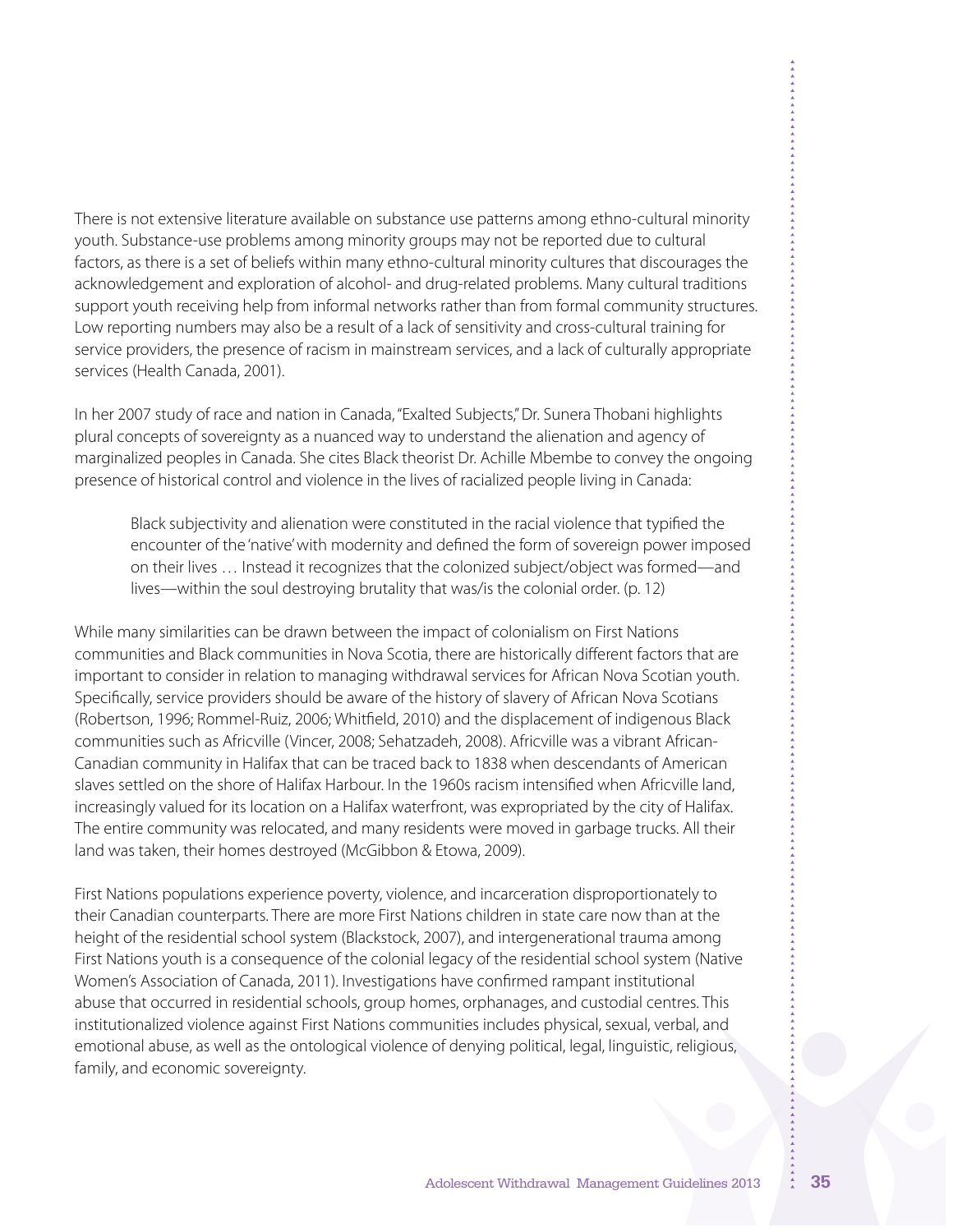Ignoring the context in which trauma occurs and is named results in the individual being held inherently responsible for his/her response to highly distressing circumstances, and even for the experience itself. As a result, the potential for stigmatization is further heightened (Feinstein & Dolan, 1991). Returning to a theme of self-determination in a colonial context,"cultural safety"is a goal for practitioners and requires a participatory approach that involves the clients in defining their needs, struggles, and agency. As described by Mikkonen and Raphael (2010),

cultural safety supports self-determination, where safety is determined by the user of the health system, not the system itself. Cultural safety moves beyond cultural sensitivity to analyzing power imbalances, institutional discrimination, colonization and relationships with colonizers, as they apply to health care. (p. 17)

Practicing cultural effectiveness includes operating from a gender-based analysis, recognizing how gender affects individual experiences with addiction. For example, female, male, and transgender youth are in different and unequal social positions and, therefore, will have unique needs in a withdrawal management setting. Transgender people may develop addictions due to the stigma imposed on them through a rigid binary-gender model. Women may need withdrawal management to replace unhealthy coping mechanisms like binge drinking to numb the pain and trauma of male violence. These examples are not meant to essentialize but to recognize that these differing root causes require different solutions (Status of Women, 2009). As transgender people and women are oppressed in our current culture, gender consequently determines unequal access to resources, material support, and recovery. It is therefore important to employ a gender-based analysis and approach to support positive health outcomes while recognizing and honouring difference.

# First Nations

In the arrangement of Canada's social affairs, only the assimilated Indian has been offered even the prospect of wellness. For those who resisted or refused the benefits of assimilation, government policies assured a life of certain indignity. That is the essence of life in the colony: assimilate and be like us or suffer the consequences. (Kirmayer & Valaskakis, 2009, p. xi)

# *Historical Context of Turtle Island*

The colonially-generated cultural disruption affecting First Nations … compounds the effects of dispossession to create near total psychological, physical and financial dependency on the state. The cumulative and ongoing effects of this crisis of dependency form the living context of most First Nations existences today. This complex relationship between the effects of social suffering, unresolved psychophysical harms of historical trauma and cultural dislocation have created a situation in which the opportunities for a self-sufficient, healthy and autonomous life for First Nations people on individual and collective bases are extremely limited. (Alfred, 2009, p. 42)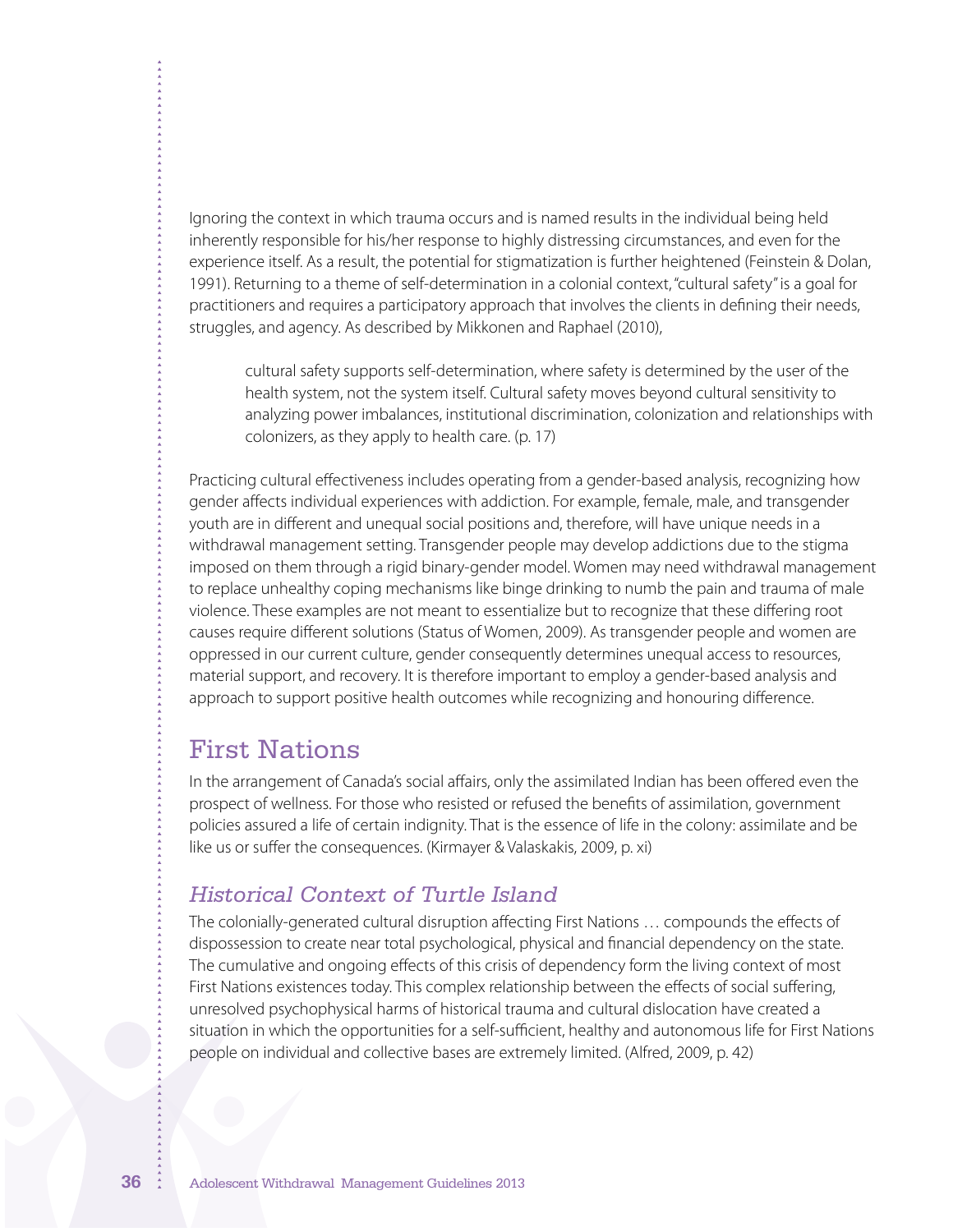Understanding appropriate approaches to addictions and mental health work with Aboriginal communities, families, and youth requires perspective on past treatment of indigenous children in Canada. Aboriginal children, particularly First Nations children, became the central target for assimilation strategies through their forced attendance at residential schools and out-of-community adoption into non-Aboriginal families. These efforts were part of an orchestrated plan of forced assimilation that emerged at roughly the same time in Canada, Australia, and New Zealand in accordance with British colonial policy (Armitage, 1995).

The Canadian government informally recognized indigenous communities of Canada as peoples or nations, but they were viewed as uncivilized and hence unable to exercise rights as citizens in a democratic polity. The Bagot Commission Report (1844) argued that reserves in Canada were operating in a "half-civilized state" and that in order to progress toward civilization, Aboriginal peoples needed to be imbued with the principles of industry and knowledge through formal education. This report began a shift in Indian policy in Canada, away from the principle of protection and toward active assimilation. This shift was reinforced by the Davin Report (1879), which recommended a policy of"aggressive civilization."Aboriginal adults and Elders were described by this second report as having"the helpless mind of a child."To be integrated into the emerging nation, therefore, Aboriginal children had to be separated from their parents and"civilized"through a program of education that would make them talk, think, and act like mature British Canadians.

From 1879 to 1973, the Canadian government mandated church-run boarding schools to provide education for Aboriginal children (Miller, 1996). Following the recommendations of the Davin Report, residential education for Aboriginal children in Canada was modelled after the system of boarding schools for Native American children in the United States (Miller, 1996; Milloy, 1999). Although portrayed as places of education and enlightenment, most of the residential schools in fact functioned as"total institutions"(Goffman, 1961) or"carceral spaces"(Foucault, 1977)—enclosed places of confinement with a highly regimented social order apart from everyday life. The schools were located in isolated areas, and the children were allowed little or no contact with their families and communities.

There was a regime of strict discipline and constant surveillance of every aspect of their lives, and cultural expression through language, dress, food, and beliefs was vigorously suppressed.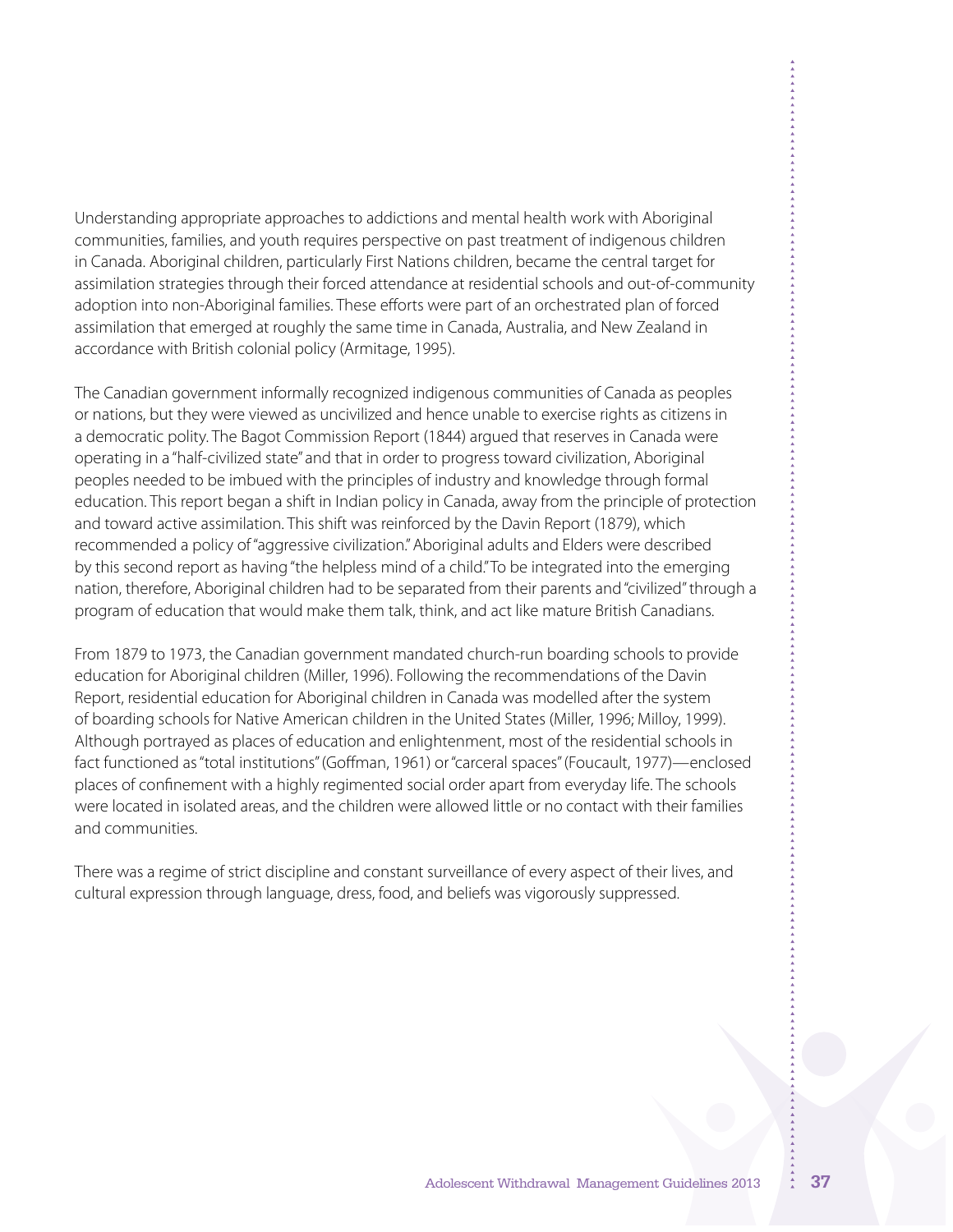Over the span of 100 years, about 100,000 Aboriginal children, mainly First Nations, were taken from their homes and subjected to an institutional regime that fiercely denigrated and suppressed their heritage. At their height, there were 80 residential schools operating across Canada, with a peak enrolment in 1953 of over 11,000 students. Although some families welcomed the opportunity for formal education of their children, others desperately tried to avoid sending their children to the schools (Johnston, 1988). The extent of the physical, emotional, and sexual abuse perpetrated in many of the residential schools has only recently been acknowledged (Haig-Brown, 1988; Knockwood & Thomas, 1992; Lomawaima, 1993; Milloy, 1999). Beyond the impact on children of abrupt separation from their families, multiple losses, deprivation, and frank brutality, the residential school system denied Aboriginal communities the basic human right to transmit their traditions and maintain their cultural identity (Chrisjohn, Young, & Maraun, 1997).

Intensive surveillance and control of the lives of Aboriginal peoples in Canada went far beyond the residential school system. Assimilation of Aboriginal peoples was the explicit motivation for the removal of Aboriginal children to residential schools. Aboriginal parents were not necessarily seen as "unacceptable" parents, only as incapable of educating their children and passing on "proper" European values (Fournier & Crey, 1997; Johnston, 1983).

Beginning in the 1960s, the federal government effectively handed over the responsibility for Aboriginal health, welfare, and educational services to the provinces, despite remaining financially responsible for status Indians. Provincial child and welfare services focused on the prevention of "child neglect,"which emphasized the moral attributes of individual parents, especially mothers, and on enforcing and improving care of children within the family (Swift, 1995). In the case of Aboriginal families,"neglect"was mainly linked to endemic poverty and other social problems, which were dealt with under what social workers referred to as"the need for adequate care."However, improving care within the family was not given priority, and provincial child-welfare policies did not include preventive counselling services for families, as they did in the case of non-Aboriginal families. Since there were no family reunification services for Aboriginal families, social workers usually chose adoption or long-term foster care for the Aboriginal children they took into care, resulting in Aboriginal children experiencing much longer periods of foster care than their non-Aboriginal counterparts (MacDonald, 1995).

As a result of heightened surveillance and concerns about child welfare, large numbers of Aboriginal children were taken from their families and communities and placed in foster care. By the end of the 1960s, between 30% and 40% of the children who were legal wards of the state were Aboriginal, in stark contrast to the rate of 1% in 1959 (Fournier & Crey, 1997). By the 1970s about one in four status Indians could expect to be separated from his or her parents; rough estimates on the rates of non-status and Métis children apprehended from their families show that one in three could expect to spend his or her childhood as a legal ward of the state. Eventually, many of these children were adopted into non-Aboriginal families in Canada and the United States. Termed the "Sixties Scoop,"this practice lasted almost three decades—and statistics indicate that there is still an overrepresentation of Aboriginal children in the care of non-Aboriginal institutions and foster families (Gough et al., 2005).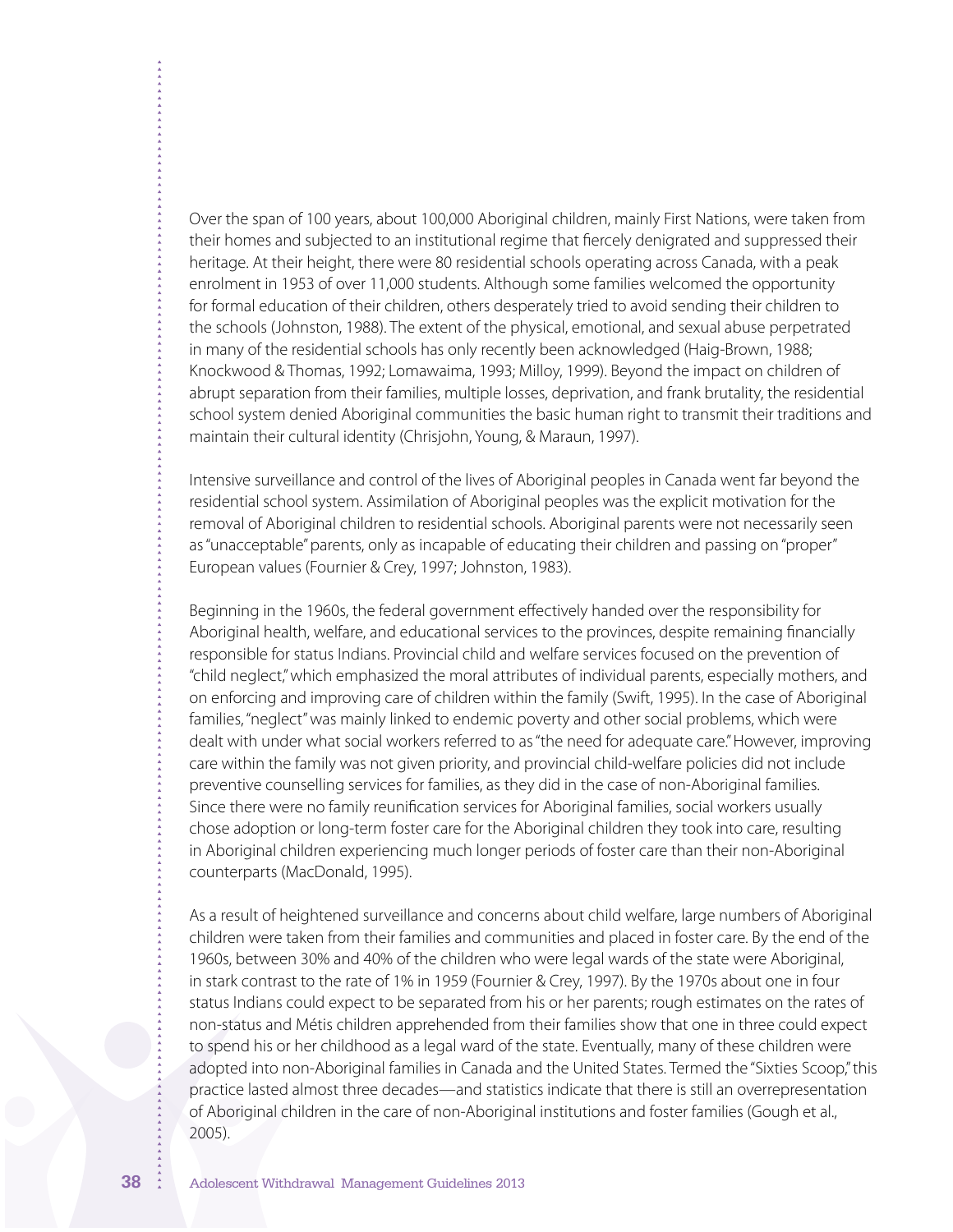The large-scale removal of Aboriginal children from their families, communities, and cultural contexts through the residential school system and the "Sixties Scoop"had damaging consequences for individuals, families, and whole communities. Much like former residential school students, who often returned to their communities in a culturally "betwixt and between"state, Aboriginal children relegated to the care of the state or non-Aboriginal families have experienced problems of identity and self-esteem as a result of growing up at the margins of two worlds. Physical and sexual abuse, emotional neglect, internalized racism, language loss, substance abuse, and suicide are common in their stories (Fournier & Crey, 1997; York, 1990).

# *First Nations' Mental Health and Substance Abuse Statistics*

Suicide is the most dramatic indicator of distress in the Aboriginal populations. In many communities, First Nations, Inuit, and Métis have elevated rates of suicide, particularly among youth; however, rates are in fact highly variable (Kirmayer, 1994; Kirmayer et al., 2007). In Quebec, for example, the Inuit, Attikamekw, and several other nations have very high rates of suicide, while the Cree have a rate comparable to that of the general population of the province (Petawabano et al., 1994). This variation has much to teach us about the community-level factors that affect suicide risk.

Compared to the general population, a smaller proportion of Aboriginal people consume alcohol—79% versus 66%, respectively (First Nations Information Governance Committee, 2007). However, the rate of problem drinking is higher in the Aboriginal population, with 16% of First Nations individuals reporting heavy drinking on a weekly basis, compared to 6% in the general population. The Northwest Territories Health Promotion Survey found that 33% of the territories' Aboriginal persons were considered heavy drinkers, compared to 17% in the non-Aboriginal population (Northwest Territories Bureau of Statistics, 1996). In the same survey, use of cannabis was also greater for Aboriginal persons (27%) than for non-Aboriginal persons (11%). The survey also asked about the history of solvent use and found that the percentage of Aboriginal people who had used solvents was particularly high (19%), compared to 2% among non-Aboriginal people.

A survey of drug use in Manitoba assessed Aboriginal (Indian and Métis residents off-reserve) and non-Aboriginal adolescents over four consecutive years from 1990 to 1993 (Gfellner & Hundleby, 1995). The Aboriginal groups had consistently higher rates of use of marijuana, nonmedical tranquilizers, non-medical barbiturates, LSD, PCP, other hallucinogens, and crack. For both LSD and marijuana, the average rate of use for Aboriginal adolescents was over three times the corresponding non-Aboriginal rate. In the same survey, glue-sniffing was more frequent among the Aboriginal group than among the non-Aboriginal groups.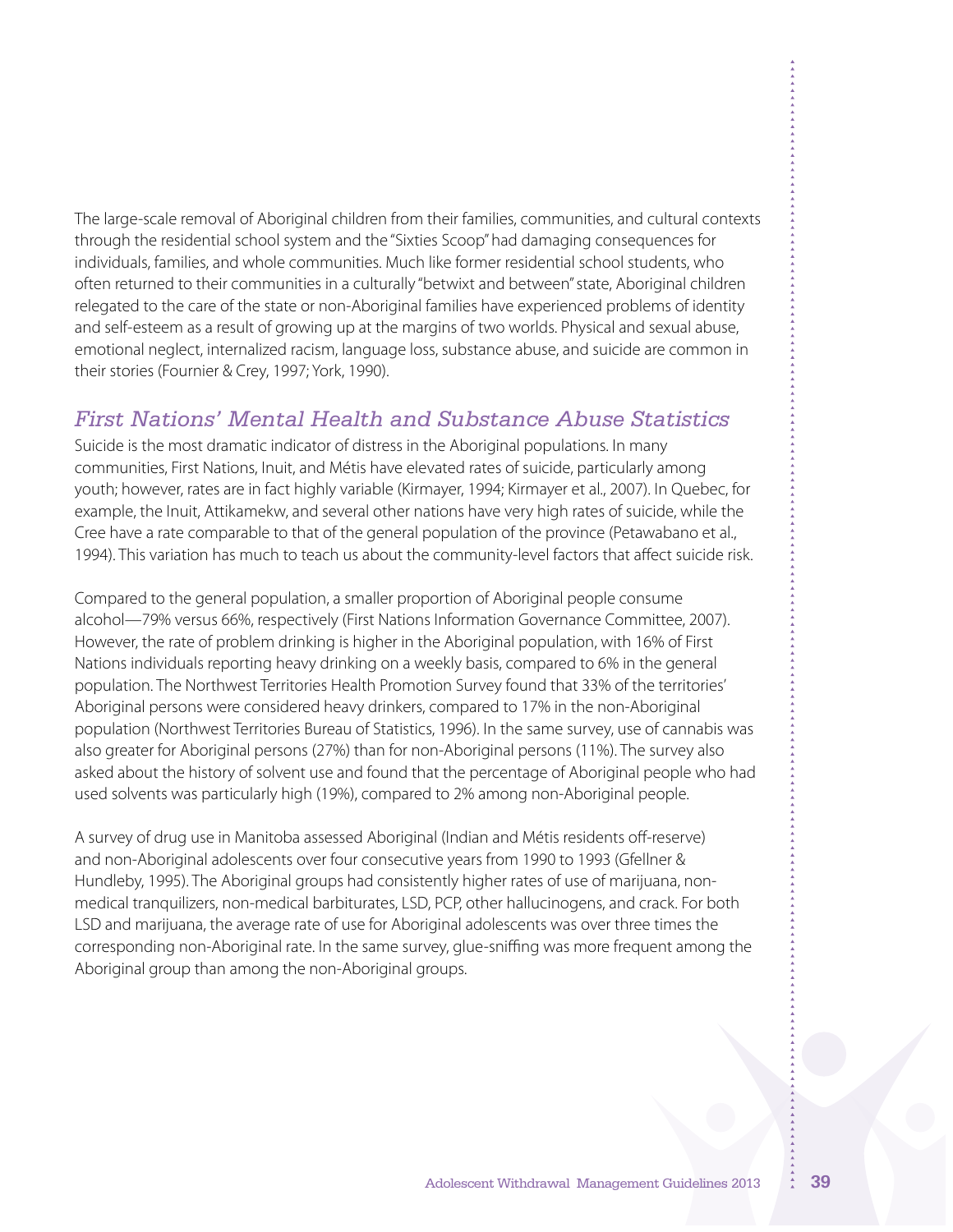Inhalant use (e.g., gas, glue, solvents) is an increasing problem among young people worldwide but is much more common in some Aboriginal communities than in the general population (Howard et al., 1999; Neumark, Delva, & Anthony, 1998; Weir, 2001). In a survey of Inuit youth in one community in Quebec, 21% reported having used solvents at one time, and 5% had used them within the past month (Kirmayer, Malus, & Boothroyd, 1996). Individuals who had used solvents were eight times more likely to have made a suicide attempt. The 2004 Nunavik Health Survey found that 6% of respondents had used solvents in the previous 12 months; for those 15 to 19 years of age, the rate was 13.5% (Muckle et al., 2007).

Narratives and life histories suggest that the residential school experience has had enduring psychological, social, and economic effects on survivors (Haig-Brown, 1988; Milloy, 1999; York, 1990). The links between events and outcomes made by individuals in their narratives give a clear picture of how suffering is understood and experienced, and can identify plausible connections for more systematic study.

Transgenerational effects of the residential schools include the structural effects of disrupting families and communities; the transmission of explicit models and ideologies of parenting based on experiences in punitive institutional settings; patterns of emotional responding that reflect the lack of warmth and intimacy in childhood; repetition of physical and sexual abuse; loss of knowledge, language, and tradition; systematic devaluing of Aboriginal identity; and, paradoxically, individualizing and essentializing Aboriginal identity by treating it as something intrinsic to the person and thus static and incapable of change. These factors point to a loss of individual and collective self-esteem, to individual and collective disempowerment, and the destruction of communities. The Red Road Project is one example of a First Nation–led project in Mi'kma'ki intended to strengthen the connection between indigenous cultural traditions and youth resilience related to addictions.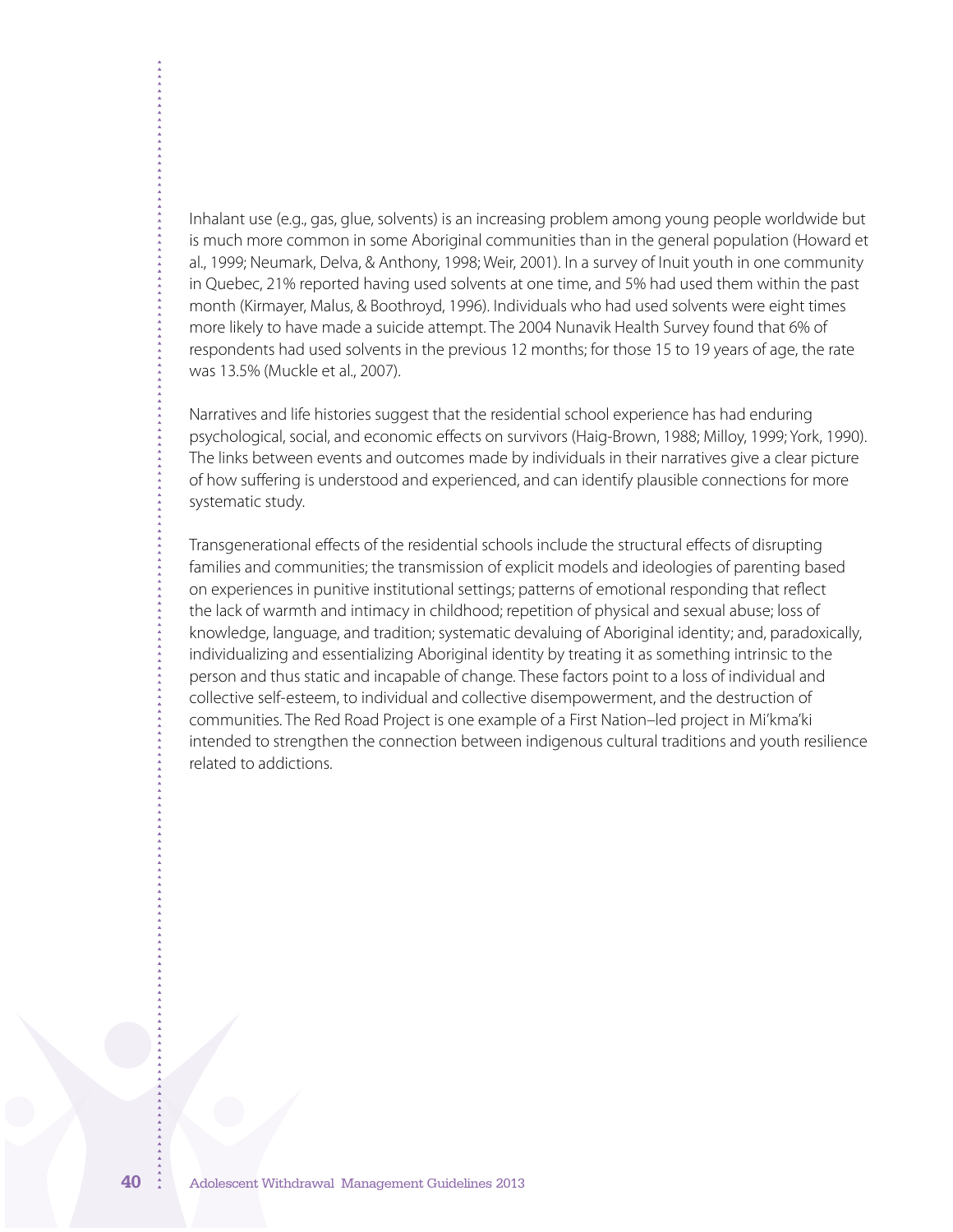# *The Red Road Project*

Conceived in early 2012 by community chiefs, the Red Road Project aims to educate First Nations youth about the dangers of using illegal substances.

The project encourages youth to say no to the peer pressures for substance abuse, and raises awareness of the damaging effects of substance abuse not only to the person using, but also to their family, friends, and larger community. The project's name,"Red Road,"stems from the Native American concept of being on the right path in life in harmony with our Creator.

"A positive lifestyle is when you're doing what makes you feel good, not doing what everyone else is doing."



Source: http://www.danielnpaul.com

Our vision: Believe. Conceive. Achieve.

RESPECT: Our Homes. Our Elders. Our Selves.

"Respect your body and your body will respect you."—Eskasoni Chief Leroy Denny

# *Indigenous Youth in Nova Scotia*

Mi'kma'ki is the homeland of the Mi'kmaq. The Mi'kmaw Nation has lived in the area now known as the Atlantic Provinces and the southern Gaspé Peninsula since time beyond the reach of memory, record, or tradition. The traditional homeland and archaeological findings from both the Debert site in Colchester County and the Red Bridge Pond site in Dartmouth have given evidence of Mi'kmaw presence in and around the area for more than 10,500 years. Mi'kmaw people depended on the land for their sustenance and as such were a nomadic people who lived and travelled throughout Mi'kma'ki according to the time of year and the seasonal pattern. Mi'kma'ki was divided into seven districts: Kespukwitk, Sipekni'katik, Eskikewa'kik, Unama'kik, Epekwitk aq Piktuk, Siknikt, and Kespek. Consequently, in an effort to maintain orderly conduct and good relationships between families, travel throughout Mi'kma'ki was based on respect for those whose hunting territory one may be travelling through.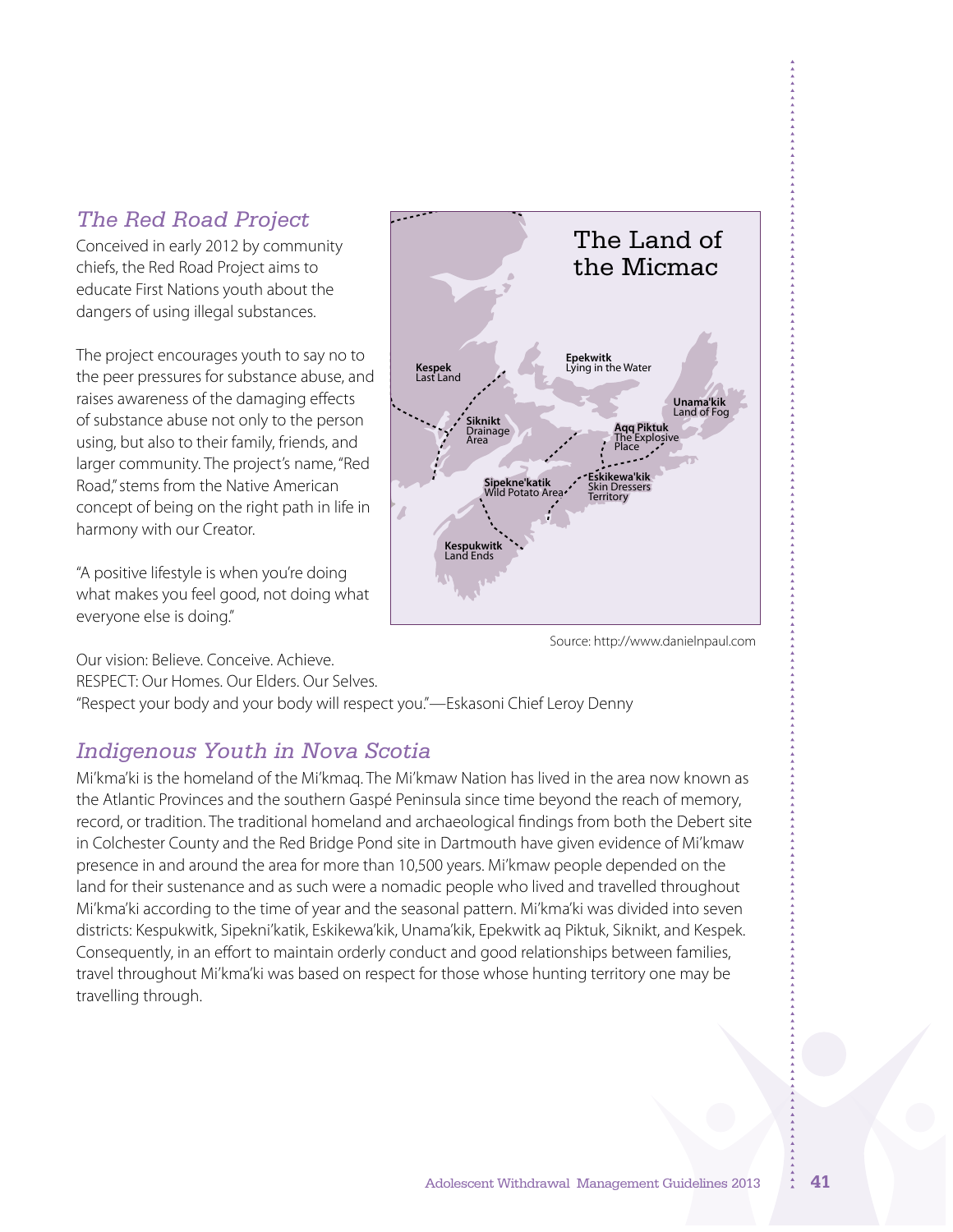### *L'nu*

(plural Lnu'k) is the self-recognized term for the Mi'kmaq of New Brunswick, Newfoundland, Nova Scotia, Quebec, and Maine, meaning"human being."

### *First Nation(s)*

is a term that came into use in the 1970s to replace the word "Indian," a term that many people found offensive. First Nations refers to people who are the descendants of the original inhabitants of Canada.

### *Aboriginal*

means"existing from the beginning."Aboriginal people include Métis, Inuit, and First Nations, regardless of whether they live in Canada and regardless of whether they are registered under the Indian Act of Canada.

### *Indigenous Peoples*

According to a common definition, they are the descendants of those who inhabited a country or a geographical region at the time when people of different cultures or ethnic origins arrived. It is estimated that there are more than 370 million indigenous people spread across 70 countries worldwide, from the Arctic to the South Pacific. Practicing unique traditions, they retain social, cultural, economic, and political characteristics that are distinct from those of the dominant societies in which they live. The new arrivals later became dominant through conquest, occupation, settlement, or other means (UN Factsheet on Indigenous Peoples).

There are 13 Mi'kmaq First Nations in Nova Scotia, with community populations ranging from about 240 in the Annapolis Valley First Nation to about 4,000 in the Eskasoni First Nation. In total, there are about 13,500 registered Indians in Nova Scotia and of these, around 4,700 live off-reserve. The First Nation population is much younger than the general population, with a median age of 25.4 versus 41.6 for the total population. The Registered Indian population in Nova Scotia is represented through a series of 13 band councils and two tribal councils, the Confederacy of Mainland Mi'kmaq, and the Union of Nova Scotia Indians. The Union of Nova Scotia Indians tribal council represents the five First Nation communities within Cape Breton (We'koqma'q, Wagmatcook, Membertou, Eskasoni, and Chapel Island First Nations) along with two First Nations located in mainland Nova Scotia (Indian Brook and Acadia First Nations). The remaining six communities (Bear River, Annapolis Valley, Glooscap, Millbrook, Paq'tnkek, and Pictou Landing First Nations) are represented by the Confederacy of Mainland Mi'kmaq (N.S. Office of Aboriginal Affairs, 2011).

First Nations people in Nova Scotia, including youth who are in need of withdrawal management services, rely on community initiatives, such as the recently founded Red Road Project, and provincially funded withdrawal management services offered through the District Health Authorities. As a health service, Addiction Services has the responsibility to do all they can to ensure a culturally relevant experience for all who enter their programs. Cultural safety can only be determined by the client, and achieving cultural safety comes as the result of an ongoing reflective process, not from a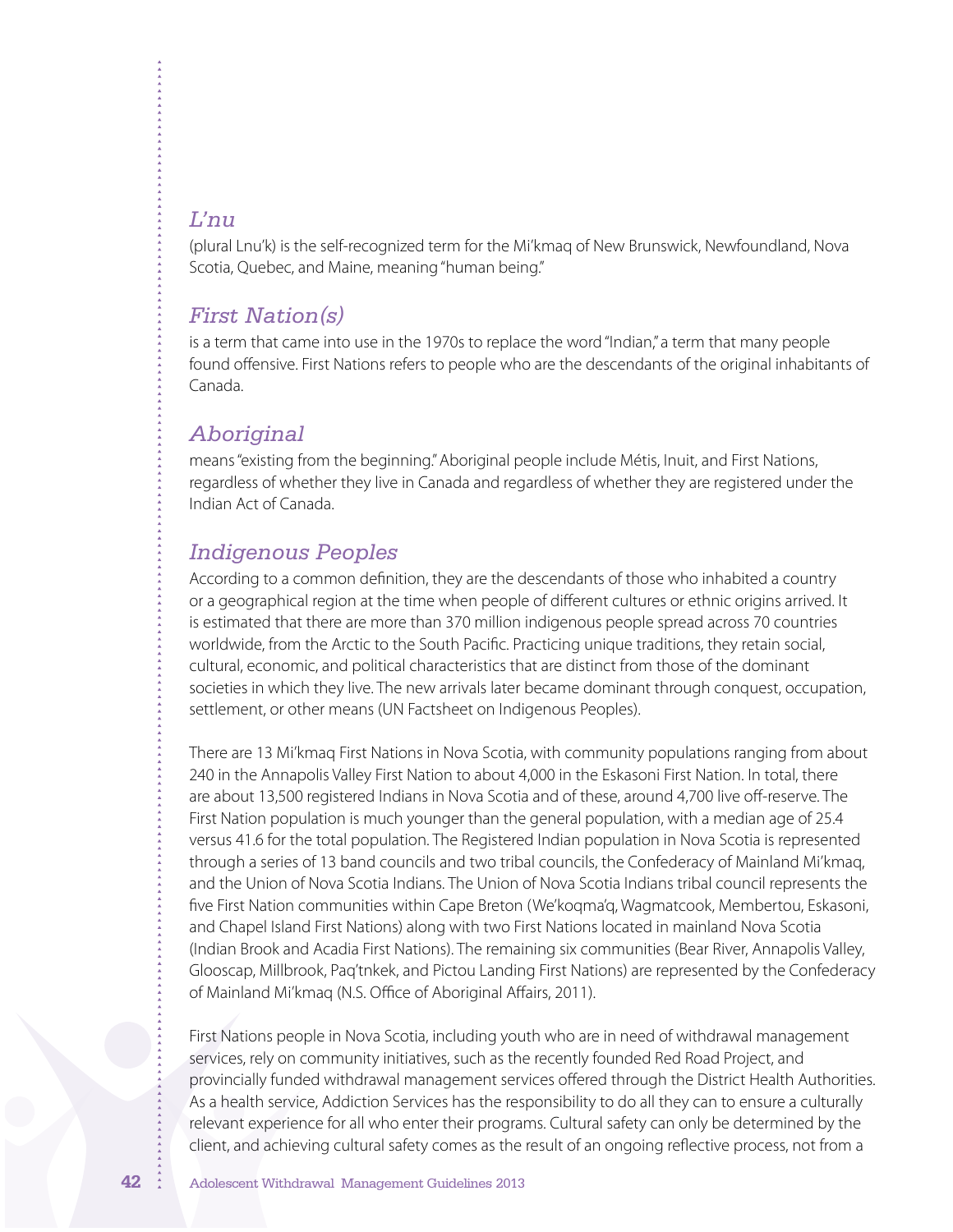single training event. All levels of a system must be fully engaged and open. Cultural safety extends beyond cultural awareness and sensitivity within services. It includes reflecting upon cultural, historical, and structural differences and power relationships within the care that is provided. It involves a process of ongoing self-reflection and organizational growth for service providers and the system as a whole to respond effectively to First Nations people (National Native Addictions Partnership Foundation, 2011).

# *Cultural Safety*

The National Native Addictions Partnership Foundation (NNAPF) has produced a document, "Working with First Nation's People: Culturally Safe Toolkit for Mental Health and Addictions Workers Literature Review."This toolkit is grounded in a "Cultural Humility"framework (Eisenbruch & Volich, 2005). In 1998, Melanie Tervalon and Jann Murray-Garcia came up with the concept of cultural humility, which is defined as:

a lifelong commitment to self-evaluation and self-critique, to redressing the power imbalances in the patient-physician dynamic, and to developing mutually beneficial and non-paternalistic clinical and advocacy partnerships with communities on behalf of individuals and defined populations. (p. 117)

Six stepping stones describe a process towards cultural safety and build upon one another with a foundation of cultural humility.

- The first step is Critical Reflection, a social theory that emphasizes self-reflection and is pertinent in cultural safety because understanding what one brings to the environment will develop a critical mindset (Pockett & Giles, 2008).
- The second step is Cultural Awareness, which addresses the diversity within each client and assists with integrating Aboriginal and Western therapeutic practices (Papps, 2005).
- The third step is Cultural Sensitivity, which constitutes a recognition that there are differences between cultures (Chandler, 2002).
- The fourth step is Cultural Competence, which is a process that the health-care worker goes through to achieve a culturally safe environment for the client (IPAC-RCPSC, 2009).
- • The fifth step is Reciprocity, a moral theory that First Nations people value. It is"the outline of our non-voluntary social obligations—the obligations we acquire in the course of social life ... examples include some of our obligations to our families, to future generations, and to obey the law"(Becker, 1990).
- The sixth step is Cultural Safety. It is important to locate cultural safety within the context of crosscultural relationships, between Aboriginal service receivers and non-Aboriginal service deliverers, and to consider how the concepts affect relationships, power structures, and trust. Cultural safety can be viewed as an outcome determined by the client, where cultural competence is one component achieving cultural safety (Brascoupé, 2009). Cultural safety is also created by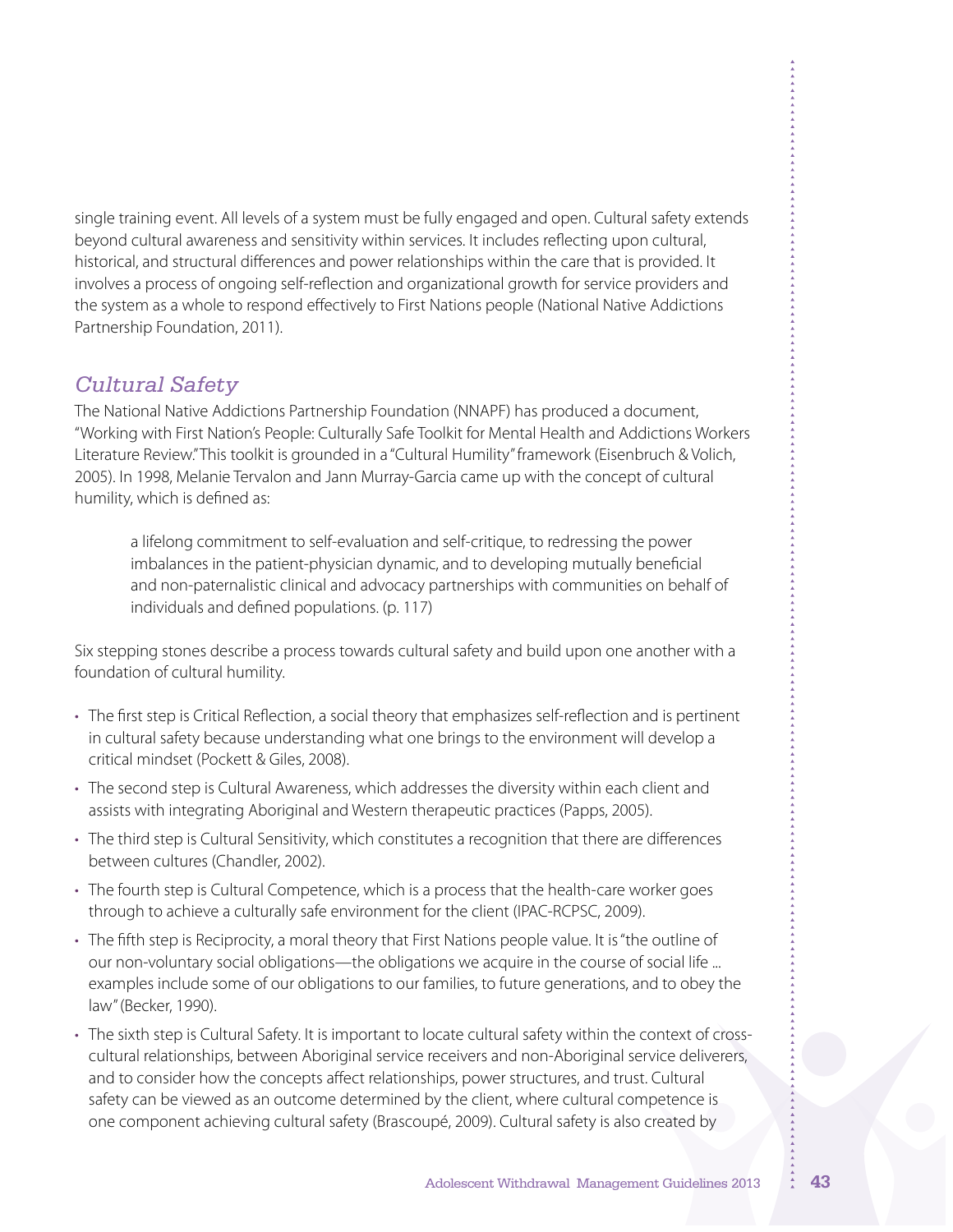environmental factors such as health-care environments that promote health with culturally specific attention—health environments that make space for cultural forms of prayer, including the use of smudging, the role of elders, or round rooms for cultural practices, or display native-specific artwork that promotes health. Another contributing factor in creating cultural safety is having health-care policies that facilitate the delivery of health-care services, e.g., policies that include the role of elders and cultural spiritual practices as part of a multi-disciplinary approach (IPAC-RCPSC, 2009).

The NNAPF Culturally Safe Toolkit summarizes what is necessary to be skilled in practices of cultural respect and work effectively with First Nations communities. A health-care provider must: acknowledge one's cultural practices, individual behaviours, and institutional affiliations, and the impact that they may have on First Nations people;

- understand and acknowledge the impact of colonialism on First Nations people;
- learn about First Nations people's diverse cultures and their values and beliefs;
- • act differently from our usual cultural preferred ways in order to respond to the issues we have learned about;
- take initiative to create cultural safety; and
- continuously review and be open to direct and indirect feedback.

# African Nova Scotians

This section uses terminology informed by the social work research published in Race and Wellbeing (Benjamin et al., 2010). The term"African Canadian"is used to refer to all people of African descent living in Canada, regardless of their place of birth. This term is used interchangeably with"Black Canadians" and"Black people"; some comparisons are made to circumstances in African-American communities as well. In 2001, Canadian-born Blacks made up 90% of all Blacks in Halifax, compared to 45% in Calgary and 40% in Toronto. An estimated 20,000 Black people live in Nova Scotia, with about 13,000 of them living in the Halifax Census Metropolitan Area (CMA). Blacks also constituted the largest racial minority group in Halifax. While 7% of the population identified as a racial minority, 52% of racial minorities identified as Black (Benjamin et al., 2010). The population growth of African Nova Scotians between the 1996 and 2002 censuses (8.6%) indicates an increase in the younger population profile. (McNiven, Canmac Economics, Jozsa Management and Economics, & David Sable and Associates, 2006).

Like their urban counterparts, African Nova Scotians living in rural and remote regions encounter serious cultural barriers to appropriate health care, but in contrast to urban people of African descent, their situation is compounded by geographic isolation. Even when they have the financial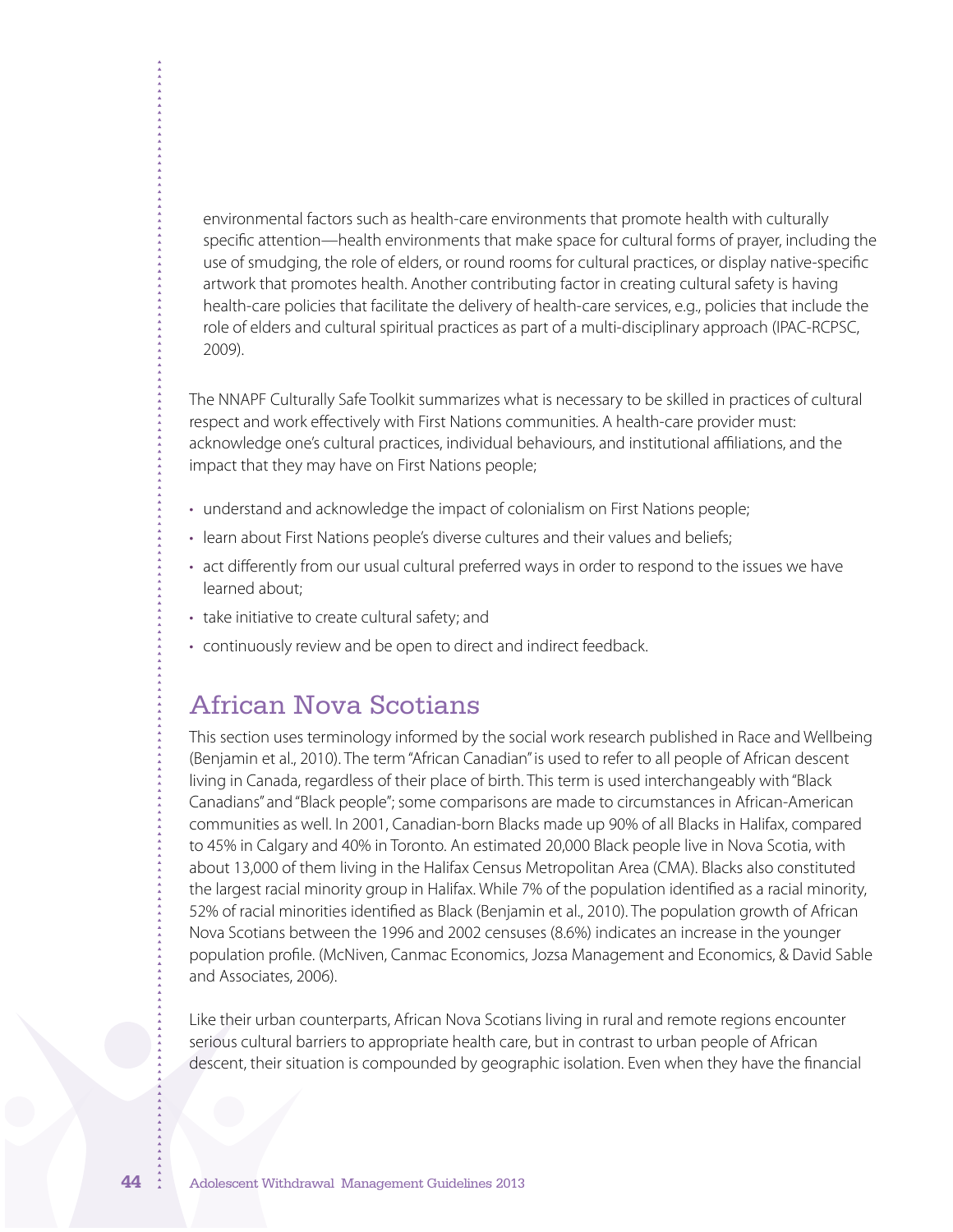and social resources to access health services, they may not find culturally sensitive providers, programs, or facilities available within a reasonable distance (Lawrence, 2000; Etowa, Bernard, Oyinsan, & Clow, 2007).

Forced relocation, political disenfranchisement, inadequate access to education, and the apprehension of racialized children by White child welfare authorities are historical sources of stress and community trauma that continue to impact Black communities and their experiences of assessment and treatment by a European colonial health-care system.

These experiences are documented as historically impacting Black communities in Nova Scotia. Intergenerational impacts are traced within African Nova Scotian communities, whose residents are descended from slaves, free peoples, Black Loyalists, and historical migrations of Black people from Jamaica and the United States. These families have been in Nova Scotia for over 400 years and express a range of regional and national affinity, identifying as"Black Nova Scotians,""African-Canadians,""indigenous Blacks," and"people of African descent."This population has unique intergenerational experiences of settlement and"citizenship"that differs from Black populations migrating more recently from Africa and the Caribbean who may also identify as African Canadians.

For these African Canadian youths, the process of growing up in a White-dominated society can be seen as a process of being "othered"—of being put outside the dominant group. African Canadian youths testify that even when they are Canadian-born, they are represented by the dominant culture as not"belonging," as not"really"Canadian (Kelly, 1998). In her educational monograph"Under the Gaze," Jennifer Kelly (1998) refers to "racialization" as "giving raced meanings to social situations." Kelly's work focuses on how racialized Canadian youth form concepts of Black identity in predominately White secondary schools. Her work is relevant to the historically influenced meanings generated in interactions between African Nova Scotian youth and state-run adolescent withdrawal management services.

# *Approaches to Treatment*

A critical examination of black cultural traditions and the realities of inner city living are important to consider in forming an understanding of substance abuse in this population. Research and treatment that lacks this perspective is less likely to identify key interventions for primary, secondary, and tertiary prevention. (Britt, 2004, para 19)

Specific dominant-culture stereotypes about Black youth have historically defined ethnocentric and class privileged approaches taken by European health-care professionals in the colonial context of Canada (Capell, Dean, & Veenstra, 2008). These racist categorizations are important to name and challenge as they impact clinical practice. Orientalist stereotypes about wild, primitive, risky, and ruthless behaviour being expected in Black youth (Bass & Kane-Williams, 1993) represent a form of judgemental victim-blaming reproduced by concerned yet insensitive health-care professionals. Discriminatory, culturally inadequate health-care practices, drug enforcement policy, and racialized policing (Comack, 2012) combine to marginalize Black communities, and they are factors in determining when and if Black youth access addictions and mental health services.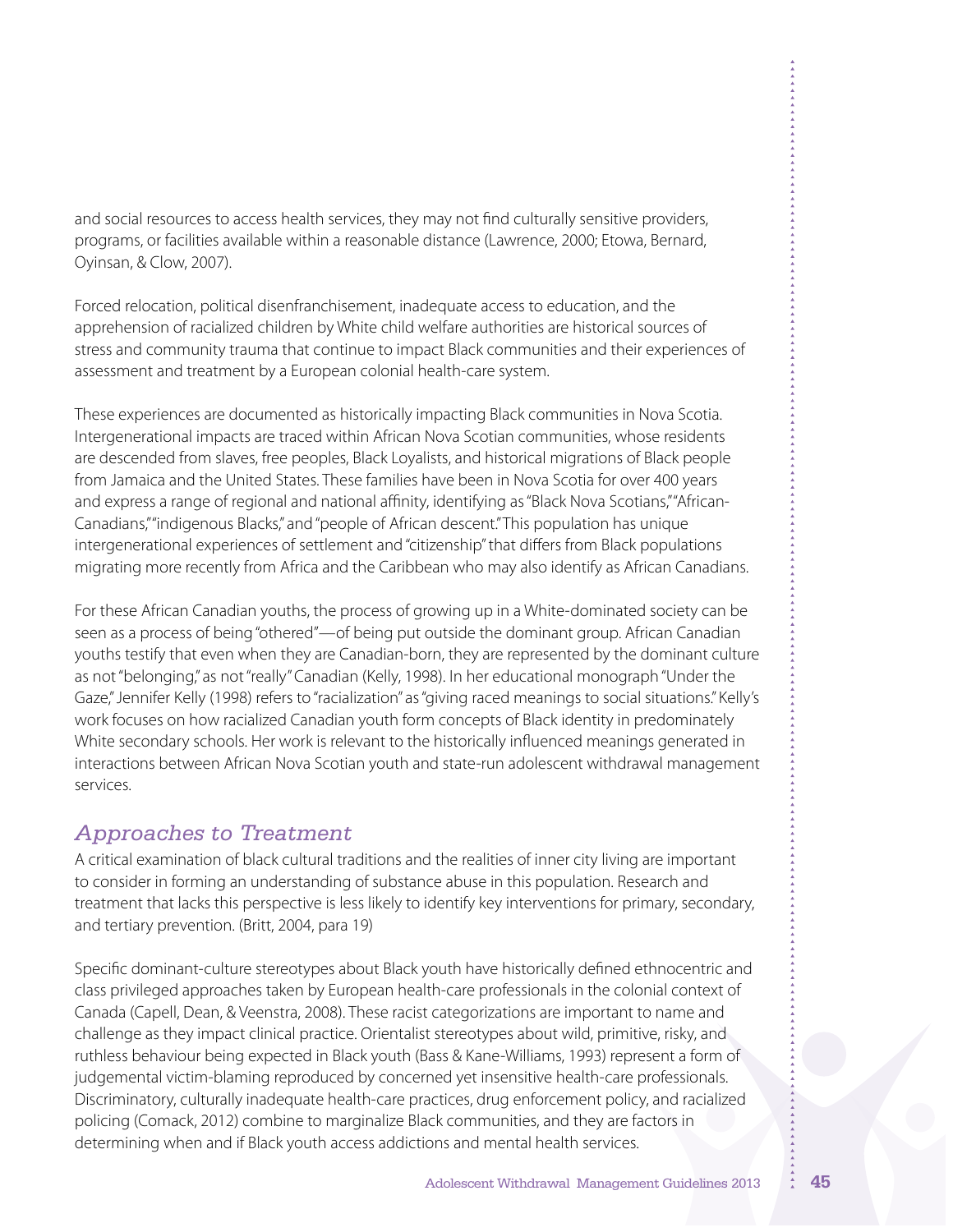Historical impacts of mistreatment within White-dominated institutional settings is a factor in Black community health practices, which may pursue formal"care"only as a final option when alternative informal approaches have been exhausted and a health challenge has reached an acute stage. This self-determined approach to care may be viewed as irresponsible by health-care professionals who do not understand the historical forces and alternative agency that results in prevalence of late-stage interventions in health concerns of marginalized populations (Etowa et al., 2007).

Drug and alcohol addictions, manifesting as self-medication for intergenerational post-traumatic stress, intersect with underground economies of drug trafficking, sexual exploitation, and crime (Duran & Duran, 1995).

Many African Americans have been subjected to violence as a primary oppressor, which robs the community of the resources needed to solve drug problems. Violence does not only present in the form of crime or domestic disputes but also in the context of racial discrimination, lack of access to food and clothing, homelessness, overcrowded living conditions, lack of health insurance, and restricted social welfare policy. Black women have experienced other forms of violence, such as sexual harassment, gender discrimination, and a lack of protection from domestic violence (Britt, 2004, para 9).

This inherited presence of criminalized poverty, police brutality, child protection intervention, gendered violence, and drug-related violence in the lives of African Nova Scotian youth must be recognized by health practitioners as an affective factor and a social determinant of health. When social service and care workers presume security of person, security of identity, and security of collective affinity, they risk imposing a meritocratic world view that renders racial inequality invisible. A critical violence-informed approach can contextualize observed trauma in colonial settings. Poverty and its accompanying determinants of health are not inherent or essential elements of African Nova Scotian youth experience; however, acknowledging the class, national, religious, gender, sexual, and cultural diversities of African Nova Scotians is a critical part of applying a transcultural approach that resists restrictive definitions of racialized groups.

In terms of identity, community, spirituality, and personal transformation, spirituality plays an important role in community life that impacts young people's avenues for support and motivation. Spirituality is often, but not necessarily, affiliated with religious institutions and is a well-documented factor in recovery:

Research has shown that integration of culturally specific factors such as spirituality into treatment of substance abuse is consistently associated with better outcomes and lower rates of relapse. It can help negate the hardships in the lives of substance abusers, which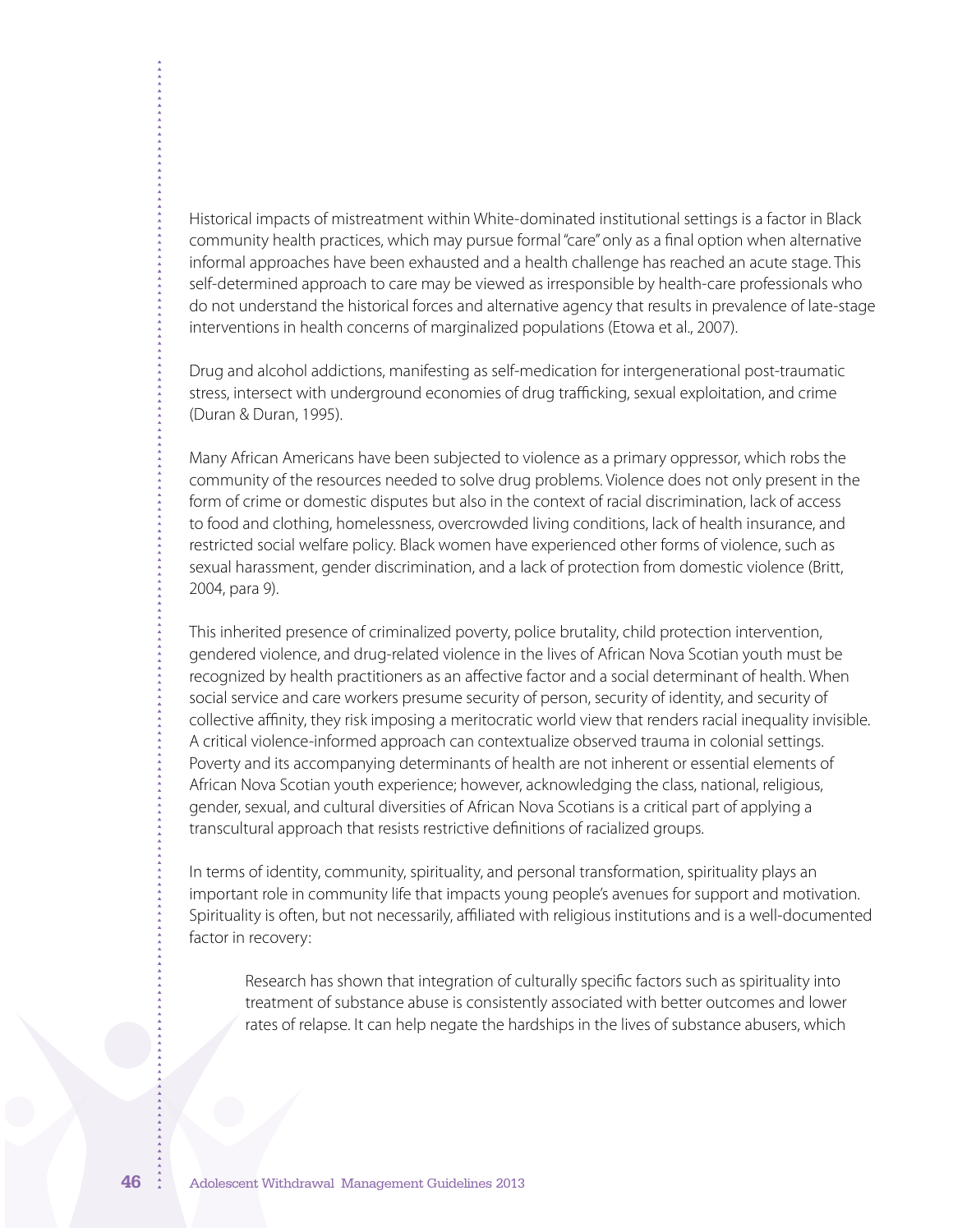often are precursors to addiction and causes relapse for patients in recovery. In addition, spirituality can help treat cultural pain, which is an emotion that is experienced by a person who is a member of a racial, ethnic, or religious group, particularly one that has suffered oppression. (Britt, 2004, para. 20)

A clear commitment of support to individual and collective sovereignty for Black people, as well as sensitivity to past and present manifestations of racist colonial violence, are key priorities for health practitioners working with Black youth.

Socioeconomic considerations are eminent determinants of African-American drug use. Experts on substance abuse disorders agree that poverty and other socioeconomic factors have a great impact on the prevalence of substance abuse in the African-American community. A 1992 study identified poverty, illiteracy, limited job opportunities, poor education, high availability of drugs, and stresses of the urban lifestyle as underpinnings of substance abuse in the black community. Other researchers have found that environmental factors, such as the large number of liquor stores in African-American communities, influence the heavy use of alcohol among Black Americans. (Britt, 2004, para. 8)

The range of connections between personal, collective, professionalized, and spiritually transcendent approaches to healing culturally sensitive research perspectives and treatment options is the key to closing the gap of substance-abuse disparities in the Black community.

# *Migrant Youth*

Immigrants, refugees, and displaced peoples migrate to Nova Scotia from a variety of countries around the world. The demographics and regional sources of newcomers are constantly in flux and are connected to displacing factors such as human rights abuses, as well as geopolitical forces such as war, natural disasters, and economic crises. As the source countries of immigrants shift with global events and trends, addictions and mental health-care workers must continually cultivate a transcultural practice that validates the experiences and struggles of immigrants and refugees. Furthermore, established previous waves of immigrants will have a different set of care needs than recent newcomers.

When caring for immigrant patients of minority language and cultural backgrounds, the risk of making a mistake can be compounded in instances where, because of language and cultural barriers between the providers and the recipients of health care, critical information about a patient is not obtained. Ethnic stereotyping, ethnocentrism, bias, and discrimination can also contribute to unsafe patient care. (Johnstone & Kanitsaki, 2012, p. 1314)

The selective settlement of a particular demographic of immigrants, refugees, and non-status peoples, determined mainly by the policies of the federal government, creates a complex web of culture, bureaucracy, and health-care situations. New youth and families coming to Canada face many cultural differences, language barriers, and new systems and political structures (Garza, 2007; McCreary Centre Society, 2011). Chui and Ring's (1998) research states that: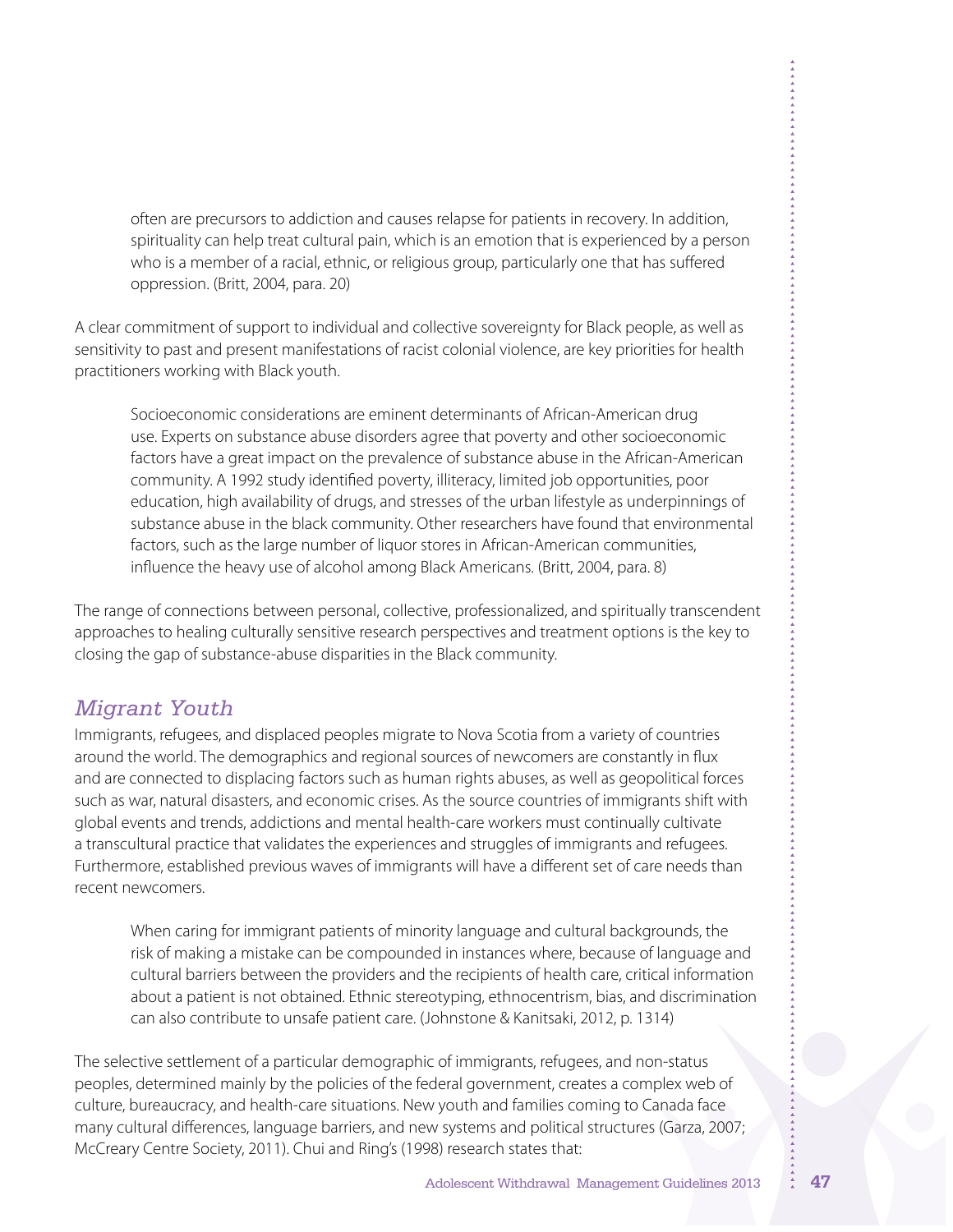programs aimed at immigrant youth should take account of whether youth are in the country intentionally or as a result of being forced to leave their country of origin (e.g. due to war or famine). Refugee youth have often had little or no preparation for life in their new country, whereas immigrants who have planned their arrival often have access to established friends or family and more English language skills. (p. 20)

If families or individuals have settled in a region where they are connected to an established community of similar language and culture, there is a range of supports and factors that are best understood through the language of the community. Addictions services staff must acknowledge and validate the language and its associated cultural connection for the community; translation services, including tele-translating services, are valuable to access, as using community members or children as de facto translators compromises the client's right to confidentiality within their new community.

In contexts involving the health care of immigrant patients of minority language and cultural backgrounds, the risk of things going wrong can be disproportionately high compared to patients whose language and culture are congruent with the majority population and health-service providers. Despite this imbalance, immigrant disparities in patient safety (more commonly referred to as"ethnic disparities in patient safety") have received relatively little attention in the international patient safety literature. (Johnstone & Kanitsaki, 2012, p. 1313)

Khadka, Yan, McGaw, and Aube (2011) also highlight that, while refugees make up about 10 % of Canada's newcomers, they face the most barriers when settling in Canada due to their previous life experiences. This process is particularly challenging to youth, as they may have left their families and experienced severe trauma in the migration process. Metropolis British Columbia makes reference to Hyman, Vu, and Beiser's (2000) study on Southeast Asian newcomer youth to Canada, where they disclosed difficulty adjusting to their new school, feelings of being marginalized, and internal conflict with opposing values. Similarly, Anisef and Killbride (2009) found that newcomer youth in Canada had difficulty following new rules and authority; low language proficiency resulted in lower academic levels and frustration; and both males and females"felt pressure to dress fashionably as defined by their Canadian peers"(p. 14). This peer pressure, a lack of inclusiveness in mainstream peer culture, and the accumulated stresses of settlement generate unique vulnerabilities to addictions. It is acknowledged that substance use problems among minority groups may not be reported due to cultural factors, as there is a set of beliefs within many ethno-cultural minority cultures that discourages the acknowledgement and exploration of alcohol- and drug-related problems.

Many cultural traditions favour youth receiving help from informal networks rather than from formal community structures. Low reporting numbers may also be a result of a lack of sensitivity and crosscultural training for service providers, the presence of racism in mainstream services, and a lack of culturally appropriate services (Health Canada, 2001). The dominant cultures of Canadian youth programming may be unfamiliar to newcomer families, and can result in a lack of interest, and even distrust and fear of participating, in youth programming (Garza, 2007). The McCreary Centre Society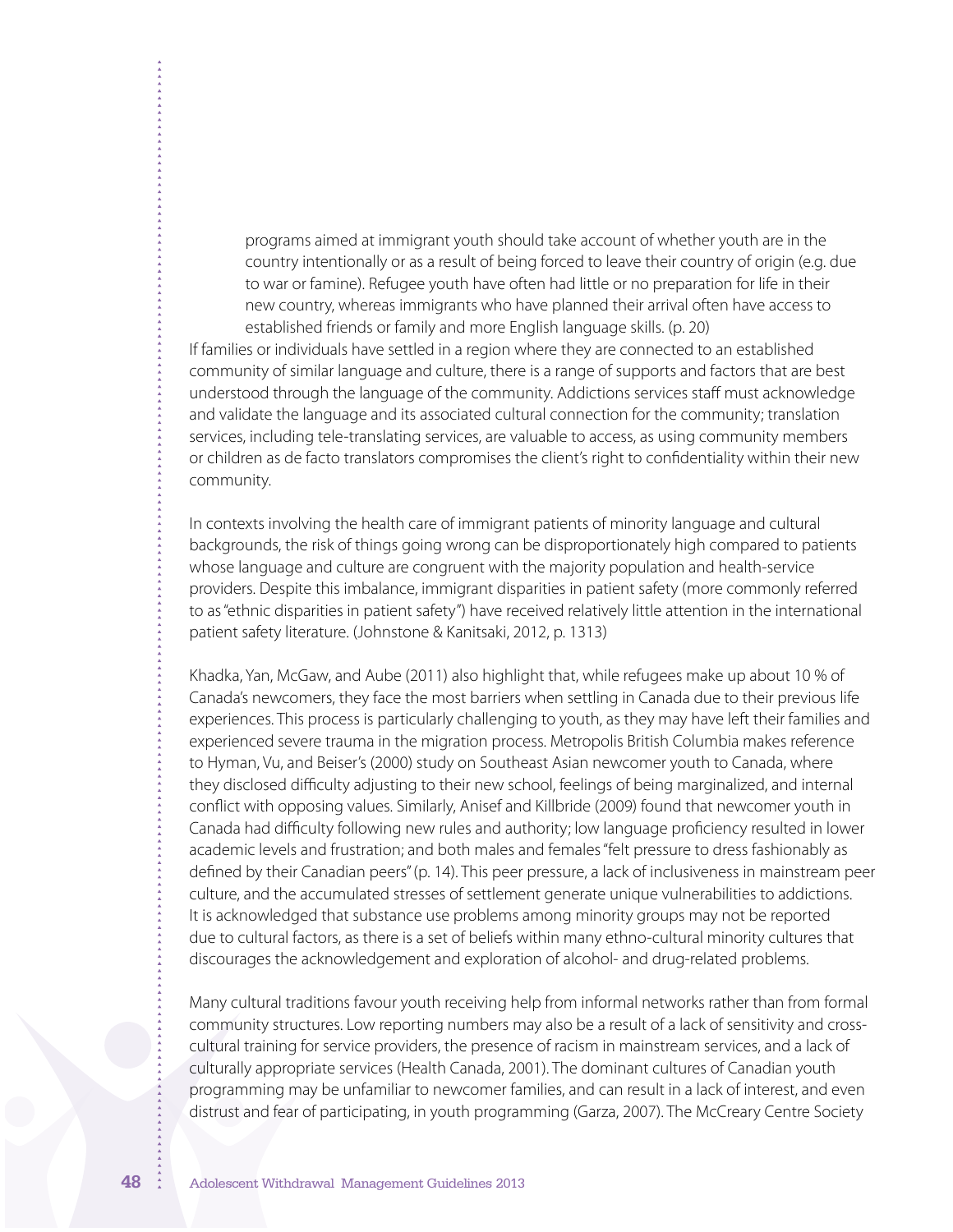(2011) highlights work by Keleher & Armstrong (2005), in which they suggest that any program that aims to work with immigrant youth needs to:

- identify population groups of interest;
- work in partnership with local refugee or cultural centres and community leaders;
- ensure high levels of community engagement with all stakeholders;
- establish social arenas that build connection and trust in multicultural contexts; and
- • become sustainable by ensuring processes for skills development, establishing ongoing support mechanisms, changing community attitudes, and creating connections that did not previously exist.

Garza (2007) highlights some key points for staff members who will be working with immigrant youth:

- • Be aware of the demographics of the changing populations in their local community.
- • Know about specific circumstances and conditions of the home countries of immigrant youth.
- Understand and respect cultural norms of local immigrant youth.
- Remain open-minded, empathic, and resourceful.
- • Support youth, while maintaining strong connections to family and local community.

# Lesbian, Gay, Bisexual, Transgendered, and Questioning Youth

Lesbian, gay, bisexual, transgender and queer (LGBTQ) youth experience all the usual challenges of adolescence combined with the added challenges of holding an identity that relegates them to a position of minority in a society that values conventionality. As a result, LGBTQ youth often suffer the effects of discrimination, ignorance, and hate as they try to accept, assert, and integrate their identities. Working effectively with LGBTQ youth requires an awareness of LGBTQ youth, comfort with the language of identity, and knowledge of their unique issues and challenges.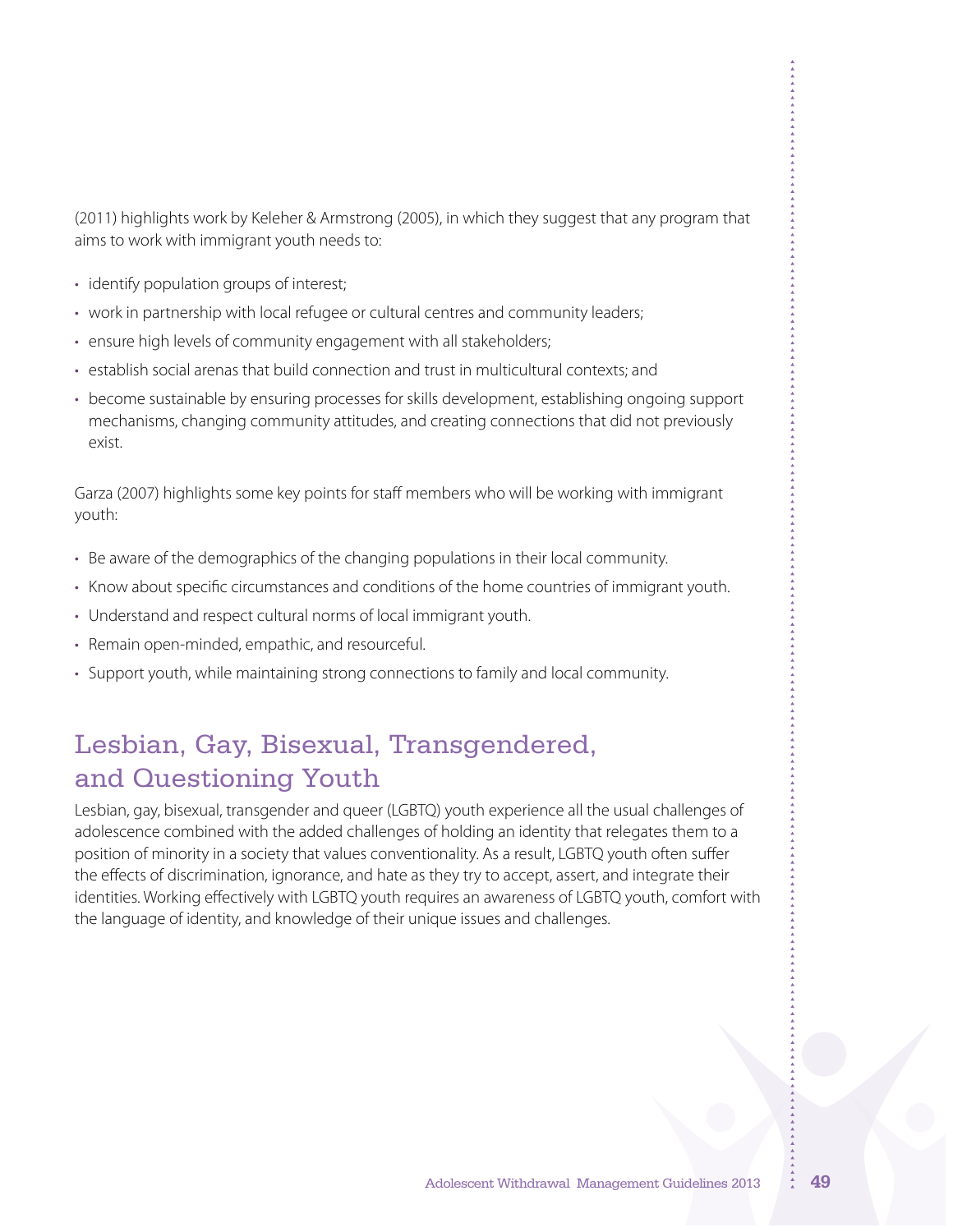### *Homophobia, Transphobia, and Heterosexism*

LGBTQ youth are a socially marginalized group, susceptible to higher levels of addiction and mental health challenges due to the negative and damaging effects of discrimination and isolation. This often comes in the form of homophobia, transphobia, and heterosexism. Most LGBTQ youth will experience varying levels of these, not only as they grow up but throughout their lives. It is because of the damaging effects of homophobia, transphobia, and heterosexism that LGBTQ youth find themselves overrepresented in rates of suicide, self-harm, homelessness, and substance use and abuse. Homophobia and transphobia are the more overt and discriminatory behaviours that often come from fear, hatred, and ignorance. LGBTQ youth experience homophobia and transphobia through violence, name-calling, rumours, harassment, and rejection. This can occur in their schools, their communities, and their own homes.

Heterosexism is the underlying societal assumption that heterosexuality is superior and celebrated and that anything else is inferior, wrong, or non-existent. It is ingrained in our systems and institutions and can be more subtle and harder to identify than homophobia and transphobia because it is about assumptions. LGBTQ youth experience the effects of heterosexism through absence from curriculum, limited identity options on forms, and assumptions about family and relationships. Understanding the role that homophobia, transphobia, and heterosexism play in the lives of LGBTQ youth is vital to providing quality and competent care.

In three recent Canadian reports, LGBTQ youth showed higher-than-average challenges in feeling accepted and safe. In a national school climate survey (Taylor et al., 2008), three quarters of LGBTQ students reported feeling unsafe at school, with 95% of transgender youth reporting feeling unsafe. Over half of LGBTQ students felt that they were not accepted at school and could not be themselves. The Nova Scotia Task Force on Bullying and Cyberbullying listed LGBTQ youth as the most-targeted group (MacKay, 2012). The Nova Scotia Strategic Framework to Address Suicide lists LGBTQ youth as one of the top three groups at risk for suicide in Nova Scotia (Provincial Strategic Framework Development Committee, 2006). These figures join previous and current research papers that document high levels of homelessness, school absenteeism, self-harm, and substance abuse among LGBTQ youth (Darwich, Hymel & Waterhouse, 2012; Eliason, 2010; Green & Feinstein, 2012; Lombard & van Servellen, 2000; Marshal et al., 2008).

### *Sexual Orientation versus Gender Identity*

Sexual orientation and gender identity are often confused or combined. However, they are two separate aspects of our identity. Our sexual orientation is about our attractions and affections; our gender identity is about how we see ourselves—as male, female, both, neither, or somewhere in between. Each one of us has a gender identity that is separate from our sexual orientation. One does not rely on the other. It is important to understand the difference in order to ensure that LGBTQ youth get the information, support, and understanding that is relative to their identities. Often myths and stereotypes that surround LGBTQ people (e.g., the myths that gay men want to be women or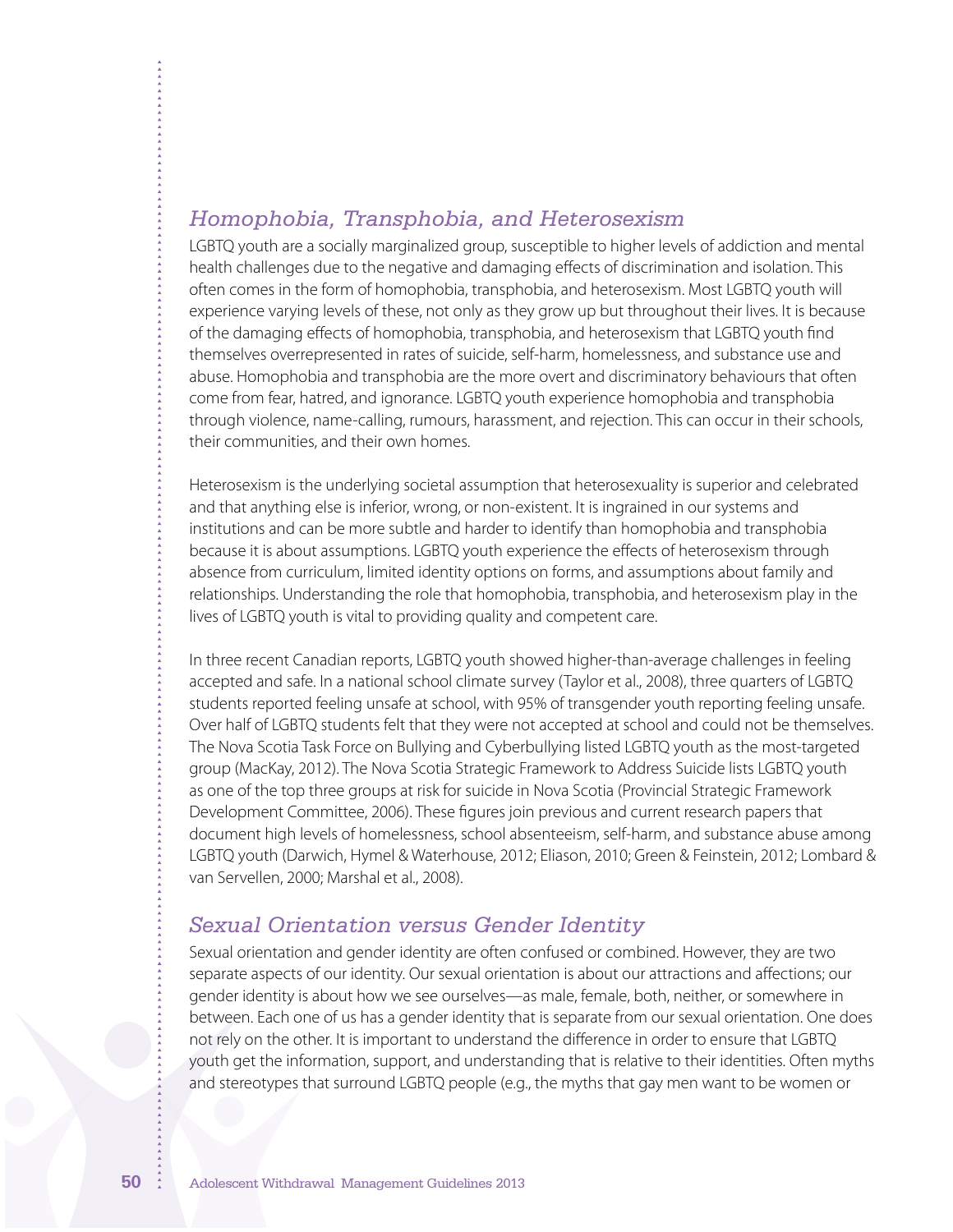that most are more feminine) cause confusion. This sets up an expectation that sexual orientation has something to do with one's concept of gender, and often transgender youth are mistaken for lesbian or gay youth. However, transgender youth may or may not be lesbian, gay, bisexual, or queer, just as LGBQ youth may or may not also be transgender. Transgender youth and LGBQ youth have some similar experiences but also very different ones. It is important to address both populations and not assume that addressing one will address the other.

# *LGBTQ Youth and Alcohol*

There is little research available on LGBTQ youth and alcohol, and practically no research available on transgender youth on any issue. With regard to the research that is available, there are some problems that stem from the challenge of identifying and reaching this population, the inconsistent way that alcohol use and abuse is defined, and the small sample sizes (Center for Substance Abuse Treatment, 2001). Some studies show that there is a greater prevalence of alcohol use among LGBTQ youth than their heterosexual peers; others show that use is on par with heterosexual peers (Center for Substance Abuse Treatment, 2001; Green & Feinstein, 2012; Marshal et al., 2008; Rosario, Scrimshaw, & Hunter, 2009). However, there is some support for the hypothesis that regardless of higher levels of use, LGBTQ youth use alcohol for different reasons. LGBTQ youth often use alcohol because of personal shame or stigma, to deny their same-sex feelings (LGBQ) or gender conflict (T), or as a way of coping with the negative effects of homophobia, transphobia, and heterosexism (Center for Substance Abuse Treatment, 2001; Darwich et al., 2012; Marshal et al., 2008).

# *LGBTQ Youth and Health Care*

One of the effects of homophobia, transphobia, and heterosexism on LGBTQ youth is a general level of self-protection and distrust in others and in our systems, especially our education and healthcare systems. As a result, LGBTQ youth often do not access health services except in emergencies, or they access services but are uncooperative or do not disclose their identities to health services personnel. The fear of experiencing homophobia and transphobia or the fear of having to disclose one's identity is a large barrier to accessing services (Lombardi & van Servellen, 2000). Alcohol- and substance-abuse programs and services are no exception. In one study, results showed that 50% of transgender individuals reported they did not seek treatment for an addiction issue because of fear of an anticipated transphobia. Another significant percentage stated they did seek treatment but did not disclose their identity (Nuttbrock, 2012).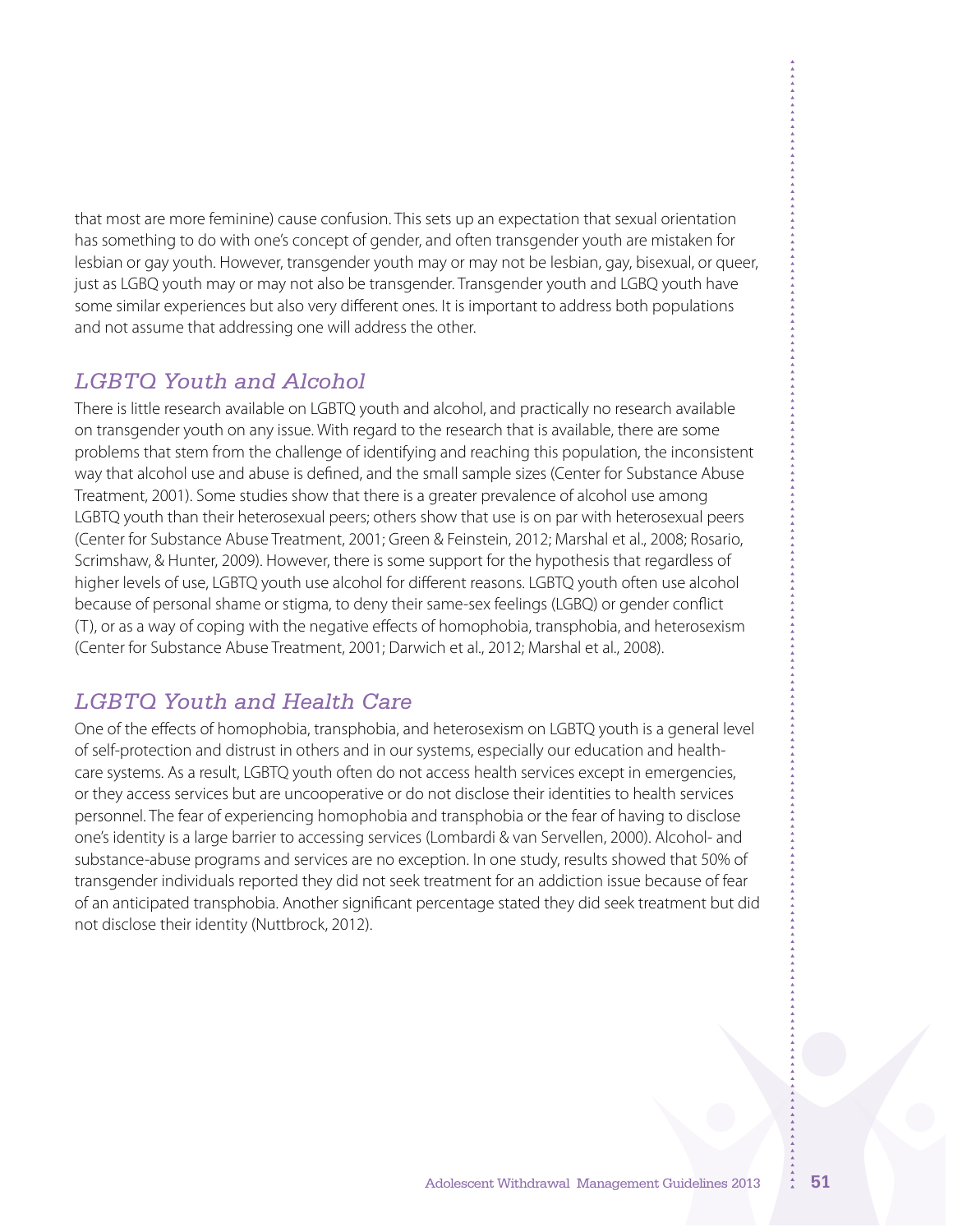### *Disclosure/Coming Out*

One of the experiences unique to LGBTQ youth is the process of coming out—disclosing one's sexual orientation and/or gender identity to others. This is often a significant series of events that can be marked by both an increase and a decrease in anxiety and fear. For many LGBTQ youth, coming out can be a relief and an opportunity to gain support, be true to themselves, and be free from the challenges and negative effects of hiding. For others, coming out can lead to rejection, an introduction of or increase in victimization, and social isolation. Coming out can be both a risk and a reward for LGBTQ youth, and it is something they often control very closely. In an environment that seems homophobic, transphobic, or heterosexist, youth are less likely to disclose their identities. In order to provide sensitive services to LGBTQ youth it is important to understand the significance and challenges of the coming-out process and how that affects the LGBTQ individual. It is also important to understand the challenges of not coming out and the reasons behind it (Rosario, Scrimshaw, & Hunter, 2009; Taylor et al., 2008).

One of the barriers or fears regarding coming out is the worry that the information will be spread beyond the control of the individual. Confidentiality is of the utmost importance in order to gain and maintain trust. Youth who have been"outed" are often at a greater risk for suicide, anxiety, and other risk factors (Bakker & Cavender, 2003; Rosario, Hunter, & Scrimshaw, 2009; Taylor et al., 2008). Many LGBTQ youth will try to control who knows their identity, so they may be out to friends but not family, or vice-versa. It is important not to assume that because an LGBTQ youth is out in one aspect of their lives that they are out in all aspects of their lives. Understanding where someone is in the coming-out process will give health-care providers a better position with which to offer services.

### *Invisibility*

One of the most common, yet often easily mended, barriers to accessing health care is invisibility. This is often the result of unchecked heterosexism, such as the absence of more than two choices for gender on forms; intake questions that assume heterosexuality; pamphlets, magazines, or posters in waiting areas that do not present images of LGBTQ people; and policies that exclude sexual orientation or gender identity, to name a few.

Having well-trained, supportive staff and inclusive policies may not be enough if LGBTQ youth aren't aware of it. LGBTQ youth who don't see themselves represented will most likely default to a position where they believe they are not welcome. Some LGBTQ youth may be in a place where they are too afraid to disclose despite the messages of acceptance around them. This is a result of the pervasive and powerful effects of homophobia, transphobia, and heterosexism that have shaped their lives.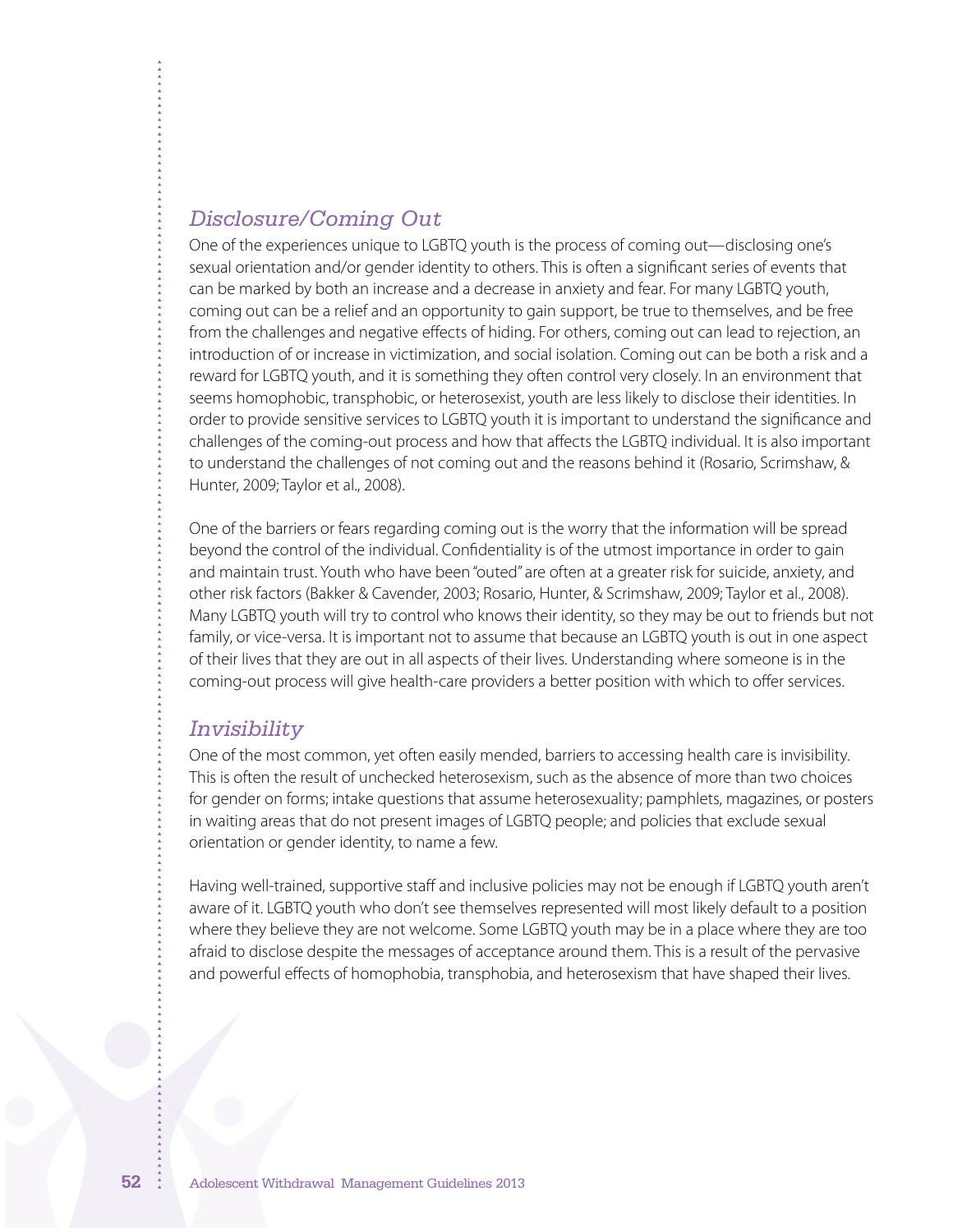# *Transgender Youth*

Transgender youth share some similarities with LGBQ youth but have many unique issues. While LGBQ youth can more easily hide their identities even after they have disclosed, transgender youth can be identified through their name or pronoun change or the way they dress. This can often make them targets for transphobia. Transgender youth may also be in the mental health system in other ways if they wish to access hormones or surgery. Their experiences with the health-care system, whether good or bad, will shape any future experience. In Nova Scotia, transgender youth have limited access to hormones and surgery options. As a result they rely on the things they can control in order to express their gender identity: clothes, hair, accessories, pronouns, and names. Tucking and binding are two ways that transgender youth shape their bodies to match their identities. Each can be harmful if not done properly but are often essential to their body image. It is important to learn more about how transgender youth express their identities in order to provide respectful, relevant, and competent care.

# *Cultural Competency and LGBTQ Youth*

When working from a cultural competency model, it is important to ensure that LGBTQ people are included in the definition. Often culture is seen as encompassing religious, racial, or ethnic groups but not people with disabilities or LGBTQ populations. There are some differences in these groups with regard to how culture is defined, but there are also similarities. While LGBTQ people share similar experiences that shape their identities, the LGBTQ culture is often hidden. LGBTQ youth are not born into a culture that is linked to their family of origin or geographic community. This makes it challenging to those who don't know or have access to other LGBTQ people. The stigma and marginalization that is brought on by homophobia and transphobia is often not shared by others in their family (Bakker & Cavender, 2003; Center for Substance Abuse Treatment, 2001).

# *Things to consider in a cultural competency model for LGBTQ youth:*

#### **Accessibility**

- • Acknowledge that LGBTQ youth exist and may need treatment for alcohol-related issues.
- Provide visibility to LGBTQ youth through language, posters, written materials, and policy.
- Ensure that staff are trained and knowledgeable on LGBTQ youth issues.
- Be familiar with the language youth are using around LGBTQ identities.
- • Understand the role that homophobia, transphobia, and heterosexism play in the lives of LGBTQ youth.
- • Create safe and welcoming environments that are free from harassment and judgment.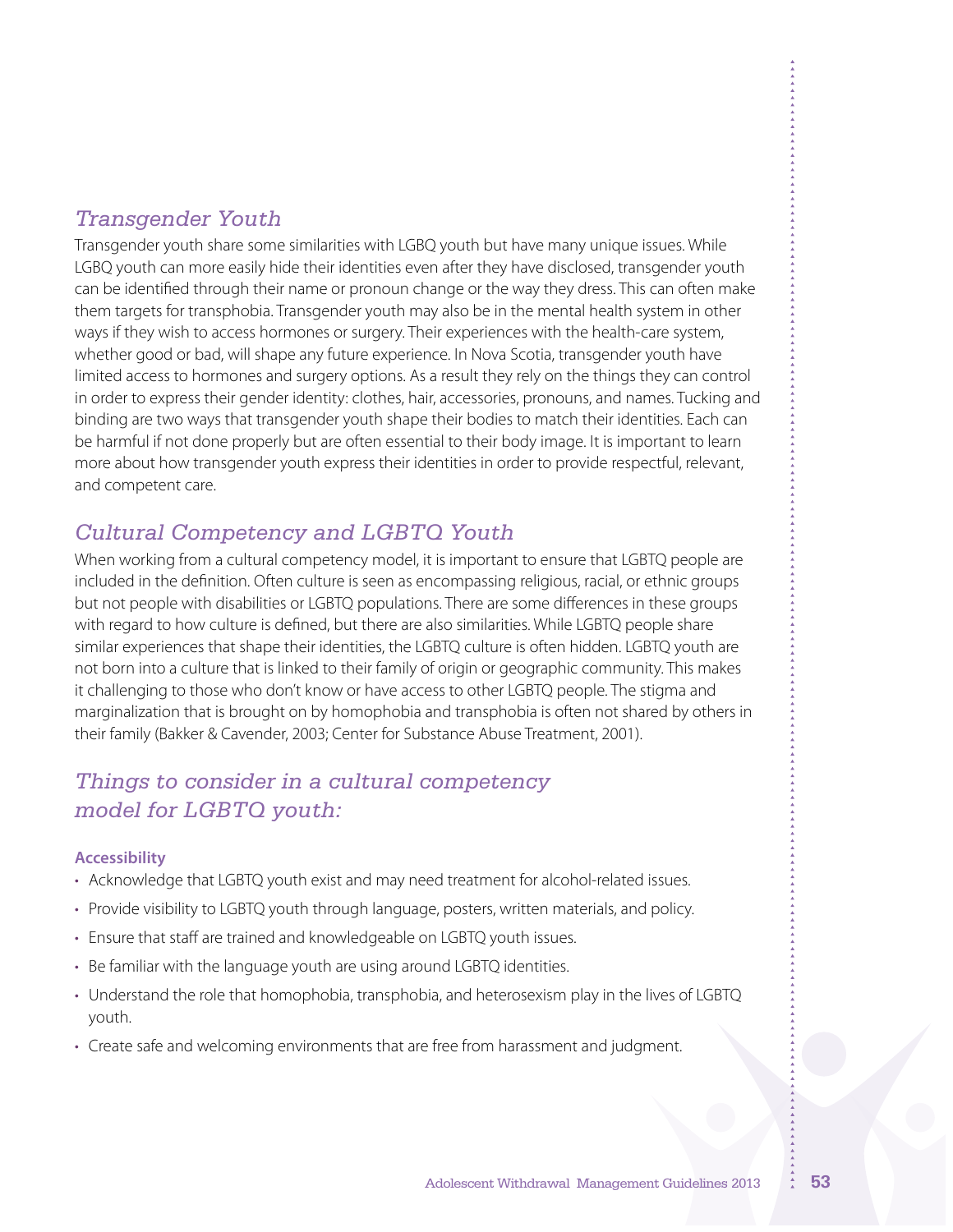#### **Modalities**

- Consider the comfort level and disclosure in any group programs.
- Educate other clients about LGBTQ issues, and challenge homophobia and transphobia.
- Challenge language and stereotypes.
- Ensure that confidentiality is maintained and respected.
- Consider the level of disclosure that an LGBTQ youth might have with their families.
- Consider that families may not be supportive of LGBTQ identities.

#### **Continuum of care**

- Be knowledgeable of community resources.
- • Know what support is available for help with identity development, coming out, or dealing with homophobia or transphobia.
- • Recognize that LGBTQ youth may have limited support systems, and work to strengthen them.
- Recognize the value of role models.

#### **Coming out**

- Recognize and understand the significance of coming out.
- Determine where LGBTQ youth are in the coming-out process.
- Be aware of both the risks and rewards of coming out.
- Know what to do if an LGBTQ youth comes out to you.

#### **Gendered programs and spaces**

- Ensure that programs that separate clients by gender allow transgender youth to access the program of their identified gender.
- Ensure, in residential programs, that transgender youth have access to washrooms, showers, and sleeping arrangements that correspond to their identified gender, or are otherwise safe.
- • Ensure that staff and other clients respect access to those spaces for transgender clients without disclosing a transgender client's status.
- Ensure that there is a policy in place to protect transgender youth.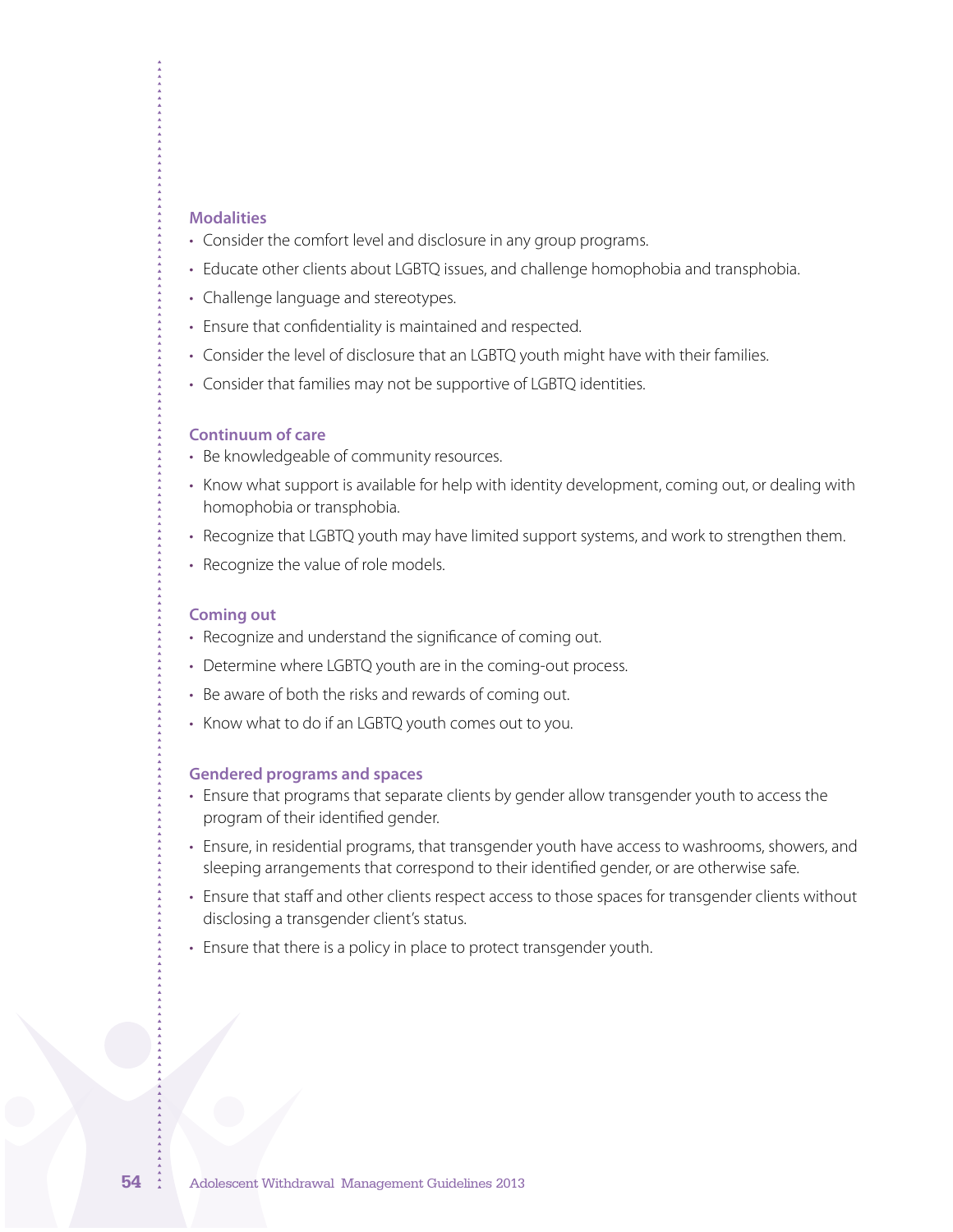#### **Hormones**

- Ensure that transgender youth on hormones are able to access their medication when needed.
- Consider the consequences of alcohol withdrawal and treatment for those on hormones.
- Understand the transition process for transgender youth, and determine where they may be in that process.

#### **Dress codes**

- Ensure that transgender youth can dress and present themselves as the gender they identify.
- Ensure that staff dress codes allow transgender staff to dress as they identify.
- • Pronouns and names
- Respect transgender youth by using the pronoun and name preference they identify.
- Ensure that there is a policy in place to address names and pronouns when no legal change has been made.
- Check with transgender youth on when to use their preferred name and pronoun and when not to.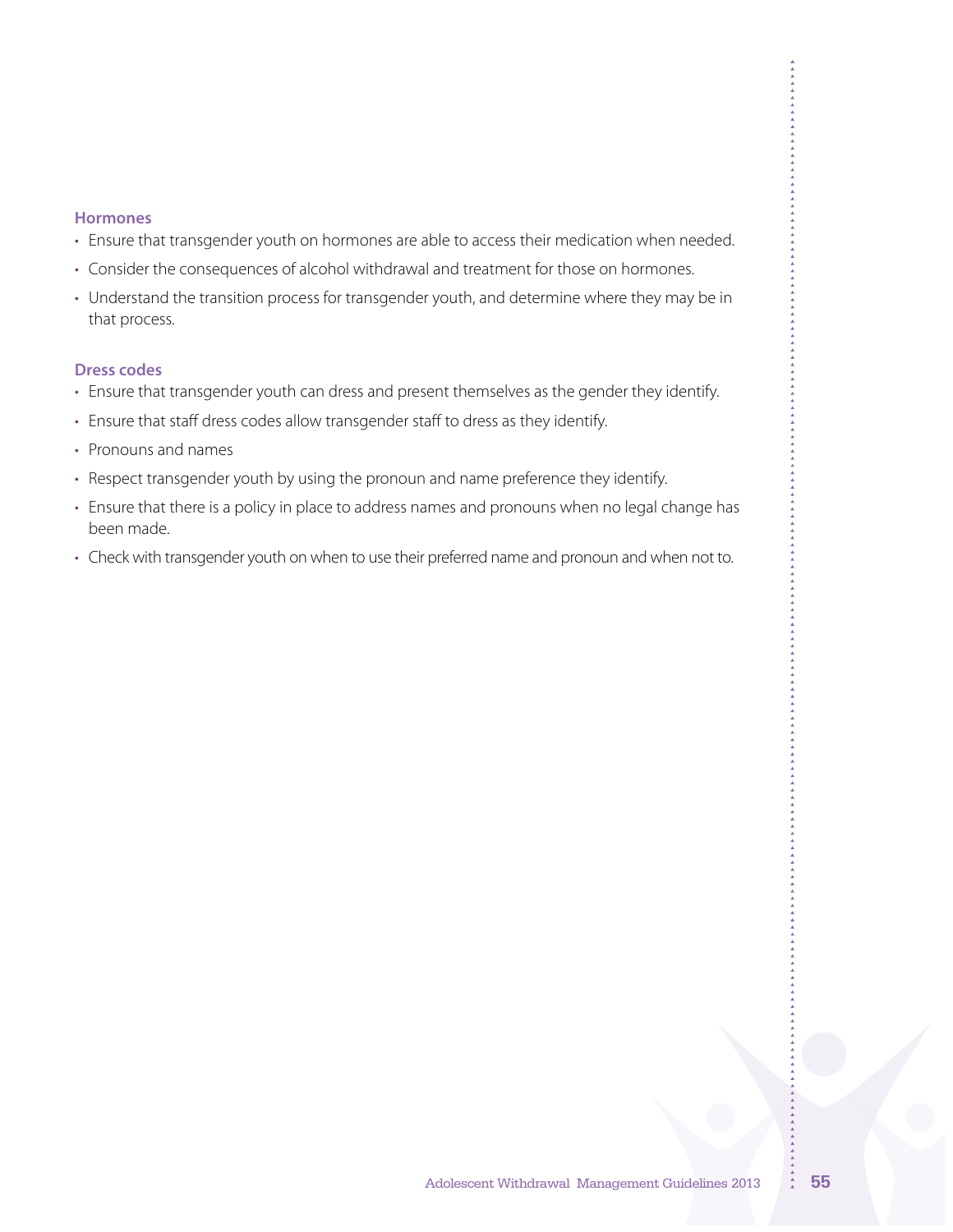### *Glossary*

#### **Coming Out**

when a person who is lesbian, gay, bisexual, or transgender begins to tell other people, such as friends, family, co-workers, etc. It is a life-long process and begins with the acknowledgement to oneself that one is lesbian, gay, bisexual, or transgender.

#### **Bisexual**

a person who is emotionally and physically attracted to both men and women. This doesn't have to be an equal feeling. Someone could be more attracted to men or more attracted to women, but feels he/she can have relationships with either.

#### **Gay**

men who are emotionally and physically attracted to other men. Often gay is used as a blanket term to refer to gay and lesbian people.

#### **Gender Identity**

our deeply felt, internal sense of being male or female, neither, both, or somewhere in between. This could be biological, emotional, and sociological.

Homophobia the fear, hatred, and ignorance of people who are lesbian, gay or bisexual. Homophobia is linked to attributes and behaviours.

#### **Heterosexism**

the belief that being heterosexual is the only normal and natural way to be and anything else is abnormal, unnatural or non-existent. Heterosexism is institutional, and is about assumptions and invisibility.

#### **Lesbian**

a woman who is emotionally and physically attracted to other women.

#### **Queer**

people who are lesbian, gay, and bisexual. Although historically used as a negative term, queer is commonly used by the community, the academic world, and the media as an inclusive term.Some people will also identify as queer, preferring it over other labels (LGBTQ), and will use it in a positive way.

#### **Sexual Orientation**

where our attractions lie. Whether we are attracted to men, women, or both. Everyone has a sexual orientation.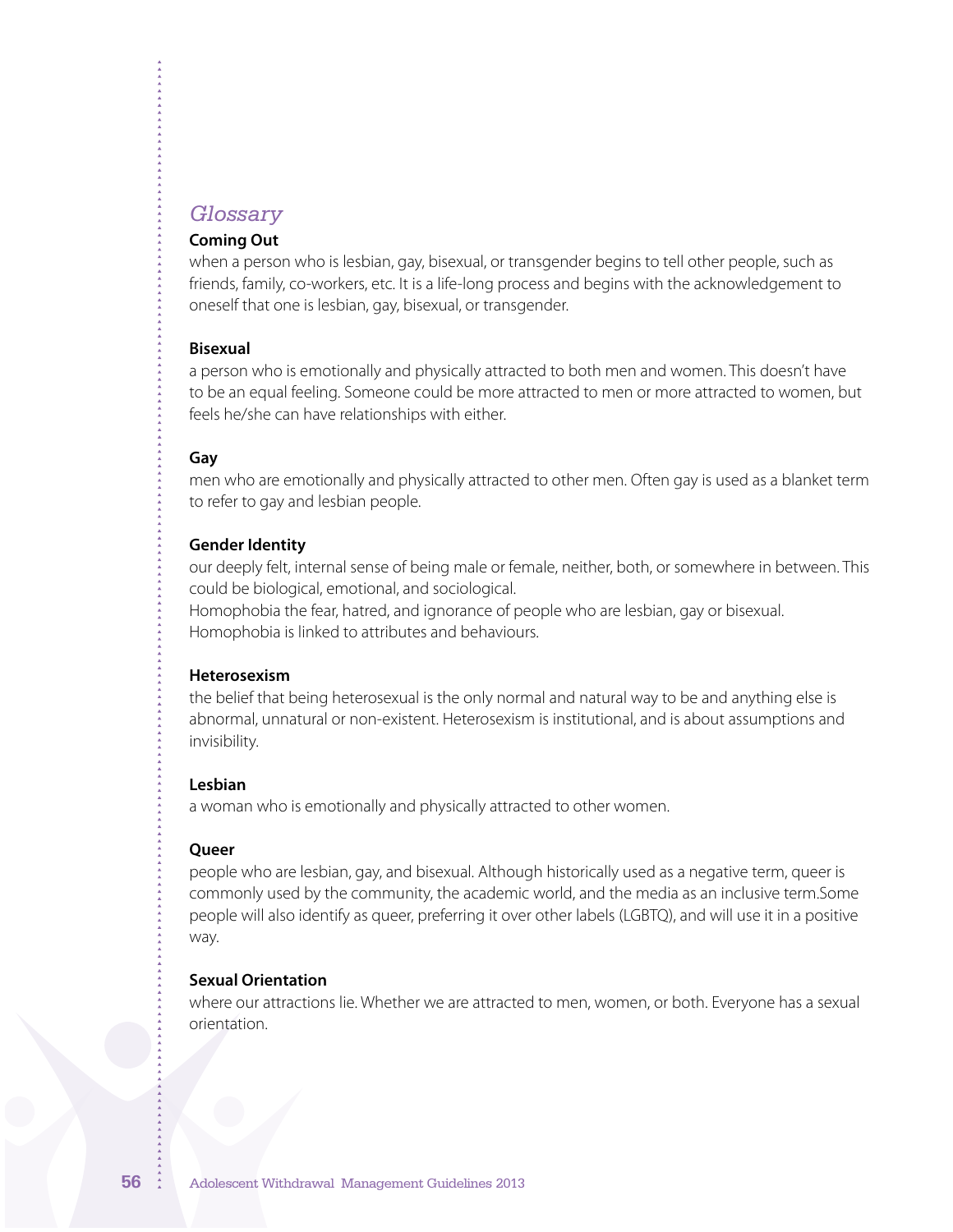#### **Transgender**

Individuals who are not comfortable with the sex and gender assigned to them at birth (this can often be problematic for someone, and range from physical discomfort to serious mental health issues like depression and anxiety). To recognize this specific experience, many will self-identify as transgender. Many (but not all) transgender people will undergo medical transition to bring their bodies into alignment with their gender identity.

#### **Transition**

process that transgender people go through to become more comfortable in terms of their gender. Transition may or may not include things like changing one's name and pronoun, taking hormones, having surgery, changing legal documents to reflect one's gender identity, coming out to loved ones, dressing as one chooses, and accepting oneself among many other things. Transition is an individual process.

**Transphobia**—the fear, hatred, and ignorance of transgender people or any gender variation and expression that is seen as unconventional.

# Trauma-Informed Care

Trauma-informed services embed an understanding of trauma in all aspects of service delivery (Poole, 2012). They place priority on trauma survivors'safety, choice, and control, and they create a treatment culture of non-violence, learning, and collaboration. In contrast, trauma-specific services directly address the impact of trauma and facilitate trauma recovery and healing. Trauma-informed practice aims to help individuals make connections between their experience of trauma and substance use or mental health concerns. Client engagement, retention, and outcomes improve when services are emotionally and physically safe, provide strength-based opportunities for learning and building coping skills, and provide clients with choice and control.

Research found that trauma-related symptoms are elevated among youth with histories of potentially traumatic events, and that many of these youth believed their use of substances was connected to their histories of traumatic experiences (Rosenkranz & Henderson, 2009). It has also been suggested that trauma history may affect the degree and source of motivation for accessing treatment, with potential implications for treatment engagement (Rosenkranz et al., 2011). Knowing that shame may motivate people to enter, though not necessarily stay in, treatment, it will be important to enhance other, more positive forms of motivation to encourage people to continue to attend. These findings point to the importance of using a trauma-informed perspective in treatment services. In order to be responsive to clients'needs, assessment and treatment planning must be conducted in a trauma-informed way. The overarching principles that guide our assessment and treatment planning—creating safety and empowering youth—reflect this trauma-informed approach, but also respond to the needs of youth who do not report trauma histories.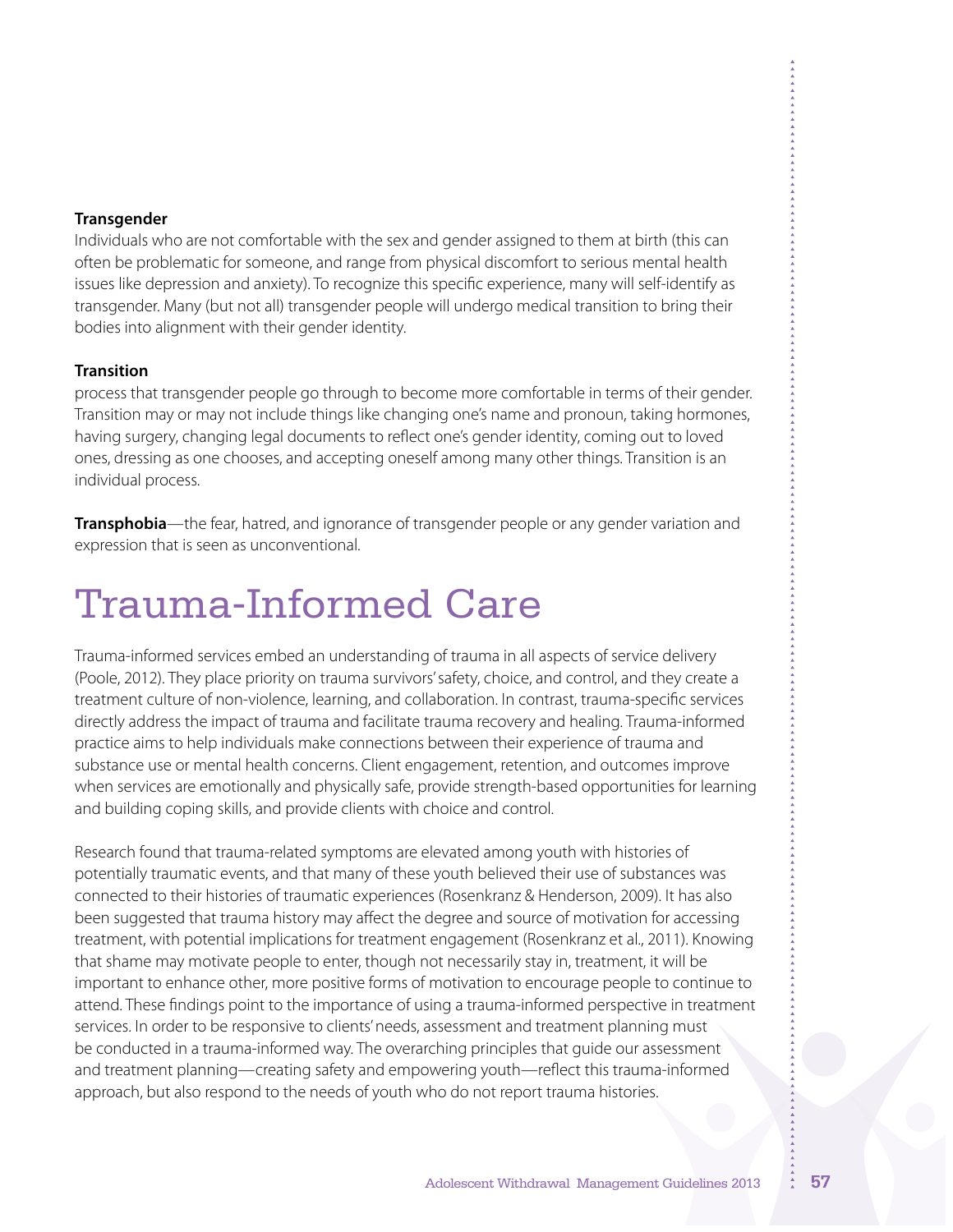# Essence of trauma-informed services

Trauma-informed services are successful when they are embedded into treatment services, regardless of the population for whom the services are provided (Rosenkranz et al., 2012). When working with youth in withdrawal management settings, the following components for a comprehensive and trauma-informed service should be considered:

### *Empowerment in treatment planning*

Treatment planning is a collaborative process between client and clinician, guided by the assessment results and giving consideration to the client's interests and preferences. Within a harm-reduction framework, treatment plans aim to create safety in the lives of youth and to empower them to make positive changes.

### *Involvement and control in goal-setting*

Youth are often told "what is good for them," what changes they "need" to make, what their goals should be, what their treatment plan should look like, and who should be involved in their treatment. In recognizing that a significant aspect of healthy development for youth who are transitioning from adolescence into adulthood is increased autonomy, staff will empower youth to contribute to the development of their own treatment plans. This also allows for those who have had little control over previous experiences (e.g., trauma) to have new experiences in which the control for the direction their lives will take is placed back in their hands.

# *Harm reduction*

Harm reduction and minimizing risk are crucial in addressing the needs of youth. Choice about family involvement—As part of treatment planning, youth are encouraged to consider the extent to which they want family to be involved in their treatment. Including family in treatment usually increases retention and improves treatment outcomes, but for some youth family may be a source of trauma. It is important to empower youth to make decisions regarding family involvement in their treatment, and, under guidance of treatment staff, to decide who is important to them and whom they would like to engage in the treatment process with them.

### *Choice in treatment options*

Non-traditional treatment options, such as music, art, recreation, and cooking groups, should be included in the choices available to youth.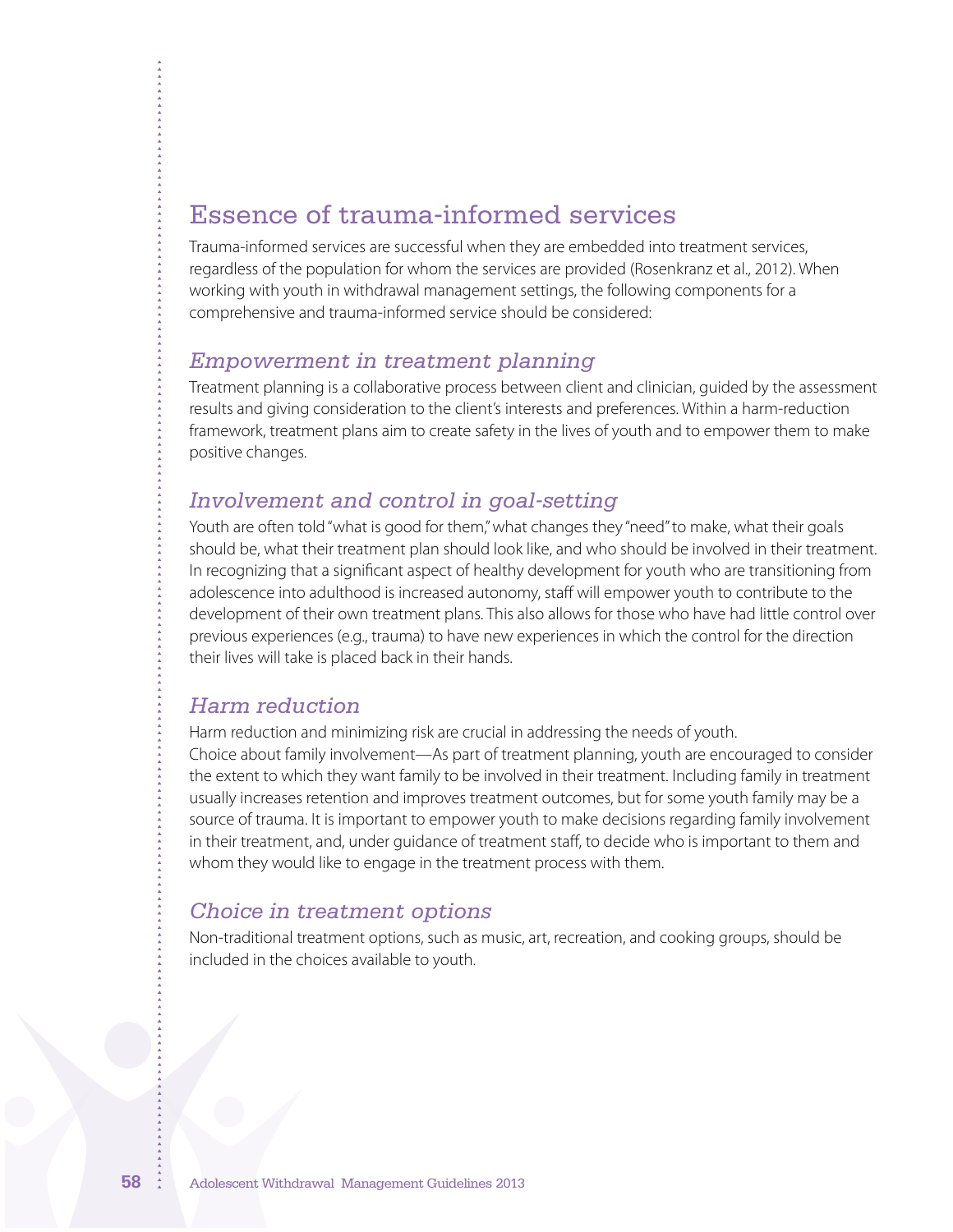# *Making connections between trauma and current coping strategies*

Youth with trauma histories often engage in risky behaviours, including excessive substance use, selfharming, unhealthy eating, and involvement in emotionally or physically dangerous interpersonal interactions and relationships. Assistance in connecting the current behaviours and feelings of these youth to their past experiences can help them develop alternative self-understanding that is not laden with negative judgments. This can help youth to begin making choices that will reduce their current risks and harms. A focus on practising alternative coping skills can be very effective in reducing risks and harms.

# *Creating safety*

Creating a sense of emotional and physical safety is central to trauma-informed service provision. Creating a safe environment is essential, as it will consider factors that may be uncomfortable or distressing for youth and mitigate the potential for treatment to be traumatizing or re-traumatizing. Considerations include using respectful language, clarifying youth rights and responsibilities, paying attention to self-endangering behaviours, assessing each client's readiness to engage in group treatment, considering aspects of the physical environment, and attending to staff safety.

# *Levelling off power imbalances*

To ensure that youth are well-informed about what they are entitled to and what they may expect, youth rights and responsibilities are discussed when youth enter the program and again at the outset of the various treatment components. A focus on youth rights and responsibilities acknowledges and attempts to address the potential impact of power imbalance and dynamics inherent in a therapeutic environment. Attention must be paid to confidentiality, language, respect, and other strategies for maintaining safety.

# *Expressing distress safely*

Throughout treatment, staff must make it a priority to attend to youth distress and self-endangering behaviours and to check in with clients regularly regarding safety. Safety plans are developed proactively with all youth who are identified to be at high risk for suicide or other self-harming behaviour.

Treatment planning also must consider the varying backgrounds and presentations of youth and offer modification to content as appropriate. Group content can be offered individually for youth who are not yet able or willing to participate in groups. Considerations are also made regarding group composition and therapist gender-matching.

Lastly, in order to provide trauma-informed and sensitive services, staff members require a safe space to address their own issues related to working with a challenging population with complex needs.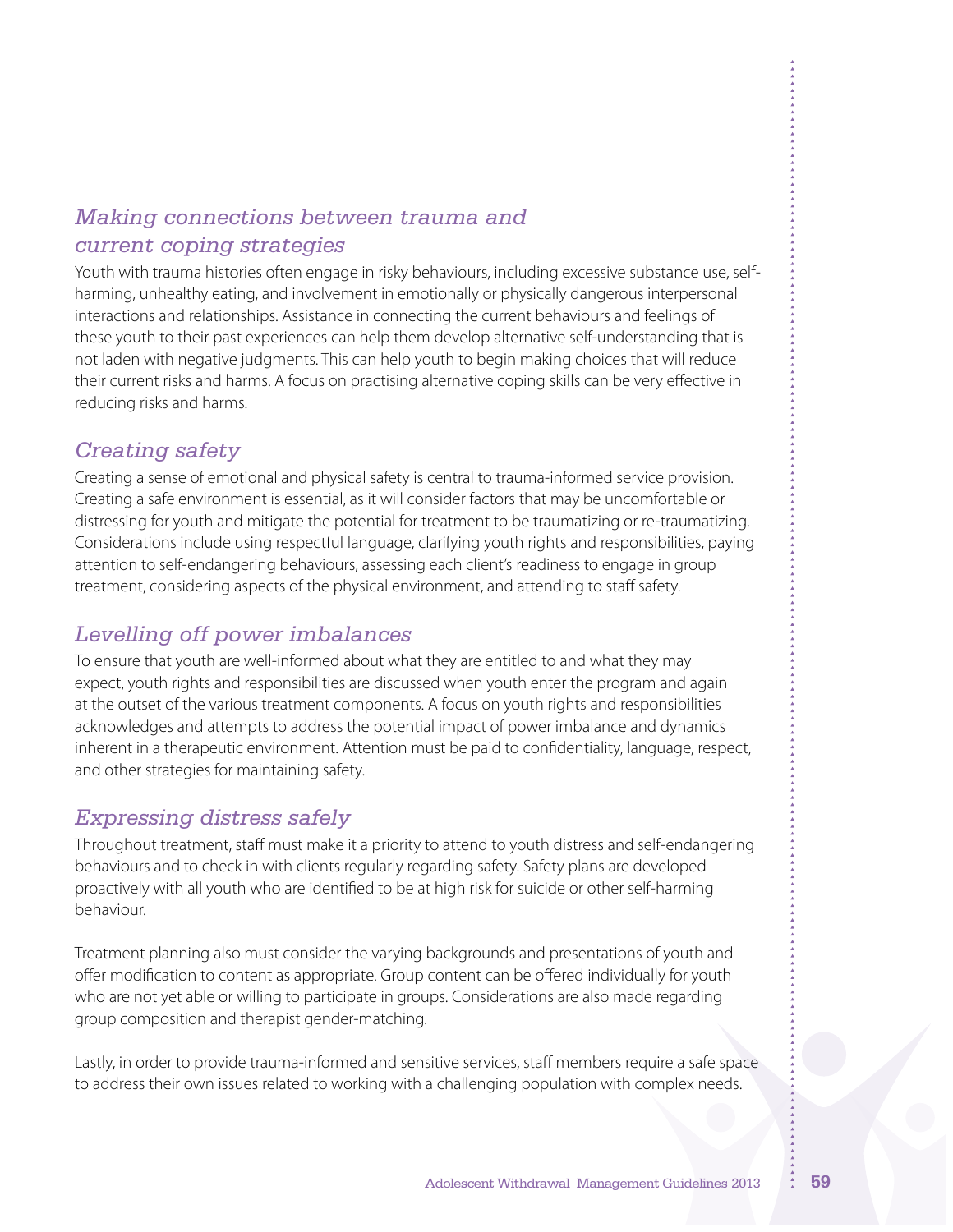Families are often the most important resource that adolescents have in their journey through treatment. Family can play a key role in supporting and helping a youth achieve his or her goals. Despite this knowledge, family engagement continues to be a challenge in many adolescent treatment settings. Some of the barriers to family engagement include the assumption that families are "the problem"or that they are just looking for someone else to find a solution. Some programs will indicate that they don't have the staff, time, or expertise to work with families. Some programs will say that client confidentiality prevents them from involving family. Finally, an additional barrier has been the limited definition and understanding of who constitutes family. Family should be defined by the youth, and may or may not include the youth's biological family. Whomever the youth defines as family will influence treatment planning and the role of family in that plan. Further, whomever the youth defines as family will affect the kind of involvement that family has in the treatment. It is important to understand that each family situation is different; therefore, the way in which a family is approached will vary depending on specific circumstances.

The age, maturity, readiness for change, and family history of the adolescent will also influence how family involvement takes shape. These issues might not be readily apparent through an early assessment but will become so as trust develops, as the adolescent becomes more stable through the withdrawal process, and as staff have the opportunity to directly observe the adolescent. The examples described below illustrate a small sample of family scenarios. One cannot make assumptions about family; therefore it is crucial to conduct ongoing assessments to determine the manner in which family or concerned significant others need to be involved.

- • 15-year-old Luke: He initially rejects involving his parents because he views their attempt to set boundaries as being overly intrusive and says they don't trust him. He says he has things"under control."
- 16-year-old Emma: Her parents feel overwhelmed, betrayed, and exhausted from trying to deal with their daughter's substance-abusing behaviour—suspension from school, trip to emergency room for accidental overdose, and brushes with the law. They see Emma's time in withdrawal management as an opportunity for respite.
- 18-year-old pregnant Holly: Holly, who is aboriginal, has been estranged from her mother and has spent the past couple of years couch-surfing. Her pregnancy has motivated her to seek help for her addiction and has got her thinking about reconnecting with her mother but she doesn't know how to go about it.
- • 17-year-old Jenna: Jenna has been in a serious relationship with a person of the same gender and age. This individual has been substance-free for several months and is interested in supporting Jenna through the treatment process.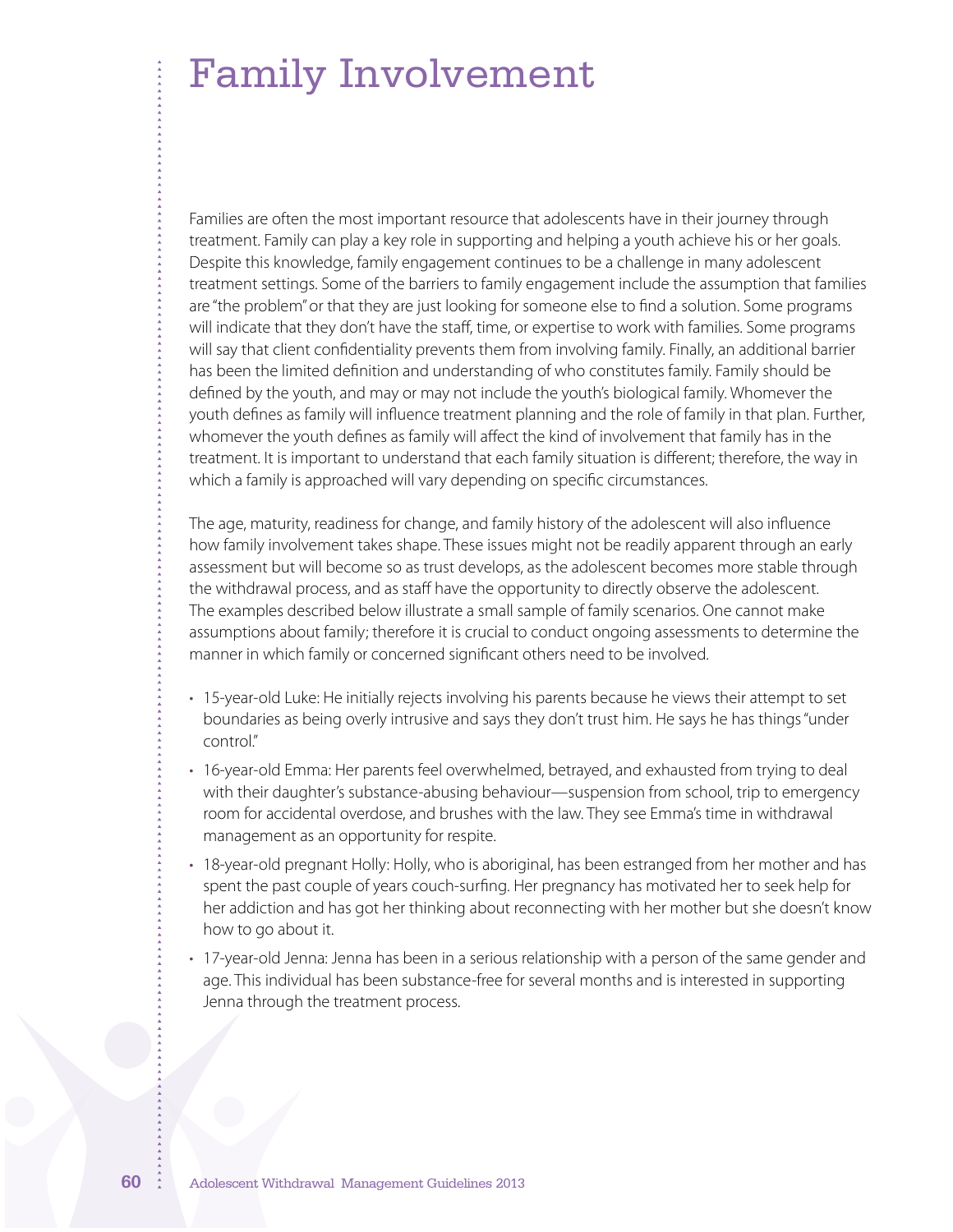Addiction Services programs must recognize families as part of the solution to adolescent substance-abuse treatment and recovery. Involving family and creating a parent-professional collaborative partnership will improve outcomes for the adolescent.

Program staff sometimes think that family work is synonymous with family therapy, but that is not the case. Family work is likely to occur in all tiers of addiction supports and services, while family therapy is more likely to occur as a component of Structured Treatment or intensive Community Based Services. Family therapy calls for a highly specialized skill set that requires much clinical training, experience, and ongoing supervision. Family work can include a whole range of activities, from recognizing the role of family in treatment to providing information to families to referring them to other services. Staff must be assessed for competency, comfort, and training with respect to the ability to provide family work and family therapy, and programs must not offer services beyond the skill level of staff.

Within the context of withdrawal management, a lot can be done to engage families in an effective and appropriate manner. Information and education are key. It is crucial that families understand the treatment process and the reality of recovery. Without information, families may not understand the importance of a treatment and recovery plan for their adolescent, the potential adverse consequences, and the impact of substance-abuse problems on other family members. Families need to be aware of the continuum of services and supports available, and understand how family participation improves treatment outcomes and strengthens the recovery process. Family involvement should be an essential part of intake, treatment, and recovery planning, as well as the foundation for effective parent-professional partnerships.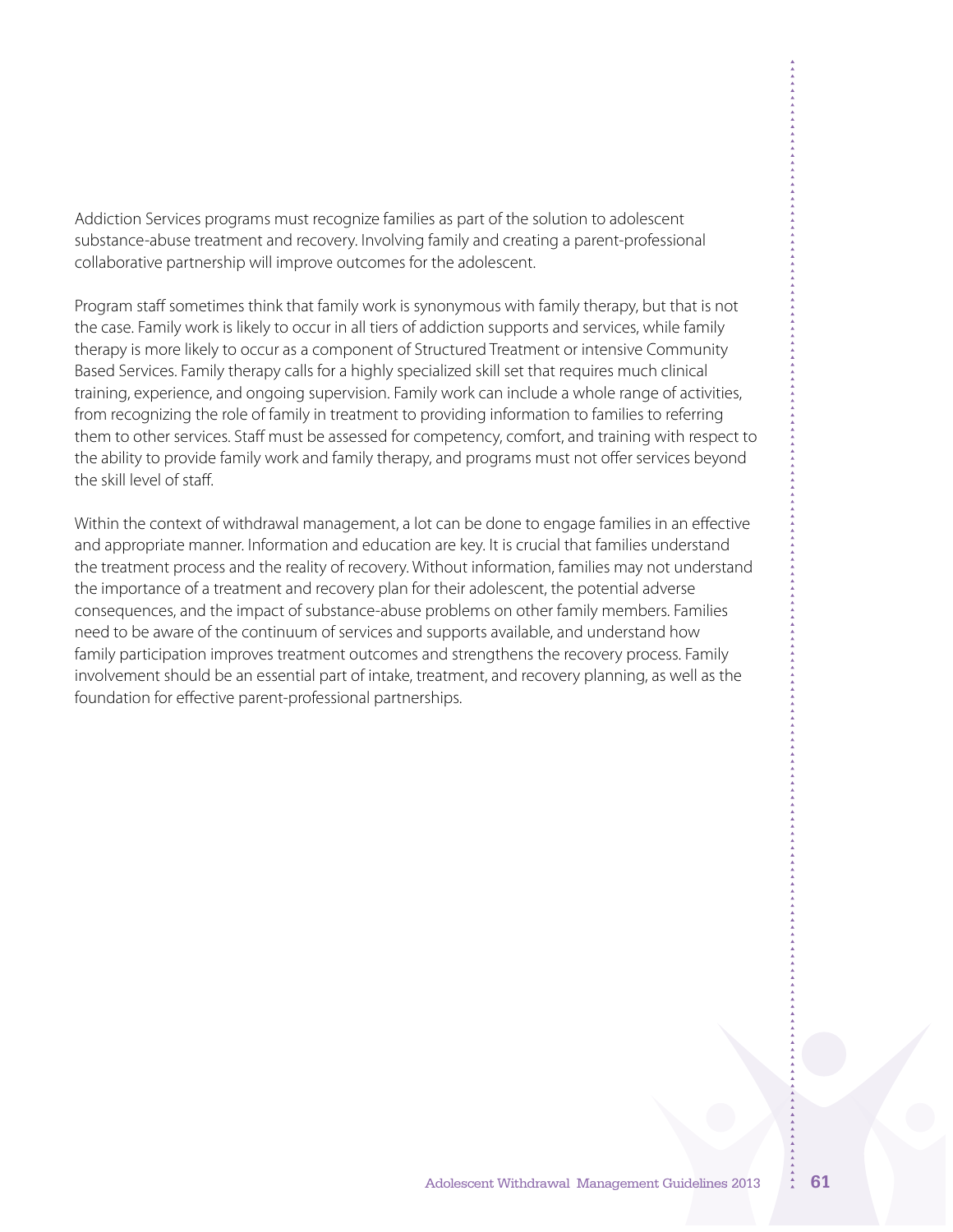In the context of withdrawal management, the following guidelines should help to determine the level of family involvement and corresponding activities:

- • Involving family is the clinical norm. Let it be known up front that the program is client- and familycentred.
- • Via the clinical framework, acknowledge the strengths that family can bring to the therapeutic process.
- • Working in teams can be instrumental in determining the degree to which families are involved.
- • As early as possible, ask the adolescent to identify who he/she perceives as their family or support system.
- When family involvement is not indicated, clearly document the reasons in the client's file.
- • Explain at the start the limitations to family contact/visitation during the withdrawal period.
- Connect client and family with Community Based Services as early as possible.
- • Ensure that all withdrawal management staff have competencies that enable them to work with families—including education and basic supportive counselling.
- Address family members' feelings and provide them with support.
- Make an effort to match clinical staff and clients, based on skills and level of family intervention required.
- • Ensure that programs and clinical interventions creatively engage family in the youth's treatment process. For example, if a family cannot be present then a telephone meeting might be an appropriate option.
- In circumstances where family members are not initially involved, look for further opportunities to invite family to participate in the treatment process, e.g., other affected groups, education sessions.
- • Work closely with Community Based Services to ensure that withdrawal management staff are not having to work beyond their scope and means in supporting families.
- • Be well acquainted with other formal or informal family-centred community programs, and be prepared to refer as necessary.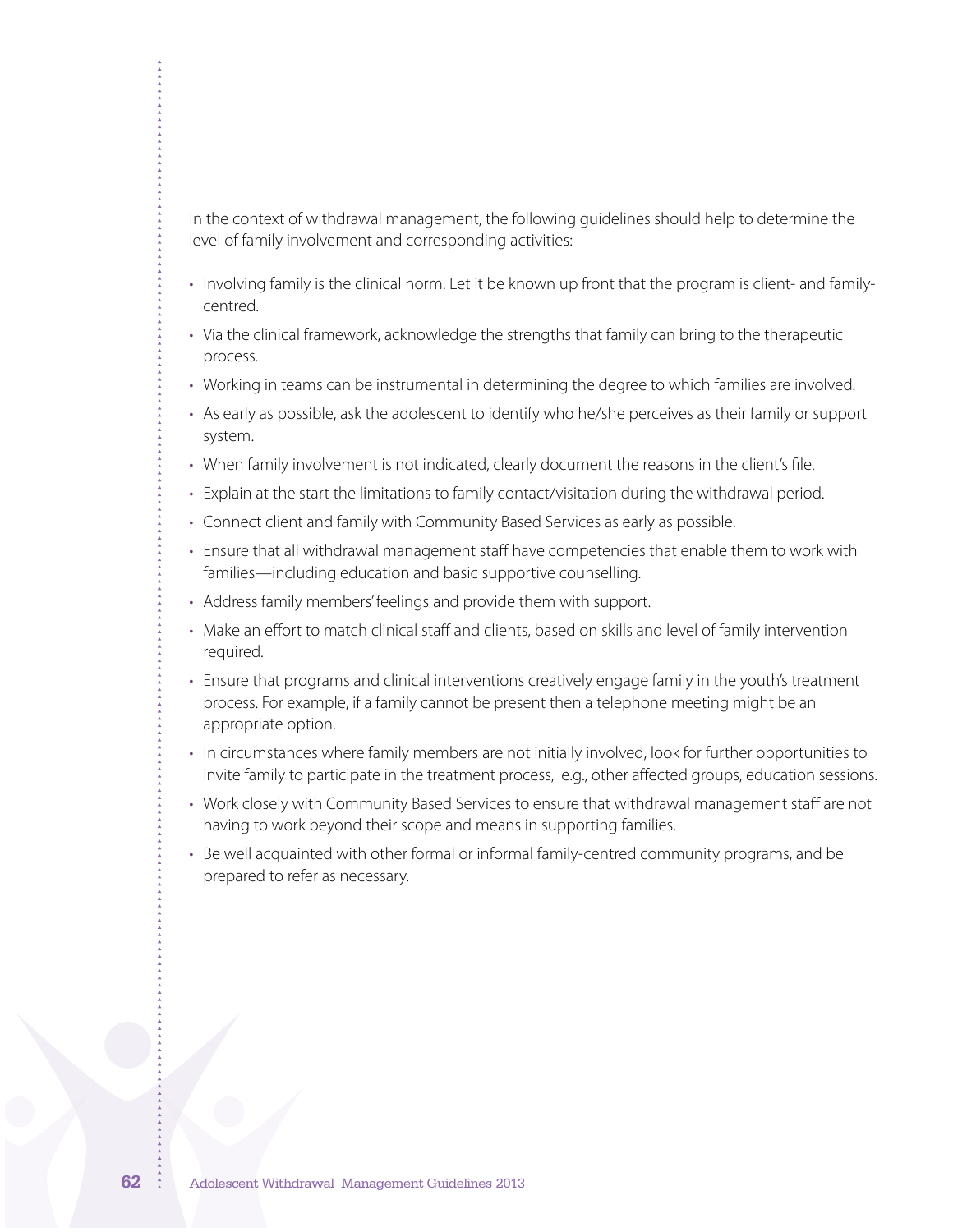# Youth Resilience

For decades, the concept of resilience has been providing a way to understand youth's positive development under adversity and the factors and processes that help youth avoid harmful, selfdestructive, or antisocial behaviours, mental disorders, and threats to their physical well-being. Resilience has long been viewed by service providers as a key factor to help youth with substance abuse and addictions disorders recover from and cease future use and abuse of drugs and alcohol (Dickson et al., 2002; Hawkins et al., 2002; Wills et al., 2008). Resilience is viewed as a complex set of relationships between the youth, family, community, and service providers who come together to help youth navigate safely through times of adversity and to negotiate for services that meet the specific cultural and contextual needs of the youth. Resilience has been defined thus:

In the context of exposure to significant adversity, resilience is both the capacity of individuals to navigate their way to the psychological, social, cultural, and physical resources that sustain their well-being, and their capacity individually and collectively to negotiate for these resources to be provided in culturally meaningful ways. (Ungar et al., 2008, p. 225)

In order to facilitate resilience in youth, the International Resilience Project (an international resilience-based research project, which conducted extensive research in Atlantic Canada), has shown resilience to be reliant on the following: access to material resources; access to supportive relationships; development of a desirable personal identity; experiences of power and control; adherence to cultural traditions; experiences of social justice; and experiences of social cohesion with others (Ungar et al., 2008). These seven factors of resilience (described below) create a social environment that provides meaningful cultural and contextually specific interventions to youth, which helps them successfully navigate their way through times of significant adversity (Ungar et al., 2008).

# Access to resources

Access to material resources, as Ungar et al. (2008) define it, is the youth's access to"financial assistance, education, food, shelter and clothing, medical care, and employment"(p. 7). Numerous studies have shown that youth who have access to basic necessities typically demonstrate more resilience than those who have limited access to these resources (Beauvais & Oetting, 1999; Nettles, Mucherah, & Jones, 2000). In a withdrawal context, Curry et al. (2007) have shown that, as expected, youth who have access to smoking cessation programs are better able to quit smoking than youth who do not access these programs. Santisteban et al. (2011) have shown that youth who have access to therapy and counselling sessions for drug use and/or abuse were shown to have higher rates of drug cessation than youth who did not have access to therapy and counselling sessions.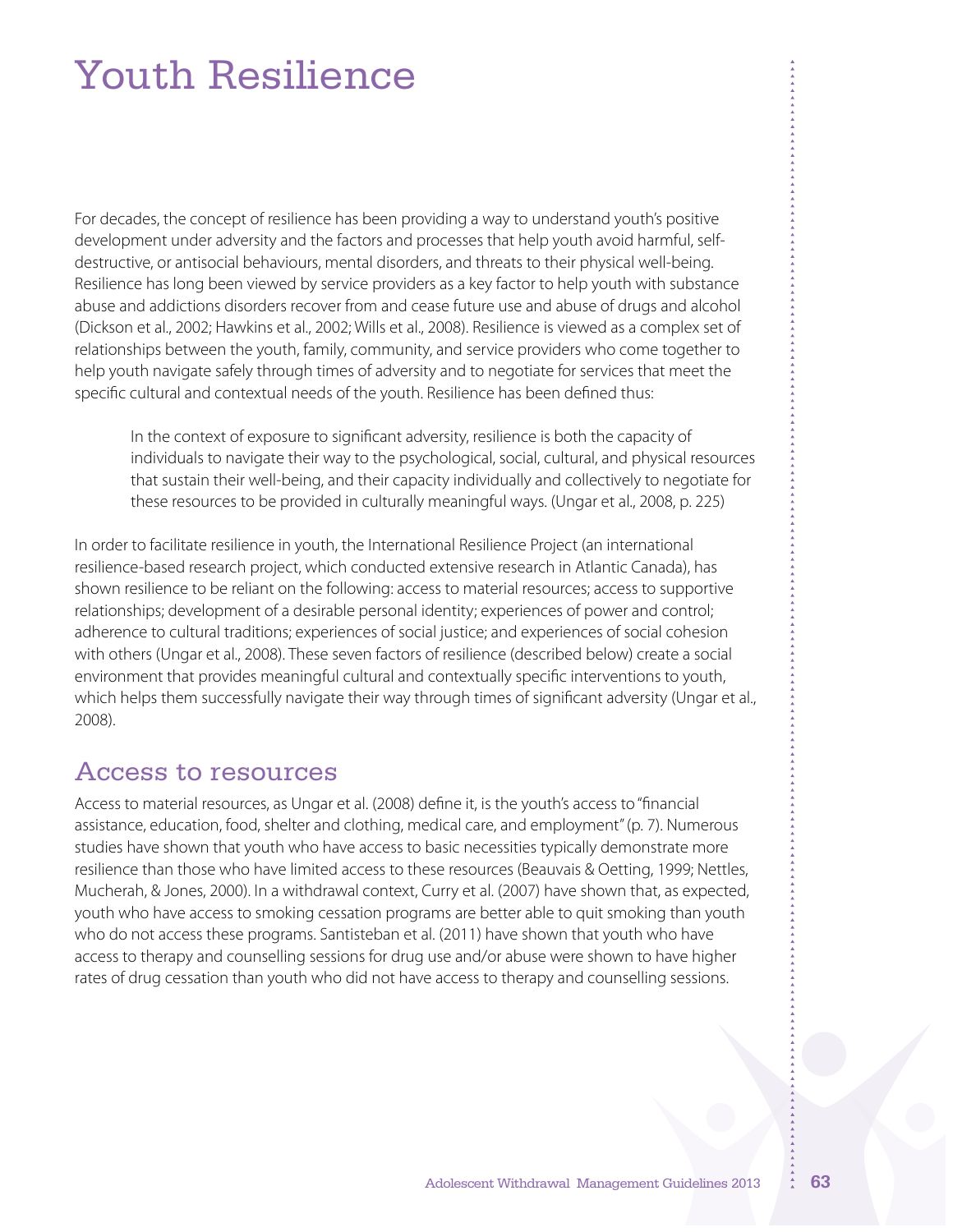# Access to support relationships

Ungar et al. (2008) state that forming supportive relationships with others offers a sense of belonging, emotional support, and feelings of love, compassion, and trust to youth who have experienced, or are currently experiencing, trauma. These relationships are not limited to a youth's family and friends but also include front-line workers, teachers, and community members who provide supports to youth during times of stress. Forming and maintaining trusting relationships with other people has been shown to be central in the resilience literature for decades (Kumpfer, 1999; Walsh, 2006). In Nova Scotia, Ungar, Liebenberg, Dudding, Armstrong, and van der Vijer (in press) have shown that youth who received quality service intervention and who also established meaningful relationships with front-line staff, such as mental health and addictions workers, become more resilient and better able to navigate adversity than youth who do not.

# Development of a desirable personal identity

The third factor is concerned with how youth think of themselves and their personal beliefs, future goals, values, and strengths (Ungar et al., 2008). Hines et al. (2005) have shown that youth who adopt positive identities, who have future goals, and who have high self-esteem are better able to navigate times of significant adversity than youth who possess negative identities, who do not have any future goals, and who have low self-esteem. An important part of identity construction and maintenance also refers to the youth's racial, ethnic, gender, and/or sexual identities, which have been shown to be important in numerous studies of resilience (Costigan, Su, & Hua, 2009; Evans et al., 2012; Settles et al., 2010).

# Experience of power and control

The fourth factor refers to whether children believe they can control and change their lives (Ungar et al., 2008). Ungar, Liebenberg, Landry, and Ikeda (2012) have shown that youth who access multiple services (addictions, justice, social services, etc.) are most likely to engage in intervention plans when relationships between front-line staff and the youth and their families are built upon empowerment. Other intervention styles, such as where service providers take responsibility away from a youth's parent(s)/caregiver(s) to facilitate the youth's well-being, or where service providers expect the youth and their families to take sole responsibility for their own care, have been found to create tension and conflict between the service providers and the youth and/or their families (ibid.) This causes the youth to resist and avoid taking part in intervention strategies (ibid.).

# Adherence to cultural traditions

Adherence to cultural tradition refers to how youth connect to their culture and how well service interventions engage with their cultural identity (Ungar et al., 2008). Previous studies have shown that youth who adopt positive cultural identities do better in school (Byrd & Chavous, 2009), refrain from engaging in illegal or high-risk behaviours (Caldwell et al., 2004), and demonstrate better coping skills than youth who do not possess strong connections to their culture (Evans et al., 2012; Settles et al., 2010).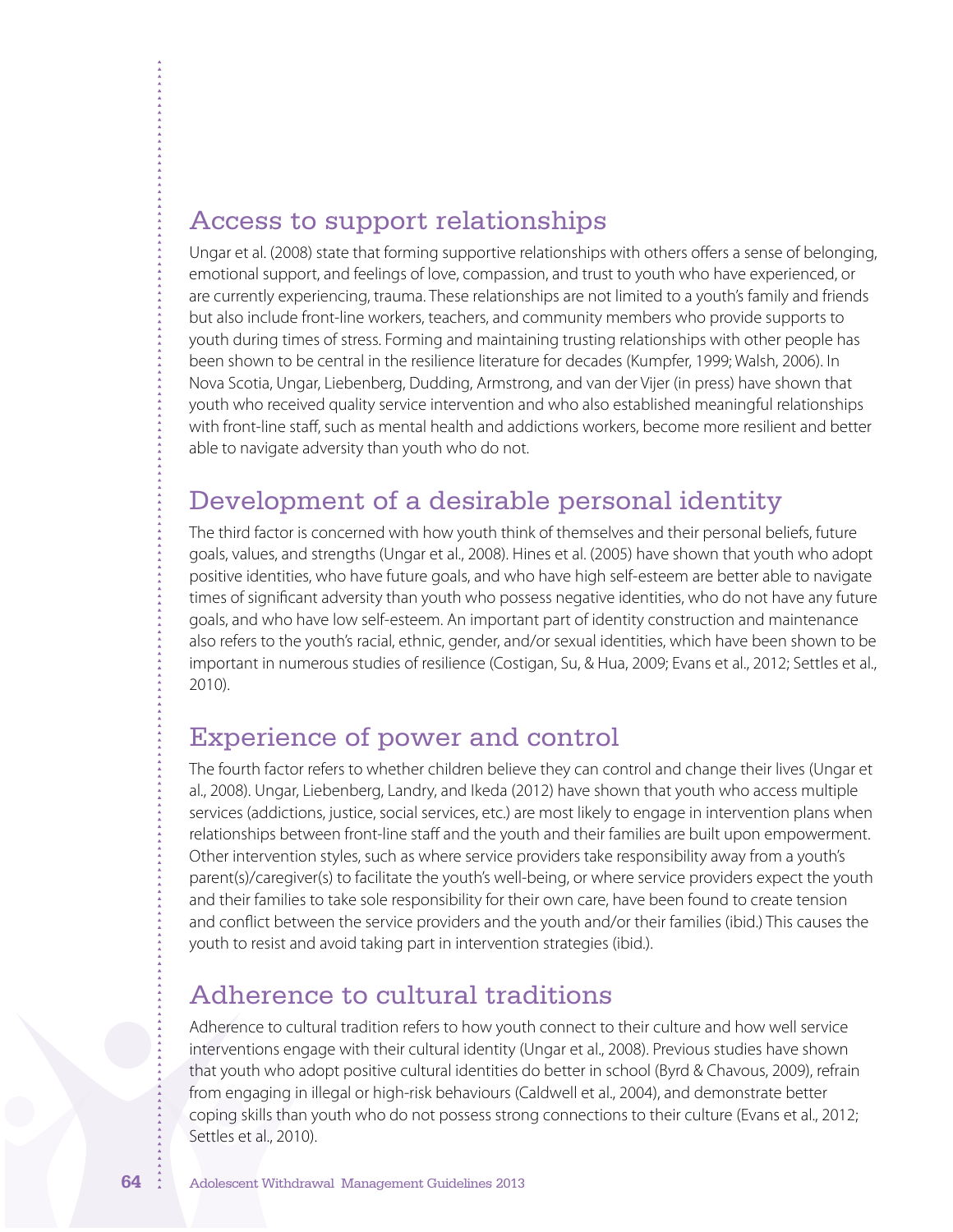# Experiences with social justice

Experience with social justice refers to how youth interpret and react to forms of discrimination and prejudice (Ungar et al., 2008). Caldwell et al. (2004), Lee (2005), and Sellers et al. (2006) have shown that possessing a strong racial and ethnic identity allows ethno-racial youth to be better able to cope when they experience racism. A strong racial or ethnic identity is associated with ethno-racial youth who are more aware of their rights, personal strengths, and capacity to resist racism. For ethno-racial minorities, these skills are associated with higher levels of academic achievement (Lee, 2005), engaging in less violent behaviours (Caldwell et al., 2004) and high levels of psychological well-being (Sellers et al., 2006). Likewise, youth who do not possess skills and supports to help them navigate experiences of discrimination have been shown to use drugs and alcohol as a means of coping (Brody et al., 2012).

# Experiences with social cohesion

The final factor that facilitates resilience, as identified by Ungar et al. (2008), is the youth's experiences of social cohesion. Social cohesion refers to youth's belief that they are connected to something larger than themselves—the feeling that their lives have meaning, their presence matters, and their involvement is noticed. This section refers to the social ecology or environment in which the youth are operating (e.g., school, treatment, etc.) and whether they feel an attachment to that environment and the people who operate in it. Ungar, Liebenberg, Dudding, Armstrong, and van der Vijer (in press) have shown that youth who receive treatment in cohesive environments are more resilient than youth who are administered treatment in settings that do not try to establish a cohesive and supportive relationship with youth.

It should be noted that the seven aspects of resilience are interrelated, meaning that affecting change in one aspect will likely to influence a youth's success in another. Research conducted by Ungar et al. (2008) shows that, while resilience may not be derived from all seven factors at one time, international research has shown that resilience is dependent on several factors acting simultaneously. Involvement in treatment, for example, may not just provide youth with access to intervention services, it also provides youth with the opportunity to establish new relationships with adults and peers, the potential to create a powerful identity, and a sense of cohesion and belonging that may be absent in their lives.

It should also be noted that a universal approach to facilitating resilience in youth does not exist. As Bottrell (2007, 2009) has shown from her research with at-risk and high-risk youth, there needs to be a flexible approach to intervention services. There is no uniform way in which you can intervene with every youth experiencing adversity; rather, interventions must be tailored to meet the specific needs of each youth. Youth come from diverse backgrounds (for example, some may have supportive family members, others may not), so services need to meet these contextual differences. In addition, youth also possess their own norms and values, ideas of success, and cultural beliefs. As Ungar et al. (2008) have shown, service interventions that complement rather than conflict with these beliefs achieve a higher degree of success than service interventions that do not.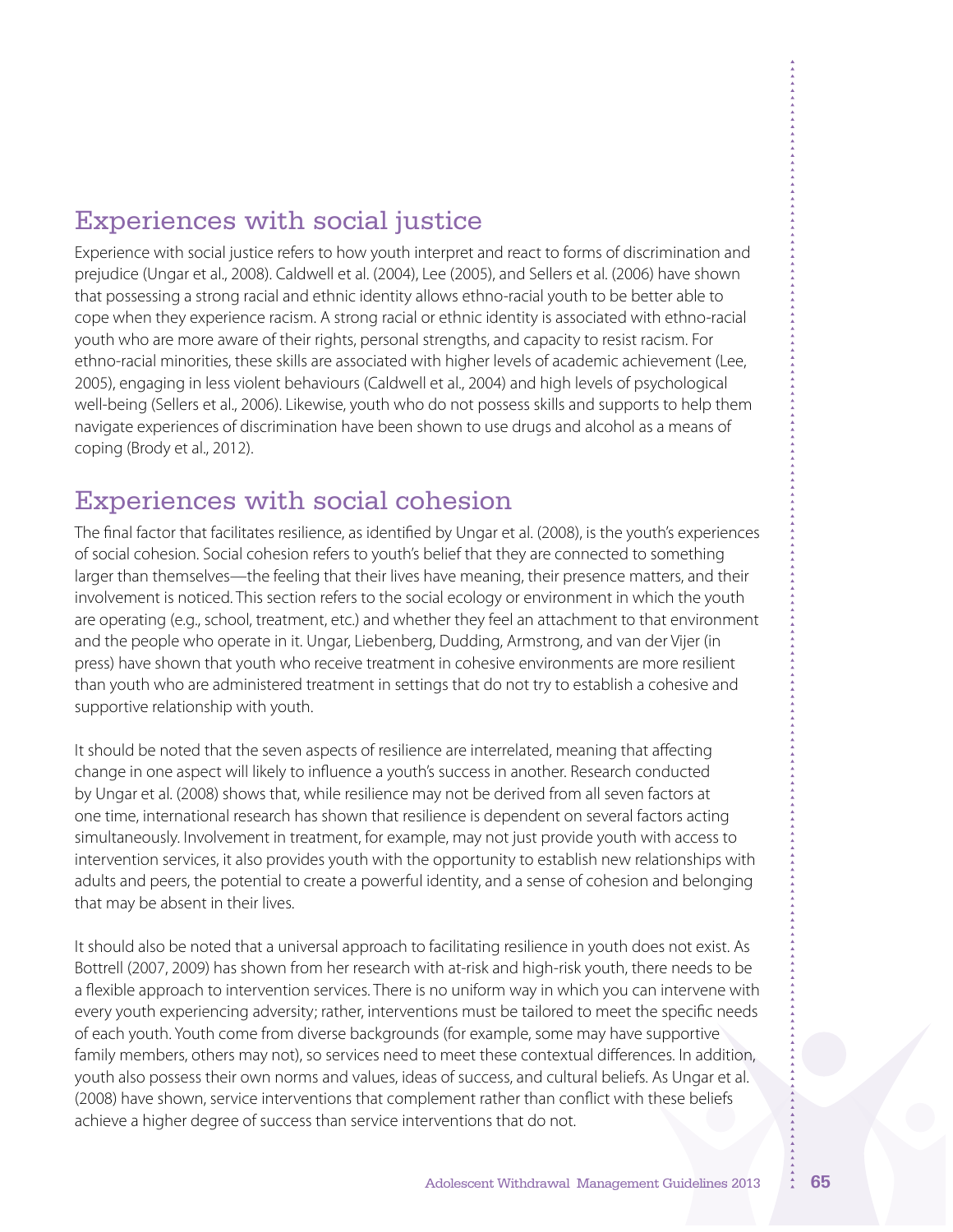# Engaging youth to foster resilience

Research on resilience is providing insight into the complex interactions between individuals and the nested systems that shape positive development in contexts where children face above-average levels of adversity. As yet, there have been limited studies dedicated to finding out how to engage youth from Nova Scotia in an intervention setting with the purposes of facilitating resilient actions and behaviours. Research conducted by Ungar, Liebenberg, and Ikeda (2012) with youth accessing multiple services (addictions, mental health, justice, education, social welfare) in Atlantic Canada identifies six factors that are conducive to facilitating change in youth with complex needs who live in challenging situations:

- services are multi-level:
- services are coordinated:
- services are continuous over time;
- services are negotiated with clients;
- services provided are only as intrusive as they need to be; and
- services used have been previously shown to be effective.

The first factor, multi-level services, means bringing together professionals from different areas of expertise (addictions, mental health, justice, education, social welfare) to plan, implement, and administer an intervention strategy that addresses the complex needs of clients accessing multiple services. However, forming a relationship between multiple service providers alone is not enough; service providers who are included in this relationship must also coordinate with one another to ensure that youth can get to their appointments, and that clients are not receiving conflicting messages and information on how to navigate their way through adversity. There must be fidelity between service providers to ensure that each member is aware of the needs of the youth and the proper way for the youth to meet those needs.

The second factor is that treatment interventions are more effective for Atlantic Canadian youth if those interventions are carried out over a long period of time. Providing continued services to youth not only allows them to access help over a long period of time but it also helps to build meaningful relationships with service providers.

For the third factor, research (Ungar et al., 2008; Ungar, Liebenberg, & Ikeda, 2012) has shown that Atlantic Canadian youth respond better to interventions if they are able to help decide how services will be delivered to them.

Findings from Ungar, Liebenberg, and Ikeda's research (2012) also show that intervention strategies that provide a space for youth to influence their own intervention strategy have proven to have greater success than ones that do not.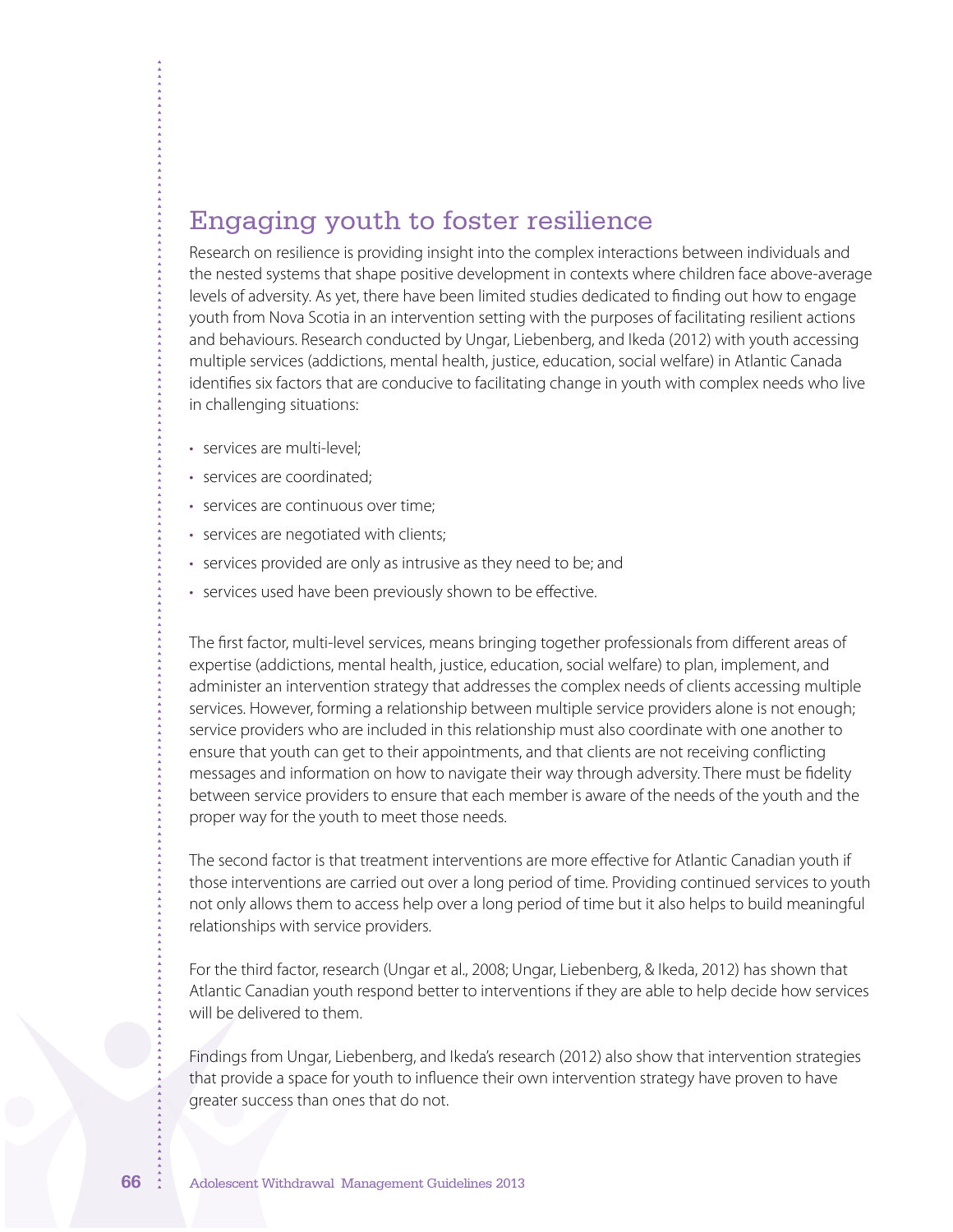The fifth effective intervention strategy for service providers in Nova Scotia is that services should be no more intrusive than they need to be, meaning that intervention efforts should interfere with a youth's life as little as possible unless it is required. Allowing youth to form and maintain relationships that exist outside an intervention dynamic provides them with the opportunity to create and/or maintain meaningful relationships with other people who will act as social supports once treatment has ended.

The final factor is that services considered effective by program evaluators are the services that typically show the highest success rates. While this may sound obvious to some, it is included to show the importance of service providers staying up to date on the most effective treatment strategies. New treatment options will always be created to replace current ones, and these newer strategies give service providers more effective treatment options to help facilitate resilience in youth.

Taken together, these six intervention strategies have been shown to help Atlantic Canadian youth with complex needs to avoid individual, family, and community risk factors that jeopardize their well-being.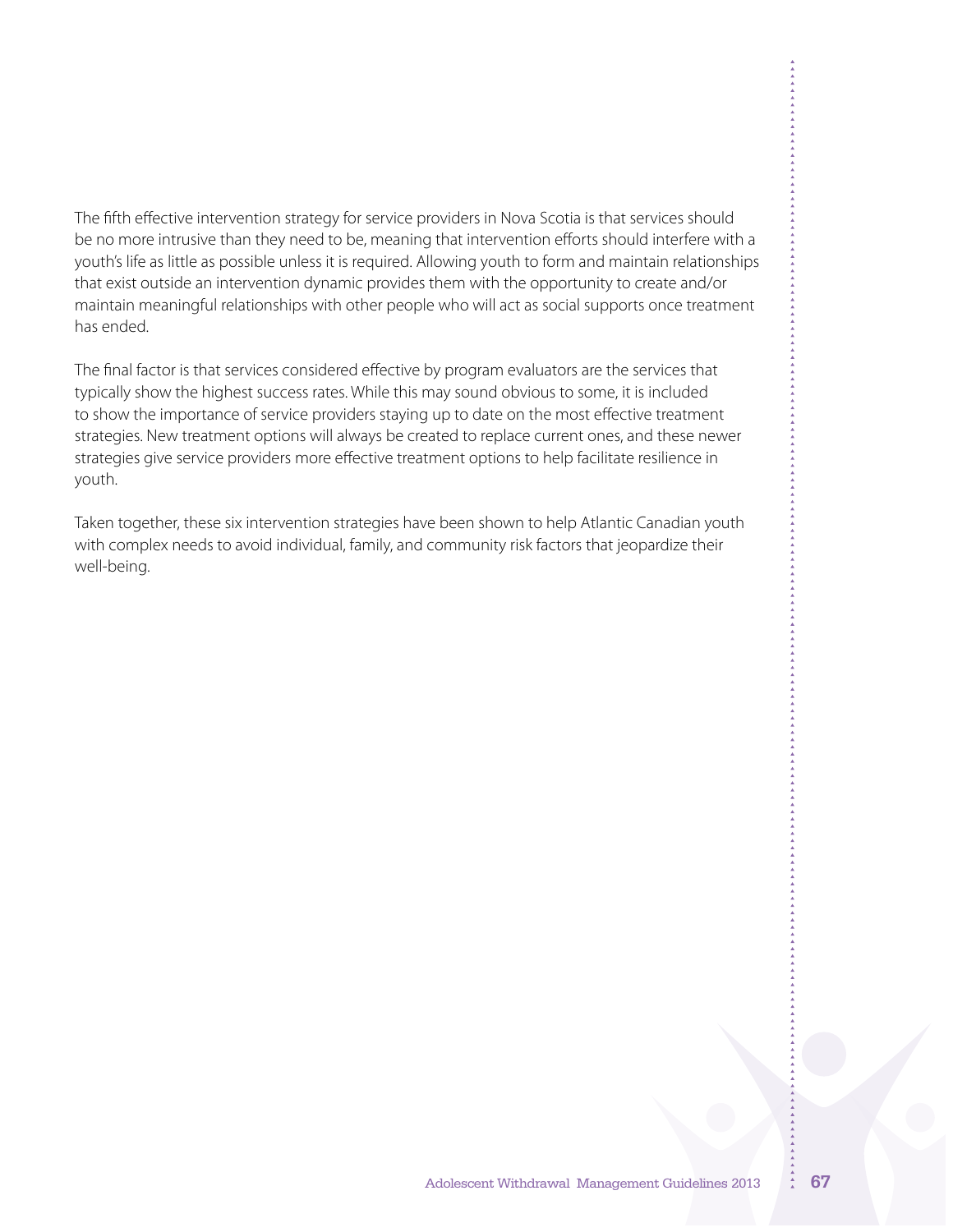# Withdrawal Protocols

# Substance Withdrawal

These guidelines and the medical protocols for withdrawal management that follow recognize the use of the Diagnostic and Statistical Manual of Mental Disorders (DSM) in defining"substance withdrawal.". The DSM-V defines substance withdrawal as

… the development of a substance-specific maladaptive behavioural change, with physiological and cognitive concomitants, that is dueto the cessation of, or reduction in, heavy and prolonged substance use.The substance-specific syndrome causes clinically significant distress or impairment in social, occupational, or other important areas of functioning. The symptoms are not due to a general medical condition, and are not better accounted for by another mental disorder.

The DSM-V suggests that there is no evidence of a physiological withdrawal from substances such as hallucinogens, or volatile substances, and that withdrawal is usually, but not always, associated with substance dependence. The inclusion of cannabis withdrawal is new to the DSM V.

Most individuals in withdrawal have a craving to reuse the substance to reduce their symptoms, and this may be the case with many young people who engage in a period of abstinence from their substance of choice. Some young people experience a range of physical and emotional symptoms upon cessation of these substances. For the purpose of these guidelines, references to withdrawal from these substances is made to capture symptoms that may require treatment rather than to suggest the actual presence of a physiological withdrawal.

Young people may also present for withdrawal episodes from substances that are not covered in these guidelines, e.g., GHB (Gamma-hydroxybutyrate), Special K (ketamine), magic mushrooms (psilocybin), LSD, and bath salts.

For the purpose of these guidelines, polysubstance use is defined as the use of two or more drugs on a single occasion or within a defined period to achieve a particular effect. This makes withdrawal syndromes difficult to assess. Adolescents are more likely to be polysubstance users.

# Nicotine

Smoking is the leading cause of preventable death, and tobacco is the only consumer product that kills one half of its users when used as directed (WHO, 2003). The vast majority of adult smokers started when they were youth (Batra, Patkar, Weibel, & Leone, 2002). Recent survey data indicate that almost five million Canadians aged 15+ smoke, and that the vast majority of them smoke on a daily basis (Health Canada, 2006). According to the U.S. Department of Health and Human Services (2008), among adults who have ever smoked daily, 90% tried their first cigarette before age 21. Most who do not quit during high school will continue to smoke for 16–20 more years (Pierce & Gilpin, 1996). Adolescents are very interested in quitting: 82 % of smokers aged 11–19 are thinking of quitting (U.S. Department of Health and Human Services [USDHHS], 2008) and 64% have already made a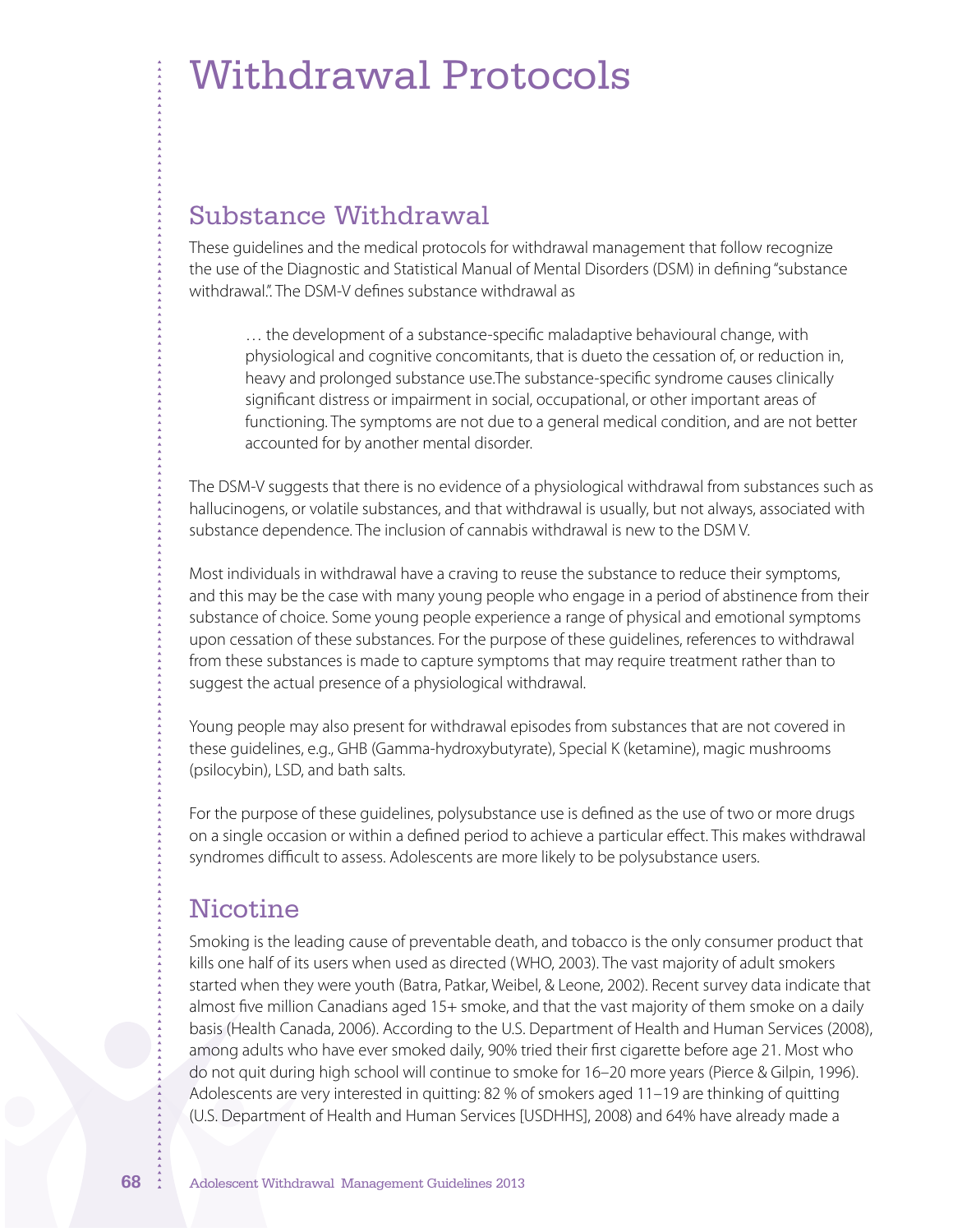quit attempt (Health Canada, 2002). Young people vastly underestimate the addictive potential of nicotine, and both occasional and daily smokers are likely to think that they can quit at any time (Fiore, Jaen, & Baker, 2008). However, the rate of failed adolescent quit attempts exceeds that of adult smokers; only 4% of smokers aged 12–19 successfully quit smoking each year (USDHHS, 2008). We know that individuals can become dependent on cigarettes after smoking as few as 100 cigarettes (Heyman, 2002), and that the health benefits of quitting smoking are significant; quitting before the age of 30 restores life expectancy to that of a person who never smoked (Doll, Peto, Boreham, & Sutherland, 2004).

In addition to the known health risks inherent in smoking, there is evidence that nicotine, the main addictive component of tobacco, increases the use of other drugs. One laboratory study showed that participants who smoked regular cigarettes worked harder to obtain alcohol compared to those who smoked denicotinized cigarettes (Barrett, Tichauer, Leyton, & Pihl, 2006). Furthermore, a study of substance abusers reported that tobacco use was associated with increased craving for cocaine (Epstein, Marrone, Heishman, Schmittner, & Preston, 2010). Therefore, availability of smoking cessation for youth has much broader health implications.

According to Health Canada (2010), 12.2 % of Canadian youth aged 15–19 continue to report being a current smoker; in Nova Scotia that number is even higher, with a prevalence rate of 15.8%. Higher yet is the prevalence for our Nova Scotia high-risk adolescent population. At one residential facility for at-risk youth in the Metro Halifax area, an informal survey of 29 residents was administered by staff. The results showed that 90% had tried tobacco, and 55% of these at-risk youth were smoking on a regular basis. Additionally, a Health Canada–funded stop-smoking research and treatment project for youth in rural northern Nova Scotia, which targeted six high schools and collected data from 161 students, found that the average length of time that the youth had smoked before coming to the program was 3.6 years and they smoked, on average, more than 11 cigarettes daily.

# *Nicotine Treatment in Addiction Treatment Settings:*

Although there has been some reluctance to treat tobacco dependence in addiction-treatment settings, recent studies suggest treatment is effective, does not jeopardize recovery, and may even improve sobriety from drugs and alcohol (Hughes, 1996; Hughes, Novy, Hatsukami, Jensen, & Callas, 2003; Hurt, Eberman, Slade, & Karan, 1993). In general, quitting smoking does not appear to negatively affect abstinence from other substances (Burling, Burling, & Latini, 2001; Rustin, 1998) and can even enhance recovery (Bobo, Walker, Lando, & McIlvain, 1995; Pletcher, 1993). Evidence also suggests that substance users can successfully quit smoking along with, or shortly after, quitting other substances (Hurt, Eberman, Croghan, Offord, Davis, Morse, et al., 1994; Martin et al., 1997). Furthermore, concurrent treatment of nicotine and other dependencies can contribute to fewer relapses with alcohol and drugs (Bobo at al., 1995; Bobo, McIlvain, Lando, Walker, & Leed-Kelly, 1998; Currie, Nesbitt, Wood, & Lawson, 2003; Martin et al., 1997; Patten & Martin, 1996; Patten, Martin, Myers, Calfas, & Williams, 1998; Patten et al., 1999).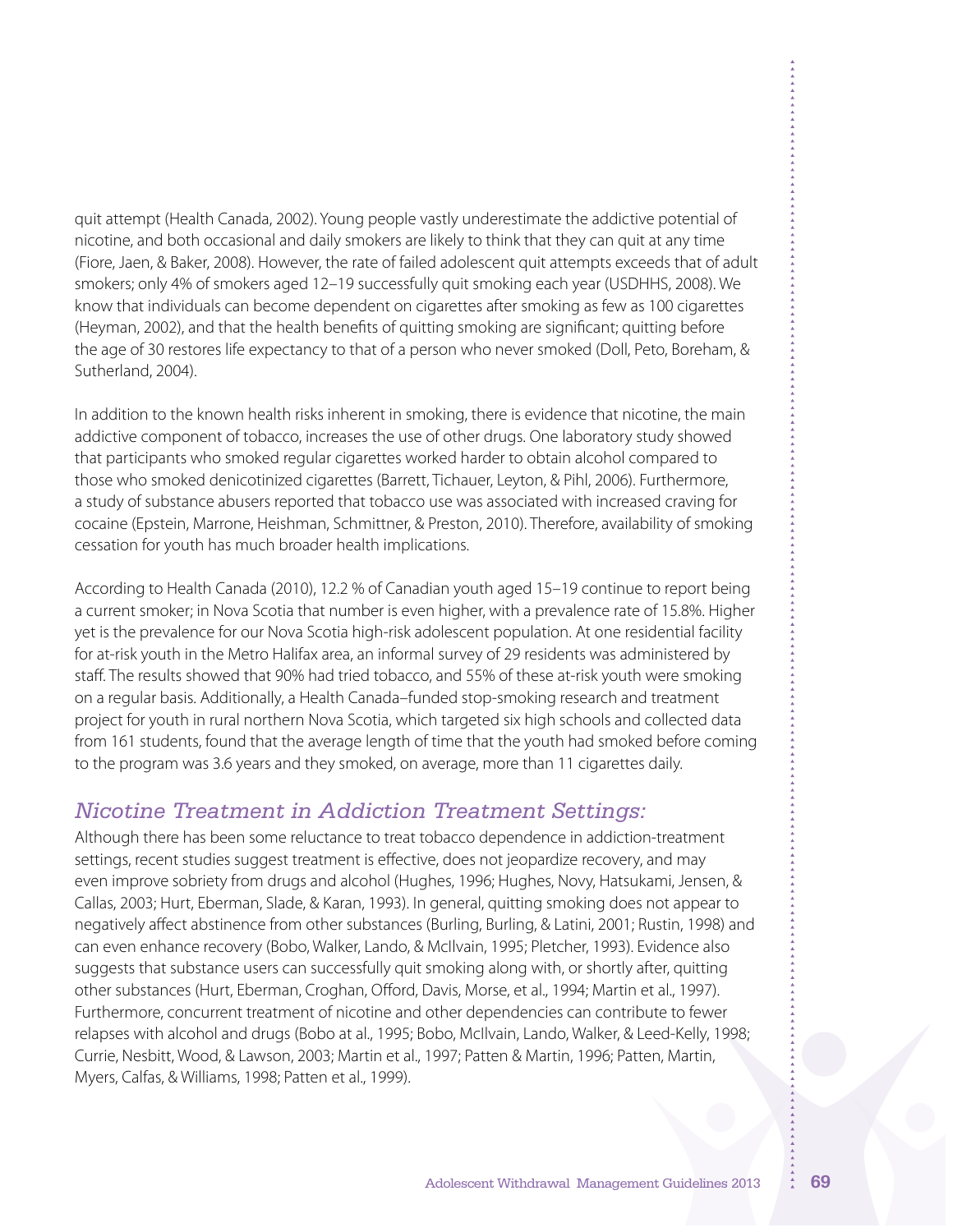### *Pharmacology of Nicotine*

Nicotine dependence is a progressive, chronic, relapsing disorder (Henningfield, Schuh, & Jarvik, 1995). Unlike other drug dependencies, however, tobacco dependence is still normalized in society and the harmfulness is often minimized. Addiction to nicotine is a complex brain disease with significant behavioural characteristics (American Society of Addiction Medicine [ASAM], 2011), and it affects the pleasure and reward circuitry of the brain (Erickson, 2007). Addiction involving nicotine typically originates with use in adolescence when the brain is still developing and is more vulnerable to the effects of nicotine (National Center on Addiction and Substance Abuse at Columbia University [CASA], 2012). It is not nicotine itself but the thousands of toxins present in tobacco and its combustion products that are responsible for the vast majority of tobacco-caused disease (Ontario Medical Association, 2008). Nicotine can be a highly addictive drug—as addictive as heroin or cocaine (USDHHS, 1988). Its potential for addiction differs primarily by the rate and route of nicotine dosing; the most addictive method of nicotine delivery is inhalation of nicotine through cigarettes (Benowitz, 1998). Because nicotine from cigarettes is absorbed through the lungs, nicotine levels in the blood reach a peak within seconds then decline rapidly, and this pattern is repeated and reinforced with every inhalation; the quick delivery of nicotine to the brain results in a faster and more intense response, which leads to addiction (Benowitz, 1996).

The areas of the brain affected by nicotine addiction are among those that are responsible for survival, including areas associated with motivation, decision making, risk and reward assessment, pleasure seeking, impulse control/inhibition, emotion, learning, memory. and stress control (Dackis & O'Brien, 2005). Virtually all addictive substances affect the pleasure and reward circuitry deep in the brain, which is activated by the neurotransmitter dopamine (Erickson, 2007). With repeated use of nicotine, the brain begins to expect this stimulation (release of dopamine) and an addicted individual may experience intense desire or cravings whenever nicotine is not readily available, especially when the individual is exposed to cues associated to their nicotine use (ASAM, 2011; Hyman, 2007). Nicotine dependence is established rapidly, even among adolescents (USDHHS, 2008). It has been estimated that as few as 100 cigarettes can form dependency (Heyman, 2002). A large and growing body of scientific research has demonstrated clearly that addiction involving nicotine is a complex brain disease (CASA, 2012).

The diagnosis of addiction is based on its symptoms, including compulsive use of addictive substances (e.g. nicotine), significantly impaired function, and persistent use despite negative consequences (ASAM, 2011).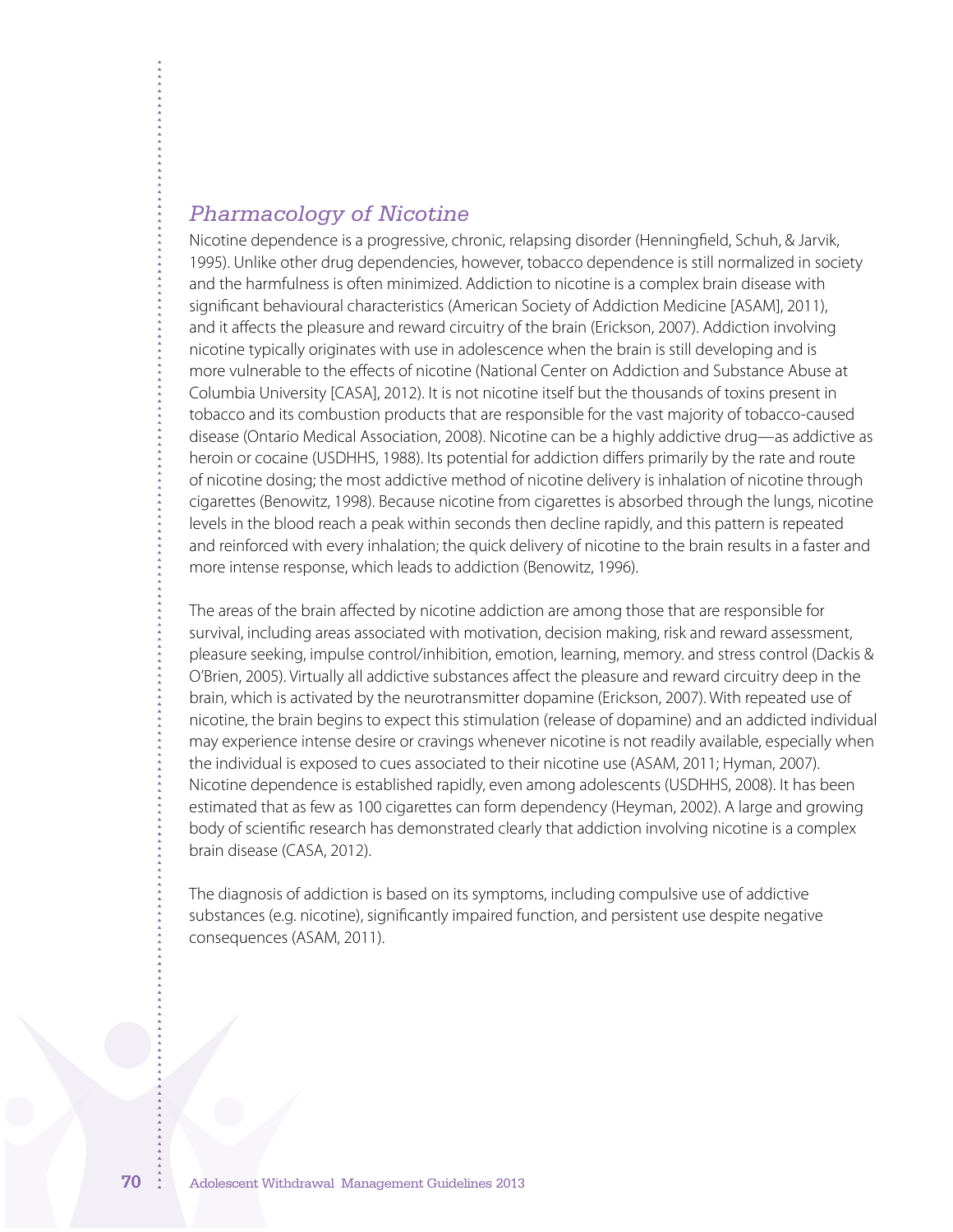The Diagnostic and Statistical Manual of Mental Disorders (DSM-V, 2013) lists the diagnostic criteria for Nicotine Withdrawal:

- Nicotine has been used daily for at least several weeks.
- There has been an abrupt cessation of nicotine use, or reduction in the amount of nicotine used, followed within 24 hours by four (or more) of the following signs:
	- dysphoric or depressed mood;
	- insomnia;
	- irritability, frustration, or anger;
	- anxiety;
	- • difficulty concentrating;
	- restlessness:
	- • decreased heart rate; and
	- increased appetite or weight gain.
- • The symptoms in Criterion ( b) cause clinically significant distress or impairment in social, occupational, or other important areas of functioning.
- The symptoms are not due to a general medical condition and are not better accounted for by another mental disorder.

Nicotine is a Central Nervous System (CNS) stimulant. It has a half-life of about 30–120 minutes. The pharmacological effects of nicotine are broad and diverse. In a non-tolerant individual, 200–300 mcg of nicotine can produce:

- dizziness:
- headache:
- sweating;
- nausea;
- abdominal cramps; and
- possible vomiting and weakness.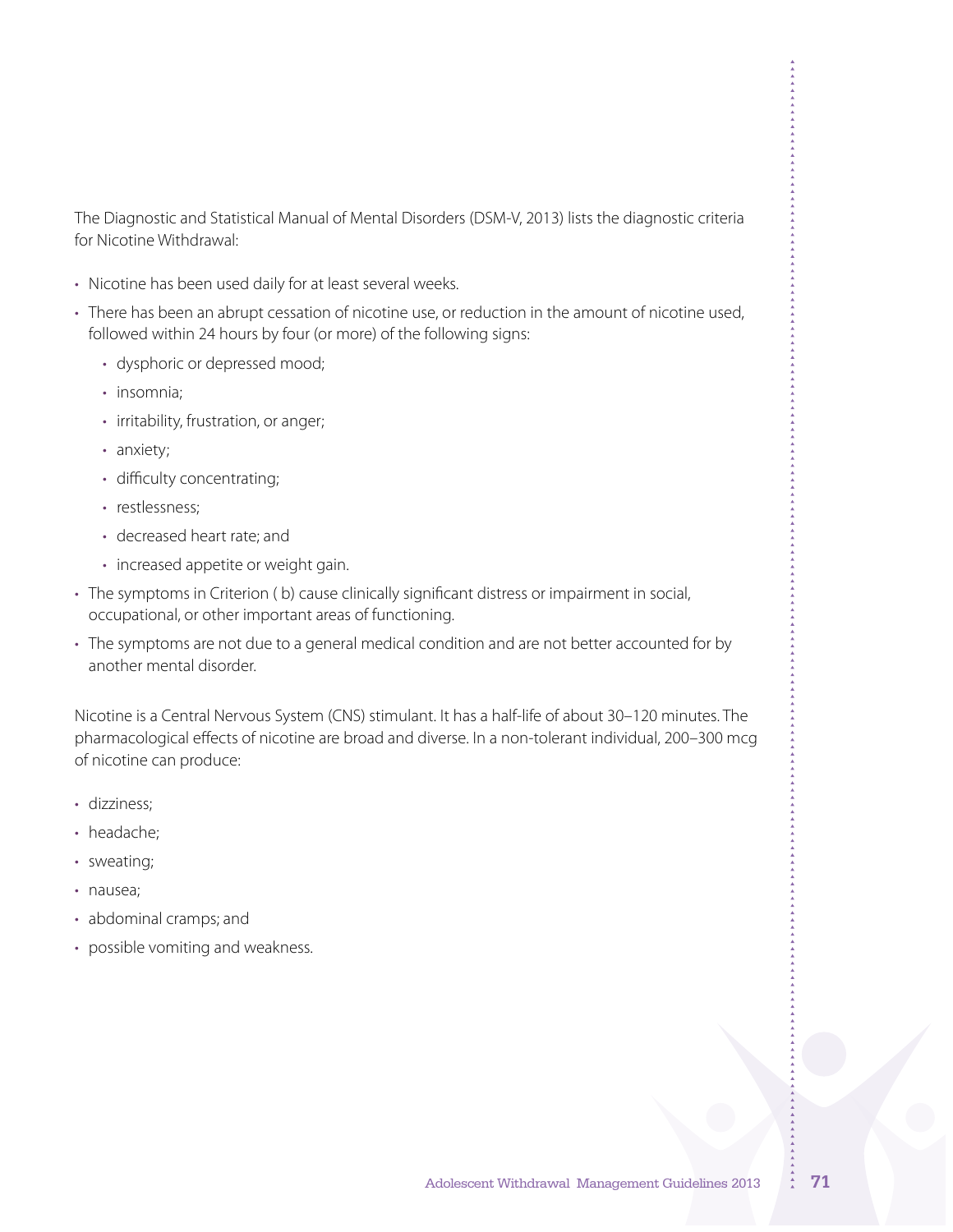However, in smokers, these symptoms abate as tolerance develops. In regular smokers, nicotine may produce the following effects:

- mild euphoria;
- increased arousal;
- enhanced ability to concentrate;
- feeling of relaxation; and
- temporary relief of withdrawal.

### *Nicotine Replacement Therapy (NRT)*

Any person withdrawing from nicotine and exhibiting any of the above symptoms can be considered for withdrawal using the NRT medications outlined in the protocol. The decision to use this protocol is the responsibility of the Staff Nurse and is based on nursing assessment of the client. The NRTs listed below can be used in combination to manage nicotine withdrawal symptoms, based upon nursing assessment.

Nicotine replacement therapy, when used as directed, provides lower doses of nicotine at a slower rate than smoking and serves to ease nicotine withdrawal symptoms (Stead, Perera, Bullen, Mant, & Lancaster, 2008). For many smokers, NRT works best as an aid to managing nicotine-related cravings when used in conjunction with psychosocial therapies. In most cases of acute care treatment, a therapeutic level of nicotine is reached and then use is reduced in order to eliminate the medication entirely or reach a maintenance level (Fiore, Jaen, Baker, Bailey, Benowitz, et al., 2008). NRT is considered a cornerstone in clinical guidelines for smoking cessation in the U.S. (Fiore et al., 2008). The Ontario Medical Association (OMA) released a set of recommendations around nicotine cessation aids and recommends that NRT should be made available to young people under the age of 18 who want to stop smoking. It is also recommended that people who smoke should be encouraged to individualize their NRT dosage to meet their nicotine needs. Lastly, it is recommended that people who smoke should be encouraged to use NRT for as long as needed to prolong tobacco abstinence, with periodic assessments to evaluate the continued use of nicotine being offered to the patient/client (OMA, 2008).

Use of NRT has been shown to be safe in adolescents; however, it should be noted that research with youth and nicotine treatment is in its infancy, and as a result there is little research proving that these medications are adequate in promoting long-term smoking abstinence in adolescents (Fiore et al., 2008). Additional research is ongoing in this area.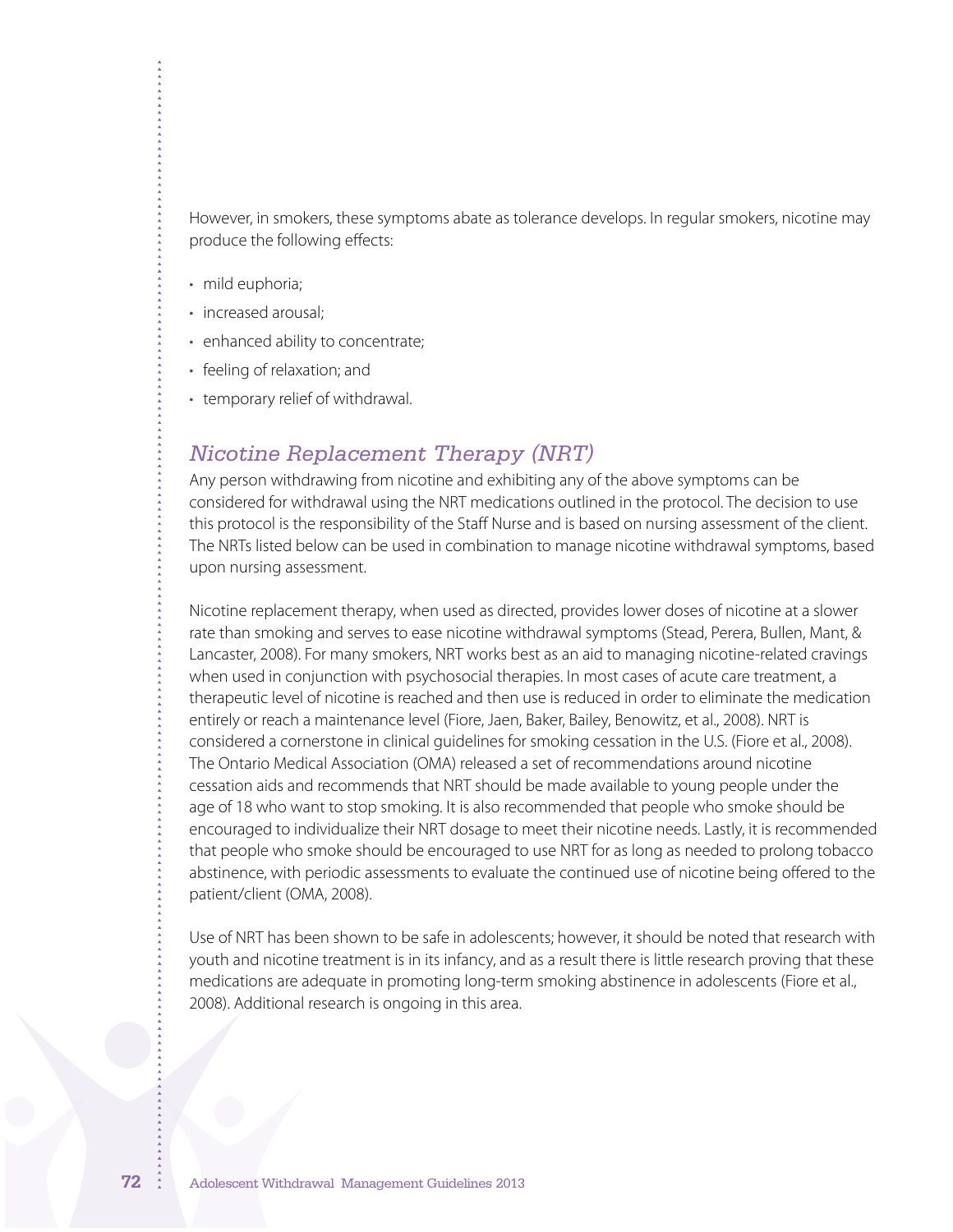The following is a list of NRT products that can be utilized based on nursing assessment:

- nicotine transdermal patch
- nicotine inhaler
- nicotine gum
	- Nicorette® (2mg of nicotine)
	- Nicorette Plus® (4mg of nicotine)— if deemed necessary, an order will need to be written (Clinical Practice guidelines dosing—Treating Tobacco Use and Dependence 2008)

## NRT Dosing

**Fagerström 1–6 points** (see Appendix I) May prescribe 14-mg patch or inhaler for 6 weeks Then 7-mg patch for 4 weeks During this time client can take 2-mg gum every hour prn (max 20 pieces/day) **Fagerström** 7–10 points May prescribe 21-mg patch for 6 weeks Then 14-mg patch for 2 weeks Then 7-mg patch for 2 weeks

During this time the client may use the nicotine inhaler for 10 min at a time to a max of 6 times per day or 2-mg gum every hour prn to a max of 20 pieces per day.

Ensure that the nicotine inhaler and cartridge are taken from the client after each use. Also, when applying a nicotine patch ensure that the previous patch is passed back; do not assume the client has thrown it in the garbage. It is important to note that no nicotine products should be used after 2000h due to their stimulant affect. This is important to prevent nightmares. Never apply a patch after 1800h, and ensure that all patches are removed by 2000h.

Mechanisms should be in place to review, measure, and revise this protocol as necessary.

Although there is scant literature on pharmacotherapy for smoking cessation in adolescents, some studies have shown positive outcomes for the use of buproprion (Muratmoto et al, 2007). This study concluded that"sustained-release bupropion hydrochloride, 300 mg/d, plus brief counseling demonstrated short-term efficacy for adolescent smoking cessation. Abstinence rates were lower than those reported for adults, with rapid relapse after medication discontinuation". A recent study comparing verenaicline to buproprion for the treatment of smoking cessation in older adolescents showed"no serious adverse events'(Gray et al, 2012), or side effects from the use of these agents in adolescents aged 15-20 years.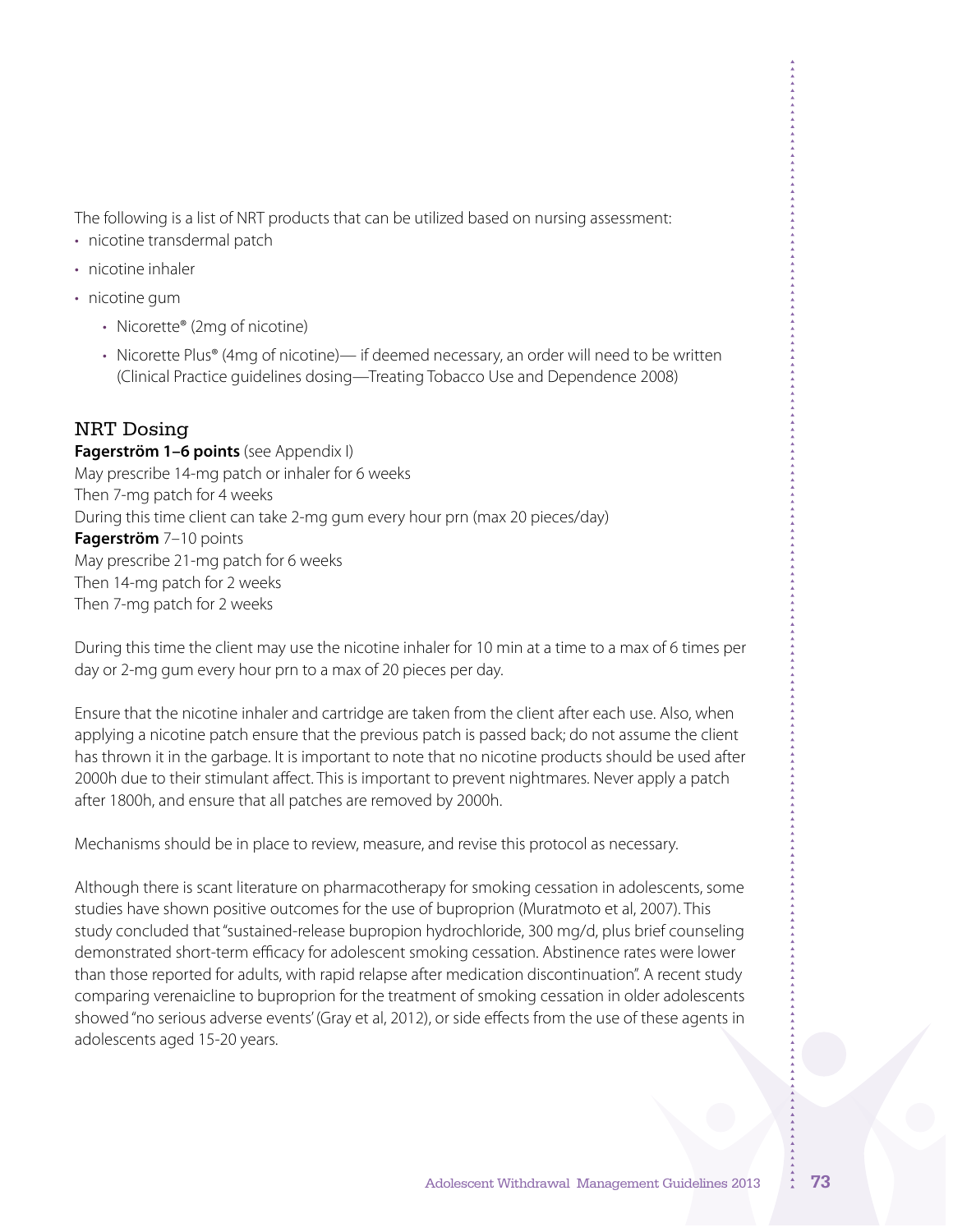# Alcohol

## *Alcohol intoxication*

Alcohol is a central nervous system depressant, which causes depression of respiration, coughing reflex, gag reflex, and cardiovascular function, and may therefore induce various cardiac arrhythmias.

#### **Signs of intoxication:**

- smell of alcohol
- ataxia and slurred speech
- loss of inhibition
- depression
- altered behaviour and cognition
- altered mood/emotions
- inappropriate behaviour/emotional responses
- relaxation, euphoria, confusion, disorientation
- analgesic and anaesthetic effects
- altered consciousness
- positive breath/blood alcohol reading

#### **Signs of alcohol overdose:**

- strong smell of alcohol
- stupor or coma
- cold and clammy skin
- hypothermia
- hypotension
- laboured and noisy respiration
- tachycardia (heart rate >100) or bradycardia (heart rate <60)
- positive blood alcohol reading

The pattern of alcohol use in adolescents is generally of a bingeing nature and not the more common chronic, regular, if not daily use that presents in adult alcohol use disorders. With less regular use, the individual is very unlikely to develop neuroadaptation leading to any obvious physical withdrawal symptoms. Despite the very uncommon presentation of significant alcohol withdrawal in the adolescent population, it is helpful to note that the onset of alcohol withdrawal syndrome usually begins 6 to 24 hours after the last alcoholic drink. In young people who have a tolerance to alcohol, the withdrawal syndrome may begin while there is still a significant blood alcohol reading.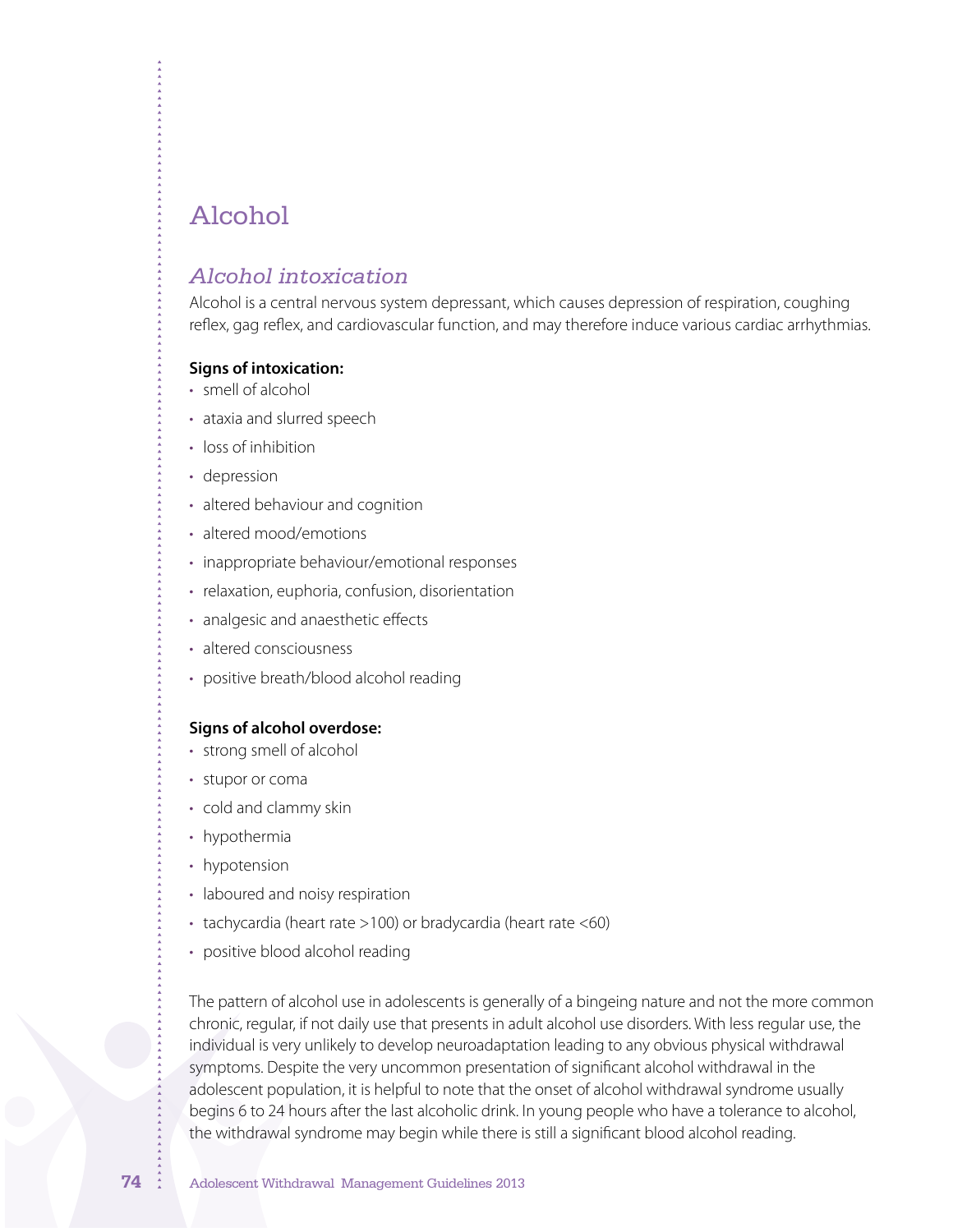The severity of alcohol withdrawal ranges from mild (simple) to severe (complex). Severe alcohol withdrawal is potentially life-threatening. Early recognition and correct management of the initial, milder stages of withdrawal is crucial in prevention of its progression into the severe, life-threatening stages. Alcohol-related seizures can occur at any time during withdrawal and peak within 24-48 hours. Some adolescents may experience visual, tactile, or auditory hallucinations during severe withdrawal.

# *Features of alcohol withdrawal*

### **Mild withdrawal**

Signs and symptoms may occur 6–24 hours after stopping or substantially reducing alcohol intake. Simple withdrawal symptoms usually peak within 48 hours and rapidly subside over the following  $1-2$  days.

Symptoms include:

- mild anxiety
- headaches
- insomnia/sleep disturbance/vivid dreams

Signs include:

- achycardia
- mild sweating/perspiration
- slight tremor (6-8Hz, best brought out by extension of hands or tongue)
- hyperactive reflexes
- hyperthermia
- mild dehydration
- mild hypertension

### **Moderate withdrawal**

Signs and symptoms occur within 24 hours and subside 72 hours after stopping or substantially reducing alcohol intake.

Symptoms include the above plus:

- moderate anxiety (will respond to reassurance)
- • anorexia
- nausea and vomiting
- abdominal cramping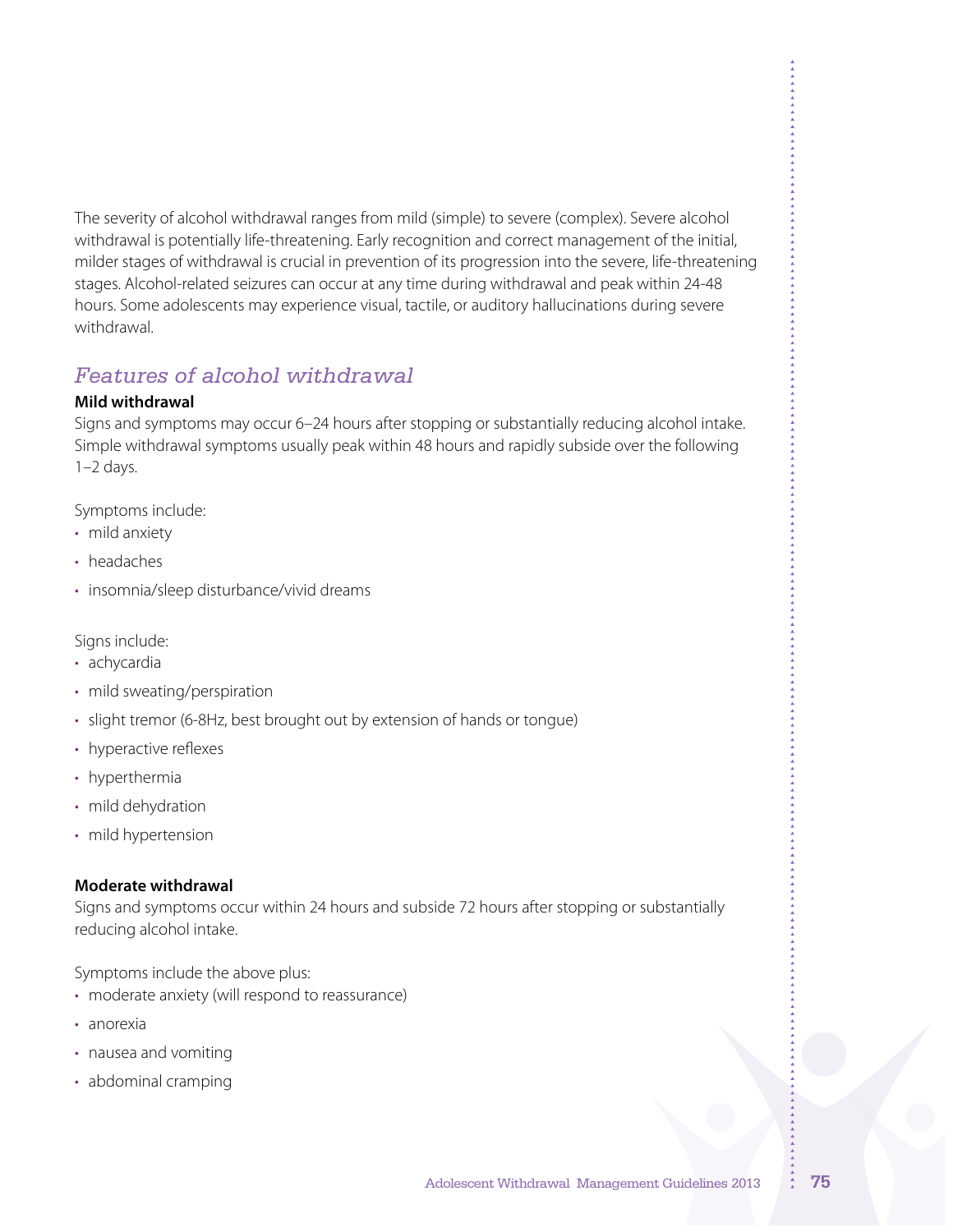Signs include the above plus:

- dehydration
- moderate sweating, particularly facial
- facial flushing
- • diarrhea
- mild tremor

#### **Severe withdrawal**

Signs and symptoms may occur in 24–48 hours or may be delayed until more than 48 hours after stopping or substantially reducing alcohol intake. Delays in onset can be caused by administration of other central nervous system depressants, e.g., opioid analgesia or anaesthetics. The usual course of withdrawal is 3–5 days, but can be up to 14 days.

Symptoms include the above plus:

- acute anxiety (may or may not respond to reassurance)
- hyperventilation and panic
- • agitation
- disorientation
- • fever
- • confusion & delirium
- hallucinations—tactile, visual, or auditory
- hypersensitivity to stimulation (noise and light especially)

Signs include the above plus:

- • excessive perspiration
- moderate to severe hypertension (danger sign is a diastolic pressure greater than 120mmHg)
- or hypotension
- marked tremor
- fever
- • withdrawal seizures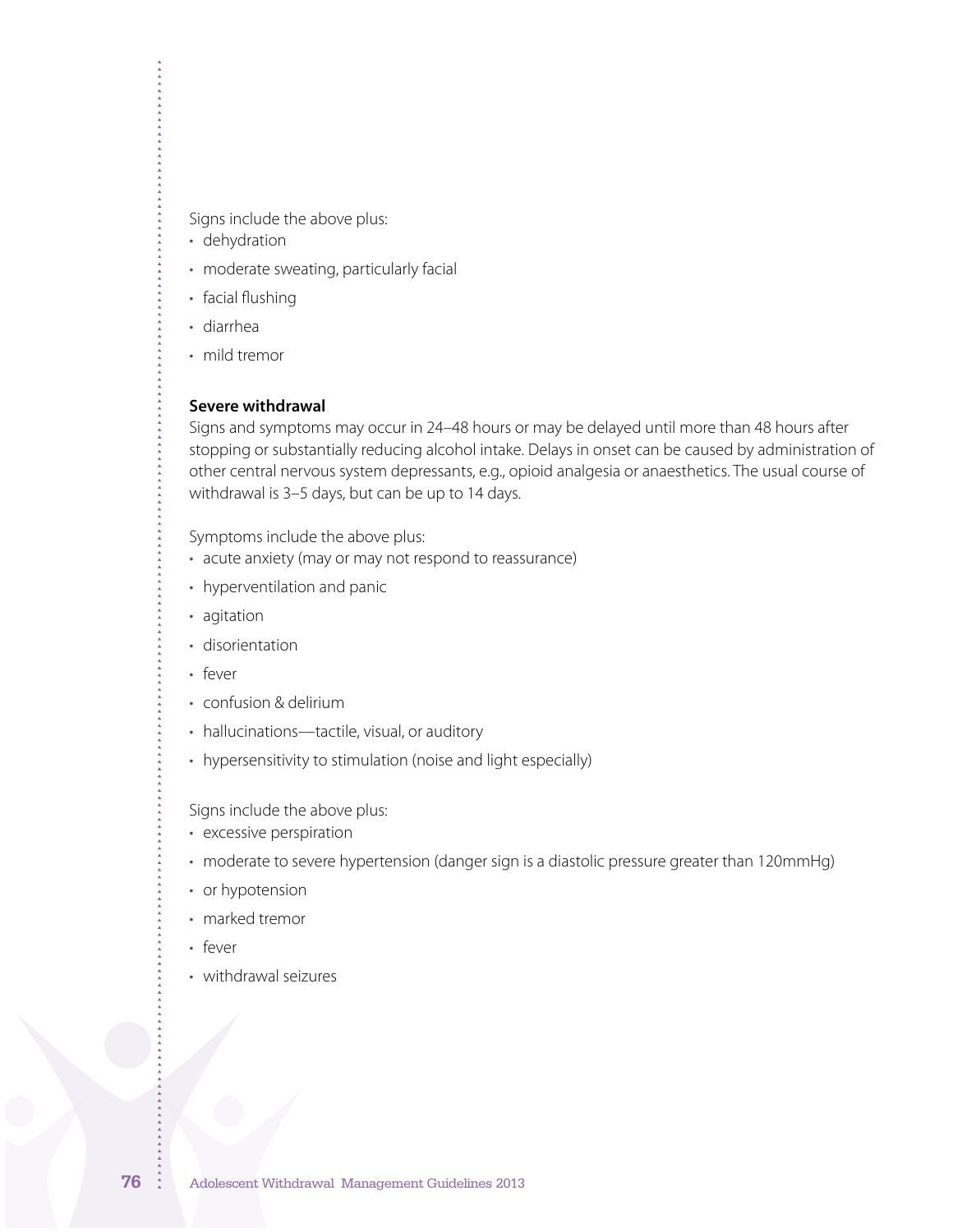# *Alcohol Withdrawal Seizures*

Grand mal seizures are one manifestation of alcohol withdrawal. Withdrawal seizures usually begin 8–24 hours after the last drink and may occur before the blood level has reached zero. Most are generalized major motor seizures occurring singly or in short bursts of several seizures occurring over a period of 1–6 hours. The peak incidence of withdrawal seizures is within 24 hours after the last drink, corresponding to abnormalities in EEG readings. Less than 3% evolve into status epilepticus.

There is an increased risk of seizure activity in patients with a history of prior withdrawal seizures. The risk may also increase if an individual is undergoing concurrent withdrawal from benzodiazepines or other sedative-hypnotics, and there is evidence to suggest that genetics may also play a factor.

Clients who have a history of seizures during drug withdrawal and are receiving a prescription of phenytoin will remain on this medication during treatment.

# *Alcohol Withdrawal Delirium and Delirium Tremens (the DTs)*

Progression to severe alcohol withdrawal symptoms, including delerium tremens, is a very uncommon presentation in adolescents. Young adults, who may have had more opportunity to develop a chronic a regular pattern of use of alcohol, may present in progressed alcohol withdrawal.

Milder alcohol withdrawal delirium occurs more often; at the severe end of the spectrum it progresses into delirium tremens (the DTs). The DTs is the most severe form of alcohol withdrawal syndrome, and is a medical emergency. The DTs usually develop 2–5 days (most often 3–4 days) after cessation or significant reduction of alcohol consumption, but may take 7 days to appear. The usual course is 2–3 days, but can be up to 14 days. Anecdotally it is unusual for adolescents to suffer from the DTs; however, if the young person has been abusing alcohol for a significant length of time, he/ she may experience the DTs in withdrawal if he/she is not medicated. Dehydration, infection, cardiac arrhythmias, hypotension, kidney disease, and pneumonia may be precipitating factors.

Delirium tremens manifests as:

- acute confusion accompanied by profound disorientation to place and time
- dehydration
- • delirium
- elevated body temperature
- sweating
- • extreme fear
- hypertension
- tachycardia
- • tremor
- hallucinations—tactile, visual, or auditory
- severe agitation
- severe sleep-wake cycle disruption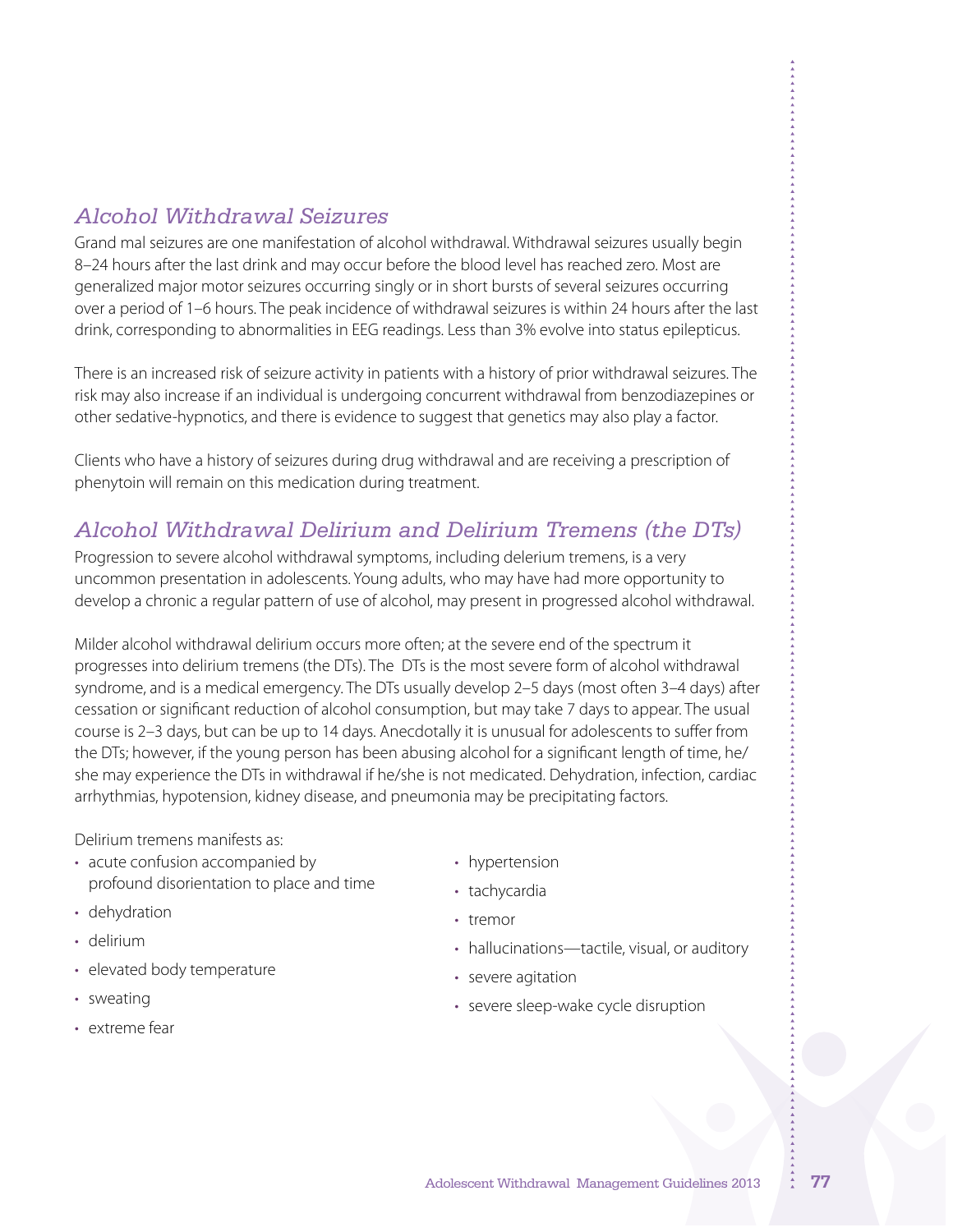Alcoholic hallucinosis and delirium tremens can occur if the young person has a history of heavy alcohol consumption, is undergoing severe withdrawal, and/or is not being adequately medicated for alcohol withdrawal.

## *Managing Alcohol Withdrawal*

#### **Purpose**

To provide staff with protocols/guidelines for the management of alcohol withdrawal.

#### **Principle**

To manage alcohol withdrawal by minimizing progression of withdrawal, by accurate assessment of substance history and relevant health issues, and by early recognition and treatment of withdrawal.

#### **Associated documentation**

Nursing Assessment and Admission form as per district policies CIWA-A(See Appendix II)

#### **Equipment**

Alcometer

#### **Assessment**

See previous documentation re: assessment

#### **Pathology investigations**

1. Urine drug screen, if concerned about undisclosed substance use

2. bHCG ( pregnancy test prior to administering any medication)

**Other tests to consider** (these investigations should be included as the clinical presentation applies. Adolescents and young adults are very unlikely to have medical complications of chronic alcohol use, including end organ damage. Therefore the routine use of CXRs and ECGs is not applicable in this population)

- 1. TB test
- 2. CXR
- 3. ECG
- 4. Hepatitis A and B immunity, Hepatitis C
- 5. STIs (including RPR, HIV)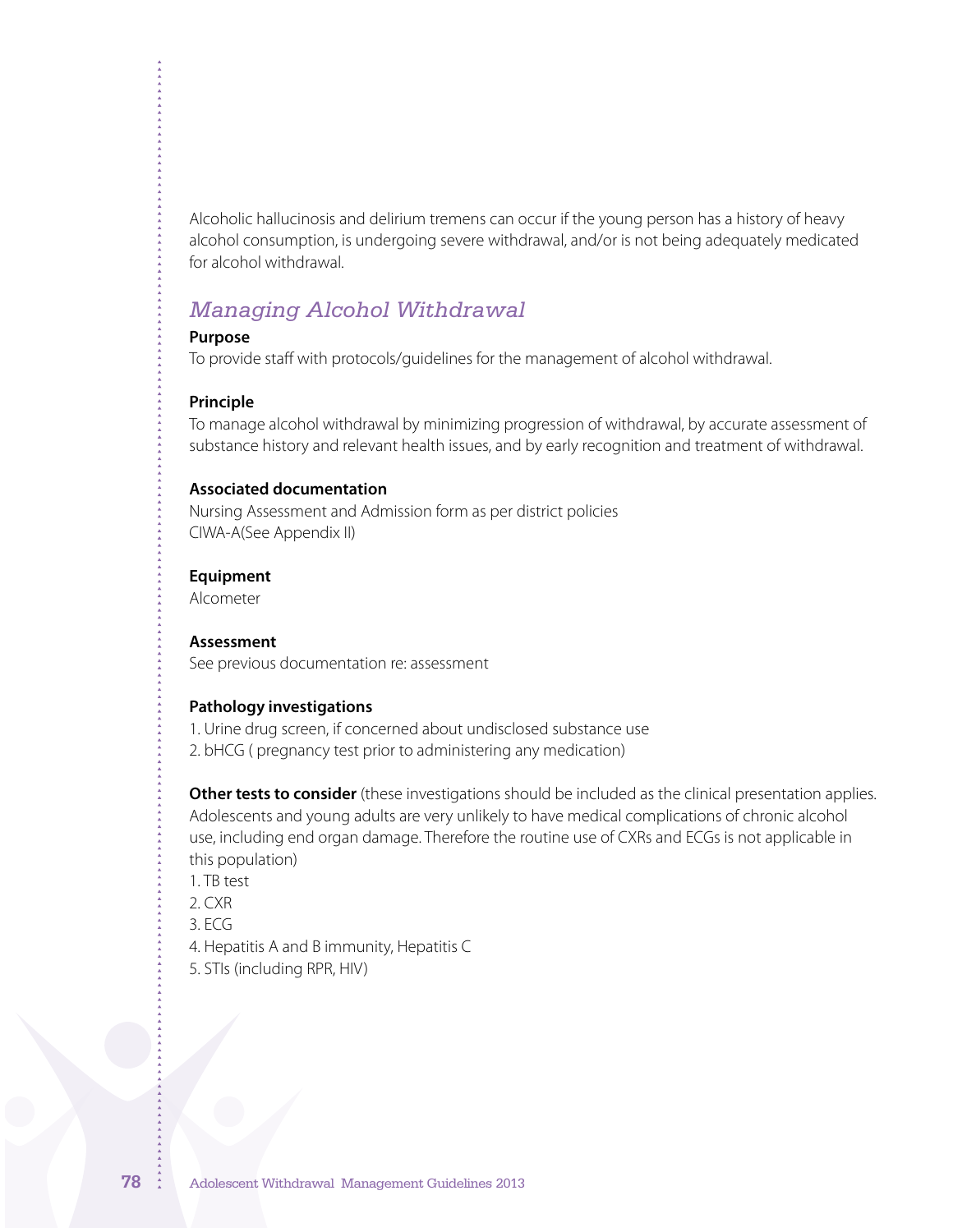# *Assessment of withdrawal symptoms using the CIWA-A Primary Goal:*

To assure clinical stability.

The Clinical Institute Withdrawal Assessment tool (CIWA-A; see Appendix II) has well-documented reliability, reproducibility, and validity. It takes 2–5 minutes to complete, allows rapid documentation of the patient's signs and symptoms, and provides a simple summary score that facilitates accurate and objective communication between staff. A score below 10 indicates mild withdrawal, 10–18 moderate withdrawal, and over 18 severe withdrawal. Patients with low scores in the first 24 hours have little to no risk for severe withdrawal. High scores early in the course are predictive of the development of seizures and delirium, but other medical conditions that can result in elevated scores need to be ruled out.

Risk factors for severe withdrawal include:

- history of prior DTs or withdrawal seizures
- tachycardia on admission
- blood alcohol level of >100mg/dL on admission
- • serum electrolyte abnormalities
- medical comorbidity (especially infection)

Characteristics NOT useful in predicting severe withdrawal include:

- amount of daily intake
- duration of heavy drinking
- • age
- • gender

The CIWA-A-Ar should be used for young people experiencing mild, moderate, or severe alcohol withdrawal. It measures the impact of pharmacotherapy, and the information it provides about the course of withdrawal is used to communicate the experience of withdrawal and the frequency and severity of symptoms. Even for young people who appear asymptomatic, the CIWA-A will confirm the absence of a withdrawal syndrome.

The CIWA-A may give "false positive"high scores if the young person has a high anxiety state due to fear, unfamiliar surroundings, or other causes. Scores high on Anxiety, Agitation, and even Tremor may lead to a total score of over 10 without necessarily being due to alcohol withdrawal. This can lead to over-prescribing of diazepam.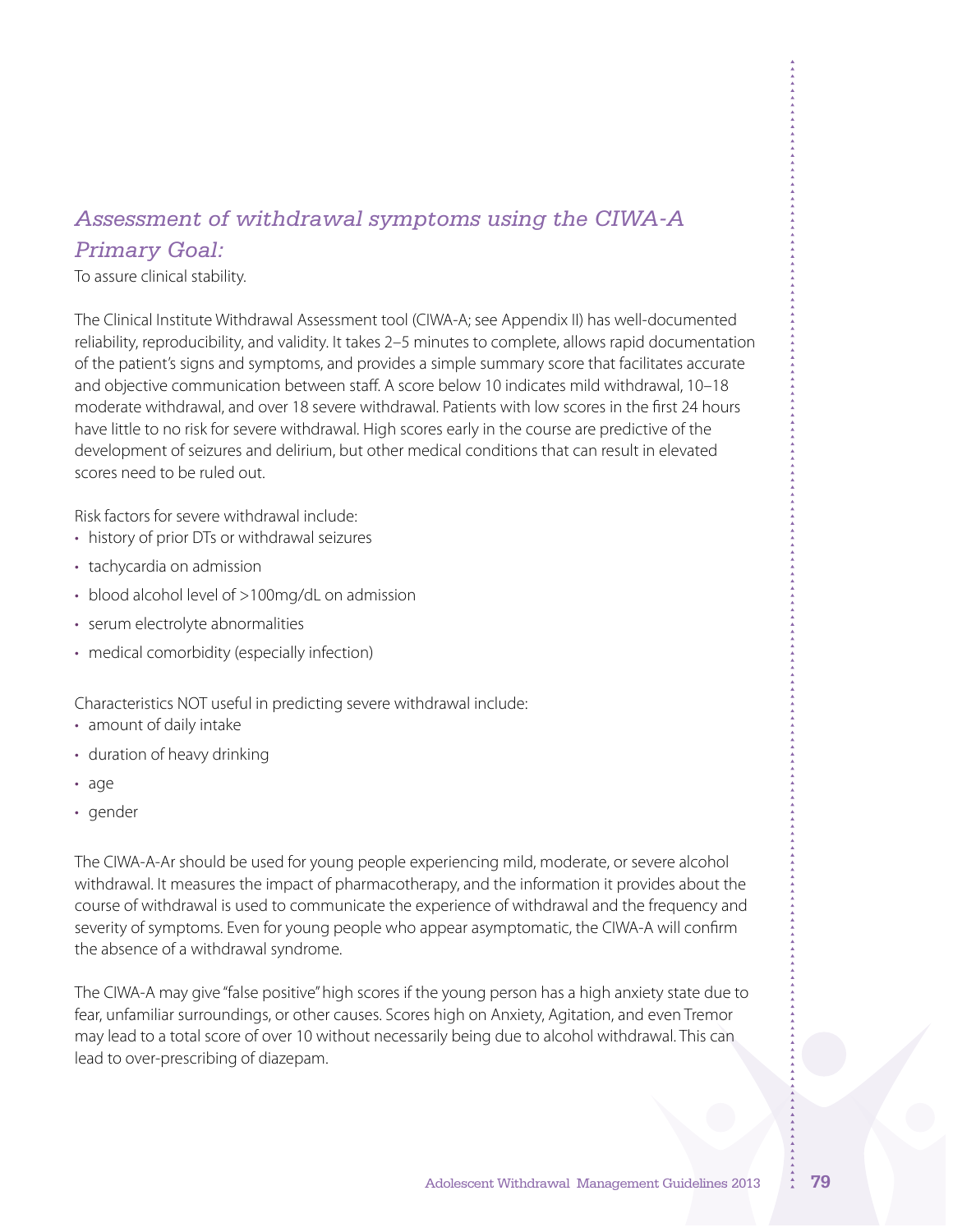To avoid this the objective signs, such as blood pressure, pulse rate, and sweating, should be considered, as well as whether anxiety symptoms correlate with the time interval since the last drink and the likely onset of withdrawal symptoms. If symptoms are relieved by discussion and explanation, they are more likely to be due to general anxiety than a physiological withdrawal state. If a young person who is not a regular heavy drinker has had a recent heavy binge of alcohol and is experiencing nausea, the symptoms may be due to a hangover rather than alcohol withdrawal. The treatment of a hangover relies more on rehydration and mild analgesics than on diazepam.

The CIWA-A was developed for alcohol withdrawal only, not for polydrug use or for any other substance withdrawals. If the young person has a history of recent benzodiazepine dependence/ abuse as well as alcohol dependence/abuse, then some of the withdrawal symptoms may be due to benzodiazepine withdrawal. This may render the CIWA-A less useful in monitoring progress than in"pure" alcohol withdrawal. In some instances this combined alcohol/benzodiazepine withdrawal may require a diazepam tapering-dose regime, rather than relying on the CIWA-A to assess diazepam treatment.

#### **FREQUENCY OF CIWA-A**

A CIWA-A score is completed on admission and initiated when the alcometer reading is below 0.150. CIWA-A scores are then taken approximately every 2–3 hours until the withdrawal symptoms subside. However, a patient who is sleeping should not be awakened just for the purpose of scoring.

## *Pharmacological Management of Alcohol Withdrawal*

When medicating adolescents in withdrawal, body weight and stature must always be considered, as adult doses may result in over-medicating of small-stature adolescents. The recommended dosages in these guidelines may need to be reduced.

#### **Diazepam**

Oral diazepam is used to treat alcohol withdrawal symptoms. Diazepam is prescribed in a reducingdose regime, but may need to be titrated over the first 24–48 hours to stabilize the young person. Other symptomatic medication may be indicated. Medication is indicated for adolescents with moderate to severe alcohol withdrawal. Adolescents with mild alcohol withdrawal should not require pharmacological support.

1. Give diazepam 5–20mg, q1h when CIWA-A is >8–10 (symptom-triggered therapy), to a maximum of 50mg within 24 hours.

2. Diazepam may be prescribed as 5–10mg q6h (fixed-dose therapy), with a further prn order to a total of 50mg daily for the first 1–3 days if the young person is showing signs of severe withdrawal (assessed with CIWA-A), has a history of withdrawal seizures, or needs to avoid all withdrawal for medical reasons. If the dose exceeds 40mg daily for the first 1–3 days, the reducing-dose regime should be assessed each day. The young person will generally only require medication over the first 4–5 days of withdrawal.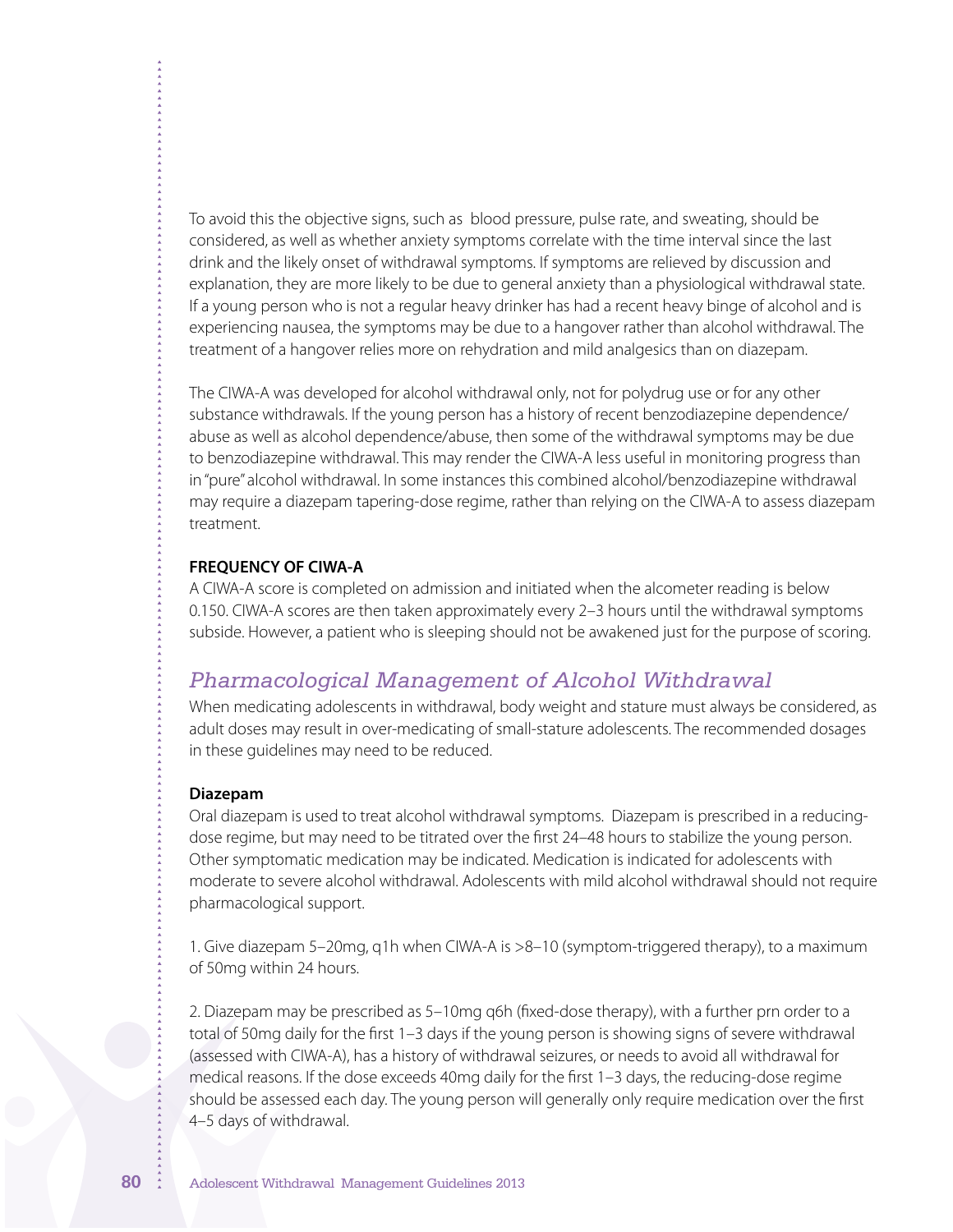3. If the young person has had a previous admission to the residential withdrawal unit, it is valuable to review the management of his or her last withdrawal. The previous levels of diazepam can be used as a guideline for the management of his or her current withdrawal syndrome.

4. In the following circumstances, the young person will require a medically supervised setting for withdrawal:

• if initially there is a blood alcohol reading and the young person is showing clinical signs of withdrawal;

• if there is a history of complicated withdrawal (seizure, delirium); and/or

• if withdrawal is severe and not able to be managed on a maximum of 50mg of diazepam daily. It is important to ensure that female clients are not pregnant, as carbamazepine is teratogenic. It also interacts with other medications that undergo hepatic metabolism, so it must be used cautiously in those individuals with concurrent medical illness.

#### **Thiamine**

• Thiamine 100mg po daily for 3 days, plus a comprehensive multivitamin daily

Alcohol consumption can cause nutritional deficiencies, especially of B-group vitamins. If the young person has had inadequate nutrition over some weeks and is drinking heavily, he or she may become Vitamin B1 (thiamine)–deficient, which can cause neurological damage. Thiamine deficiency is a major cause of Wernicke's encephalopathy/Wernicke-Korsakoff syndrome. This is an acute condition associated with high-risk levels of alcohol use, or any condition that has caused poor nutritional status and its sequelae (e.g., malnutrition, anorexia, or bowel disease). If the condition is not treated effectively and early, it can lead to permanent brain damage and memory loss. It can occur in heavy drinkers (80mg BAC daily for adult males and 60mg BAC daily for adult females), whether young or older.

The body can only absorb a small amount of oral thiamine per day, and it can only be stored by the body for a few days.

#### **Agitation and delirium**

Ativan 1–2mg po given once for severe agitation

**Nausea and vomiting** Diphenhydramine 25–100mg q6–8h prn

## **Diarrhea**

Loperamide Hydrochloride 2mg 4mg initially, then 2mg after each loose bowel action, to a maximum of 16mg/day

#### **Headaches**

Acetaminophen 325–650mg q4h prn Ibuprofen 200–400mg q4h prn, not to exceed 1200mg/day The amount of acetaminophen administered to adolescents who are Hepatitis C–positive must be monitored, as it may adversely affect liver function.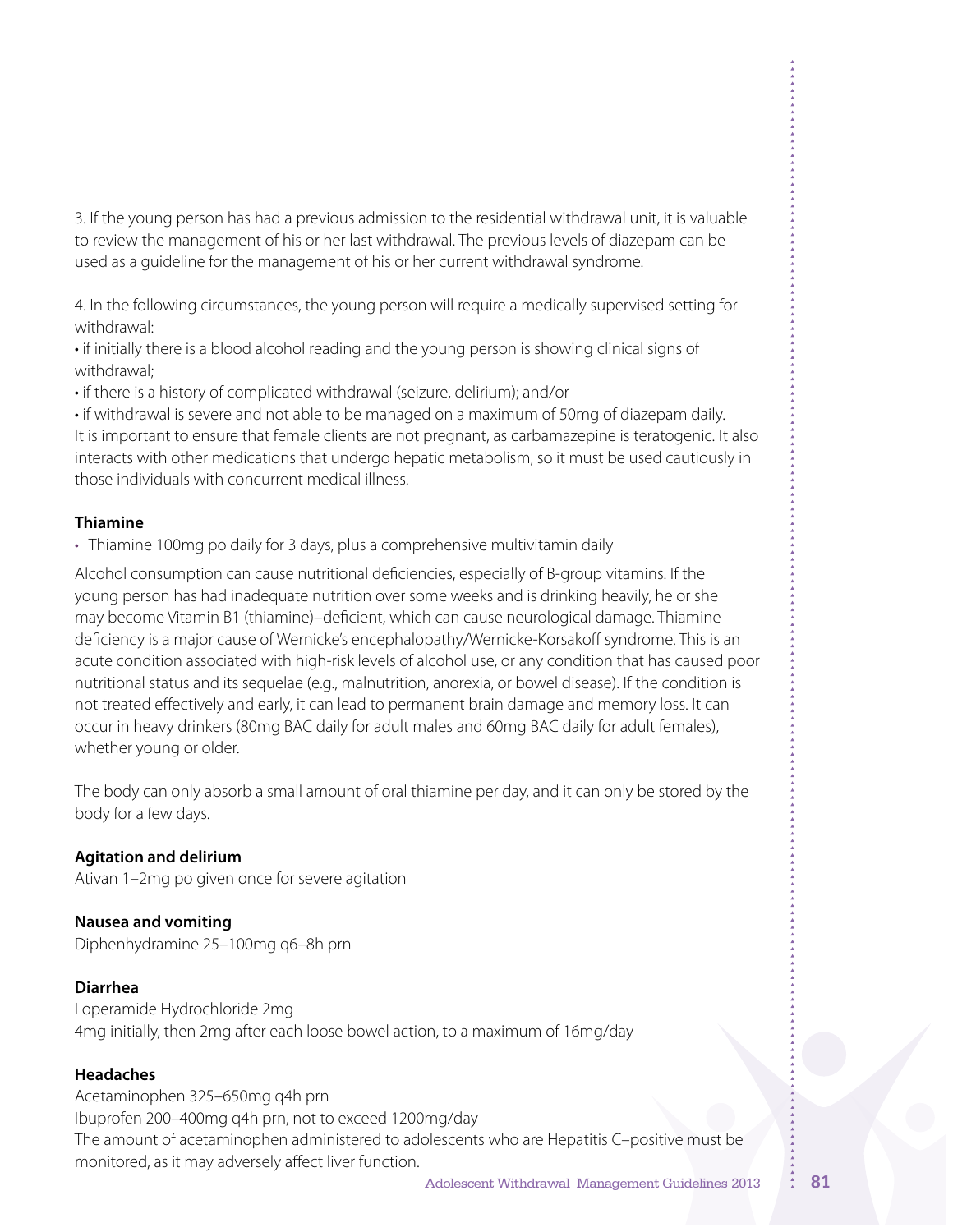# Benzodiazepines

### *Benzodiazepine intoxication*

Benzodiazepines have a general central nervous system depressant effect, which is dose-dependent. As the dose increases, there is progression from sedation through hypnosis to stupor. They cause respiratory depression, but this effect is minimal unless other central nervous system depressants are taken (e.g. alcohol and opioids). When alcohol or opioids are used in conjunction with benzodiazepines, the depressant effects of each of the substances may be potentiated. This could result in respiratory depression that may be life-threatening. Sometimes benzodiazepines produce a paradoxical reaction of disinhibited behaviour and violence.

#### **Signs of intoxication:**

- ataxia and slurred speech
- poor motor co-ordination
- • dizziness
- blurred vision and nystagmus
- eyes appear "glassy"
- drooling
- poor memory recall
- confusion
- drowsiness
- • stupor
- disinhibition and emotional instability

#### **Signs of benzodiazepine overdose:**

- slurred speech
- stupor or coma

## *Benzodiazepine Withdrawal*

The pattern of benzodiazepine use in adolescents is generally of a bingeing nature and may not produce any obvious physical withdrawal symptoms. Adolescents who use benzodiazepines on a regular basis may develop tolerance to the sedative effect and can show symptoms of withdrawal. Benzodiazepine use should not cease abruptly, therefore a dose-reduction regime is recommended.

The benzodiazepine withdrawal syndrome varies between individuals and according to duration and consistency of use, amount used, and type (short-, medium- or long-acting) of benzodiazepine used.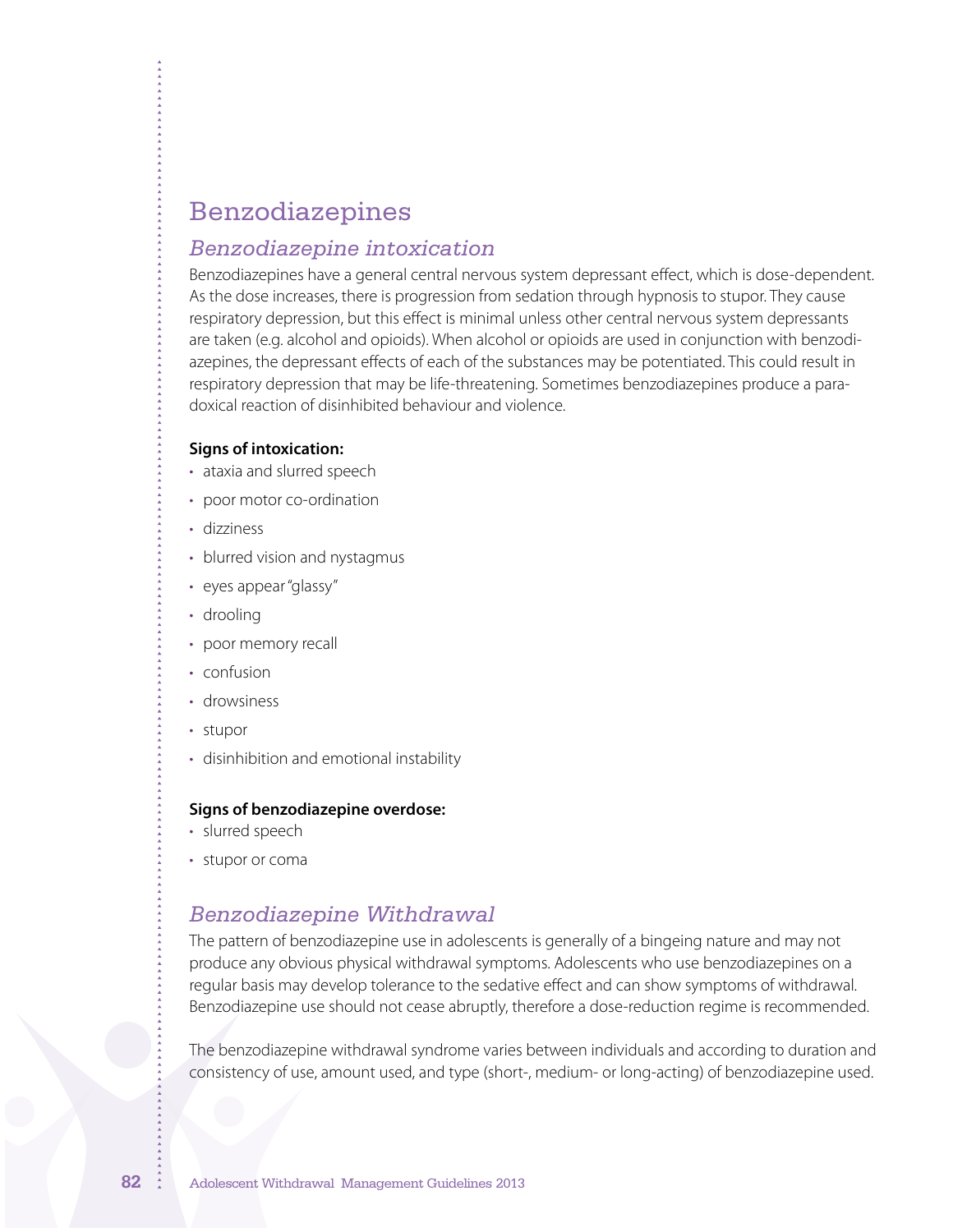Table 3

| Benzodiazepine<br>(brand name) | <b>Equivalence to</b><br>Diazepam 5mg | <b>Onset of Action</b>     | <b>Time to Peak</b><br>Concentration | Duration (t1/2) |
|--------------------------------|---------------------------------------|----------------------------|--------------------------------------|-----------------|
|                                |                                       | <b>Long-Acting</b>         |                                      |                 |
| Chlordiazepoxide<br>(Librium)  | 10 <sub>mg</sub>                      | $1-3h$                     | $0.5 - 4h$                           | 100             |
| Chlorazepate                   | 7.5mg                                 | $<$ 1h                     | $0.5 - 2h$                           | 100             |
| Diazepam<br>(Valium)           | 5 <sub>mq</sub>                       | $<$ 1h                     | $0.5 - 2h$                           | 100             |
| Flurazepam<br>(Somnol)         | 15 <sub>mg</sub>                      | <1h                        | $0.5 - 1h$                           | 100             |
|                                |                                       | <b>Intermediate-Acting</b> |                                      |                 |
| Alprazolam                     | 0.5 <sub>mg</sub>                     | $1-3h$                     | $1-2h$                               | $12 - 15$       |
| Bromazepam<br>(Lectopam)       | 3 <sub>mq</sub>                       | $1-3h$                     | $1-4h$                               | $8 - 30$        |
| Clobazam                       | 10 <sub>mg</sub>                      | $1-3h$                     | $1-4h$                               | $10 - 46$       |
| Clonazepam<br>(Rivotril)       | 0.25mg                                | $1-3h$                     | $1-2h$                               | $20 - 80$       |
| Lorazepam<br>(Ativan)          | 1 <sub>mq</sub>                       | $1-3h$                     | $2-4h$                               | $10 - 20$       |
| Nitrazepam<br>(Mogadon)        | 5 <sub>mq</sub>                       | $1-3h$                     | $2-3h$                               | $16 - 55$       |
| Oxazepam (Serax)               | 15 <sub>mg</sub>                      | >3h                        | $2-4h$                               | $5 - 15$        |
| Temazepam<br>(Restoril)        | 15 <sub>mq</sub>                      | $1-3h$                     | $2-3h$                               | $10 - 20$       |
| <b>Short-Acting</b>            |                                       |                            |                                      |                 |
| Triazolam<br>(Halcion)         | 0.25mg                                | $<$ 1h                     | $1-2h$                               | $1.5 - 5$       |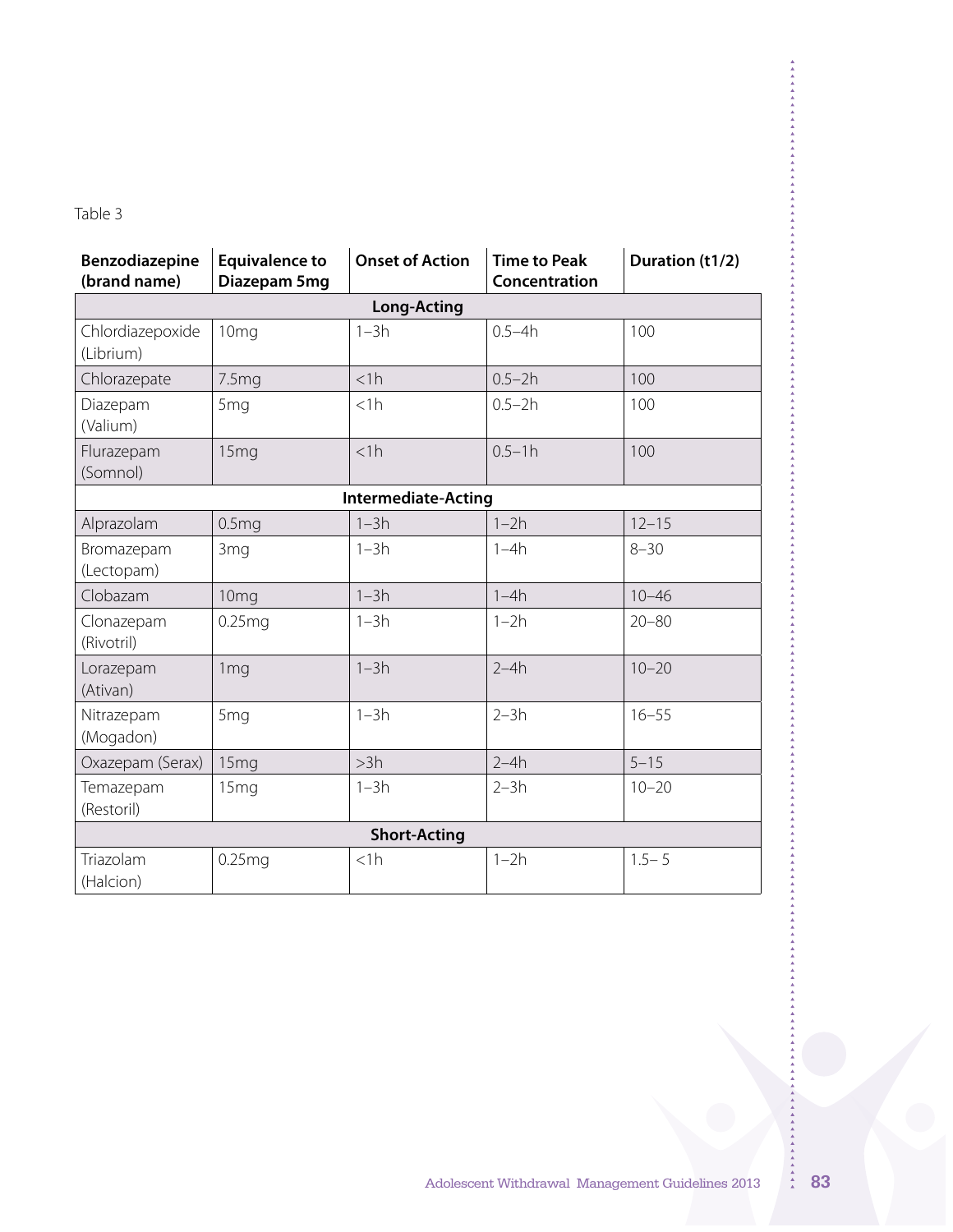A clinically significant withdrawal syndrome is most apt to occur after discontinuation of daily therapeutic dose (low dose) use of benzodiazepine for at least 4–6 months or, at doses that exceed two to three times the upper limit of recommended therapeutic use (high dose), for more than 2–3 months.

The severity of withdrawal is influenced by: 1) dose

2) duration of use

The latency to onset of withdrawal is related to elimination half-life.

| <b>Elimination half-life</b> | Onset/Latency                                   | <b>Peak of withdrawal</b>      | <b>Duration from</b><br>start of withdrawal<br>symptoms |
|------------------------------|-------------------------------------------------|--------------------------------|---------------------------------------------------------|
| Short-Acting                 | within 24 hours                                 | 1-14 days (usually<br>earlier) | $7-21$ days                                             |
| Long-Acting                  | 2-7 days (usually<br>within $\frac{1}{2}$ days) | 1-20 days (usually<br>later)   | $10-28$ days                                            |

## *Features of Benzodiazepine Withdrawal*

#### **Vital Signs**

- tachycardia
- hypertension
- fever

### **Central Nervous System**

- anxiety
- sleep disturbances
- depression
- irritability and aggression
- aches, pains and numbness
- headaches and dizziness
- sweating
- hypersensitivity to noise, light and touch
- impaired concentration and memory
- nightmares
- agoraphobia
- feelings of unreality
- depersonalisation
- panic attacks
- increased muscle tension and twitching
- • delusions
- paranoia
- hallucinations
- • tremors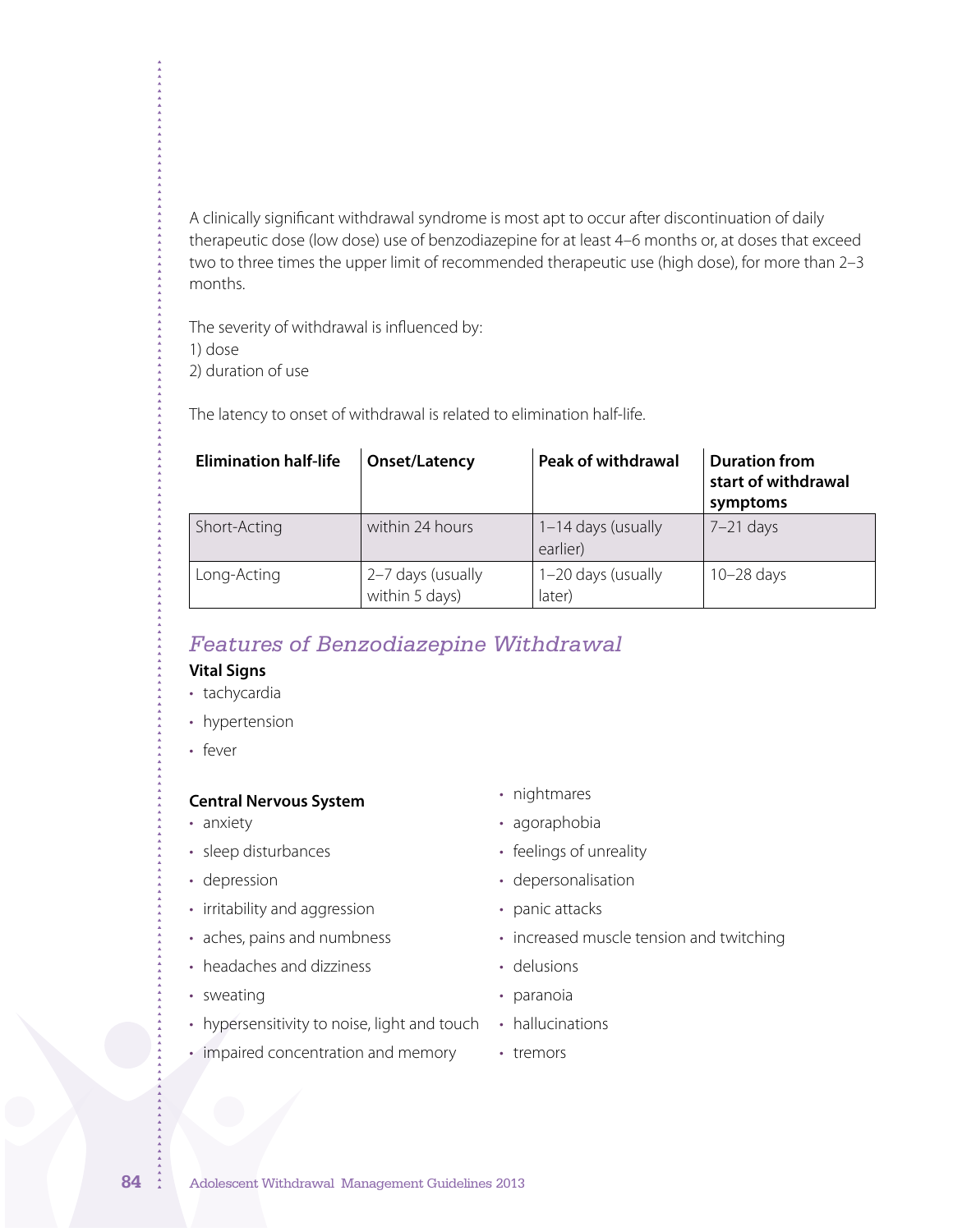#### **Gastrointestinal**

- • anorexia
- • diarrhea
- • nausea

#### **High-Dose (severe) Withdrawal**

- • seizures/convulsions
- • delirium
- • death

### **Host factors negatively affecting withdrawal severity**

- 1. psychiatric comorbidity
- 2. concurrent use of other substances
- 3. family history of alcohol dependence
- 4. concurrent medical conditions
- 5. female gender

# *Managing Benzodiazepine Withdrawal*

### **Purpose**

To provide protocols for the management of benzodiazepine withdrawal.

### **Principle**

To ensure that benzodiazepine withdrawal is managed by minimizing progression of withdrawal, by accurate assessment of substance history and relevant health issues, along with early recognition and treatment of withdrawal.

### **Medication**

Diazepam (Valium) Metoclopramide (Maxeran) Prochlorperazine (Stemetil) Paracetamol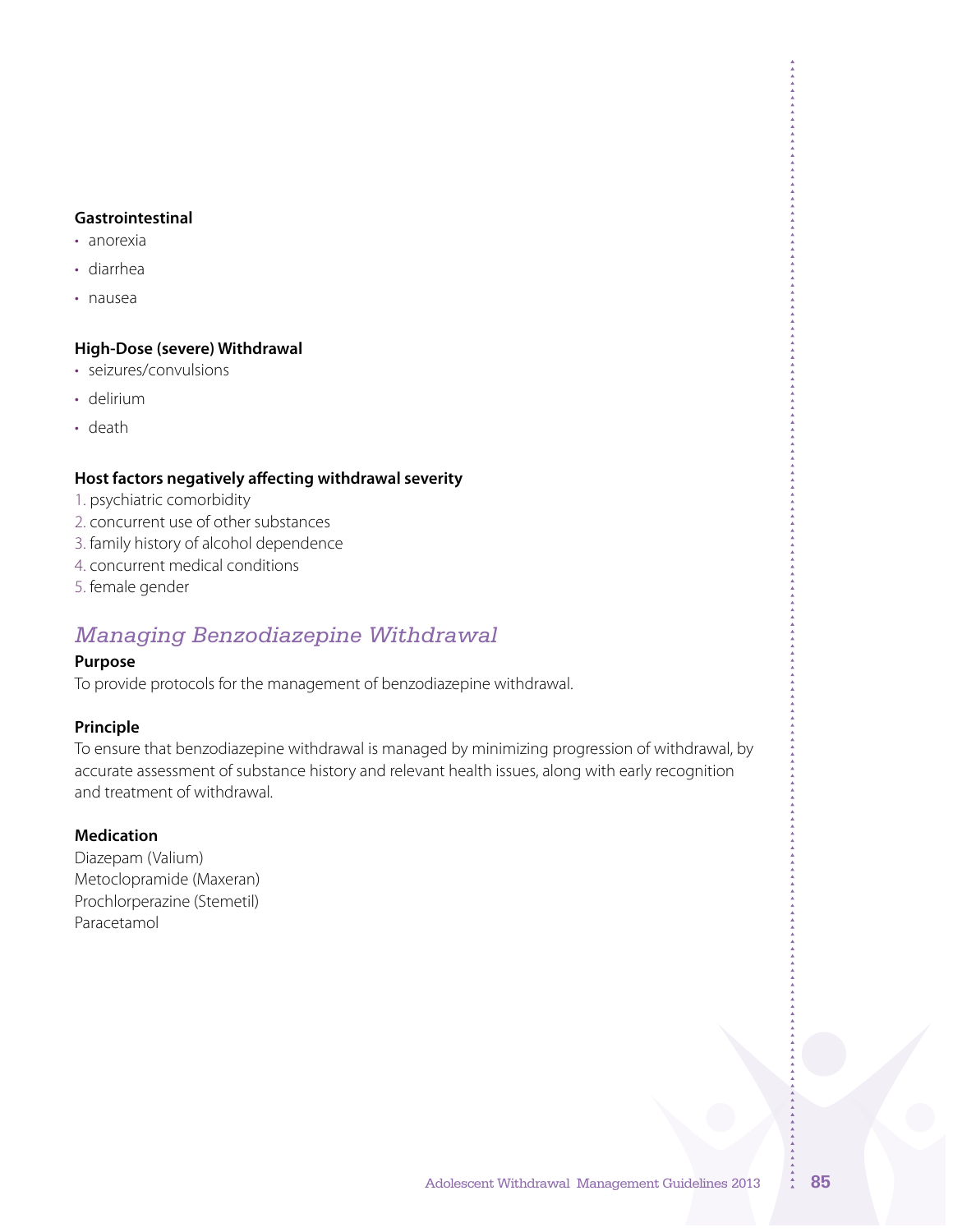#### **Assessment**

1. Detailed history of benzodiazepine use:

- type of benzodiazepine
- quantity of benzodiazepine
- route of administration
- pattern of use and for how long—always document the time of last use
- • symptoms of dependence
- 2. Concurrent use of other substances (especially alcohol, but also including all other prescribed or non-prescribed licit or illicit drugs)
- 3. Previous withdrawal attempts:
	- withdrawal symptoms experienced
	- symptomatic medication used
	- any complications
- 4. Medical and psychiatric history
- 5. Family history of substance use and psychiatric or medical (especially seizure) disorders
- 6. Psychosocial history, including current social status and social support

#### **Examination**

- 1. Evidence of intoxication
- 2. Evidence of withdrawal symptoms—record a baseline of withdrawal symptoms by using an objective benzodiazepine withdrawal scale
- 3. Vital signs and weight

#### **Pathology investigations**

- 1. Full blood examination
- 2. Urine drug screen if concerned about undisclosed substance use (note: the UDS may not pick up some benzos, e.g. clonazepam)
- 3. Hepatitis B and C, HIV, and BBV screening if injecting drug-user
- 4. Breathalyzer

Note: Pre- and post-test counselling must always be given prior to and following blood-borne virus screening.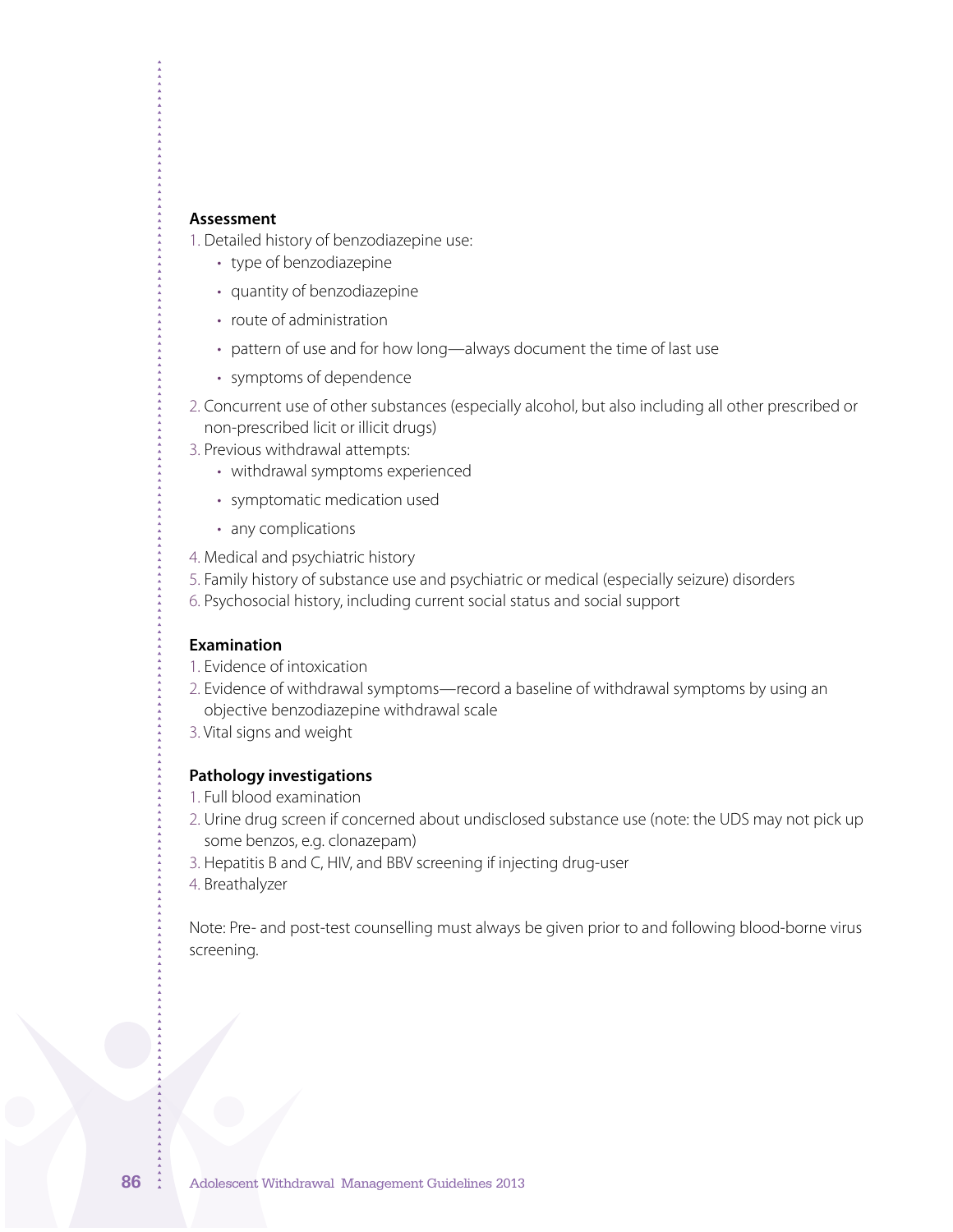#### **Management of Withdrawal**

The above-described symptoms of withdrawal refer only to benzodiazepine dependency, which usually takes 2–4 weeks of daily benzodiazepine use to develop.

The diagnosis of benzodiazepine dependence should be made, based on history, as part of the initial assessment process.

The list of symptoms may not be relevant to benzodiazepine binge users, and this group generally does not require a slow tapering benzodiazepine regimen. They may require management of anxiety, where low doses of benzodiazepines for a few days may be sufficient to manage symptoms.

### **Supportive Care**

- 1. Information about what to expect
- 2. Supportive counselling from the nurse and other allied health workers
- 3. Education about drinking fluids and maintaining nutrition throughout the withdrawal period

## *Pharmacological Management of Benzodiazepine Withdrawal*

When medicating adolescents in withdrawal, their body weight and stature must always be considered, as adult doses may result in over-medicating of small-stature adolescents. The recommended dosages in these guidelines may need to be reduced.

- 1. Assess benzodiazepine use as accurately as possible
- 2. Convert to a long-acting benzodiazepine (diazepam)
- 3. Ascertain that the young person is exhibiting clinical signs of benzodiazepine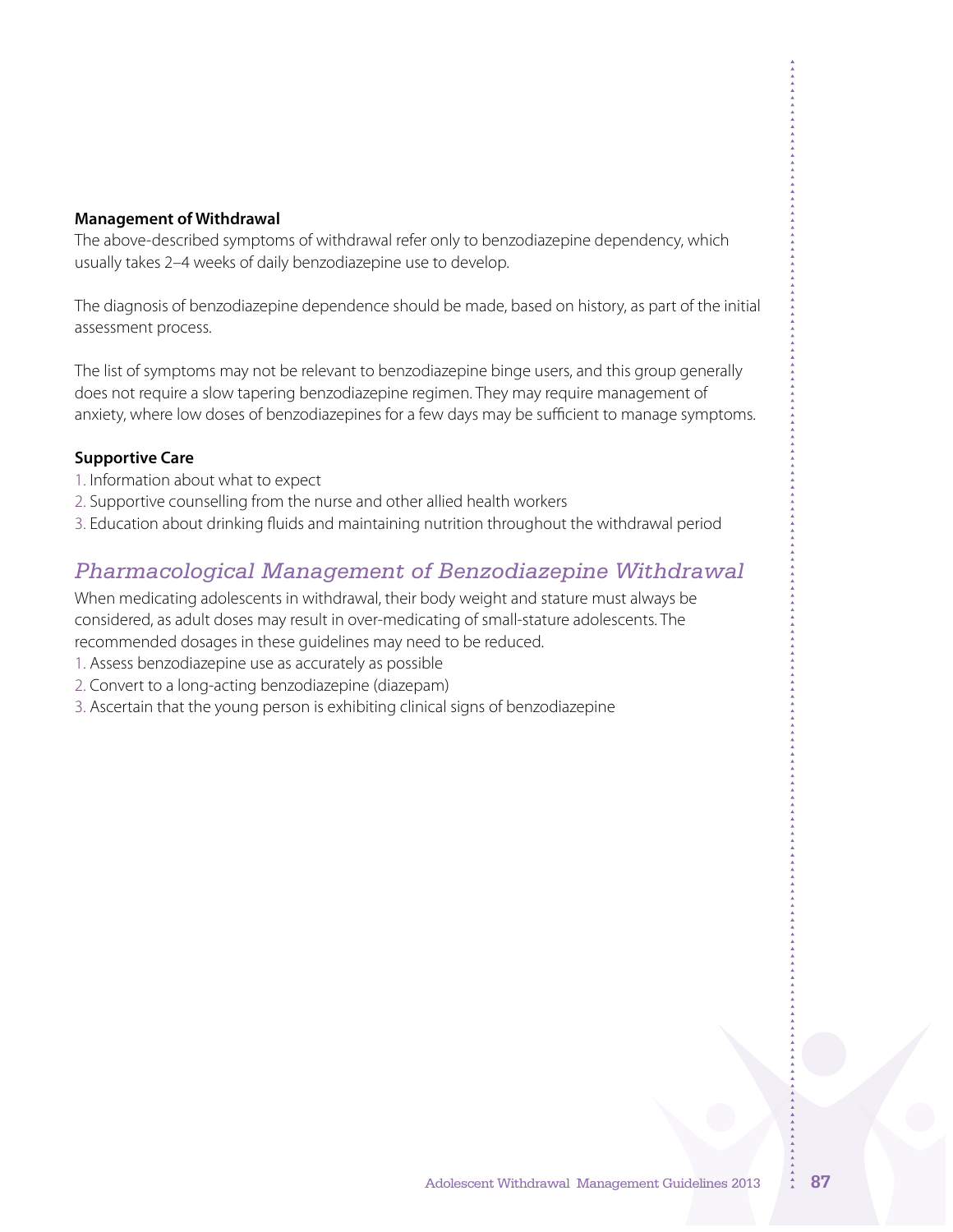#### **Pharmacokinetic Properties of Benzodiazepines**

Table 4

| <b>Generic Name</b> | <b>Trade Name</b>                   | Onset of<br>Action <sup>1</sup> | <b>Daily</b><br><b>Dosage</b><br>Range (mgs) | Approximate<br>Equivalent<br>Dose $(mg)^2$ | <b>Active</b><br><b>Metabolites</b> |
|---------------------|-------------------------------------|---------------------------------|----------------------------------------------|--------------------------------------------|-------------------------------------|
| Short-Acting        |                                     |                                 |                                              |                                            |                                     |
| Midazolam           | Versed <sup>®</sup>                 |                                 |                                              |                                            | Yes                                 |
| Triazolam           | Halcion <sup>®</sup> ,<br>Generics  | Fast                            | $0.25 - 0.5$                                 | 0.25                                       | <b>No</b>                           |
| Intermediate-acting |                                     |                                 |                                              |                                            |                                     |
| Alprazolam          | Xanax®,<br>Generics                 | Intermediate                    | $0.75 - 4.0$                                 | 0.5                                        | Yes                                 |
| Bromazepam          | Lectopam®                           | Intermediate                    | $6 - 60$                                     | 6                                          | Yes                                 |
| Clobazam            | Frisium <sup>®</sup> ,<br>Generics  | Intermediate                    |                                              | 10                                         | Yes                                 |
| Clonazepam          | Rivotril <sup>®</sup> ,<br>Generics | Intermediate                    | $1.5 - 20$                                   | $\mathbf{1}$                               | <b>No</b>                           |
| Lorazepam           | Ativan <sup>®</sup> ,<br>Generics   | Intermediate                    | $1 - 10$                                     | $\mathbf{1}$                               | <b>No</b>                           |
| Nitrazepam          | Mogadon®,<br>Generics               | Intermediate                    | $5 - 10$                                     | 5                                          | <b>No</b>                           |
| Oxazepam            | Serax®, Generics                    | Slow                            | $30 - 120$                                   | 15                                         | <b>No</b>                           |
| Temazepam           | Restoril <sup>®</sup> ,<br>Generics | Intermediate                    | $15 - 30$                                    | 15                                         | <b>No</b>                           |
| Long-acting         |                                     |                                 |                                              |                                            |                                     |
| Chlordiazepoxide    | Librium <sup>®</sup> ,<br>Generics  | Intermediate                    | $5 - 100$                                    | 10                                         | Yes                                 |
| Clorazepate         | Tranxene <sup>®</sup> ,<br>Generics | Fast                            | $15 - 60$                                    | 7.5                                        | Yes                                 |
| Diazepam            | Valium®,<br>Generics                | Fast                            | $4 - 40$                                     | 5                                          | Yes                                 |
| Flurazepam          | Dalmane®,<br>Generics               | Fast                            | $15 - 30$                                    | 15                                         | Yes                                 |

Source: Adapted from the Compendium of Pharmaceuticals and Specialties, 2000.

### **Notes:**

1. Fast  $<$  1 hour Intermediate 1–3 hours Slow  $>$  3 hours

2. Approximate equivalent dosages:

There is no agreed-upon equivalency table for the benzodiazepines. The above equivalencies may vary slightly for each individual.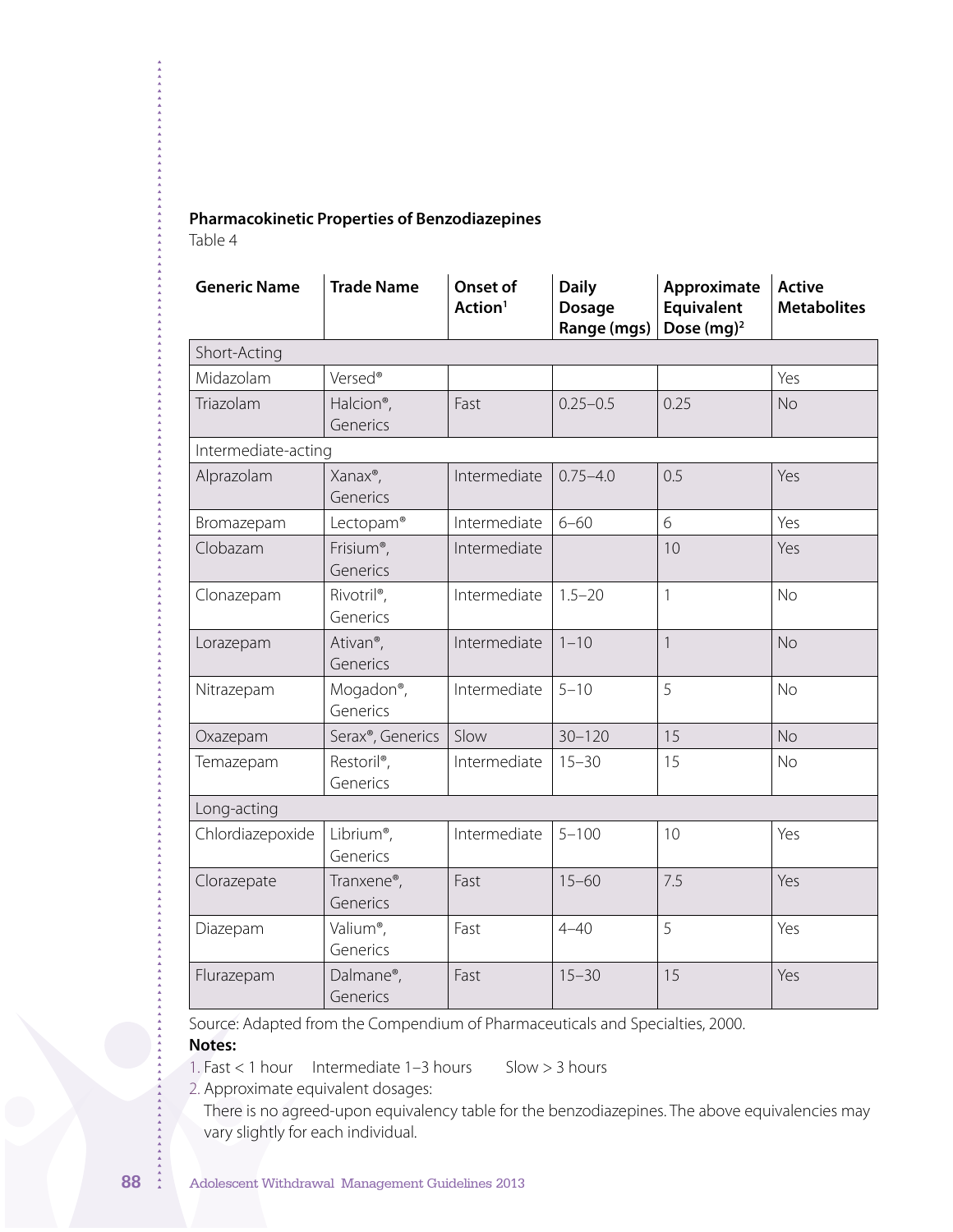### Procedure **Medication**

Diazepam (other options are clonazepam and chlordiazepoxide)

- 1. Some adolescents may require their short-acting benzodiazepine to be converted to a long-acting benzodiazepine and stabilized on a dose prior to commencing on a reduction regime (especially if there has been long-term use).
- 2. Generally it is recommended that a short-acting benzodiazepine be substituted for a long-acting benzodiazepine before a reduction is commenced. As long-acting benzodiazepines remain in the bloodstream longer, this can facilitate a more tolerable reduction.
- 3. Diazepam is used for pharmacological management of benzodiazepine withdrawal.
- 4. The young person may require a medically supervised withdrawal if:
	- there is a history of high/prolonged usage
	- there is a history of seizures associated with benzodiazepine withdrawal
	- • withdrawal is severe and not able to be managed on the maximum dose of 50mg of diazepam daily

Generally, a fixed-dose schedule should be used, with prn for breakthrough in the first week to establish the dose; after that, prn benzodiazepine should not be used.

- 5. As a general rule, patients tolerate more dose reduction and with shorter intervals early in the tapering process, and then require decreased dose reduction over longer intervals as the taper progresses.
- 6. Generally, reductions would be 10% of the average daily use. In the Residential Withdrawal Units, however, the reduction may be achieved at a faster rate under medical supervision.
- 7. The final 25–35% of the taper should be slowed down to half the previous dose reduction per week, and the interval for dose reductions doubled.
- 8. It may be necessary to halt reductions and plateau the dose if symptoms are severe or if the young person is experiencing severe psychosocial stressors.
- 9. Once a reduction has commenced, the reductions should be made more slowly rather than increasing the dose again.

An excellent resource for Benzodiazepine tapering is benzo.org.uk/manual. This website has tables for conversion of many different ehaviorgines to diazepam and also schedules for weaning down the diazepam.

### **Nausea & vomiting**

• Diphenhydramine 25–100mg q6–8h prn

#### **Headaches**

- • Acetaminophen 325–650mg q4h prn
- Ibuprofen 200-400mg q4h prn, not to exceed 1200mg/day

The amount of acetaminophen administered to adolescents who are Hepatitis C–positive must be monitored, as it may adversely affect liver function.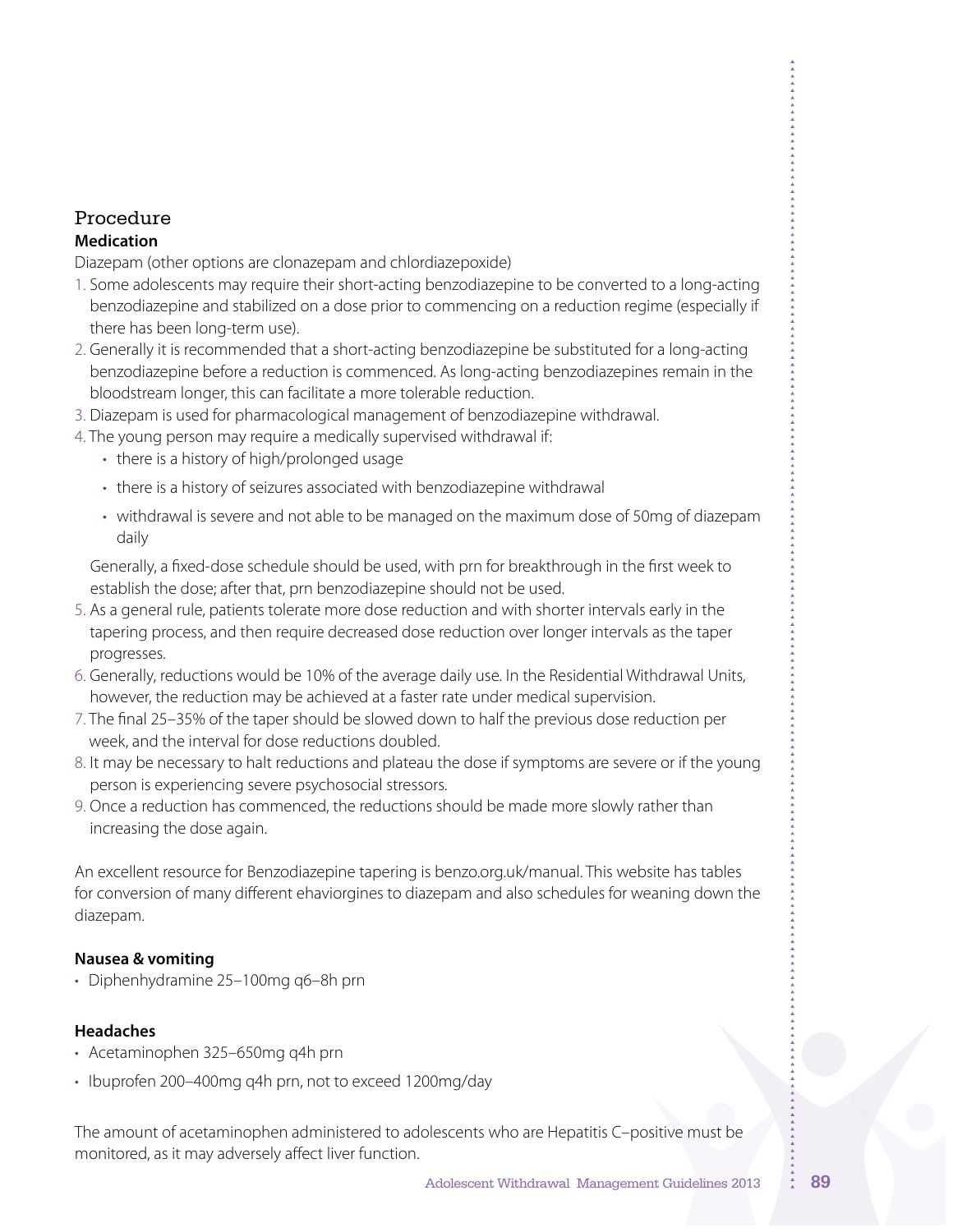# Cannabis

## *Cannabis Intoxication*

Cannabis in small doses is a central nervous system stimulant and depressant, and in high doses is mainly a depressant. The main active constituent is Delta 9-tetra-hydrocannabinol (THC), which causes the psychoactive effects of cannabis. THC is stored in the fat cells of the body and produces an accumulative effect over time. Tolerance and dependence can occur with prolonged regular use, which may lead to symptoms following cessation.

Cannabis mainly affects the central nervous and cardiovascular systems.

There is growing evidence and medical literature that indicates an association between regular cannabis use and the development of psychosis. Most individuals who present with cannabis induced psychosis have a history of risk for psychosis ( a family history of psychotic illnesses or a pre-morbid history of mental health changes that, in retrospect, are often identified as pre-psychotic symptoms. A presentation of cannabis induced psychosis is more common than a presentation of significant withdrawal symptoms associated with the cessation of cannabis use. A first episode, or early presentation, of psychosis in an adolescent or young adult may be an indication for referral to a mental health professional., in some cases, referral to an acute care setting (hospital Emergency Department) for medical and psychiatric assessment may be required. Risk assessment is strongly advised to determine the appropriate setting for medical care of a young person with new psychosis.

#### **Symptoms of intoxication:**

- relaxation
- euphoria
- disinhibition
- sleepiness
- hunger
- feeling of wellbeing
- perceptual distortions
- impaired memory
- • depersonalization

## **Peripheral effects of cannabis**

- tachycardia (heart rate >100)
- vasodilation
- bronchodilation
- • muscle relaxant
- orthostatic hypotension
- reduced intra-ocular pressure
- anti-emetic
- • analgesia
- anticonvulsant effects

- **Signs of intoxication:**
- • conjunctival injection
- tachycardia (sometimes with palpitations)
- orthostatic hypotension (sometimes resulting in syncope)
- dry mouth
- impaired coordination
- **90** Adolescent Withdrawal Management Guidelines 2013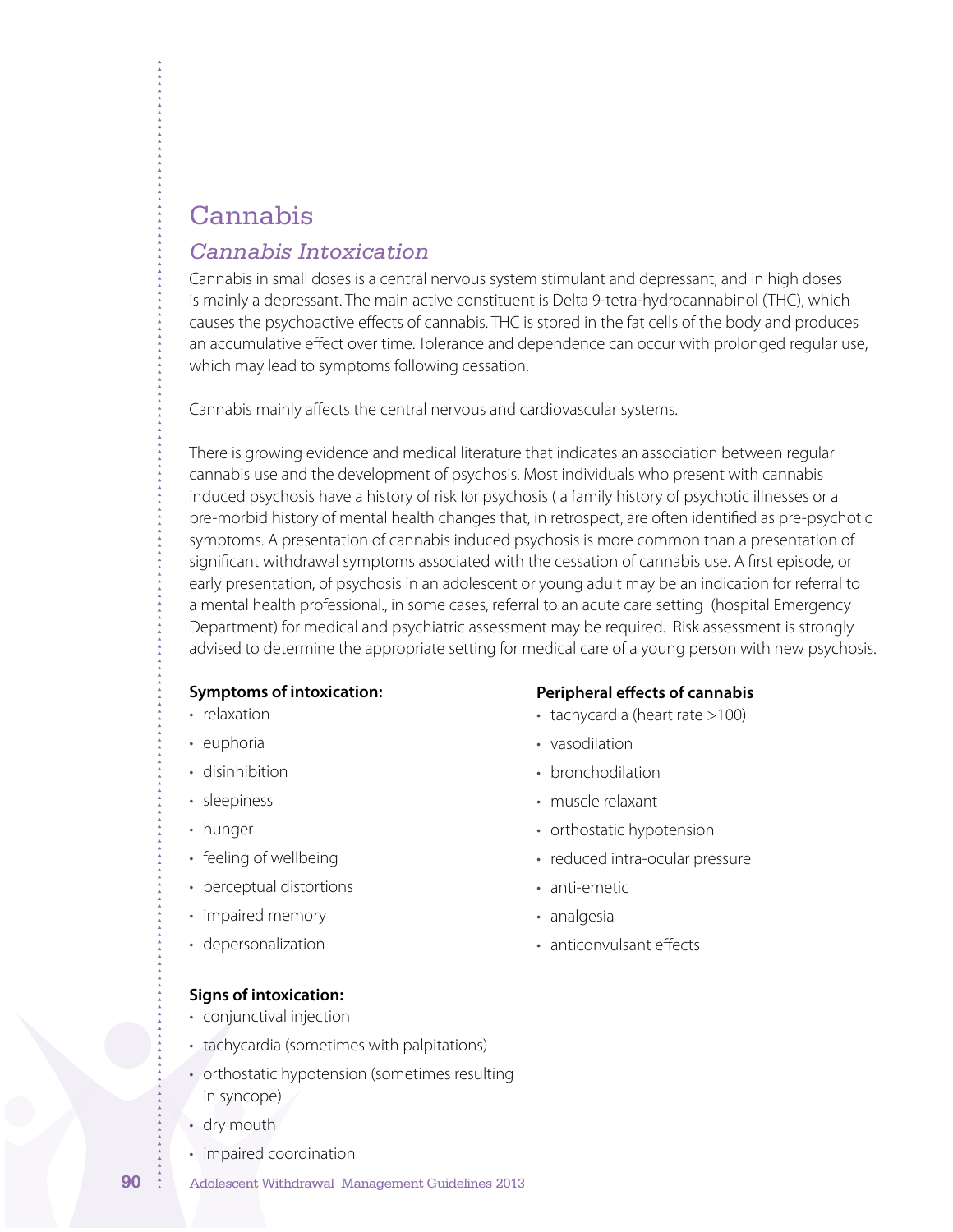#### **Acute toxicity:**

- anxiety
- • confusion
- panic attacks
- • delusions of persecution
- • visual hallucinations
- short-term memory and attention impairment
- impairment of motor skills

# *Cannabis Cessation*

### **Symptoms of cannabis cessation:**

- anxiety, restlessness and irritability
- insomnia
- lethargy
- • cravings
- increased body temperature
- tremors
- mild depressive features
- panic attacks
- nightmares
- • anorexia
- nausea and vomiting
- • sweating (especially night sweats)
- headaches
- mood swings

Much less common are physical symptoms such as gastrointestinal distress, diaphoresis, chills, nausea, shakiness, and muscle twitches.

The DSM V has now recognized and has included marijuana withdrawal, the criteria are as follows:

- 1. Had recently stopped using marijuana after having used it heavily for a long time.
- 2. Experiences at least 3 of the following withdrawal symptoms within several days of stopping marijuana use:
- • Anger, irritability or feelings of aggression
- Depressed mood
- Feelings of restlessness
- • A loss of appetite (or weight loss)
- Insomnia or other sleeping problems
- Feelings of anxiety or nervousness
- Physical symptoms of withdrawal, such as headache, stomach pains, increased sweating, fever, chills or shakiness. To count as a symptoms of withdrawal at least one of the above listed physical symptoms must be present and the severity of the symptom(s) must be great enough to cause substantial discomfort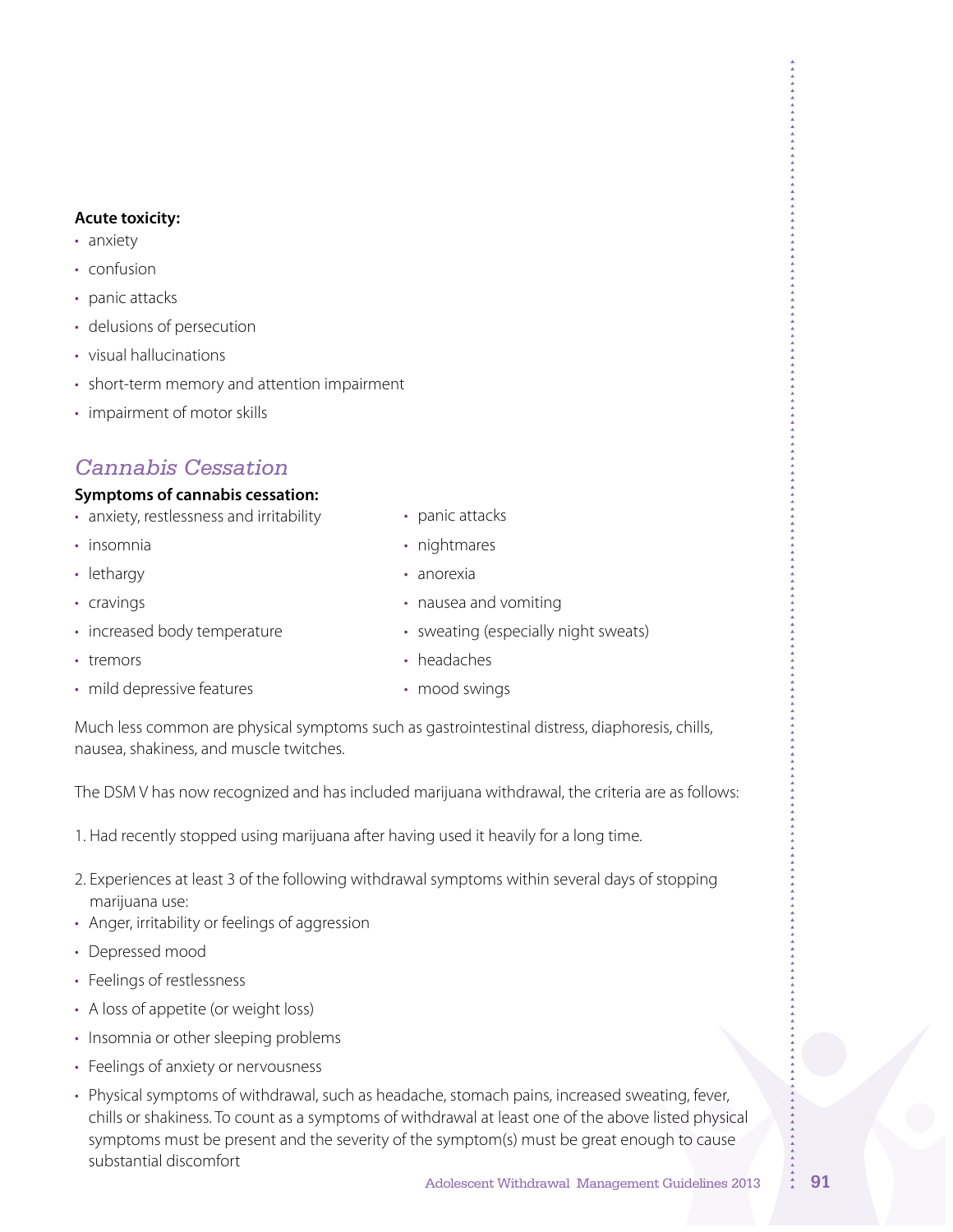- 3. The symptoms of withdrawal are severe enough to cause the person substantial problems with functioning at work or in social situations – or significant impairment in functioning in other important areas.
- 4. The symptoms of withdrawal cannot be better explained by another physical or mental health condition.

## *Managing Cannabis Withdrawal*

#### **Purpose**

To provide staff with protocols for the management of symptoms caused by the cessation of cannabis.

#### **Principle**

To manage cannabis cessation by minimizing progression of symptoms, by accurate assessment of substance history and relevant health issues, and by early recognition and treatment of symptoms.

#### **Medication**

Benzodiazepines are not indicated for cannabis withdrawal except in exceptional cases (i.e. extreme anxiety, psychosis, and/or aggression) and then only on an extremely limited, prn basis.

#### **Assessment**

- 1. Detailed history of cannabis use
	- pattern of use and for how long
	- method of administration, e.g., ingested, "joint," or "bong"
	- • symptoms of dependence
- 2. Concurrent use of other substances, including the use of tobacco and cannabis mix
- 3. Previous withdrawal attempts:
	- withdrawal symptoms experienced
	- symptomatic medication used
	- any complications
- 4. Medical and psychiatric history

#### **Examination**

- 1. Evidence of intoxication
- 2. Evidence of withdrawal symptoms—record a baseline of withdrawal symptoms by using an Objective Cannabis Withdrawal Assessment Scale
- 3. Vital signs and weight

### **Pathology investigations**

1. Urine drug screen, if concerned about undisclosed substance use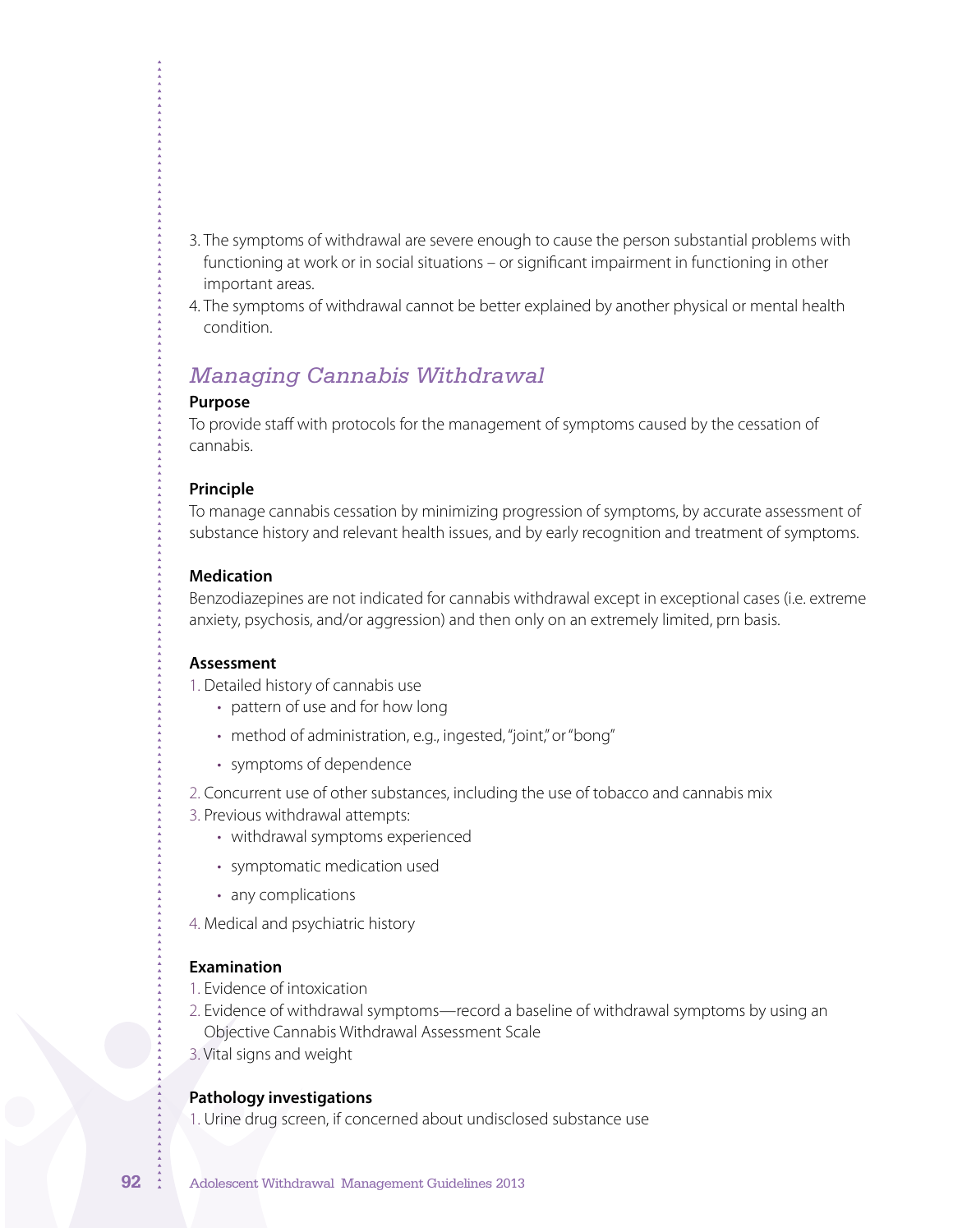#### **Management of Withdrawal**

Some adolescents will report experiencing some minor physical symptoms in the first few days following cessation of marijuana use.

- 1. Often adolescents may respond better to a period of reduction and controlled use of cannabis before they decide on an episode of abstinence.
- 2. Symptoms of cessation can also be minimized if the young person has been reducing his or her cannabis use over time.
- 3. When the young person is referred for withdrawal in a residential withdrawal setting, it is advisable for him or her to be managed by reducing the cannabis while waiting to be admitted.

### **Supportive Care**

- 1. Information about what to expect
- 2. Supportive counselling
- 3. Education about drinking fluids and maintaining nutrition throughout the withdrawal period

## *Pharmacological Management of Cannabis Withdrawal*

Most adolescents do not require medication for the cessation of cannabis. Often cannabis is mixed with tobacco (e.g."joints") and there may be symptoms of nicotine withdrawal when the amount of tobacco is reduced through the cessation of cannabis.

As there are risks involved in introducing adolescents to benzodiazepines, extreme caution must be used in prescribing them, even for a short time. The pros and cons must be considered before medicating young people with benzodiazepines. For the purpose of cannabis withdrawal, benzodiazepines are usually used as a last resort.

#### **Procedure**

Monitor the withdrawal episode and note how the young person is coping

#### **Medication**

When medicating adolescents in withdrawal, their body weight and stature must always be considered, as adult doses may result in over-medicating of small-stature adolescents. The recommended dosages in these guidelines may need to be reduced.

#### **Headaches**

- • Acetaminophen 325–650mg q4h prn
- Ibuprofen 200-400mg q4h prn, not to exceed 1200mg/day

The amount of acetaminophen administered to adolescents who are Hepatitis C–positive must be monitored, as it may adversely affect liver function.

Generally you should not exceed 4000mg of acetaminophen in a 24-hour period.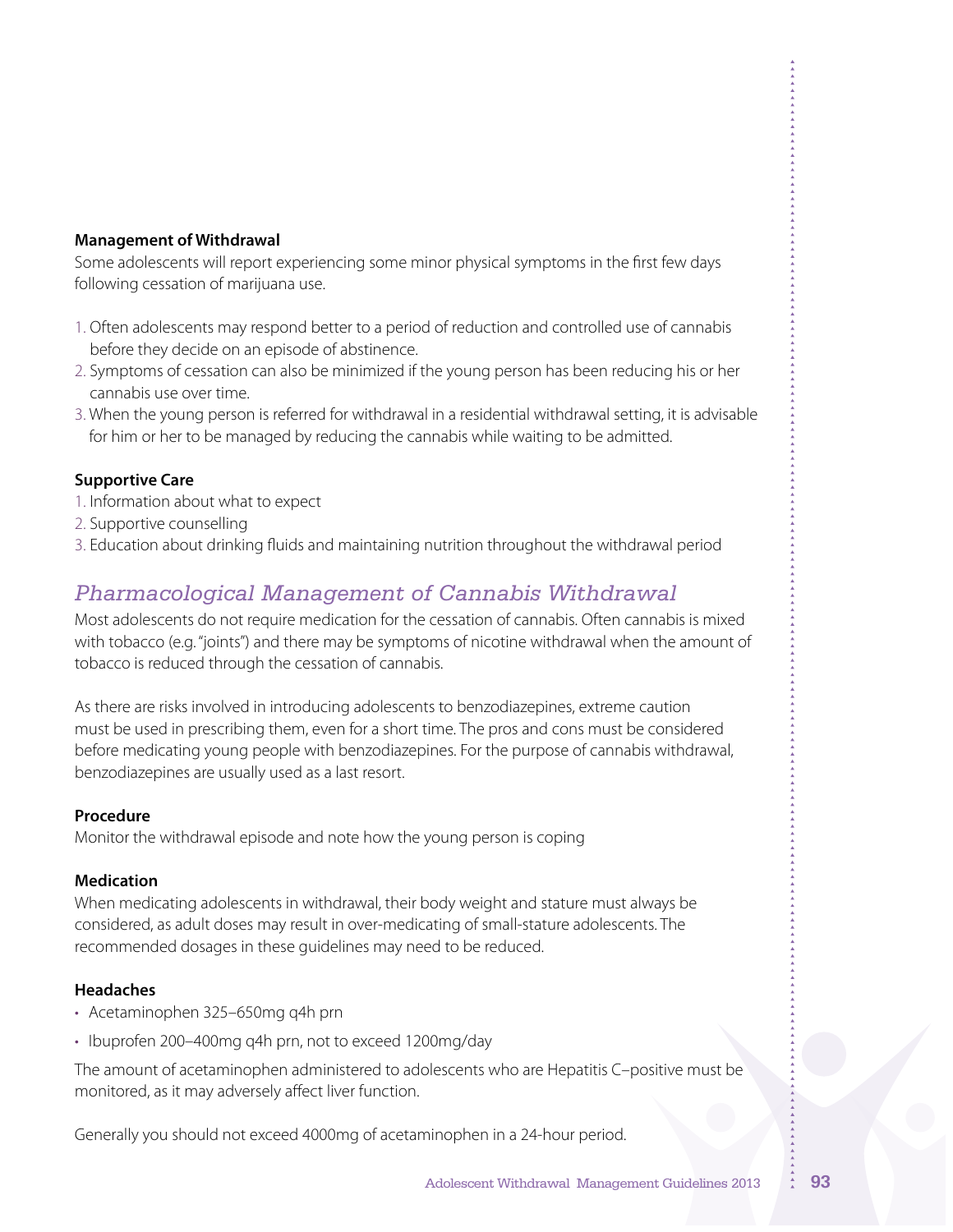#### **Agitation or aggression**

• Low-dose second-generation antipsychotic (e.g. olanzapine 5mg, quetiapine 25–50mg)

If diazepam is indicated:

• Diazepam up to 20mg daily in divided doses initially, reducing doses over 3-5 days (maximum of 5 days medication)

#### **Nausea and vomiting**

• Diphenhydramine 25–100mg q6–8h prn

# **Opioids**

Opioids are a class of drugs that include opium, morphine, and codeine produced directly from the poppy plant and heroin, which is further synthesized and then a variety of other semi-synthetic and full synthetic formulations. They are prescribed as analgesics for both cancer related and non-cancer pain. The use of opioids for illicit purposes has a long standing history that has most recently been highlighted by the massive upswing in use of prescription opioids for recreational use, in particular by young people. Nova Scotia , as well as other jurisdictions in Canada, has witnessed a shocking impact of prescription opioid use, abuse and dependence. The need for treatment of Opioid Use Disorders and opioid withdrawal has dramatically increased.

## *Types of opioids*

Table 1 shows the generic names, trade names, and approximate equivalent dose of opioids available in Canada, broken down by agonists, agonists–antagonists, and antagonists.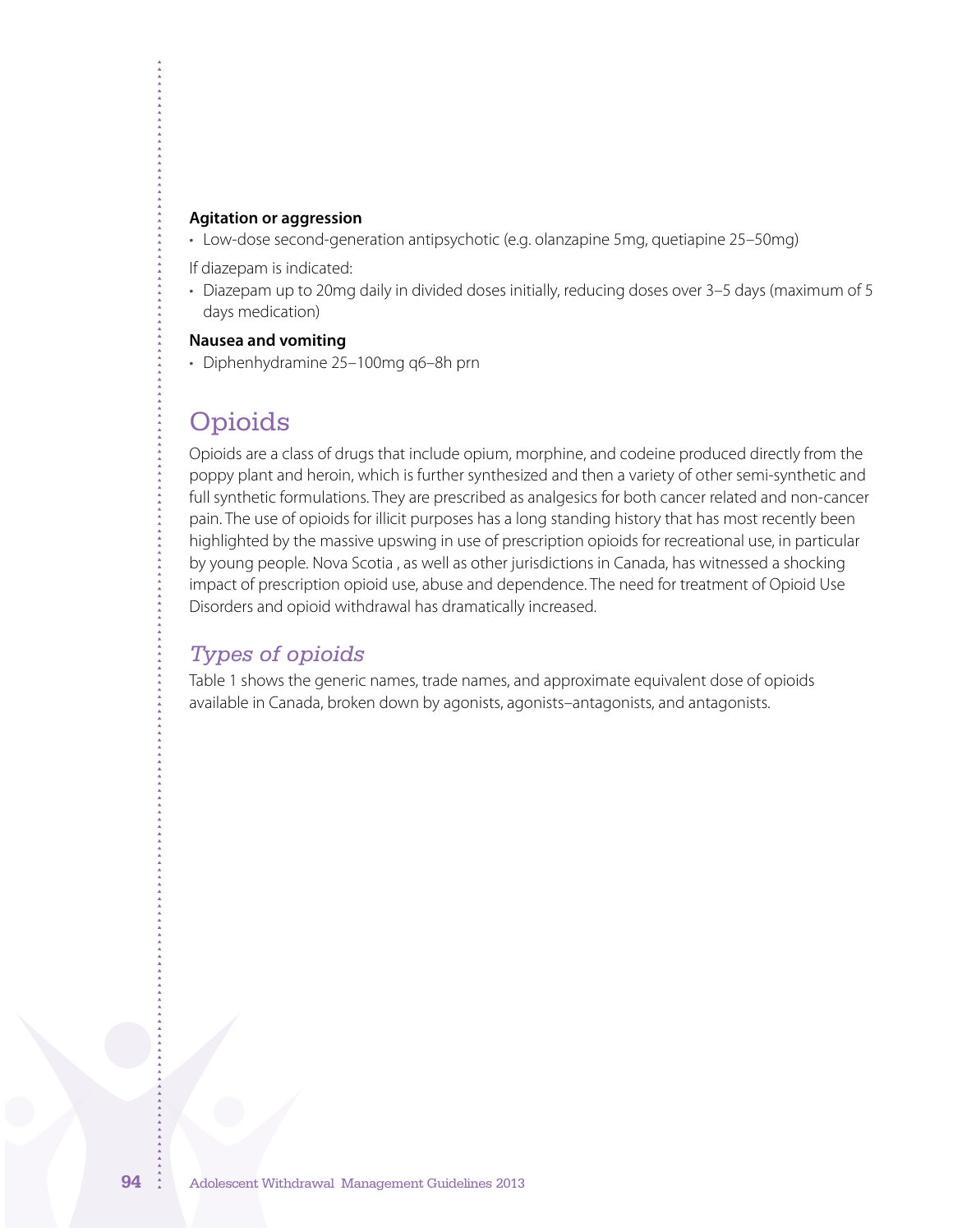## Prescription Opioids Available in Canada

Table 5

| <b>Generic Name</b>         | <b>Trade Name</b> | <b>Route of</b><br>Administration | Approximate<br><b>Equivalent Doses</b> |
|-----------------------------|-------------------|-----------------------------------|----------------------------------------|
|                             |                   | <b>Agonists</b>                   |                                        |
| Alfentanil                  | Alfenta           | Intravenous                       | $0.4 - 0.8$ mq                         |
| Codeine                     | Various           | Oral                              | 200 <sub>mg</sub>                      |
| Fentanyl                    | Duragesic         | Transdermal                       | <b>NA</b>                              |
| Hydrocodone                 | Tussionex         | Oral                              |                                        |
| Hydromorphone               | Dilaudid          | Oral                              | $4-6mg$                                |
| Methadone                   |                   | Oral                              |                                        |
| Morphine                    | MOS, MS Contin    | Oral                              | 30 <sub>mg</sub>                       |
| Oxycodone                   | Percodan          | Oral                              | 30mg                                   |
| Pethidine                   | Demerol           | Oral                              | 300 <sub>mg</sub>                      |
| Sufentanil                  | Sufenta           | Intravenous                       | 75mg                                   |
| Tramadol                    | Tramacet          | Oral                              | $0.01 - 0.04$ mg                       |
| <b>Agonists-Antagonists</b> |                   |                                   |                                        |
| Buprenorphine-<br>naloxone  | Suboxone          | Sublingual                        | <b>NA</b>                              |
| Butorphanol                 | Apo-Butorphanol   | Intranasal                        | 2mg                                    |
| Nalbuphine                  | Nubain            | Subcutaneous                      | 10 <sub>mg</sub>                       |
| Pentazocine                 | Talwin            | Oral                              | <b>180mg</b>                           |
| <b>Antagonists</b>          |                   |                                   |                                        |
| Naloxone                    | Targin            | Intravenous                       | <b>NA</b>                              |
| Naltrexone                  | Revia             | Oral                              | <b>NA</b>                              |

#### **Notes:**

The doses (milligrams) are approximately equivalent to 10 milligrams of morphine intramuscular. NA = non-applicable

With the exception of methadone and buprenorphine, the opioid agonists and agonists–antagonists are considered short-acting, with their analgesic effect lasting approximately 4–6 hours.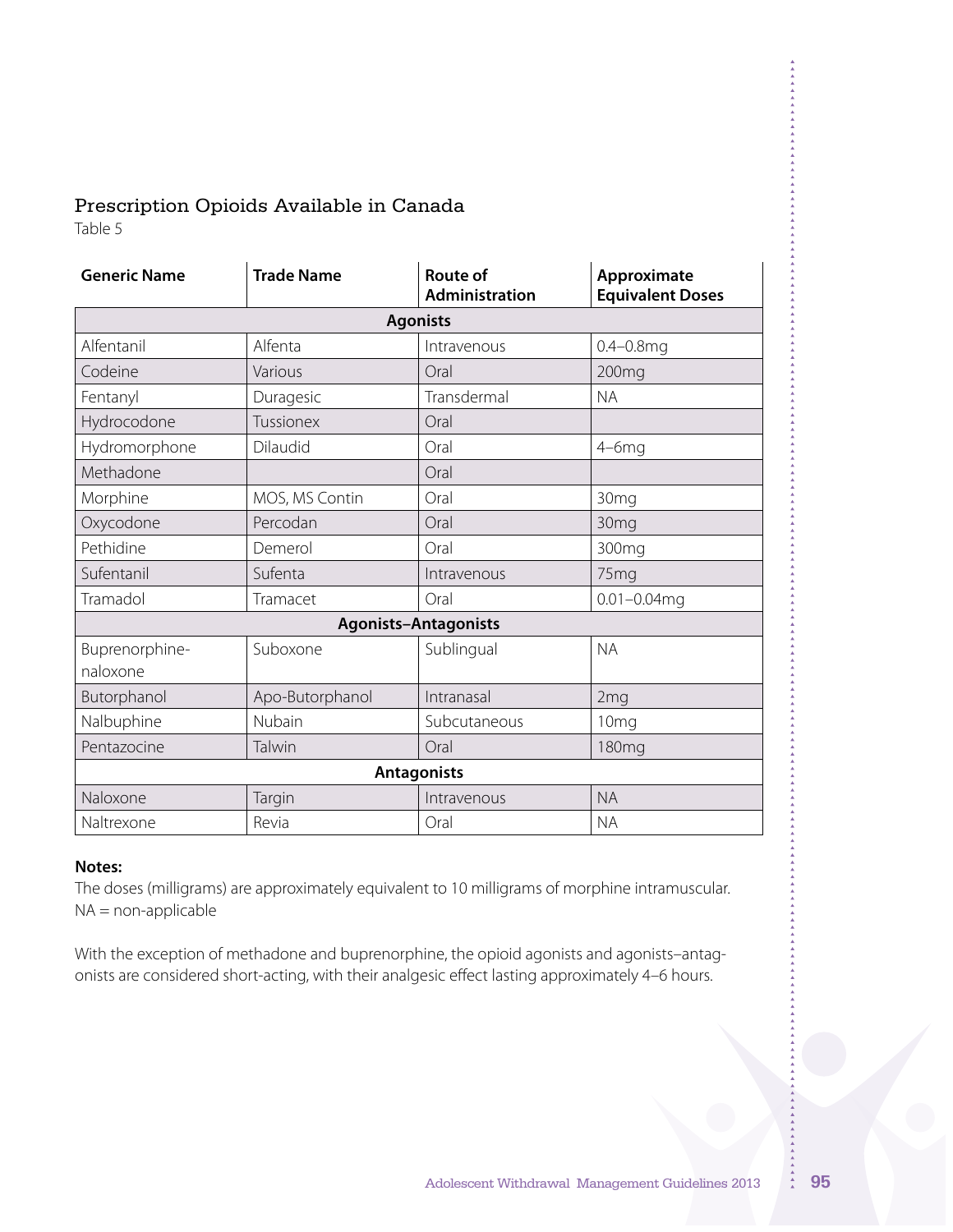## *Signs and symptoms*

#### **Signs and symptoms of opioid intoxication**

- euphoria
- sedation
- analgesia
- constipation
- itching and scratching
- miosis (constricted, "pinpoint" pupils)
- bradycardia (heart rate <60)
- hypotension
- respiratory depression
- recent use of injection sites (if intravenous user)

#### **Signs of opioid overdose**

- respiratory depression (<12 breaths/min) \*\*\*\* most important sign\*\*\*\*
- laboured and noisy breathing
- hypothermia
- bradycardia with weak pulse
- miosis (constricted, "pinpoint" pupils)
- • cyanosis
- • decreased level of consciousness

#### **Signs and symptoms of opioid withdrawal**

- hot and cold flushes
- sweating
- • yawning
- lacrimation
- rhinorrhea
- mydriasis (dilated pupils)
- piloerection (erection of the hair follicles—"goosebumps")
- nausea and vomiting
- anorexia
- • diarrhea
- • tremor
- muscle twitches
- • muscle and joint aches
- abdominal cramps
- anxiety and restlessness
- insomnia
- • cravings
- lethargy and weakness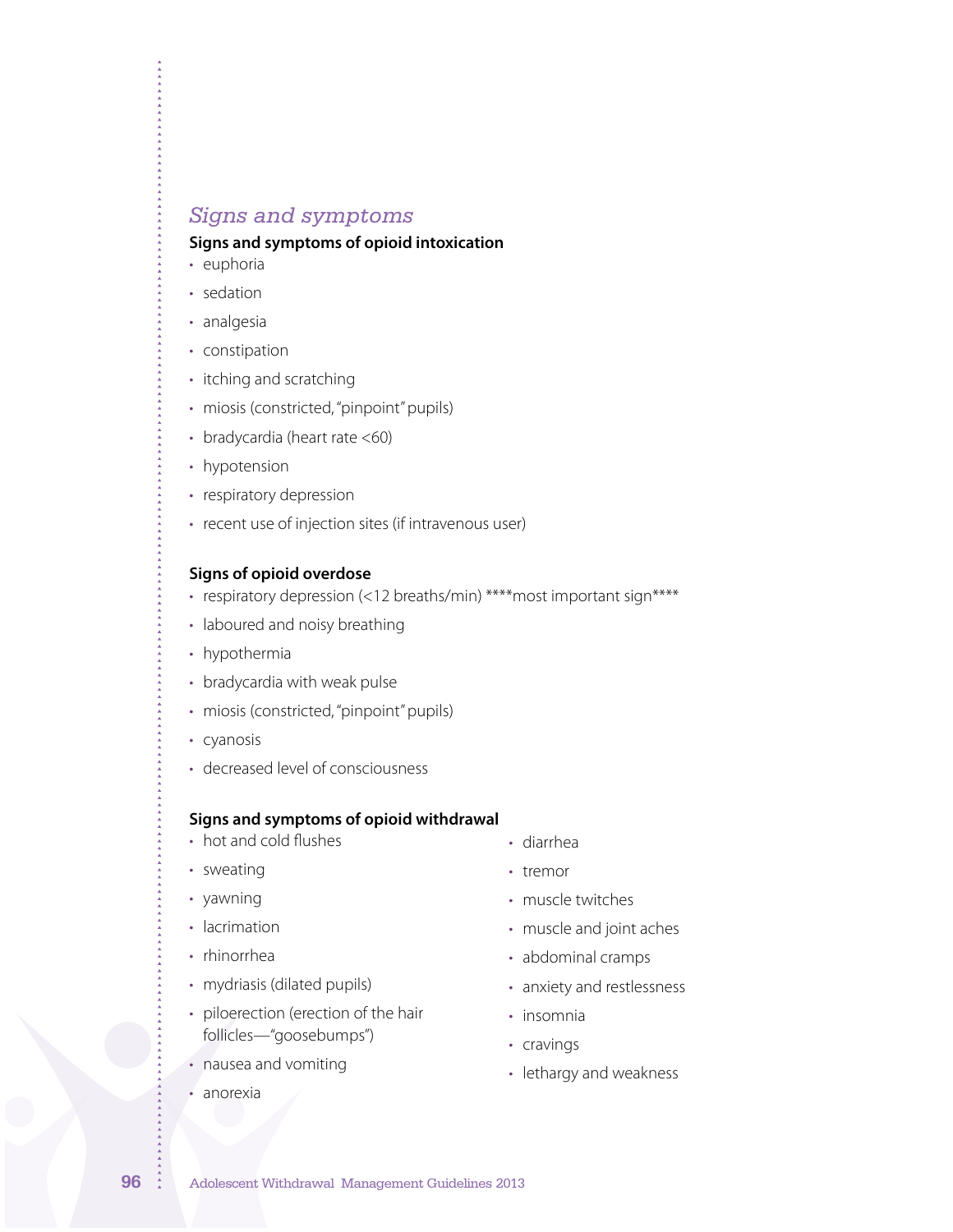### **Onset of opioid withdrawal symptoms**

Opioid withdrawal symptoms may begin 6–12 hours after the last dose, peak at 48–72 hours, and subside after 7–10 days. The timing of onset and duration of withdrawal is protracted if the individual is using long acting opioids, such as methadone. The severity of the withdrawal from opioids is determined by a number of factors including:

- • dosage
- frequency
- chronicity of use
- route of administration
- extent of other drug and alcohol abuse
- the extent of drug-related medical and psychiatric complications

#### **Signs of toxicity or overdose**

Nursing staff should assess the young person for signs of toxicity or overdose. If the young person is drowsy, do not administer any medication (particularly opioids or benzodiazepines) that is likely to make him/her more sedated.

#### Stage 1

- slurred speech
- unsteady gait and poor balance
- drowsiness
- slowed movement, slow eating
- • stupor (confusion)
- nodding off for prolonged periods

Stage 2: Coma—Serious Emergency

- • unrousable, unresponsive, unable to be awakened
- snoring, gurgling, or spluttering when breathing
- slow or shallow breathing, or apnea
- floppy limbs and neck
- blue lips and fingers
- pale, clammy skin
- eyes rolling back

The young person MUST be reviewed by the pharmacotherapy prescriber as soon as toxicity or over-medication is suspected. However, if the young person is in Stage 2 (coma) , call an ambulance immediately and administer Narcan and respiratory support. All withdrawal units should have pulse oximeters as part of vital sign checks. In an emergency, administer oxygen (if available) and commence CPR. All withdrawal units should have narcan on site.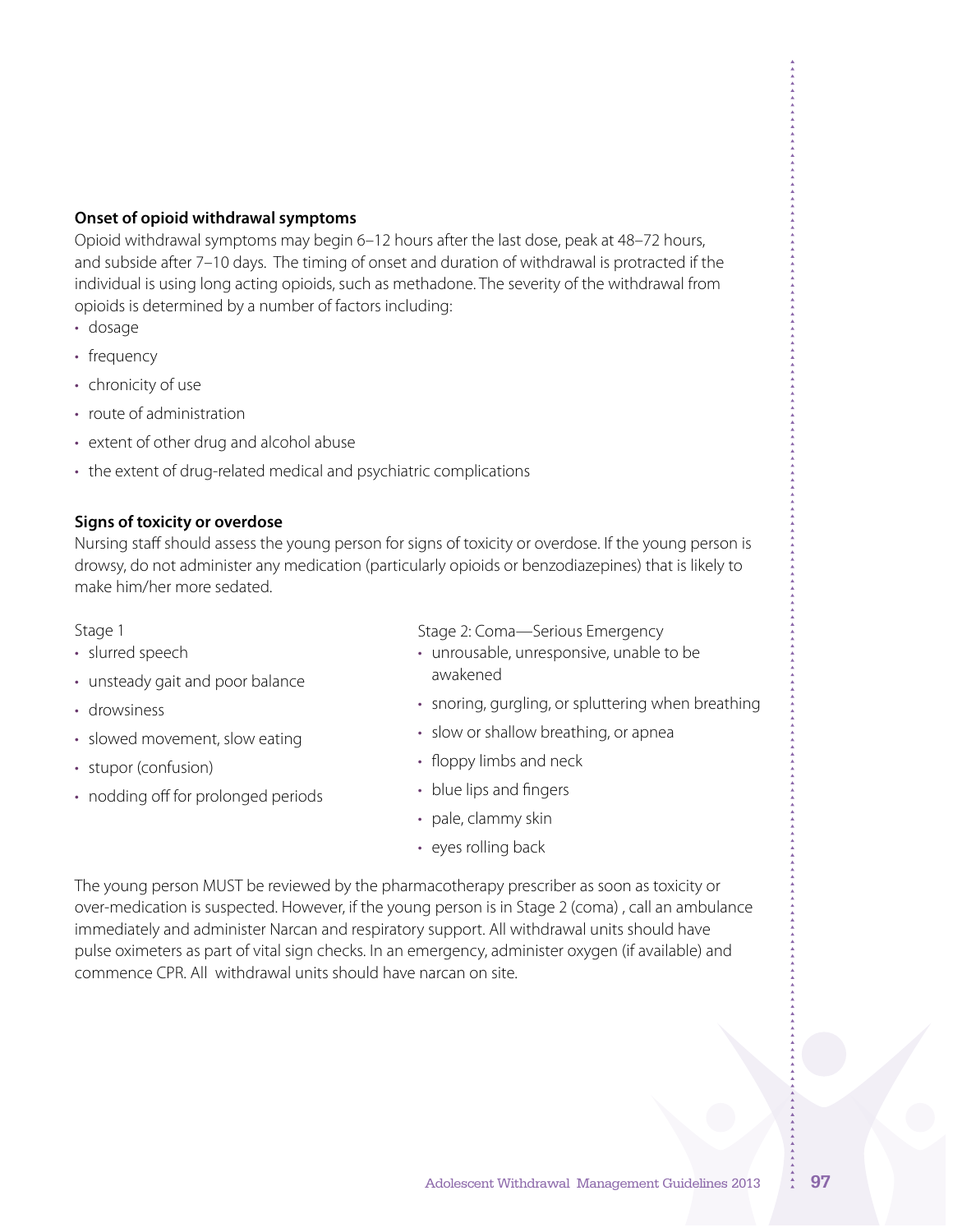# *Managing Opioid Withdrawal*

#### **Purpose**

To provide staff with an understanding of the toxicities associated with opioid use as well as the medications used for the effective management of opioid withdrawal symptoms.

#### **Principle**

To ensure that staff manage opioid withdrawal by minimizing progression of withdrawal, by accurate assessment of substance history and relevant health issues, and by early recognition and treatment of withdrawal.

## *Clinical Management*

#### **Assessment**

- 1. Detailed history of opioid use:
- type of opioid
- quantity of opioid
- route of administration
- pattern of use and for how long—always document the time of last use
- route of administration (oral, nasal, or idu can all result in dependence)
- 2. Concurrent use of other substances
- 3. Previous withdrawal attempts:
- withdrawal symptoms experienced
- • symptomatic medication used
- any complications
- previous medical management of opioid withdrawal
- • previous history of Opioid Substitution Therapy (Methadone or Suboxone Maintenance Treatment)
- 4. Medical and psychiatric history

#### **Examination**

- 1. Evidence of intoxication
- 2. Evidence of withdrawal symptoms
- 3. Vital signs and weight
- 4. Injection sites (if injecting drug user)
- 5. Physical signs of liver disease, e.g., jaundice

### **Pathology investigations**

- 1. CBC, electrolytes, glucose, creatinine, BUN
- 2. Liver function tests
- 3. Hepatitis B and C and HIV screening (if injecting drug user)
- 4. Urine drug screen, if concerned about undisclosed substance use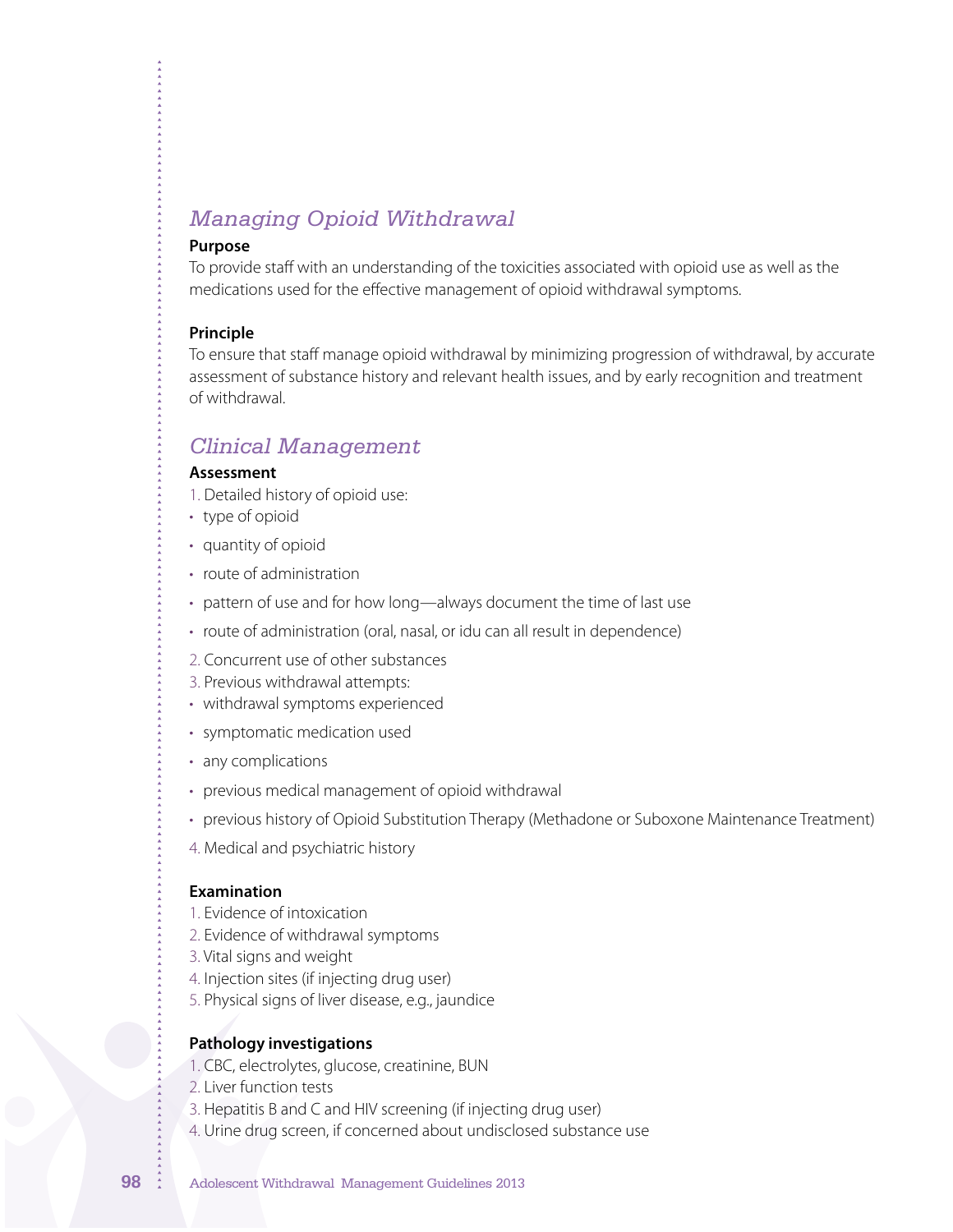Pre- and post-test counseling must always be given prior to and following blood-borne virus screening.

### **Supportive care**

- 1. Information about what to expect
- 2. Supportive counselling
- 3. Psychological support from carers in Home-Based Withdrawal
- 4. Education about drinking fluids and maintaining nutrition through withdrawal period

#### **Assessing the severity of opioid withdrawal symptoms**

The Clinical Opiate Withdrawal Scale

#### **Clinical considerations**

When medicating adolescents in withdrawal, their body weight and stature must always be considered, as adult doses may result in over-medicating of small-stature adolescents. The recommended dosages in these guidelines may need to be reduced.

It is important that young people being started on Methadone or Suboxone are educated about the possible risks of toxicity and overdose. The risk of overdose is highest in the first 14 days of treatment, due to either a dose that is too high or low tolerance to the medication. The use of other depressant medication also adds to the risk.

## *Pharmacological management of opioid withdrawal*

There is substantial evidence for three different Pharmacotherapies for the pharmacological management of opioid withdrawal:

- Suboxone (buprenorphine/naloxone)
- Methadone
- • Abstinence Based treatments: including symptomatic treatment with Clonidine (Capapres)

The following is included in the Centre for Addiction and Mental Health (CAMH) Burpenorhine Clinical Guidelines from 2011 (2012 updated version)):

• While scientific data on the use of methadone and buprenorphine in adults with opioid dependence is plentiful, there is very little literature about substitution therapy in adolescents (13-18years) and less so, in youth and young adults (18-25 years). A few studies from the 1970s address the use of methadone for detoxification and substitution therapy in adolescents. Recent literature from Australia and the United States has examined the use of buprenorphine for replacement therapy and for medication assisted withdrawal management. [6,7, 8,9,10,11,12,13,14,15]. Data on short-term detoxification with buprenorphine shows evidence of decreased use of opioids and enhanced engagement in treatment following a 3 day detox schedule. [11]. Longer withdrawal schedules are more likely to increase rates of abstinence and sustained engagement in recovery. Pending research results comparing 1-2 week and 3 month detoxification schedules, both in combination with psychosocial therapy, are eagerly anticipated. [10].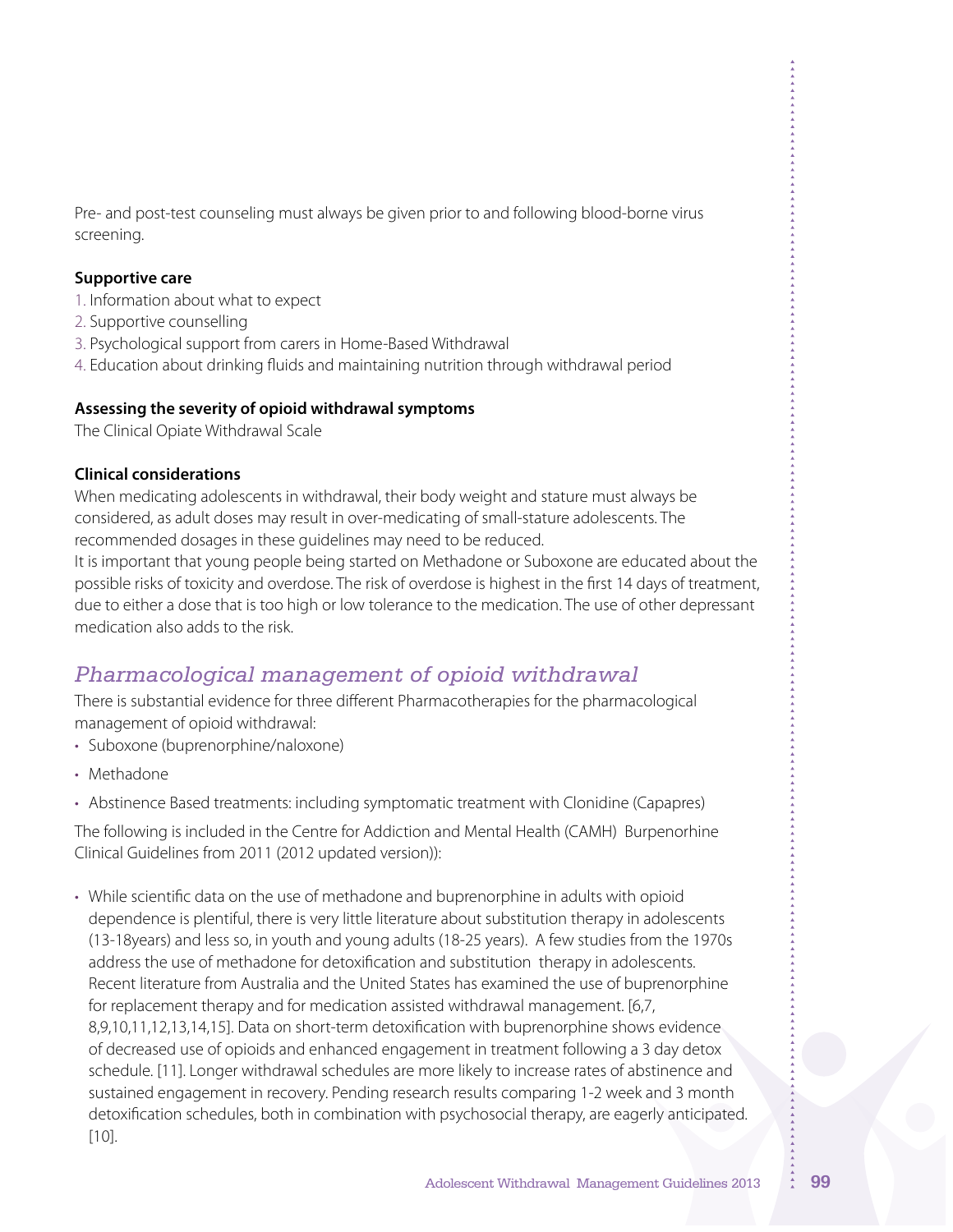- • With respect to age for treatment initiation, the recent studies include participants between the ages of 13- 18 years, with no burden of complications or poor outcomes in younger versus older adolescents. At present, buprenorphine/ naltrexone products are licensed for use in the U.S. for persons age 16 years and older. Jurisdictions in Europe, are licensed to treat adolescents 14 years and up. In Canada, at present, Suboxone is licensed only for patients 18 years or older. Use in younger individuals would be an off label use of Suboxone and the adolescent should be advised of this.
- • Recent studies clearly reveal that buprenorphine with behavioral interventions is significantly more efficacious in the treatment of opioid-dependent adolescents relative to combining clonidine and behavioral interventions. [9].
- • Concern over inducing tolerance by administrating methadone is one reason why the availability of the partial agonist buprenorphine has been seen as a useful alternative for young opioid users. Younger patients who present for treatment of opioid dependence often have a shorter history of drug use than treatment –seeking adults. Reflections from Australian experience include: " In treating young people with relatively brief histories of heroin use, and often with significant polydrug use, it is sometimes easier to recognize quite severe drug related problems than to be confident that the person is using opioids regularly enough to produce neuroadaptation."[7]
- • Buprenorphine with its higher affinity for the opioid receptor than full agonists, provides a block that may diminish patients' ability to become intoxicated with other agonists while receptors are saturated. Buprenorphine therefore, has several advantages over methadone, including lower abuse potential and a stronger safety profile. Additionally, with buprenorphine's slow dissociation from the mu receptor, discontinuation of buprenorphine treatment results in reduced withdrawal symptoms relative to discontinuation of full agonists. This represents an advantage over methadone in a population where detoxification or stabilization and expedited withdrawal schedules are desirable.
- For adolescent and youth who are diagnosed as opioid dependent, treatment options should be offered including medically supported withdrawal management, opioid assisted withdrawal management, and substitution therapy. Buprenorphine offers distinct advantages over methadone for substitution therapy in adolescents and young adults. At present, buprenorphine is not liscenced in Canada for medication assisted detoxification. Buprenorphine for opioid withdrawal management would be an off label use, at present.
- • The use of buprenorphine to treat opioid use disorders in adolescents and youth is well established in Europe and Australia. Recent literature from the United States shows that combining buprenorphine with behavioral interventions is significantly more efficacious in the treatment of opioid dependent adolescents relative to combining clonidine and behavioral therapy (8). The pharmacologic advantages of a partial agonist over a full agonist render buprenorphine favourable in medication assisted withdrawal treatment for opioid dependence in young persons.[7]. Optimal duration of detoxification pharmacotherapy is the topic of ongoing research. US research suggests that that longer duration (12 weeks versus 14 days) of buprenorphine treatment significantly improves outcomes (10). Australian data reviewing treatment retention in adolescent patients (age 14-17 years) treated with methadone or buprenorphine for opioid dependence suggests that buprenorphine be the first line pharmacotherapy for substitution treatment. [7].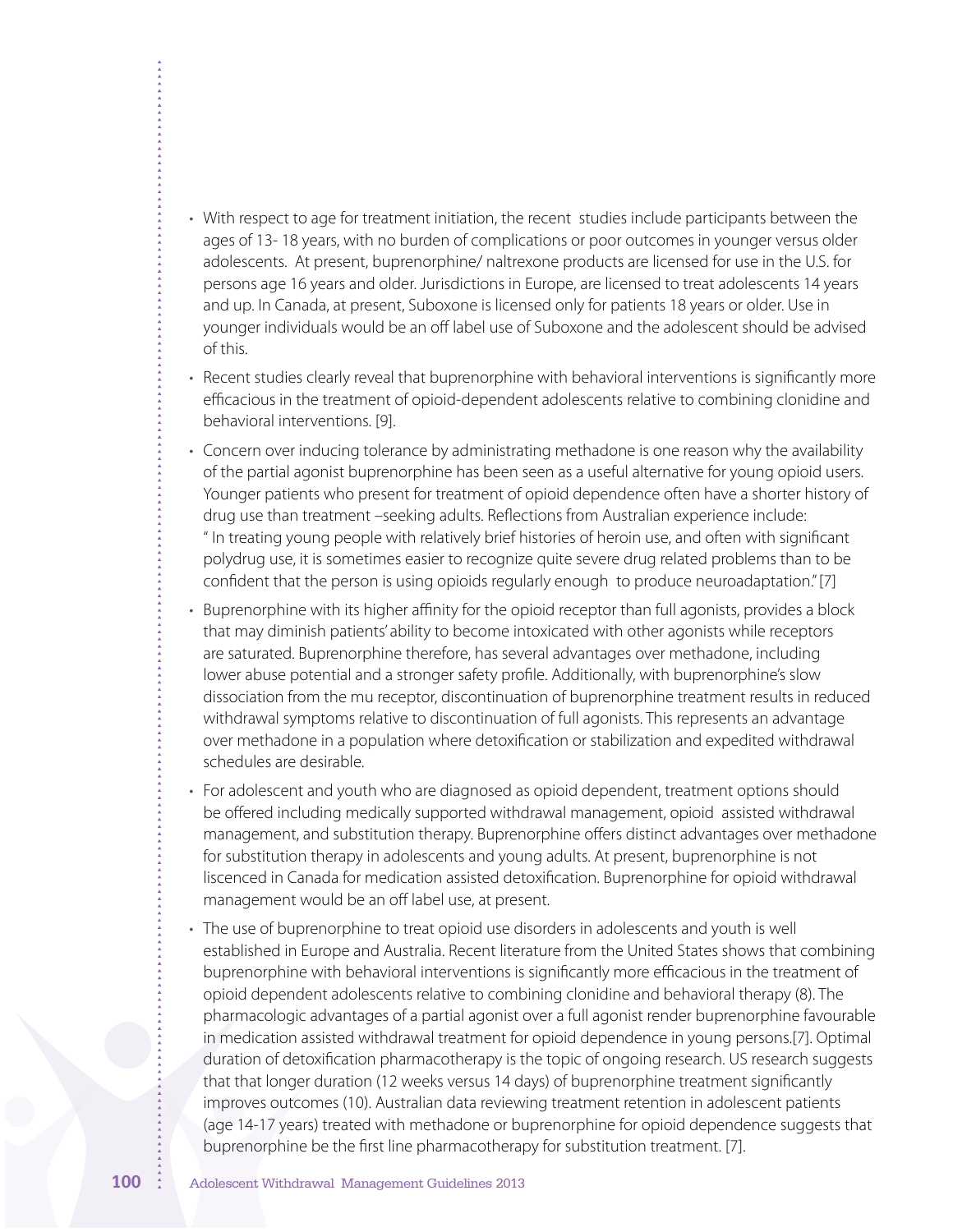The prescribing of methadone and suboxone should be done in consultation with a physician who has an exemeption to prescribe long acting opioids in the treatment of opioid dependence. The protocols for prescribing should be in compliance with the nova scotia guidelines for prescribing methadone. An outline of some suggested protocols for prescribing suboxone or methadone are as follows:

## Suboxone (buprenorphine/naloxone) for chemical withdrawal **Procedure**

The goal is to have withdrawal symptoms relieved for 24 hours and to then initiate a tapering regime off the stabilization dose.

To determine a stabilization dose of Suboxone (buprenorphine/naloxone):

### **Day 1**

- 1. Patients who are experiencing objective signs of opioid withdrawal (COWS equal to or greater than 13) and whose last use of a short-acting opioid (see Table 1) was more than 12 to 24 hours prior to the initiation of induction can receive a first dose of 4/1mg of Suboxone .
- 2. Give the first sublingual tablet (supervised) only when the patient is in withdrawal. If the patient is not in withdrawal, Suboxone may precipitate withdrawal because it displaces other opioids from the opioid receptors.
- 3. If the initial dose of Suboxone is 4/1mg and opioid withdrawal symptoms subside but then return (or are still present) after 2 hours, a second dose of 4/1mg can be administered.
- 4. The total amount of Suboxone administered in the first 24 hours should not exceed 8/2mg.

## **Day 2**

- 1. Patients who do not experience any difficulties with the first day of Suboxone dosing and who are not experiencing withdrawal symptoms on Day 2 are considered stabilized from their opioid withdrawal symptoms.
- 2. The daily stabilization dose of Suboxone is equivalent to the total amount of Suboxone that was administered on Day 1. On Day 3, the tapering regime may begin (see Tapering Regime below).
- 3. Doses may be subsequently increased in 2/0.5 to 4/1mg increments each day, if needed for symptomatic relief, with a target dose of 12/3 to 16/4mg per day to be achieved within the next 2 days. Once a stabilization dose is achieved, the tapering regime (see below) may be instituted.

## **Tapering Regime**

Decrease the stabilization dose by 2/0.5mg increments every 1–2 days based on symptom relief. Refer to Table 2 for an example of the establishment of a stabilization dose and tapering regime for Suboxone.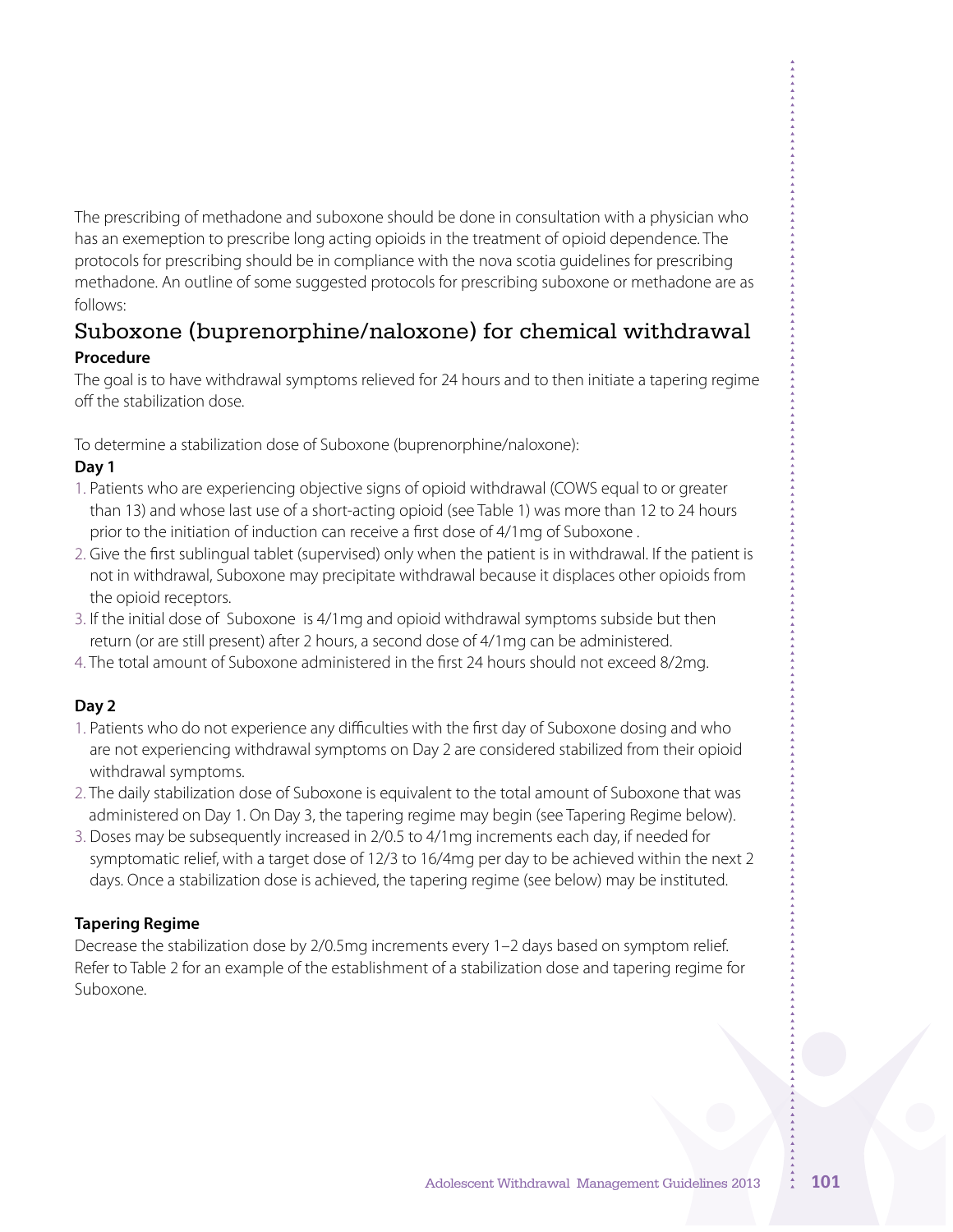### Suboxone (Buprenorphine/Naloxone)\* Stabilization and Tapering Reduction Regime Table 6

| Day                                 | Suboxone buprenorphine/naloxone)                                                                                                                                                                    | <b>Total daily dose</b> |  |
|-------------------------------------|-----------------------------------------------------------------------------------------------------------------------------------------------------------------------------------------------------|-------------------------|--|
| Establishing the stabilization dose |                                                                                                                                                                                                     |                         |  |
| Day 1                               | $\cdot$ For COWS $\geq$ 13, give an initial dose of 4/1 mg**<br>• Observe in 2 hours<br>$\cdot$ If still experiencing opioid withdrawal symptoms (COWS $\geq$ 13),<br>administer another 4/1mg dose | $4/1 - 8/2$ mg          |  |
| Days 2-3                            | Assess withdrawal symptoms using COWS                                                                                                                                                               |                         |  |
|                                     | For COWS $\leq$ 13, give the total Day 1 dose for Days 2 and 3 and<br>then initiate taper on Day 4                                                                                                  | $4/1 - 8/2mg$           |  |
|                                     | For COWS $\geq$ 13, give the total amount of Suboxone on Day 1 and<br>increase dose every 2 hours to a dosage range of 12/3 - 16/4mg                                                                | $12/3 - 16/4$ mg        |  |
| days)                               | Tapering Schedule (example based on a stabilization dose of 12/3 and 2/0.5mg decreases every 2                                                                                                      |                         |  |
| Day 4                               |                                                                                                                                                                                                     | 10/2.5mg                |  |
| Day 5                               |                                                                                                                                                                                                     | 10/2.5mg                |  |
| Day 6                               |                                                                                                                                                                                                     | 8/2mg                   |  |
| Day 7                               |                                                                                                                                                                                                     | 8/2mg                   |  |
| Day 8                               |                                                                                                                                                                                                     | 6/1.5mg                 |  |
| Day 9                               |                                                                                                                                                                                                     | 6/1.5mg                 |  |
| Day 10                              |                                                                                                                                                                                                     | $4/1$ mg                |  |
| Day 11                              |                                                                                                                                                                                                     | $4/1$ mg                |  |
| Day 12                              |                                                                                                                                                                                                     | 2/0.5mg                 |  |
| Day 13                              |                                                                                                                                                                                                     | 2/0.5mg                 |  |
| Day 14                              |                                                                                                                                                                                                     | 0 <sub>mq</sub>         |  |

#### **Notes**

\*Suboxone (buprenorphine/naloxone) is available in two different sublingual dosage strengths:

- • 2 mg buprenorphine / 0.5 mg naloxone
- 8 mg buprenorphine / 2 mg naloxone

The purpose of the naloxone component is to deter intravenous administration of the sublingual tablet.

\*\*To achieve a loading dose of 4/1mg (i.e. 4mg of buprenorphine / 1mg naloxone), two (2) of the 2mg Suboxone sublingual tablets should be dosed simultaneously. Dissolution takes about 2 to 10 minutes.

Adapted from: Kahan, M., Srivastava, A., Ordean, A. & Cirone, S. (2011).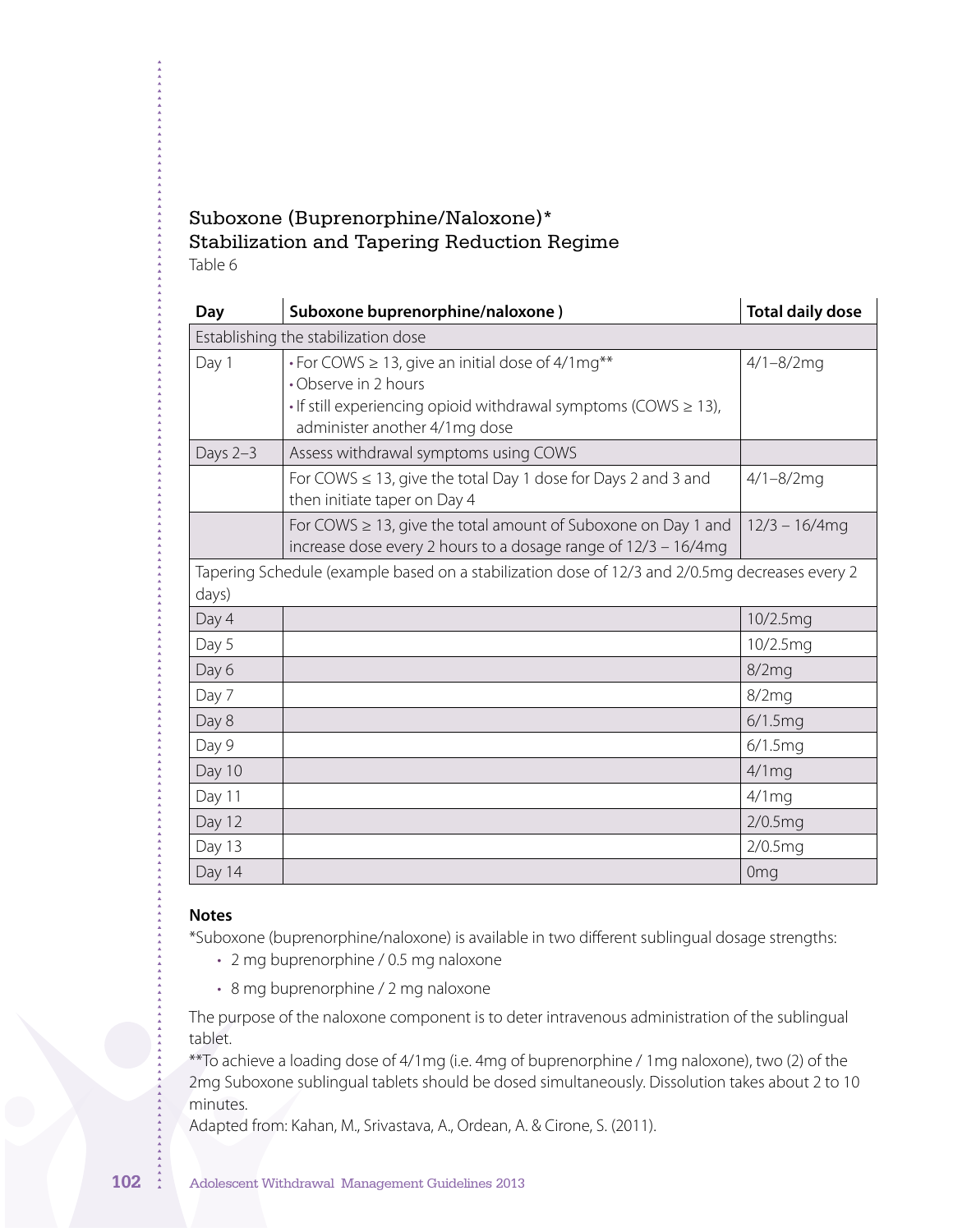Some individuals will either request or require longer treatment than 2 weeks. Opioid Substitution Therapy (OST) for adolescents with Opioid Use Disorders is appropriate for those individuals who have been assessed by a physician who is educated in the use of Suboxone for the treatment of Opioid Dependence and who are deemed clinically suitable for Suboxone OST.

# Methadone for chemical withdrawal support

### **Procedure**

Monitor vital signs prior to the administration of each medication dose.

### **Day 1**

To determine methadone stabilization dose:

- Administer Methadone 20mg po x 1 loading dose for Clinical Opiate Withdrawal Scale (COWS) scores equal to or greater than 13.
- Three hours post loading dose, administer Methadone 5mg po q3h prn while COWS score remains equal to or greater than 13, to a maximum total dose of 40mg in 24 hours.

For individuals stabilized on less than methadone 40mg, contact physician for specific methadone tapering schedule. Do not proceed with orders below.

## **Day 2**

Methadone 20mg po bid First dose to be administered a minimum of 6 hours after last dose on Day 1.

## **Day 3**

Begin Methadone Tapering Schedule (See Taper Algorithm below) this regime is NOT what would be prescribed in the community, but as long as there is 24 hour medical support, this may be feasible. In the community, a maximum starting dose of only 30mg is permitted due to safety issues and risk of overdose and death.

### Methadone Withdrawal Taper Algorithm **Table 7**

| <b>Taper Day</b> | <b>Morning Dose (mg)</b> |
|------------------|--------------------------|
| 1                | 35                       |
| $\overline{2}$   | 35                       |
| 3                | 30                       |
| 4                | 30                       |
| 5                | 25                       |
| 6                | 25                       |
| 7                | 20                       |
| 8                | 20                       |
| 9                | 15                       |
| 10               | 15                       |
| 11               | 10                       |
| 12               | 10                       |
| 13               | 5                        |
| 14               | 5                        |
| 15               | 0                        |

For adolescents and youth who may request or require longer treatment with opioid substitution, methadone maintenance treatment is an option. In this case, the individual should be seen and assessed by a physician with education in the treatment of Opioid Dependence with Opioid Substitution Therapy and an exemption to prescribe methadone, if methadone maintenance is the treatment of choice.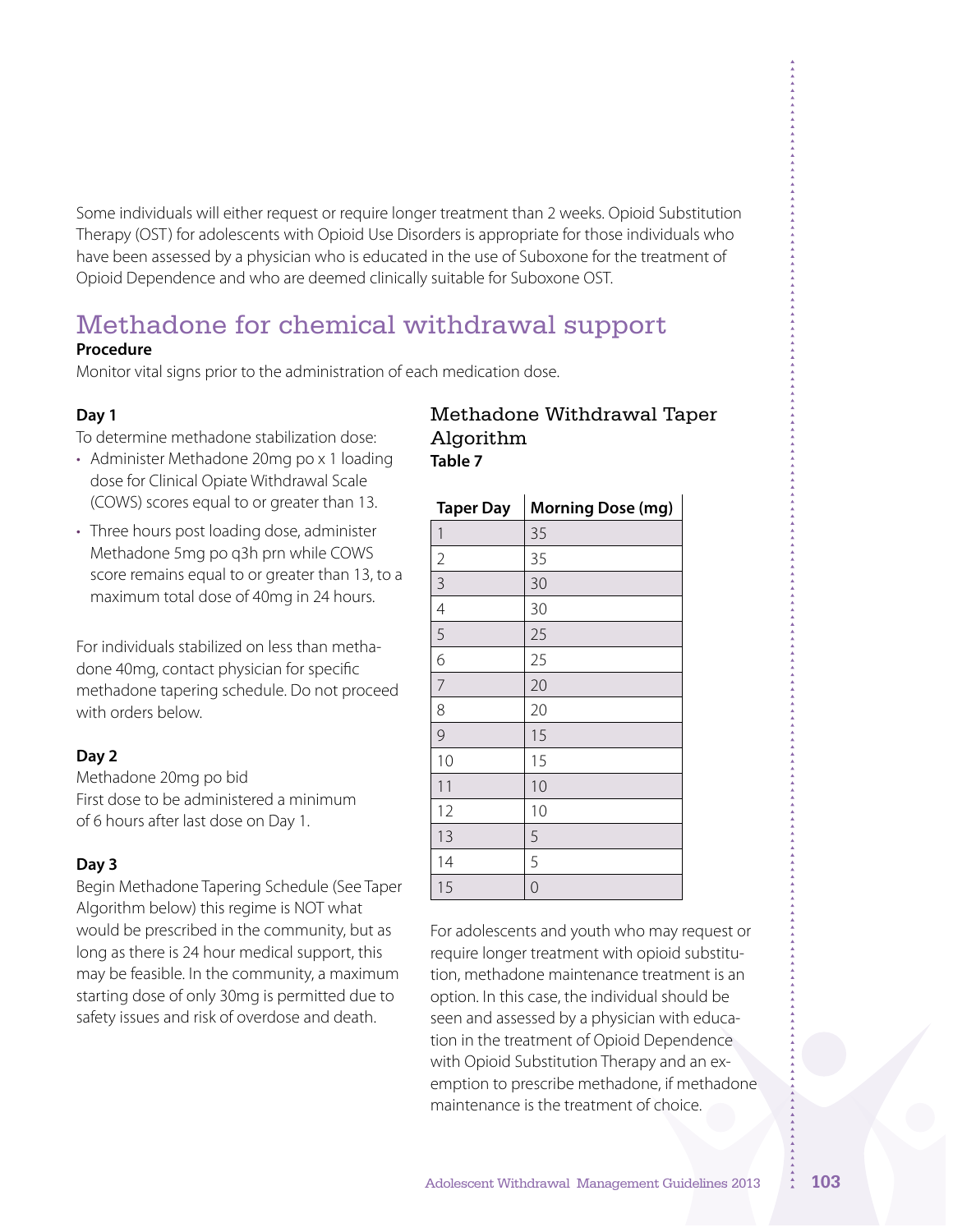## Clonidine

Clonidine is seldom used as an opioid withdrawal medication. Historically it is not well tolerated by adolescents. However, many youth may not be interested in treatment with an opioid substitute and may request abstinence based treatment. In this case, symptomatic/supportive medical management of withdrawal is possible with the use of clonidine and other medications to treat withdrawal symptoms. Also, for youth who are interested in Suboxone assisted withdrawal mamagement, if they are not yet in withdrawal with a COES scale >13, they may be well supported with medicaiotns for symptomatic relief of withdrawal symptoms. In anticipation of administering Suboxone, which has a sedative effect, usually other sedative medications would be avoided.

#### **Procedure**

Monitor the young person's blood pressure prior to administering clonidine to ensure that the possible resultant hypotension will not adversely affect the recipient.

Give an initial test dose of clonidine to determine the effects on blood pressure.

Monitor blood pressure every thirty minutes for two hours following the administration of the test dose.

If there are no adverse reactions to the test dose, commence a reducing regime of clonidine. If the young person's systolic reading is over 80 mmHg and pulse is over 60 b.p.m. for both readings, and the young person is not complaining of or showing signs of dizziness, the clonidine dose may be given.

**Precaution:** Use clonidine with caution in patients with pre-existing heart disease or those who are on antihypertensives. Caution patients about the risk of dizziness/syncope, and advise them to avoid driving or using the bathtub until they know how they will tolerate the dose.

Table 4 illustrates the Clonidine protocol to manage opioid withdrawal symptoms.

### Clonidine Protocol

Table 8

#### **Protocol for clonidine dosing**

| If BP $>90/60$ :            | Give 0.1 mg t.i.d. - q.i.d. prn for 5-7 days<br>Warn about postural symptoms, drowsiness, driving; no prolonged hot showers<br>or baths (venous dilatation can cause hypotension) |
|-----------------------------|-----------------------------------------------------------------------------------------------------------------------------------------------------------------------------------|
| If 0.1 $mg$<br>ineffective: | Increase to 0.2mg t.i.d.-g.i.d. prn<br>Monitor for hypotension                                                                                                                    |
| Continue                    | Can be used for 5-7 days as an outpatient                                                                                                                                         |

Source: Kahan, M. & Wilson, L. (2002).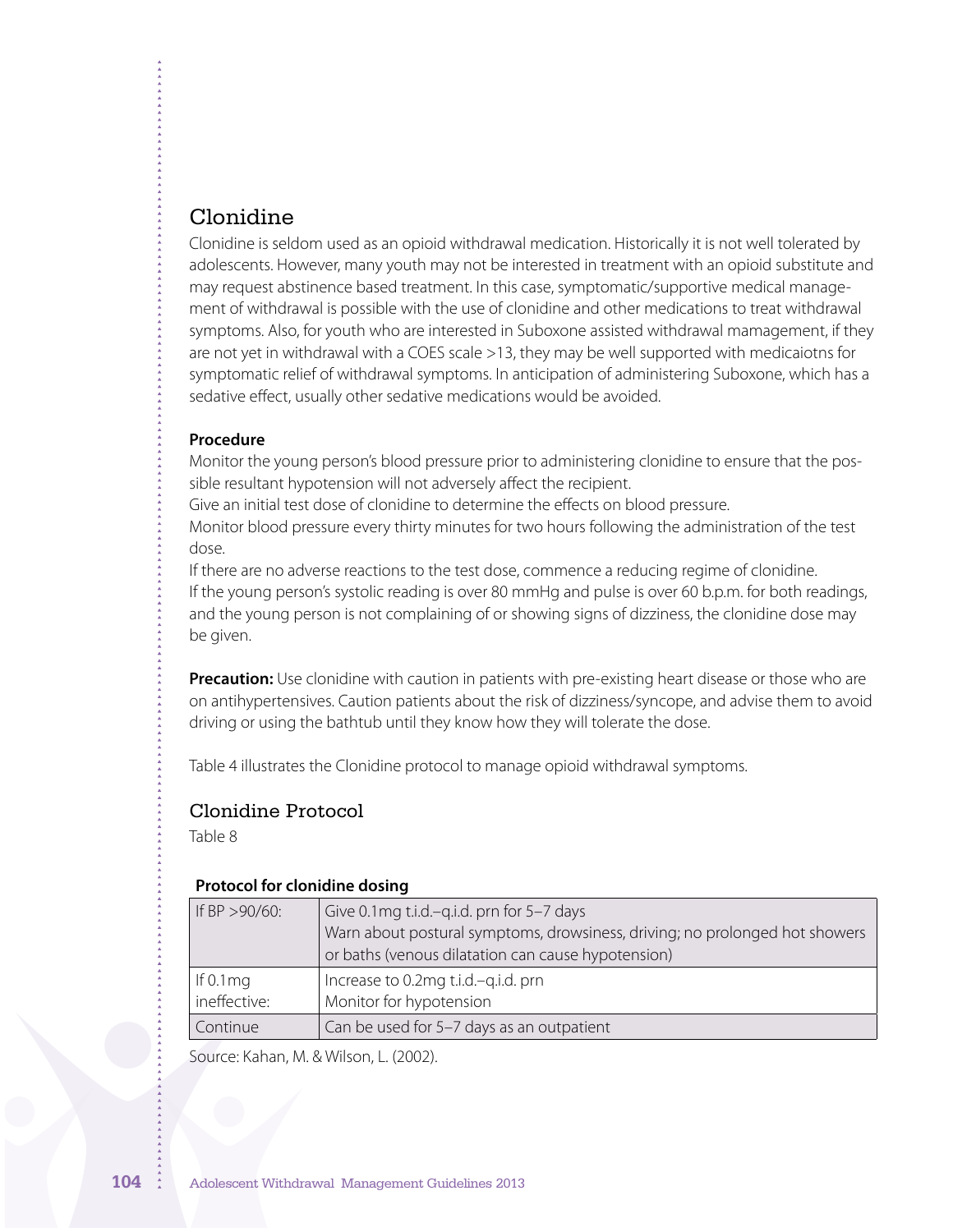# Symptomatic Medication Regime

### **Aches and pains**

Ibuprofen (Advil/Motrin) 200–400mg q4h prn, not to exceed 1200mg in 24 hours

### **Nausea & vomiting**

Diphenhydramine 25–100mg q6–8h prn

### **Diarrhea**

Loperamide Hydrochloride 2mg 4mg initially, then 2mg after each loose bowel action, to maximum of 16mg/day or Loperamide Hydrochloride (Imodium) 2mg t.i.d.

**Precaution:** To prevent any possible drug interactions, do not use any medication containing atropine (e.g., Lomotil) if the young person is being administered clonidine.

# Stimulants

## *Some common stimulants:*

- amphetamine (speed)
- methamphetamine (crystal, meth, ice, speed)
- cocaine (coke)
- methylphenidate (Ritalin)
- khat (plant-derived CNS stimulant)

## *Stimulant Effects*

Stimulants are central nervous system stimulants that have a peripheral sympathomimetic action.

### **Signs of intoxication:**

- stereotypical motor behaviour
- talkative
- vague concerns
- fidgety
- scratching
- twitching/shaking
- tremor
- ambivalent
- nervous tension
- rocking
- • sniffing
- 
- repetitiveness/pressure of speech
- euphoria and exhilaration
- enhanced self-confidence
- disinhibition
- tangential thinking
- • decreased appetite
- tachycardia
- hypertension
- tachypnea (rapid, shallow breathing)
- mydriasis (dilated pupils)
- nausea and vomiting
- confusion
- aggression
- • paranoia
- panic

- hyperthermia
- 
- dry mouth
- 
- insomnia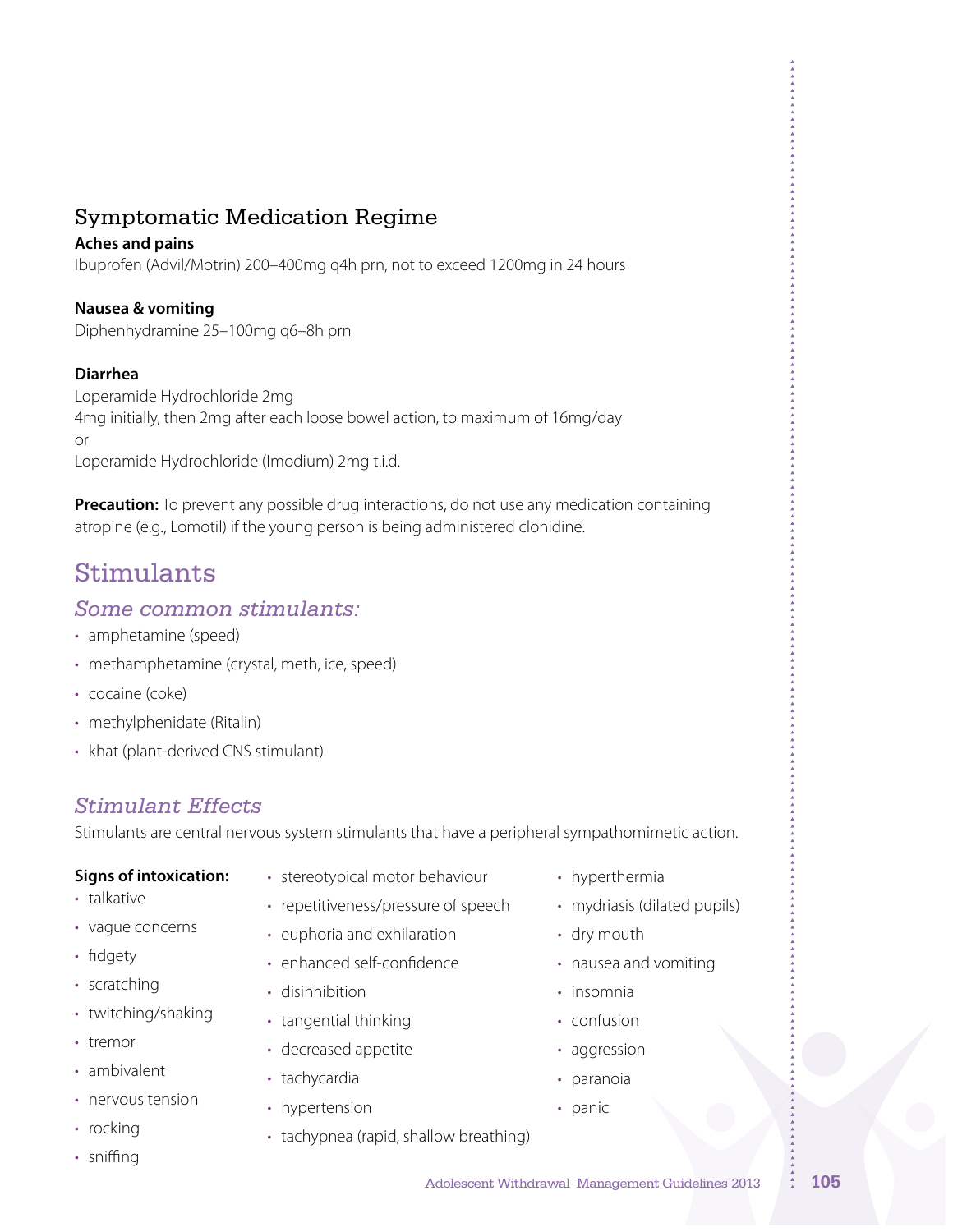# *Stimulant Toxicity*

Table 9

| <b>Organ System</b>                            | <b>Medical Effects</b>                                                                                                                                                                                                           |
|------------------------------------------------|----------------------------------------------------------------------------------------------------------------------------------------------------------------------------------------------------------------------------------|
| Head, eyes, ENT                                | Pupil dilation, headache, bruxism                                                                                                                                                                                                |
| Pulmonary<br>(especially if<br>drug is smoked) | Hyperventilation, dyspnea, cough, chest pain, wheezing, hemoptysis, acute<br>asthma exacerbation, barotrauma (pneumothorax/mediastinum), pulmonary<br>edema                                                                      |
| Cardiovascular                                 | Tachycardia, palpitations, increased BP, arrhythmia, chest pain, myocardial isch-<br>emia/infarct, ruptured aneurysm, cardiogenic shock                                                                                          |
| Neurologic                                     | Headache, agitation, psychosis (especially tactile hallucinations), tremor, hy-<br>perreflexia, small muscle twitching, tics, stereotyped movements, myoclonus<br>seizures, cerebral hemorrhage/infarct (stroke), cerebral edema |
| Gastrointestinal                               | Nausea, vomiting, mesenteric ischemia, bowel infarct or perforation                                                                                                                                                              |
| Renal                                          | Diuresis, myoglobinuria, acute renal failure due to rhabdomyolysis                                                                                                                                                               |
| Mild fever                                     | Mild fever, malignant hyperthermia                                                                                                                                                                                               |

#### **Signs of acute toxicity:**

- paranoia, hyperarousal, and bizarre, violent, and erratic behaviours
- severe headache (onset immediately after using amphetamines should alert to the possibility of intracranial hemorrhage)
- cerebrovascular accident (cocaine/other stimulant use should be considered in any young person presenting with a cerebrovascular accident)

If there are any troubling signs or symptoms of acute stimulant intoxication, patients should be assessed in an Emergency Department early because there are some complications with high morbidity and possible mortality.

#### **Signs of chronic use:**

- weight loss
- • memory impairment
- poor concentration and attention
- sleep disturbances
- hallucinations and flashbacks
- depression
- panic attacks
- acute psychotic episodes resembling paranoid schizophrenia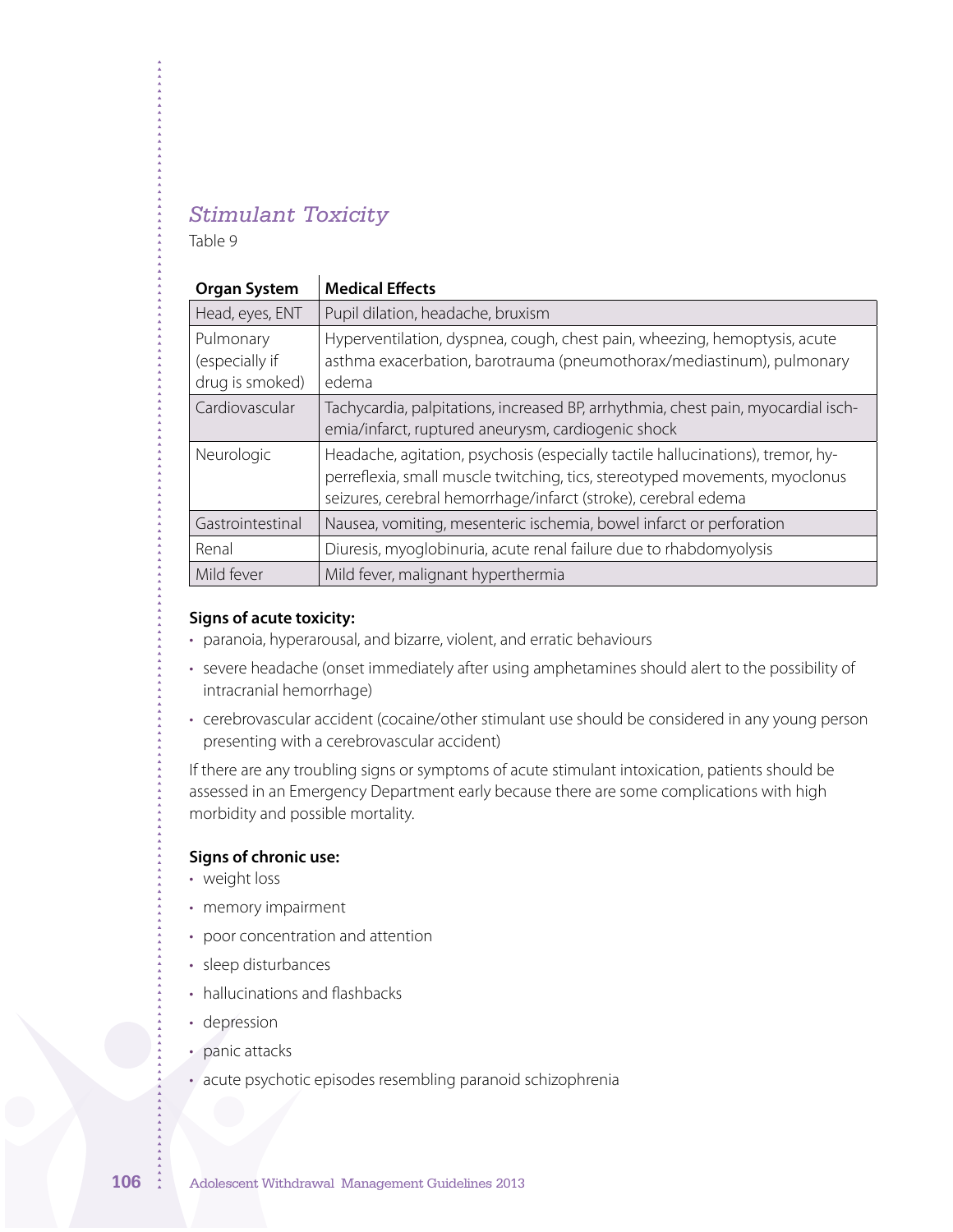# *Methylene dioxy-methamphetamine (MDMA, Ecstasy)*

MDMA is similar in structure and affect to amphetamines, but acts as a hallucinogen as well. MDMA stimulates the central nervous system and also affects perception.

#### **Signs of MDMA intoxication:**

- tachycardia
- hypertension
- hyperthermia
- increased confidence
- jaw-clenching, bruxism
- feelings of well-being
- • nausea
- feelings of closeness to others
- anxiety
- • anorexia
- • sweating

#### **MDMA taken in greater quantities may produce:**

- • vomiting
- floating sensations
- irrational or bizarre behaviour
- hallucinations
- convulsions

# *Features of stimulant withdrawal*

#### **In first 2–3 days ("crash"):**

- exhaustion
- increased sleep
- • depression, anxiety

#### **Following days or weeks:**

- irritability and anxiety
- • cravings
- mood swings
- poor concentration
- hypersomnolence/sleep disturbances (increased dreaming due to increased REM sleep)
- increased appetite
- depression
- paranoid delusions and psychotic phenomena

#### **Signs of acute MDMA toxicity:**

- hyperpyrexia/hyperthermia
- • extreme hypertension
- dehydration
- tachycardia
- • cardiac arrhythmia
- hallucinations
- • seizures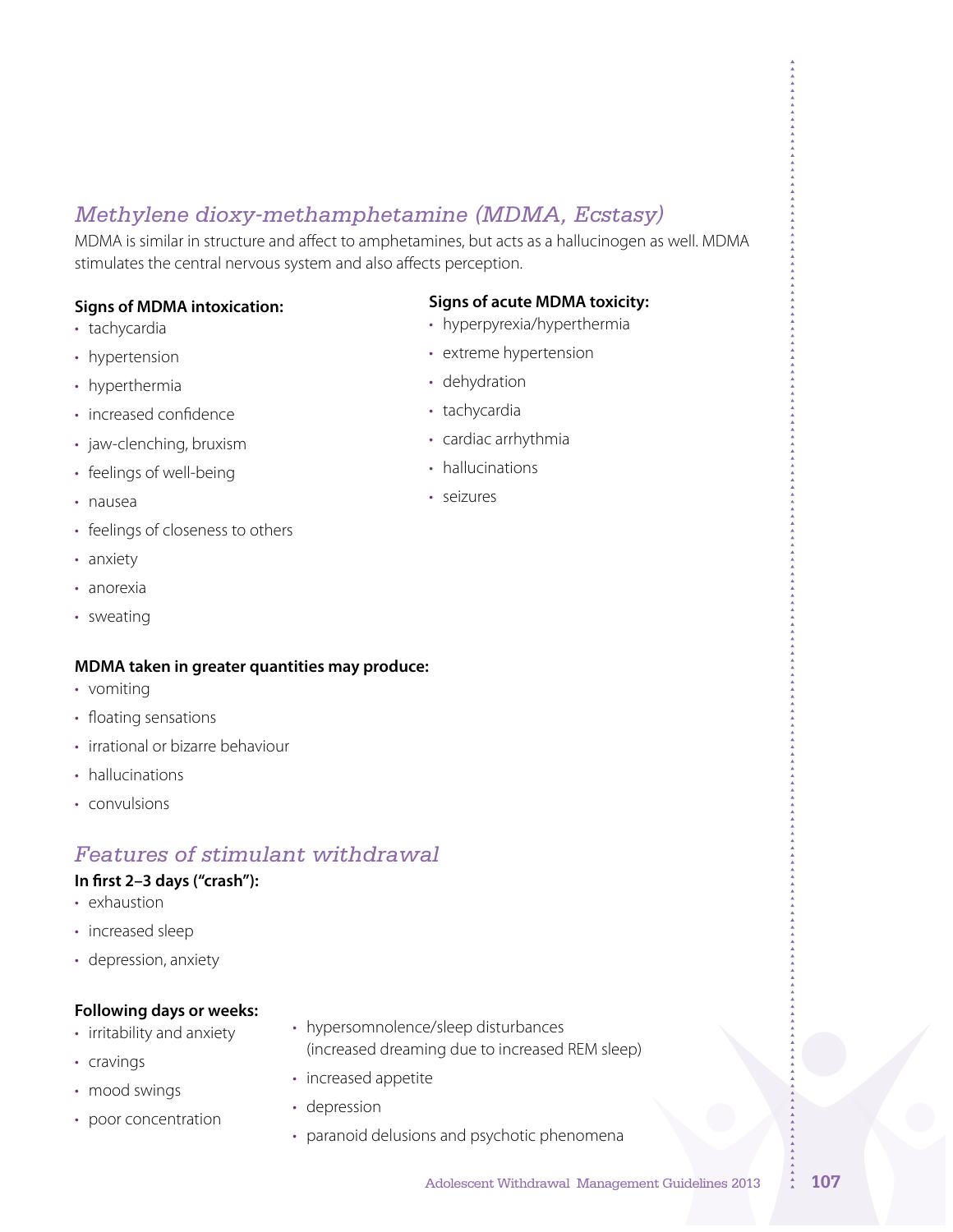# *Managing Stimulant Withdrawal*

#### **Purpose**

To provide staff with protocols for the management of stimulant withdrawal.

#### **Principle**

To manage stimulant withdrawal by minimizing progression of withdrawal and by accurate assessment of substance history and relevant health issues.

#### **Medication**

Diazepam (Valium)

#### **Assessment**

1. Detailed history of stimulant use:

- type of stimulants used
- quantity of stimulants used
- pattern of use and for how long
- route of administration (cocaine—inhaling crack, snorting powder, injection)
- risk of complications from acute or chronic toxicity
- 2. Concurrent use of other substances
- 3. Previous withdrawal attempts:
	- withdrawal symptoms experienced
	- symptomatic medication used
	- any complications
- 4. Medical and psychiatric history

#### **Examination**

- 1. Evidence of intoxication
- 2. Evidence of withdrawal symptoms
- 3. Vital signs and weight
- 4. Injection sites (if injecting drug user)
- 5. Physical signs of liver disease, e.g., jaundice

#### **Pathology Investigations**

- 1. Full blood examination
- 2. Hepatitis B and C and HIV screening (if injecting drug user)
- 3. Liver function tests
- 4. Urine drug screen, if concerned about undisclosed substance use
- 5. bHCG if female

Pre- and post-test counselling must always be given prior to and following blood-borne virus screening.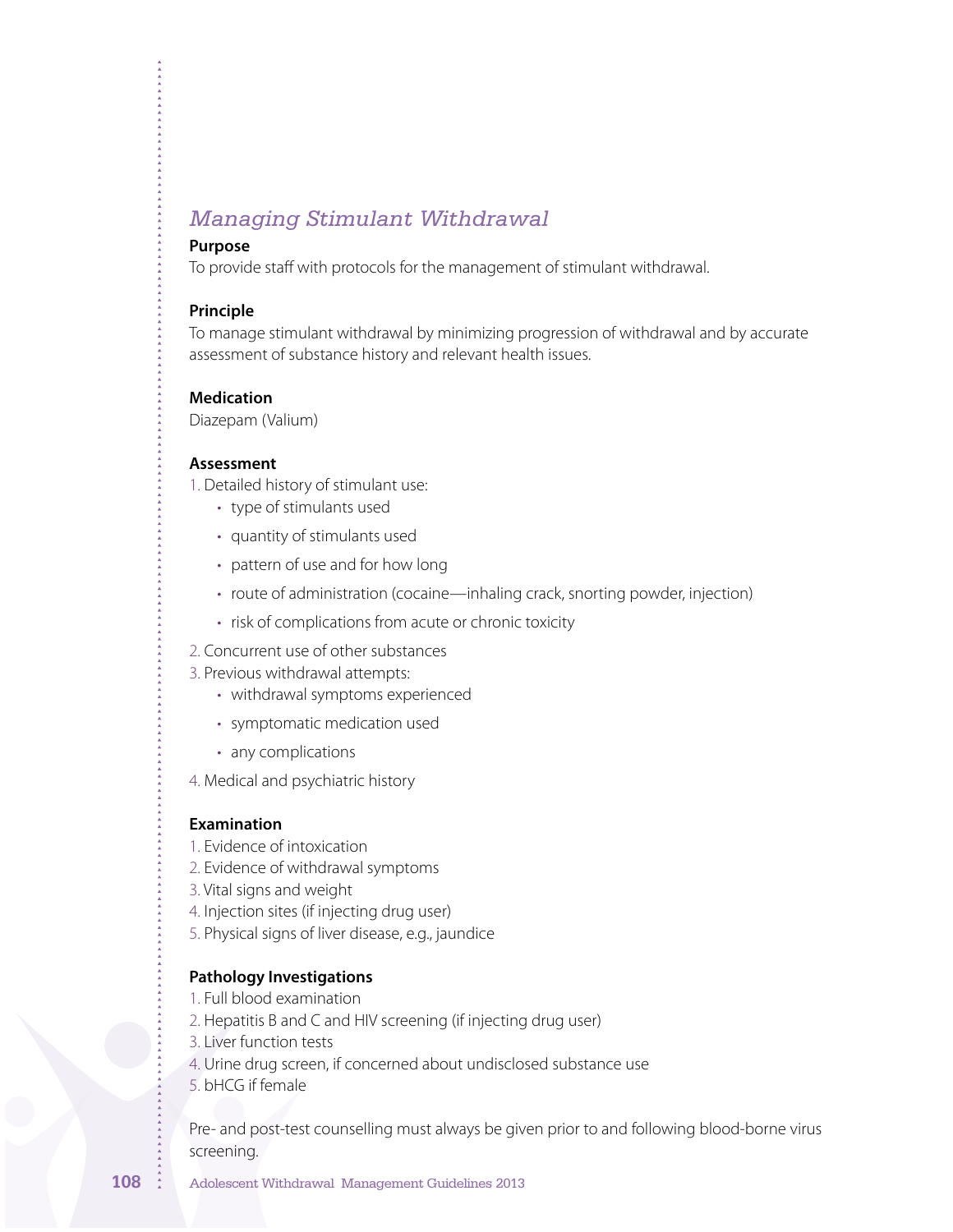#### **Supportive Care**

- 1. Information about what to expect
- 2. Supportive counselling from the nurse and other allied health workers
- 3. Psychological support from carers in Home-Based Withdrawal
- 4. Education about drinking fluids and maintaining nutrition throughout withdrawal period
- 5. Emphasis on rest, exercise, and healthy diet

# *Pharmacological Management of Stimulant Withdrawal*

Although amphetamine use is increasing, most users are not dependent.

While amphetamine withdrawal is a well-described clinical entity, there is little evidence-based information on medication that will ameliorate withdrawal discomfort in the short or long term, or facilitate long-term abstinence.

Most adolescents do not require medication for stimulant withdrawal. However, some adolescents may require a short course of diazepam if there is severe agitation or aggression.

As there are risks involved in introducing adolescents to benzodiazepines, caution must be used in prescribing them, even for a short time. The pros and cons must be considered before medicating young people with benzodiazepines.

### **Risks of benzodiazepine use are:**

- potential for abuse
- delayed return of normal sleep patterns
- development of dependence on benzodiazepines
- interaction with other medications/substances

If the young person is using Ecstasy, it is very important that the medical practitioner is aware of this, as prescribing Mono-Amine Oxidase Inhibitors (MAOIs) may lead to a hypertensive crisis in the young person.

#### **Medication**

When medicating adolescents in withdrawal, their body weight and stature must always be considered, as adult doses may result in over-medicating of small-stature adolescents. The recommended dosages in these guidelines may need to be reduced.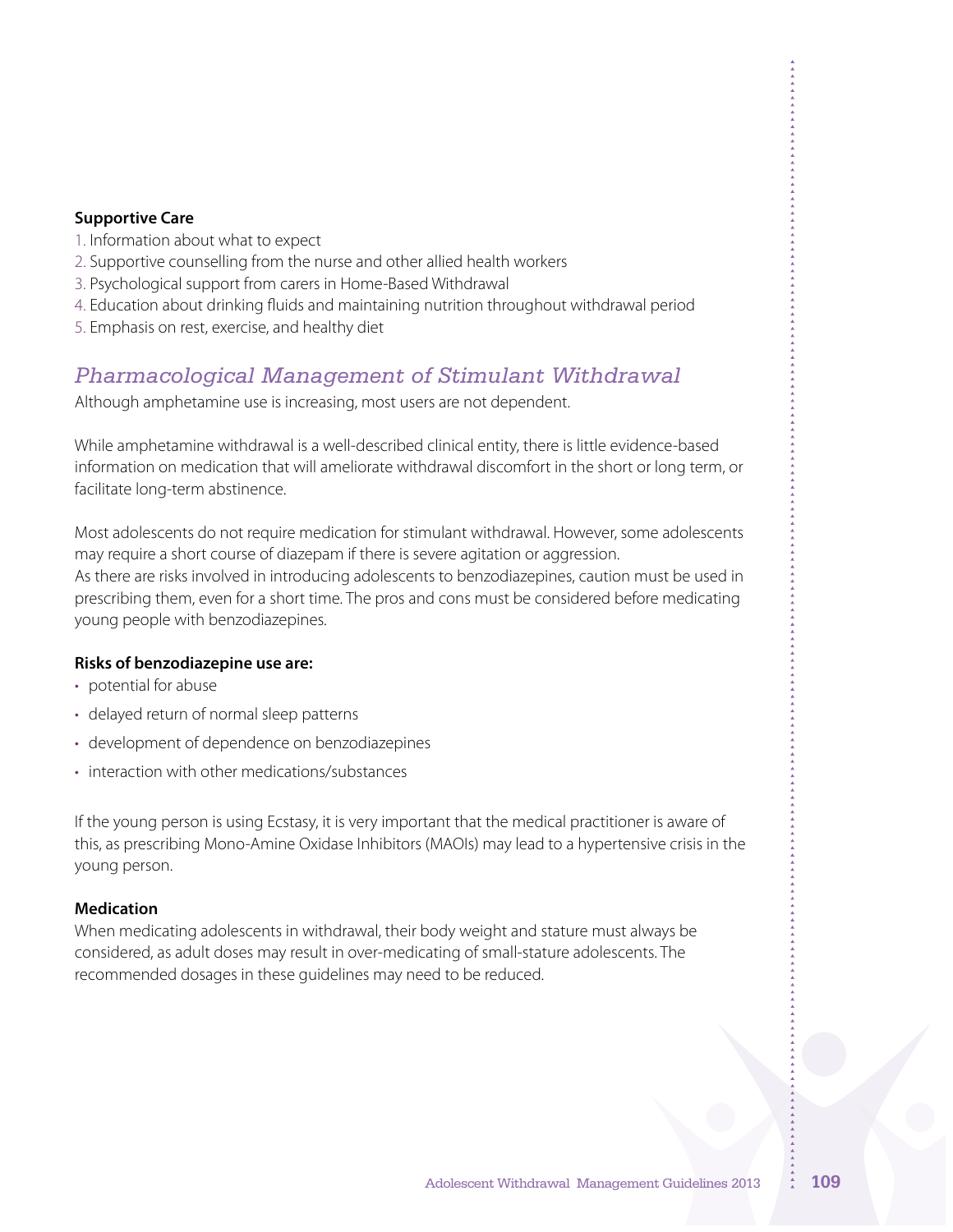#### **Agitation or aggression**

• de-escalating techniques

If diazepam is indicated:

- diazepam 5-10mg initially
- repeat after 30–60 minutes if necessary
- maximum of 20mg daily for 2 days, reducing the dose over next 3-5 days

#### **Serotonin toxicity ("serotonin syndrome")**

Stimulants have the potential to cause serotonin toxicity, particularly if taken in combination with antidepressants or antipsychotics.

Serotonin toxicity may be a mild, self-limiting condition or be potentially fatal, and presentation can be very variable, but neuromuscular signs are usually prominent.

The triad of changes includes:

- 1. mental status changes (anxiety, confusion, agitation, lethargy, delirium, coma)
- 2. autonomic hyperactivity (low-grade fever, tachycardia, diaphoresis, nausea, vomiting, diarrhea, dilated pupils, abdominal pain, hypertension, tachypnea)
- 3. neuromuscular abnormalities (myoclonus, nystagmus, hyperreflexia, rigidity, trismus, tremor)

#### **Other features of serotonin toxicity:**

- diarrhea
- • lightheadedness or dizziness
- bladder or bowel dysfunction
- headache
- blurred vision
- nasal congestion
- convulsions
- • coma

#### **Management of serotonin toxicity**

Mild cases:

- provide supportive care
- seek medical advice
- • give diazepam, up to 20mg daily in divided doses
- maintain observation until symptoms resolve

Severe cases:

• call ambulance and transport to hospital for medical intervention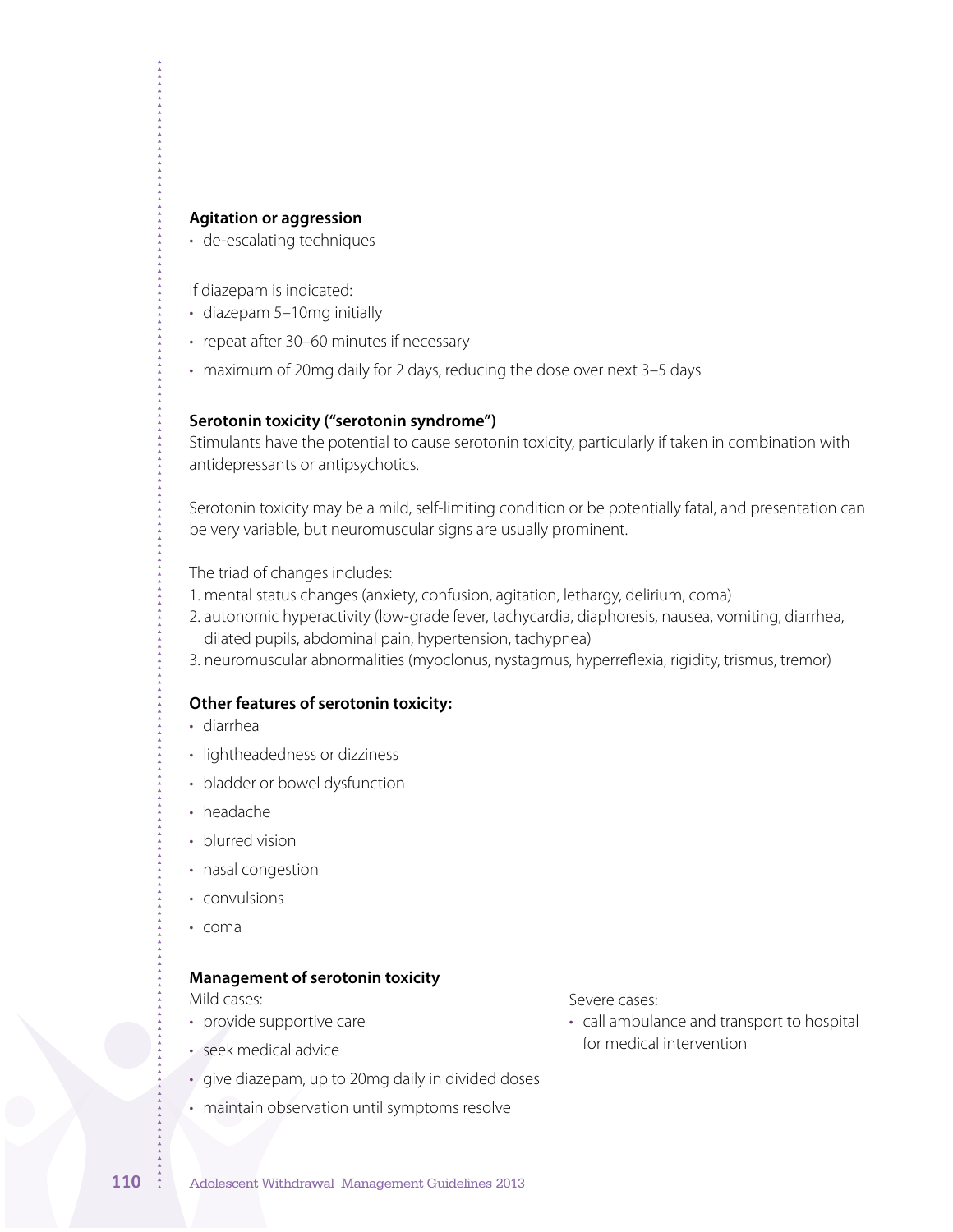#### **Stimulant-induced psychosis**

Cases of psychosis will be referred out to the Emergency Department.

It is advisable to monitor adolescents for any signs of drug-induced psychotic phenomena, which can occur in susceptible adolescents following stimulant use.

Emerging psychotic symptoms should be monitored, with a referral to the appropriate mental health service for ongoing assessment/treatment.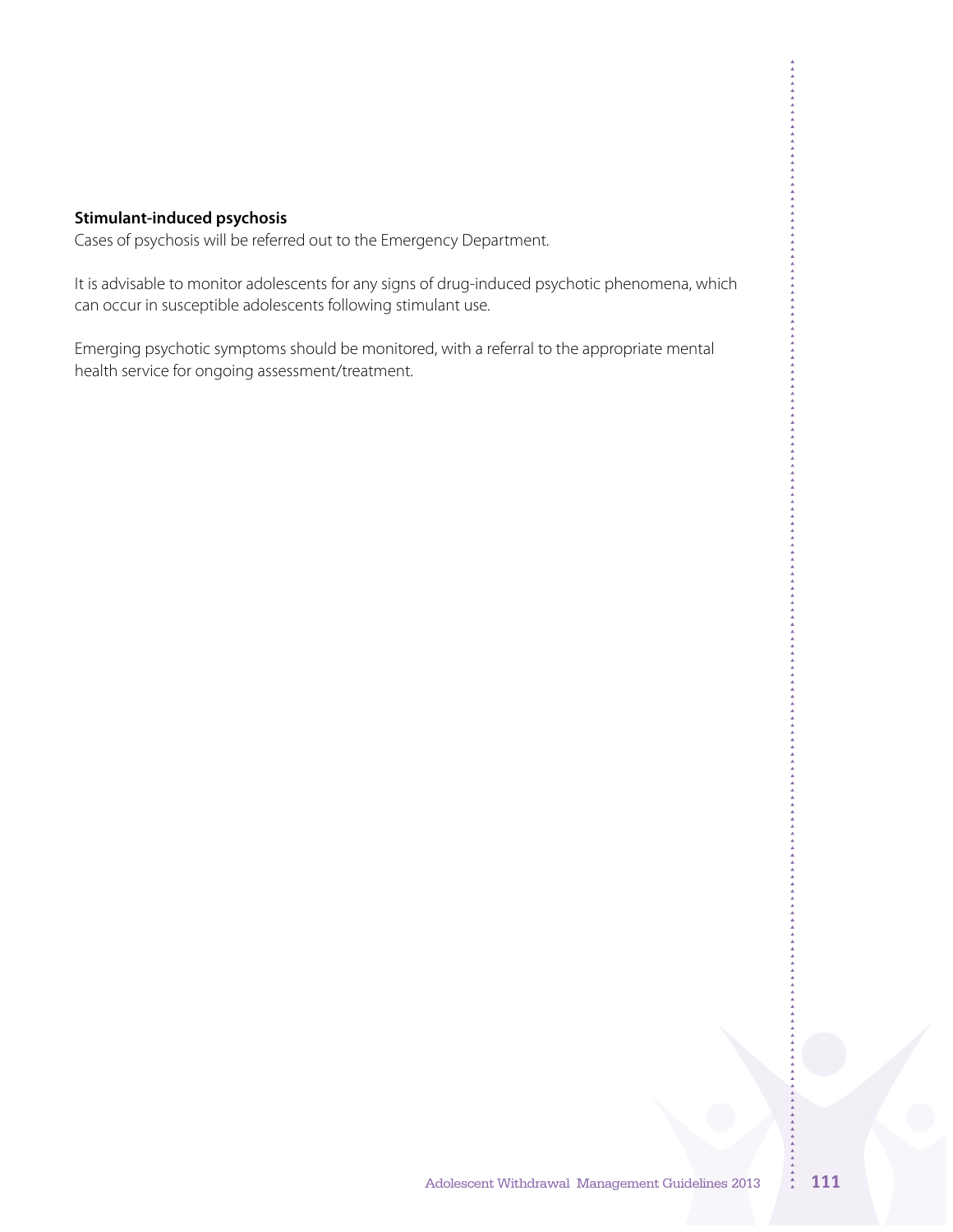# Volatile substances

#### **Volatile substance intoxication**

Volatile substances include a range of products typically used by adolescents to produce the effects of intoxication. They act as a depressant on the central nervous system.

#### **Types of volatile substances:**

- adhesives
- aerosols
- cleaning agents
- • solvents and gases
- petrol

#### **Signs of intoxication:**

- excitement and euphoria
- disinhibition
- • drowsiness
- halitosis—breath often has acetone (nail varnish) smell
- • nausea and vomiting
- flu-like symptoms
- epistaxis (nosebleeds)
- disorientation
- lack of coordination
- • dizziness
- slurred speech

Effects will vary according to the substance used.

#### **Long-term effects:**

- • tremors
- • weight loss
- lethargy
- increased thirst
- • anemia
- gastritis and colitis
- ruptured blood vessels in eyes causing redness and eventually leading to blindness
- damage to the nervous system, liver, and kidneys
- • cognitive impairment
- aggression
- depression
- paranoia

#### **Signs of acute toxicity:**

- laryngeal spasm
- • stupor
- • coma
- • cardiac arrhythmias
- convulsions
- • "sudden sniffing death"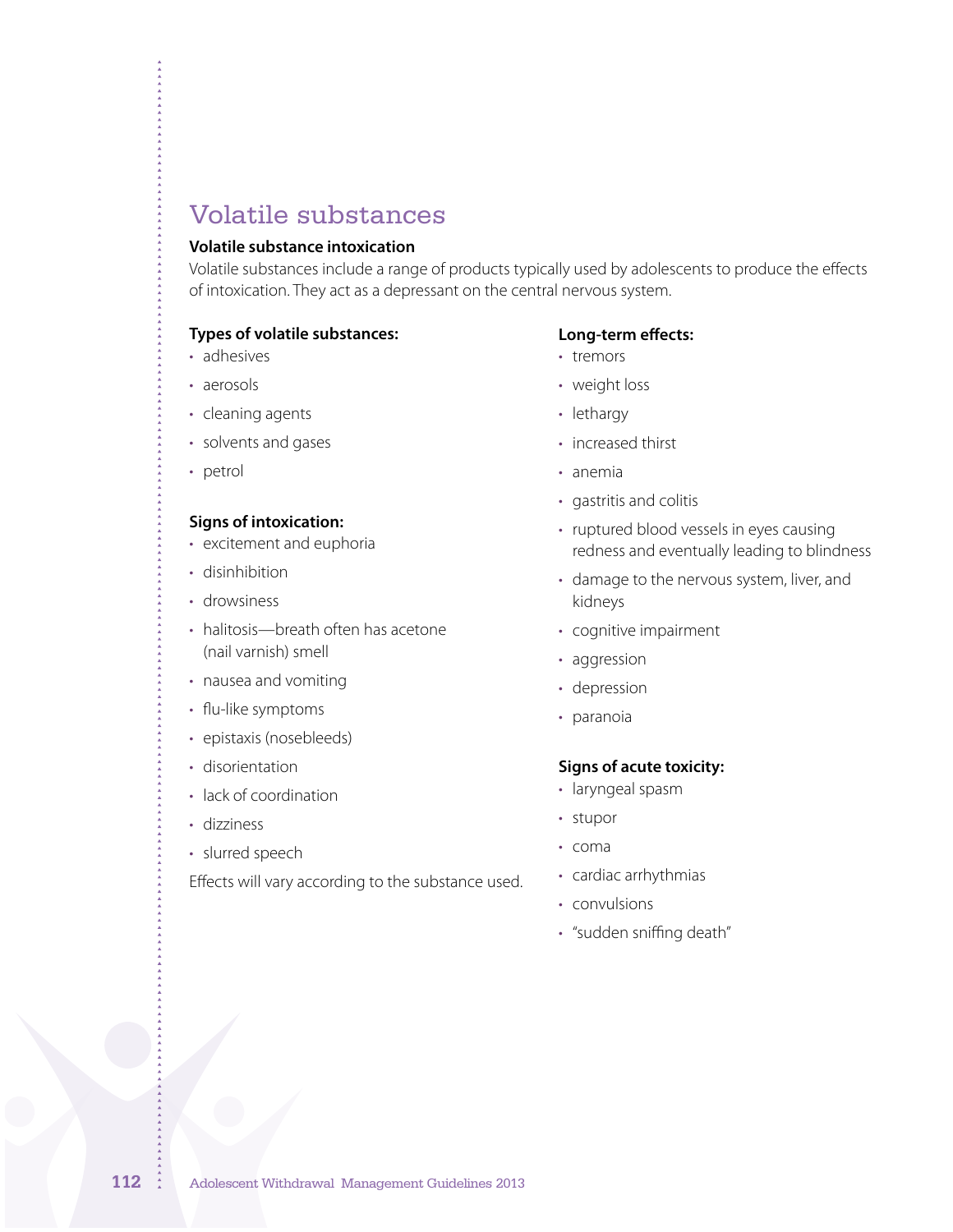#### **Features of volatile substance withdrawal:**

These are usually mild, but can be severe with protracted and heavy use.

• anxiety

- aggression
- depression
- • dizziness • tremors
- nausea and vomiting • headaches
- irritability

• anorexia

- tachycardia
- diaphoresis

# *Managing volatile substance withdrawal*

#### **Purpose**

To provide staff with protocols for the management of inhalant withdrawal.

#### **Principle**

To manage inhalant withdrawal by minimizing the progression of withdrawal, by accurate assessment of substance history and relevant health issues, and by early recognition and treatment of withdrawal.

### **Medication**

Diazepam (Valium) Metoclopramide (Maxeran)—oral and intramuscular Prochlorperazine (Stemetil)—oral and intramuscular Acetaminiphen

### **Assessment**

- 1. Detailed history of inhalant use
	- type of substance
	- pattern of use and for how long
	- • symptoms of dependence
- 2. Concurrent use of other substances
- 3. Previous withdrawal attempts:
	- withdrawal symptoms experienced
	- • symptomatic medication used
	- any complications
- 4. Medical and psychiatric history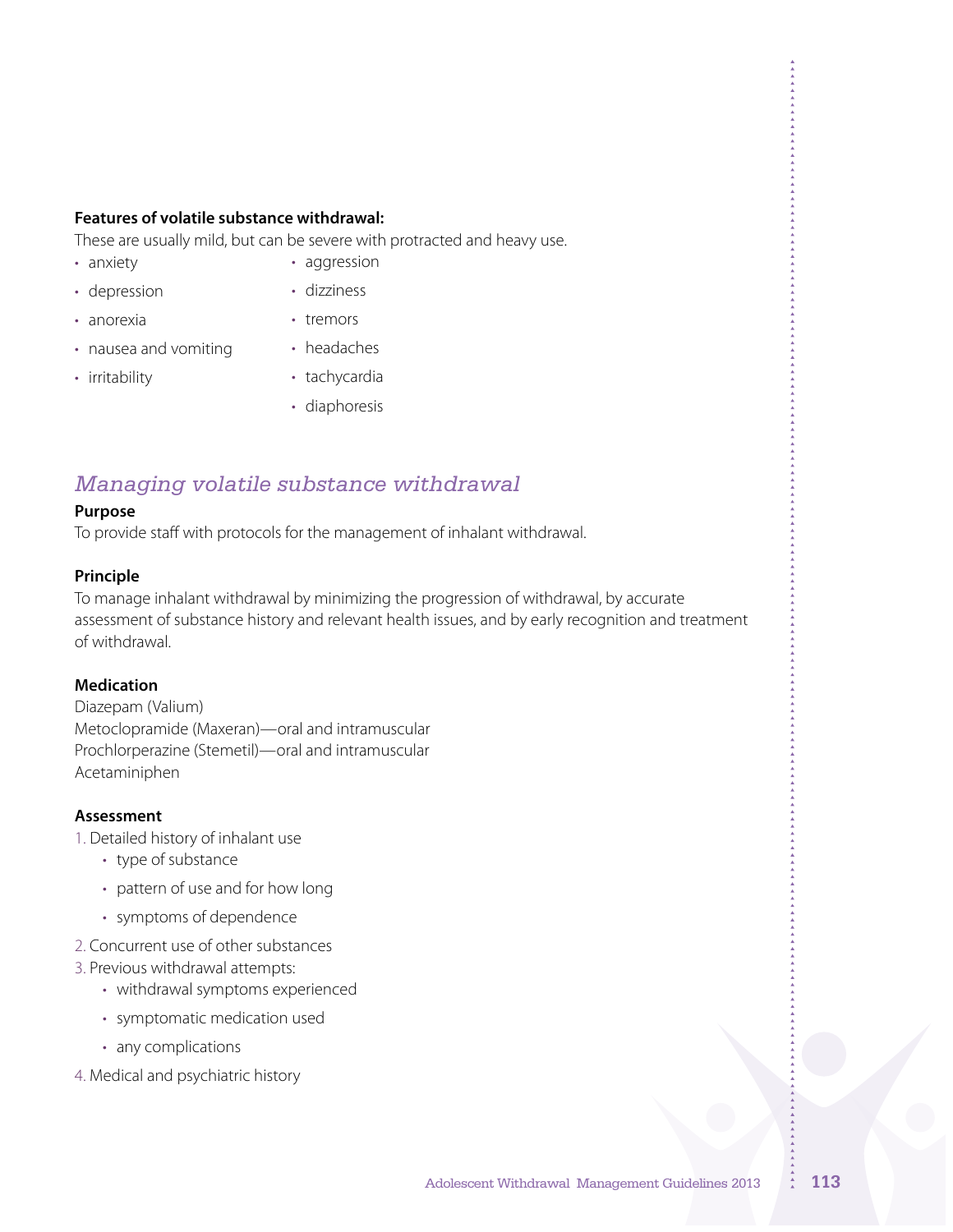#### **Examination**

- 1. Evidence of intoxication
- 2. Evidence of withdrawal symptoms
- 3. Vital signs and weight

#### **Pathology investigations**

- 1. Full blood examination
- 2. Urine drug screen, if concerned about undisclosed substance use
- 3. STI screen v
- 4. Hepatitis screen
- 5. bHCG

#### Management of Withdrawal **Supportive Care**

- 1. Information about what to expect
- 2. Supportive counselling
- 3. Education about drinking fluids and maintaining nutrition through withdrawal period

## *Pharmacological Management of Inhalant Withdrawal*

While there is no evidence of a physical withdrawal syndrome associated with the cessation of inhalant use, anecdotally we find that some adolescents will experience some minor physical symptoms in the first few days following cessation of use.

Most adolescents do not require medication for inhalant withdrawal. Staff may implement coping strategies that address the anxiety and sleep disturbance. However, some adolescents may require a short course of diazepam if there is severe agitation or aggression.

As there are risks involved in introducing adolescents to benzodiazepines, caution must be used in prescribing them for even a short time. The pros and cons must be considered before medicating young people with benzodiazepines.

#### **Risks of benzodiazepine use:**

- potential for abuse ++++++
- delayed return of normal sleep patterns
- development of dependence on benzodiazepines
- interaction with other medications/substances

#### **Procedure**

Monitor the withdrawal episode and assess how the young person is coping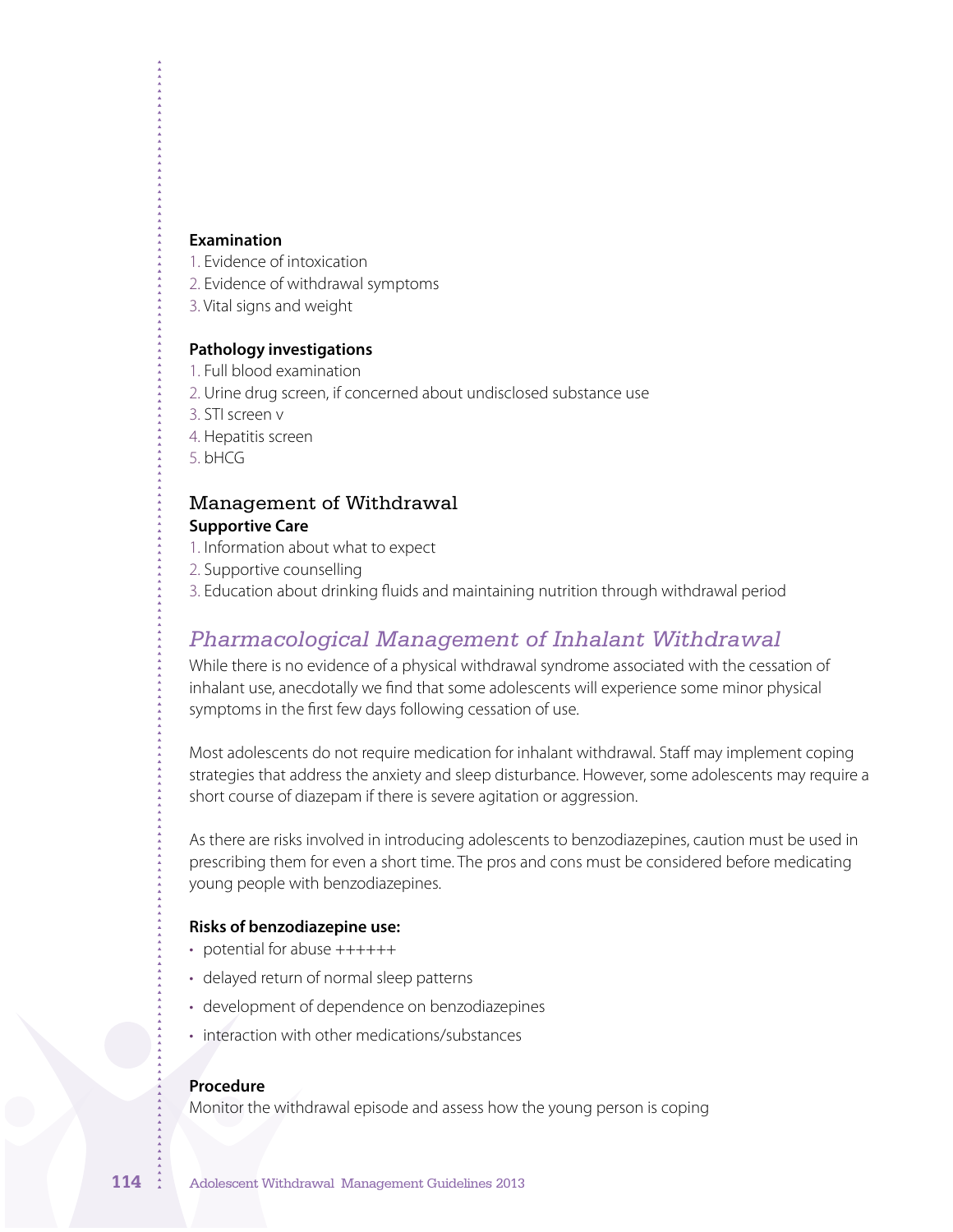#### **Medication**

When medicating adolescents in withdrawal, their body weight and stature must always be considered, as adult doses may result in over-medication of smaller-stature adolescents. The recommended dosages in these guidelines may need to be reduced.

#### **Anxiety and aggression**

If diazepam is indicated:

- diazepam up to 20mg daily in divided doses initially, reducing doses over 3-5 days
- maximum of 5 days medication

#### **Nausea and vomiting**

Metoclopramide 10mg t.i.d. oral as required

#### **OR**

Prochlorperazine 12.5mg t.i.d. oral as required Intramuscular injection may be required if there is severe vomiting.

Dystonic reactions can be a side effect of metoclopramide and prochlorperazine, and adolescents must be closely monitored for the onset of this. Benztropine mesylate (Cogentin) 2mg by intramuscular injection will resolve the symptoms.

Review by a medical practitioner following the onset of dystonic reactions is essential.

#### **Headaches**

Acetaminophen 1000mg q6H prn and ibuprofen 600mg Q8H prn

The amount of acetaminophen administered to adolescents who are Hepatitis C–positive must be monitored, as it may adversely affect liver function. Generally, paracetamol should not exceed 4g in a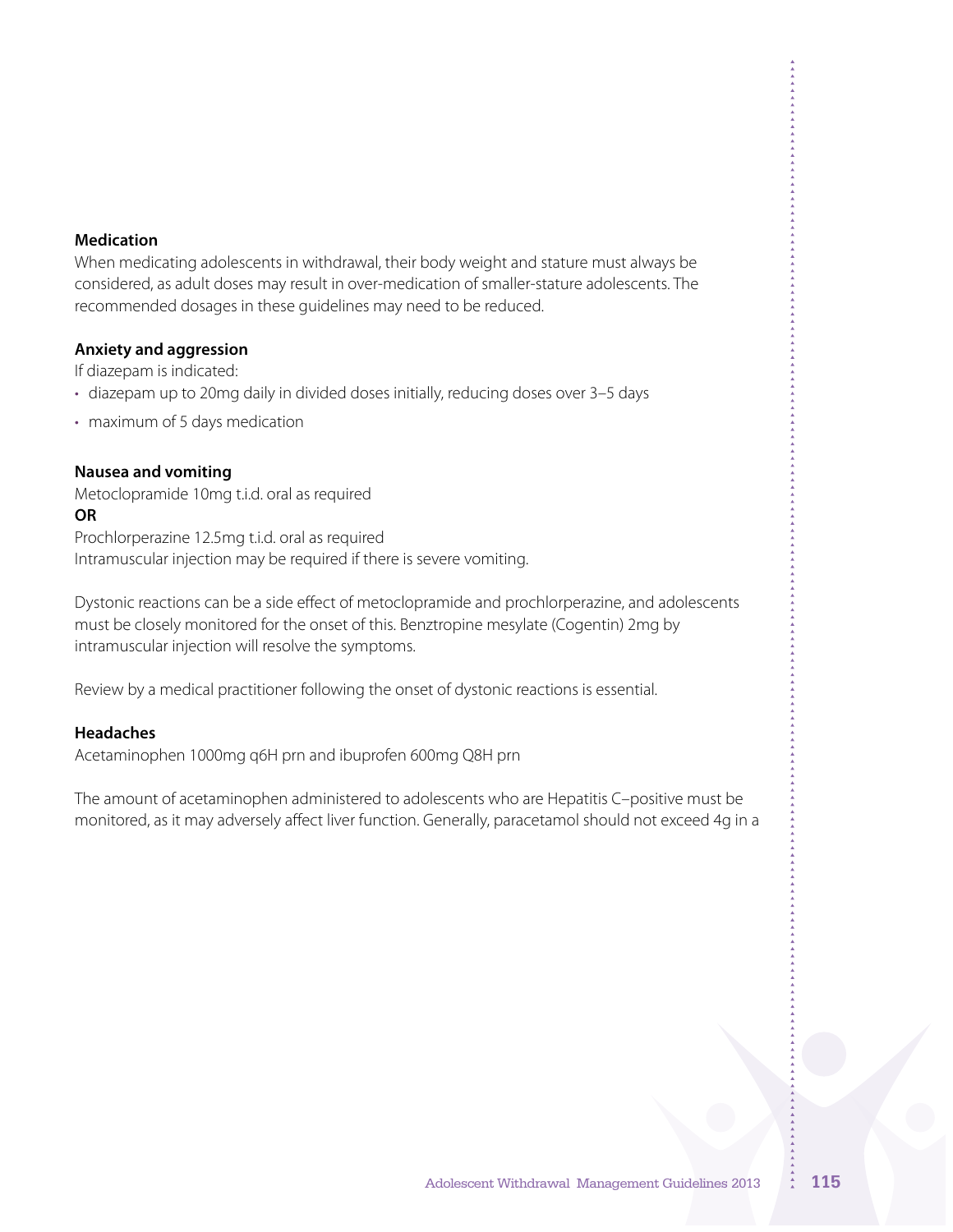# Tattoos, Piercings, and Needle Sharing—Hepatitis C

The following information is taken from: Best Practices—Early Intervention, Outreach and Community Linkages for Youth with Substance Use Problems (Health Canada, 2008)

Injection drug users, sex-trade workers and homeless youth are younger cohorts at risk for transmission of blood-borne pathogens such as HIV and hepatitis B and C (Boivin, Roy, Haley, & Galbaud du Fort, 2005; Health Canada, 2001). Research has suggested that one in four individuals injecting drugs may be under the age of 20 (Health Canada, 2001). Youth who share drug use paraphernalia, such as syringes, rinse water, intranasal straws and pipes, are at risk of infection. …

Youth who use cocaine may be at greater risk of contracting blood-borne pathogens because of the high number of drug administrations per day. Demands on drug use paraphernalia (injection or inhalation) increase the tendency to share supplies among users (Health Canada, 2001).

A study by Mills et al. (2004) examining the patterns of heroin use reported that youth (aged 18 to 24) on average first initiated heroin use at age 16 and subsequently injected at age 17. Of this cohort, 41% had overdosed in their lifetime, with 24% overdosing within the past 12 months. Approximately one in five had borrowed used needles, while another third indicated they had given needles to others. Females were twice as likely as males to have borrowed used needles (Mills et al., 2004). As part of an enhanced surveillance of Canadian street youth, nearly 30% of youth who injected drugs reported that they had not always used clean injection equipment. Approximately 31% reported they had borrowed used equipment from someone else at least once (Public Health Agency of Canada, 2006).…

Intervention approaches for youth who inject drugs should include flexible policies and lowthreshold programs designed to engage and retain youth in needed support and treatment options (Health Canada, 2002a; Public Health Agency of Canada, 2006). Efforts should also include additional services that address specific basic need, health and support services. Outreach is often a critical component in initiating early intervention approaches (Health Canada, 2002a).

The following information is taken from the Canadian AIDS Treatment Information Exchange (CATIE)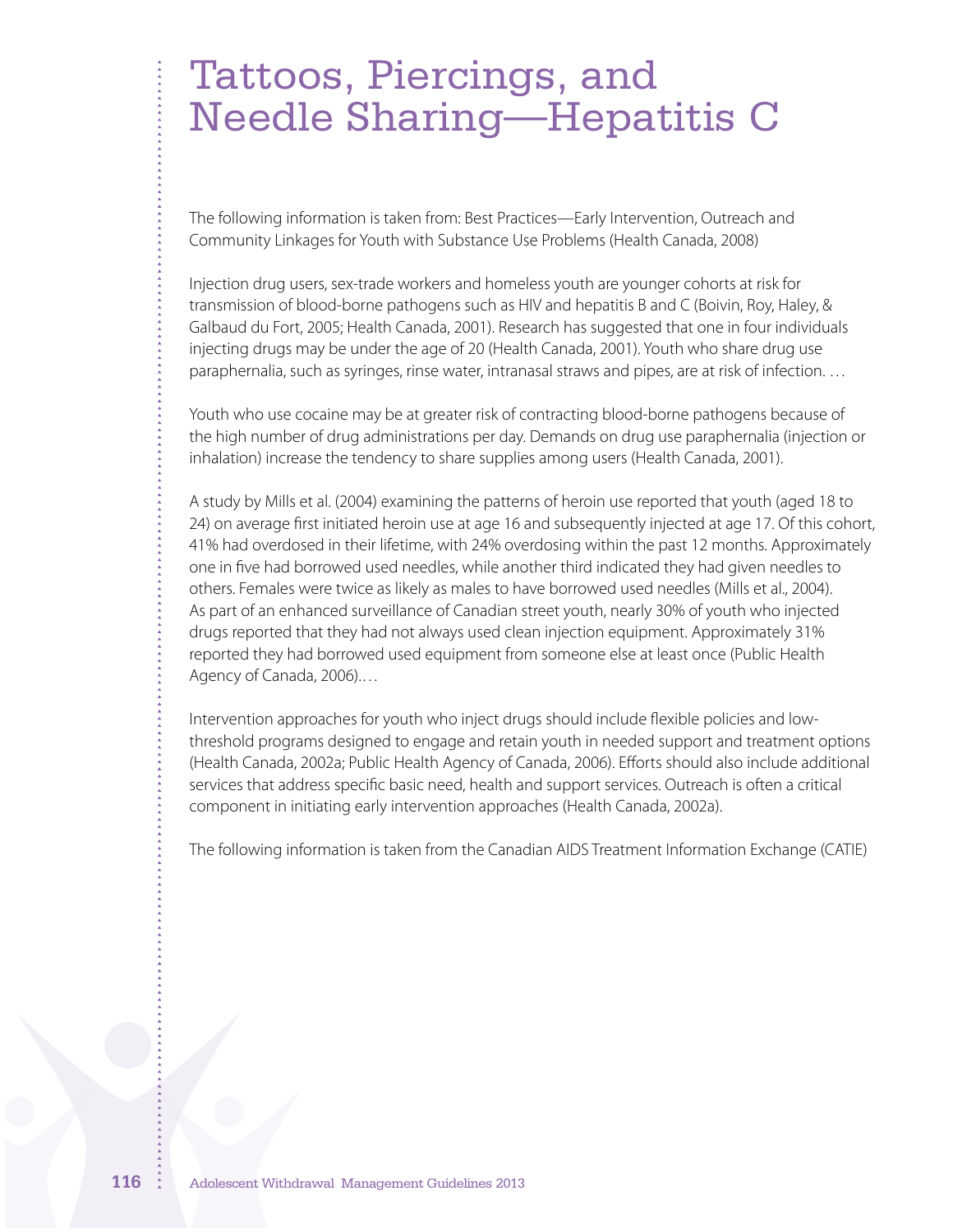

pose health risks (Health Canada, 2008).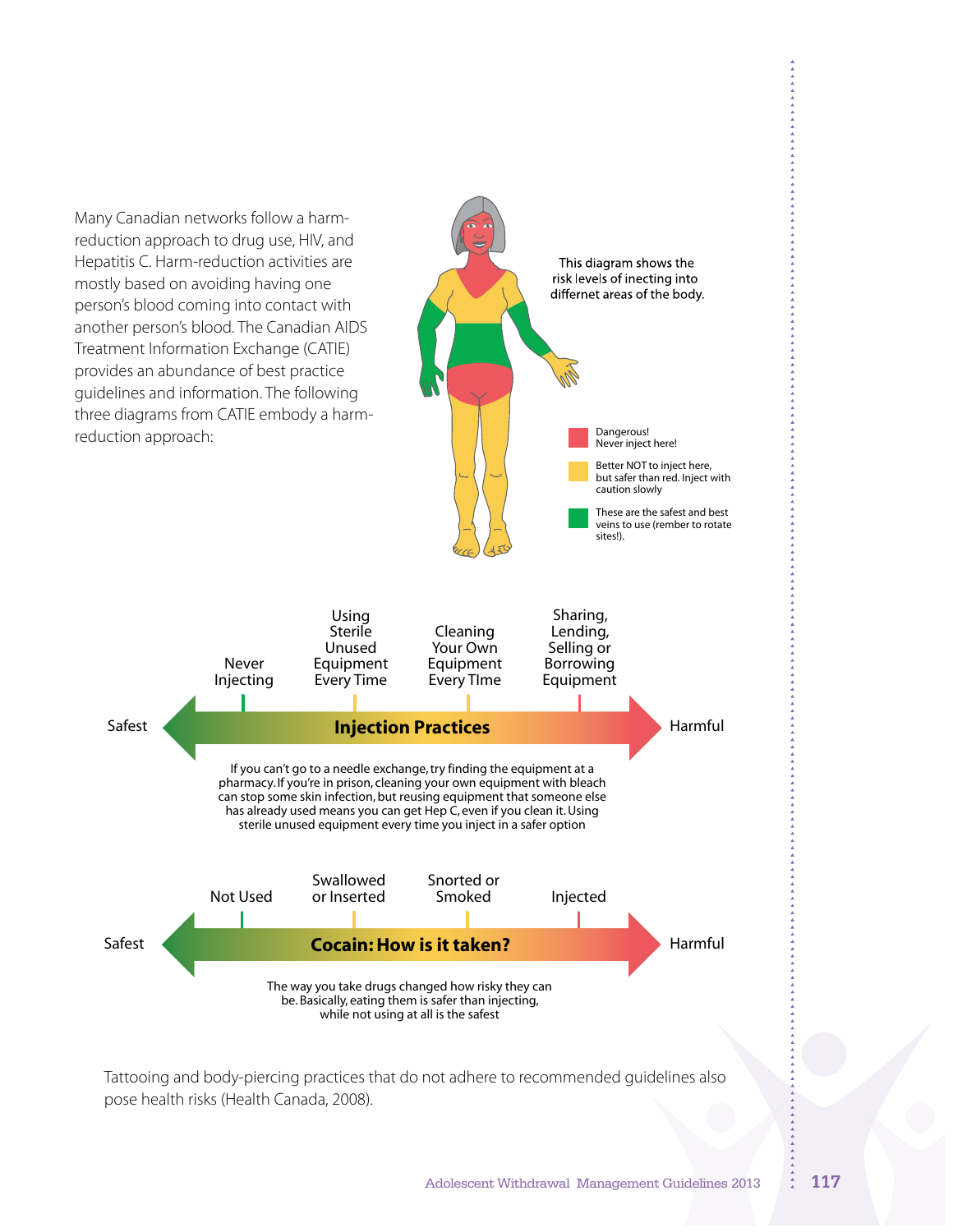# Sleep Disturbance in Withdrawal

Sleep disturbance is common among substance users. Ongoing substance use is also a contributing factor to sleep disturbances.

It is extremely common for young people to experience difficulty sleeping during withdrawal. As sleep disturbance is one of the main primary health issues for adolescent substance users, it is important to give young people an opportunity to develop effective sleeping strategies. The use of medication to induce sleep should be considered as the exception, as most medication will often delay the return of normal sleep patterns and has the potential for abuse.

During assessment it is important to explore sleep disturbance with the young person.

Sleep disturbance usually involves the initiation, maintenance, or quality of sleep; it may be helpful to ask the following:

- 1. Do you have problems going to sleep?—initiating sleep
- 2. Do you have problems staying asleep?—maintaining sleep
- 3. Do you feel refreshed when you wake up?—quality of sleep

During a Home-Based Withdrawal or admission to a Residential Unit, the following strategies can be used to promote healthier sleep patterns.

#### **Strategies to help improve sleep during withdrawal**

- • Encourage the young person to accept that difficulty sleeping is part of withdrawal and will pass. When he or she gets annoyed about not sleeping, this causes anxiety, which results in more sleeplessness.
- • Encourage a regular bedtime routine and regular sleep/wake schedule. Get the young people up at the same time each morning even if they are still tired. This often results in them becoming sleepier at night.
- Encourage winding down before going to bed, by reading, listening to relaxing music, having a warm bath (can use some calming essential oils), or using relaxation techniques.
- • Encourage eating only light meals at night—their bodies need to use energy to rejuvenate themselves, rather than spend the night digesting the food they have eaten. Especially limit starchy foods after 5 p.m. if possible.
- Encourage the avoidance of ingesting caffeine (e.g., drinking coffee) after 2 p.m.
- Encourage the avoidance of drinking carbonated drinks.
- Encourage some kind of physical activity during the day to promote tiredness at night; however, avoid exercising too late at night.
- Encourage the avoidance of TV and stimulating video/computer games before bed.
- Encourage the avoidance of naps late in the afternoon.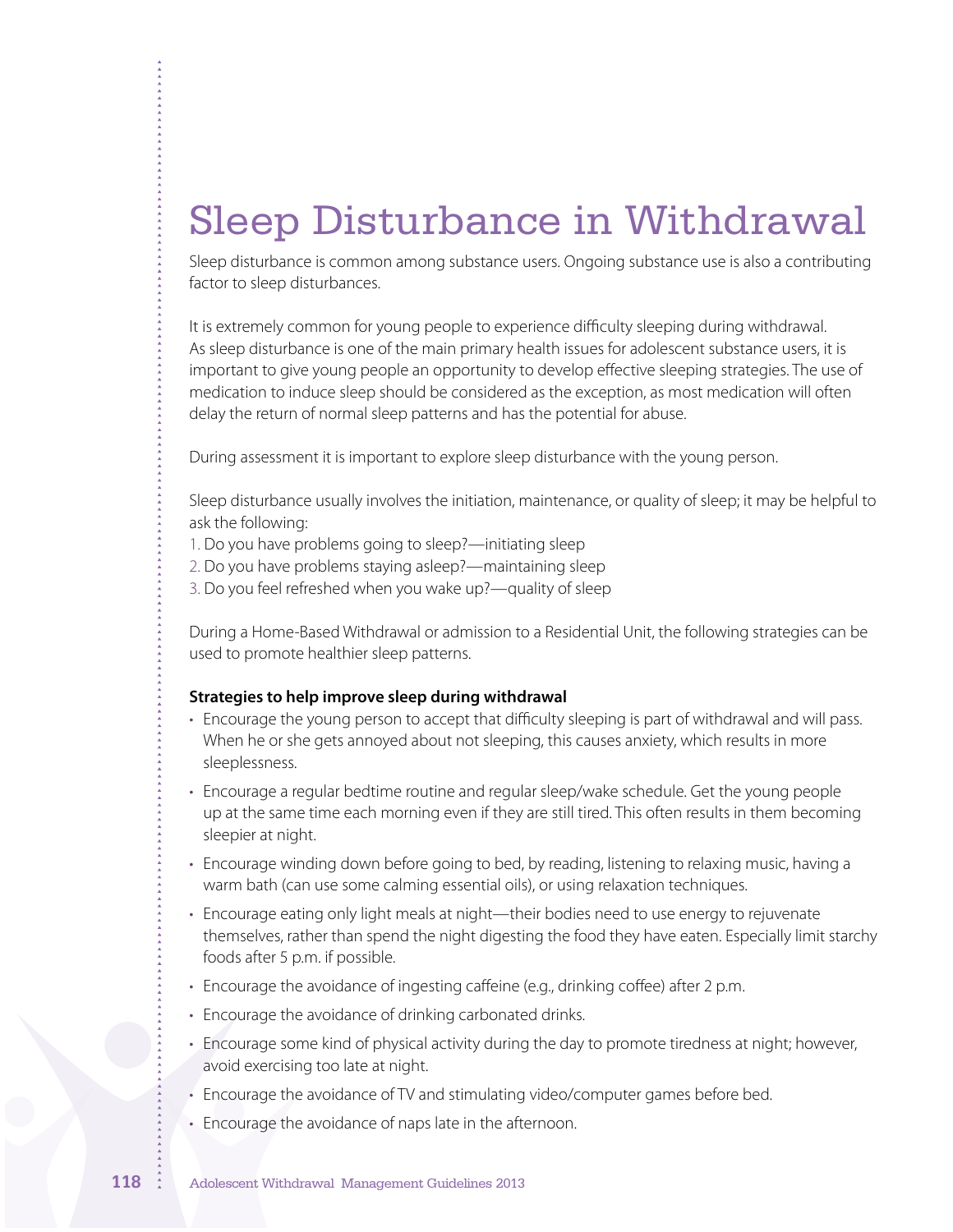- Advise no smoking 2 hours before bed.
- Create a sleep-promoting environment that is dark, quiet, cool, and comfortable. The optimum temperature for quality sleep is 19°C.
- Encourage drinking chamomile tea or warm milk before going to bed, or if they wake during the night. The use of magnesium supplements prior to bed can assist with relaxation.

If medications are going to be used, good choices are: Trazadone 25–100mg QHS, Zopiclone 2.5– 7.5mg QHS, Quetiapine 25–50mg QHS, Amitriptyline 10–50mg QHS

Generally benzodiaepines can be used for sleep and do help in the short term after starting them, but carry significant risk of the development of tolerance and dependence.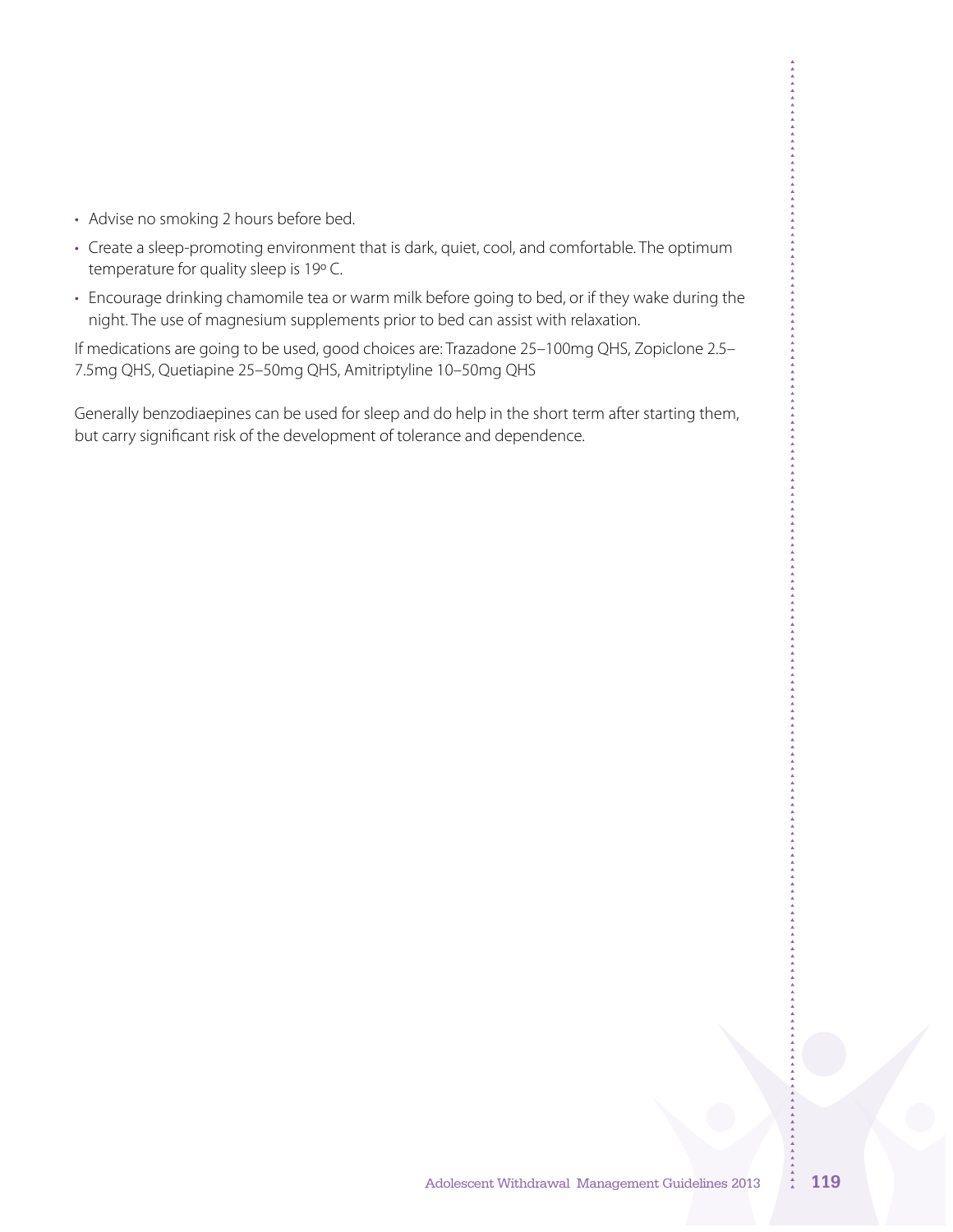# Appendices

# Appendix I: Modified Fagerström Tolerance Questionnaire

| 1. How many cigarettes a day do you smoke?                                        |                |
|-----------------------------------------------------------------------------------|----------------|
| over 26 cigarettes a day                                                          | $\overline{2}$ |
| about 16-25 cigarettes a day                                                      | 1              |
| about 1-15 cigarettes a day                                                       | 0              |
| less than 1 a day                                                                 | $\Omega$       |
| 2. Do you inhale?                                                                 |                |
| always                                                                            | $\overline{2}$ |
| quite often                                                                       | 1              |
| seldom                                                                            | 1              |
| never                                                                             | 0              |
| 3. How soon after you wake up do you smoke your first cigarette?                  |                |
| within the first 30 minutes                                                       | 1              |
| more than 30 minutes after waking but before noon                                 | 0              |
| in the afternoon                                                                  | 0              |
| in the evening                                                                    | $\Omega$       |
| 4. Which cigarette would you hate to give up?                                     |                |
| first cigarette in the morning                                                    | 1              |
| any other cigarette before noon                                                   | 0              |
| any other cigarette in the afternoon                                              | 0              |
| any other cigarette in the evening                                                | $\Omega$       |
| 5. Do you find it difficult to refrain from smoking in places where it            |                |
| is forbidden (e.g. church, library, movies)?                                      |                |
| yes, very difficult                                                               | $\mathbf{1}$   |
| yes, somewhat difficult                                                           | 1              |
| no, not usually difficult                                                         | 0              |
| no, not at all difficult                                                          | $\Omega$       |
| 6. Do you smoke even if you are so ill that you are in bed most of<br>the day?    |                |
| yes, always                                                                       | 1              |
| yes, quite often                                                                  | 1              |
| no, not usually                                                                   | 0              |
| no, never                                                                         | 0              |
| 7. Do you smoke more during the first 2 hours than during the rest<br>of the day? |                |
| yes                                                                               | 1              |
| no                                                                                | 0              |
| <b>Total score:</b>                                                               |                |

## **Level of dependence on nicotine:**

## **Score Level**

| $() - ?$ | no dependence |
|----------|---------------|
| $3 - 5$  | moderate      |
|          | dependence    |
| $6 - 9$  | substantial   |
|          | dependence    |
|          |               |

Source:"The Fagerström Test for Nicotine Dependence: a revision of the Fagerström Tolerance Questionnaire." Heatherton et al., 1991.

Prokhorov, A. V., Pallonen, U. E., Fava, J. L., Ding, L., & Niaura, R. (1996). Measuring nicotine dependence among high-risk adolescent smokers. Addict Behav, 21(1), 117–127. doi:10.1016/0306- 4603(96)00048-2

Prokhorov, A. V., Koehly, L. M., Pallonen, U. E., & Hudmon, K. S. (1998). Adolescent nicotine dependence measuring by the modified Fagerström questionnaire at two time points. J Child Adolesc Subst Abuse, 7(4), 35–47.

Protocol has been developed by modifying the Addiction Service's Nicotine Withdrawal Protocol to meet the needs of the adolescent population.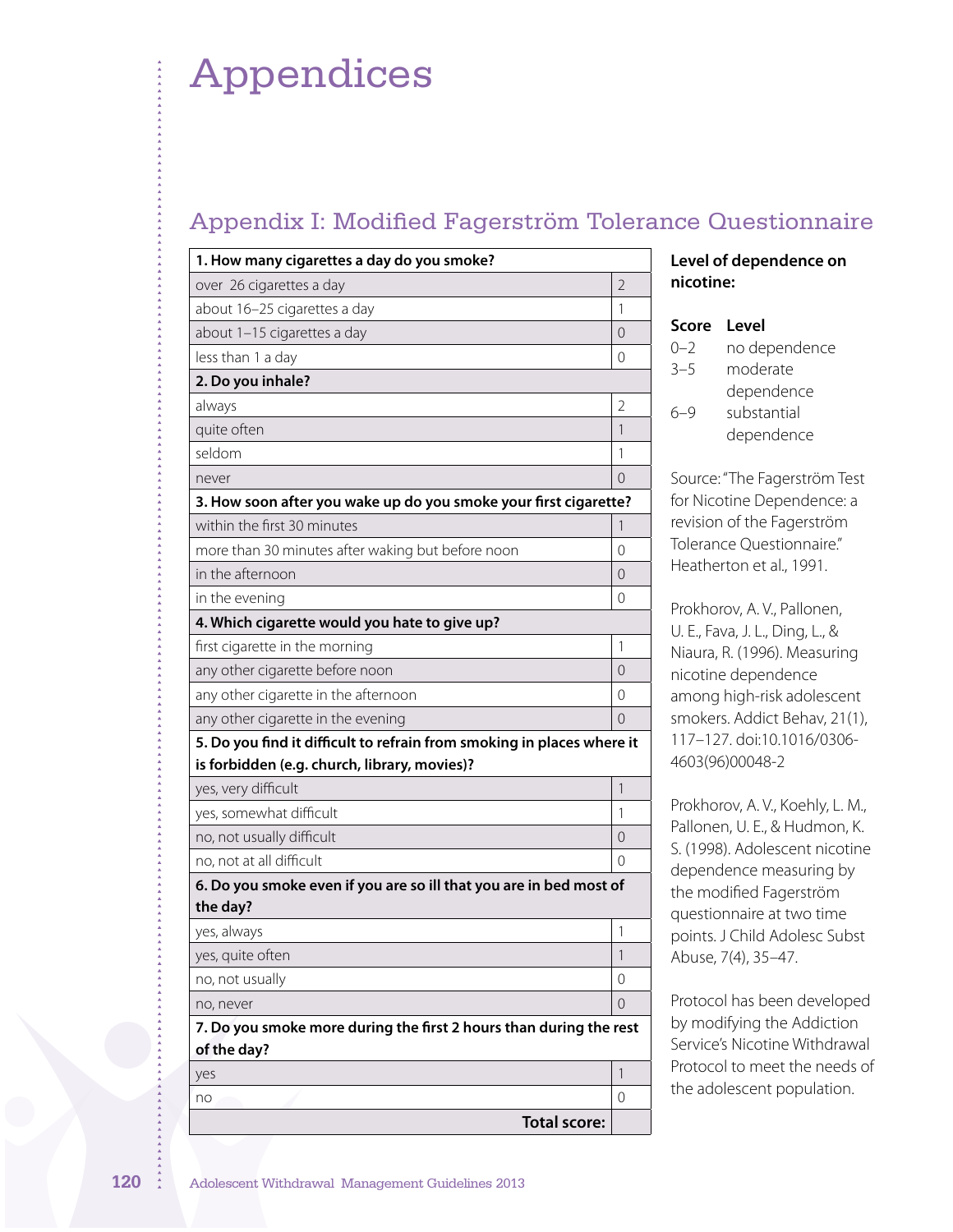# Appendix II: Clinical Institute Withdrawal Assessment for Alcohol (CIWA-A)

Source: Addiction Research Foundation

| Nausea & vomiting:                                                               |                          |
|----------------------------------------------------------------------------------|--------------------------|
| Ask "Do you feel sick to your stomach? Have you vomited?" Observation.           |                          |
| no nausea/vomiting                                                               | 0                        |
|                                                                                  | 1                        |
|                                                                                  | $\overline{\mathcal{L}}$ |
|                                                                                  | 3                        |
| intermittent nausea with dry heaves                                              | 4                        |
|                                                                                  | 5                        |
|                                                                                  | 6                        |
| constant nausea, frequent dry heaves, and vomiting                               | 7                        |
| <b>Tactile disturbances:</b>                                                     |                          |
| Ask "Have you any itching, pins-and-needles sensations, burning, or numbness? Do |                          |
| you feel bugs crawling on or under your skin?" Observation.                      |                          |
| none                                                                             | 0                        |
| very mild itching, pins-and-needles, burning, or numbness                        | $\mathbf{1}$             |
| mild itching, pins-and-needles, burning, or numbness                             | 2                        |
| moderate pins-and-needles, burning, or numbness                                  | 3                        |
| moderately severe hallucinations                                                 | 4                        |
| severe hallucinations                                                            | 5                        |
| extremely severe hallucinations                                                  | 6                        |
| continuous hallucinations                                                        | 7                        |
| Tremor:                                                                          |                          |
| Observation (arms extended and fingers spread apart).                            |                          |
| no tremor                                                                        | $\Omega$                 |
| not visible, but can be felt fingertip to fingertip                              | 1                        |
|                                                                                  | $\overline{2}$           |
|                                                                                  | 3                        |
| moderate, with patient's arms extendedv                                          | $\overline{4}$           |
|                                                                                  | 5                        |
|                                                                                  | 6                        |
| severe, even with arms not extended                                              | 7                        |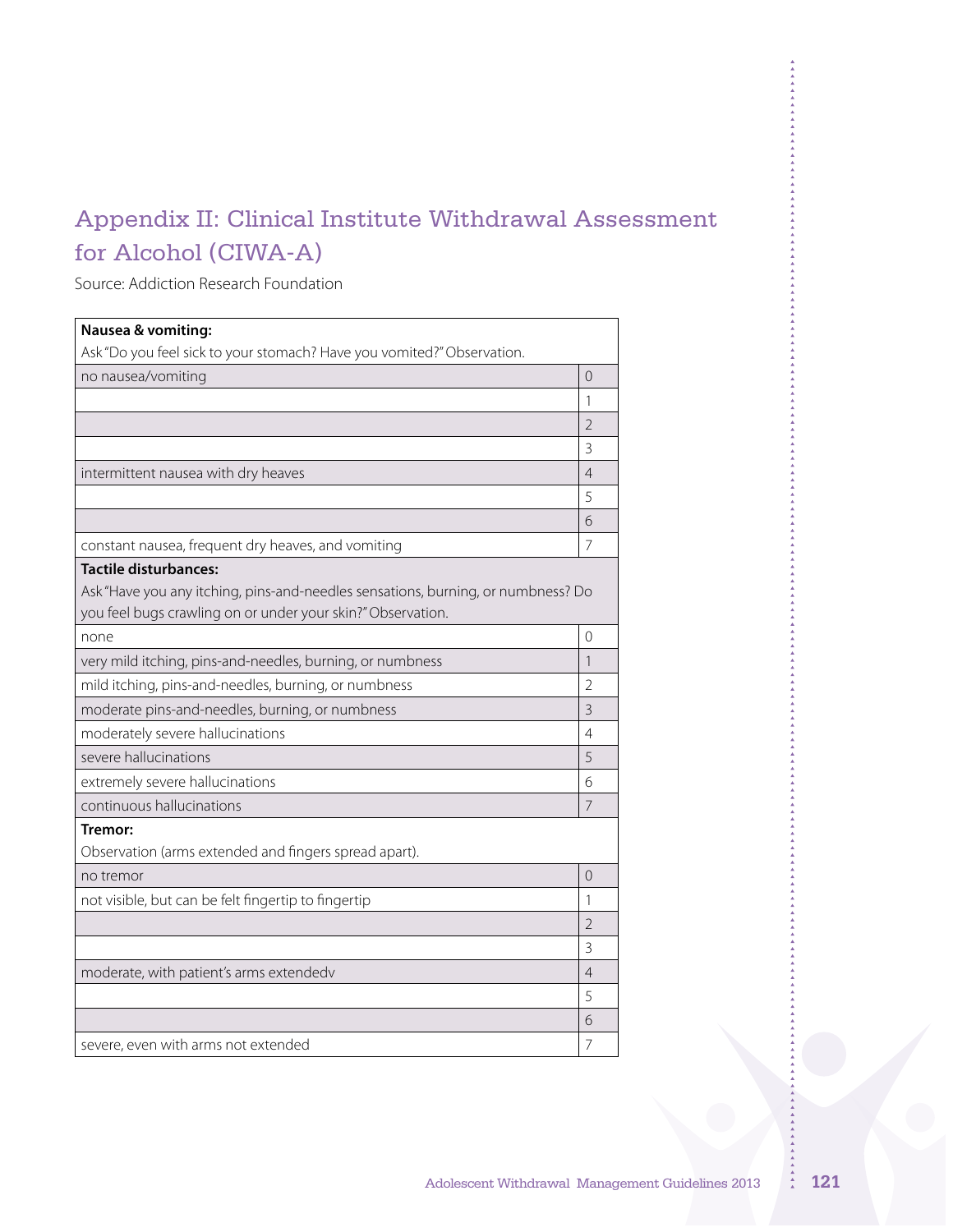# **Auditory disturbances:**

Ask "Are you more aware of sounds around you? Are they harsh? Do they frighten you? Are you hearing anything that is disturbing you? Are you hearing things you know are not there?"Observation.

| $\Omega$<br>not present<br>very mild harshness or ability to frighten<br>1<br>mild harshness or ability to frighten<br>$\overline{2}$<br>moderate harshness or ability to frighten<br>3<br>moderately severe hallucinations<br>$\overline{4}$<br>severe hallucinations<br>5<br>extremely severe hallucinations<br>6<br>continuous hallucinations<br>7<br>Paroxysmal sweats:<br>no sweat visible<br>0<br>$\mathbf{1}$<br>barely perceptible sweating, palms moist<br>$\overline{2}$<br>3<br>beads of sweat obvious on forehead<br>4<br>5<br>6<br>$\overline{7}$<br>drenching sweats<br><b>Visual disturbances:</b><br>your eyes? Are you seeing anything that is disturbing to you? Are you seeing<br>things you know are not there?" Observation.<br>$\Omega$<br>not present<br>very mild sensitivity<br>$\mathbf{1}$<br>mild sensitivity<br>$\overline{2}$<br>moderate sensitivity<br>3<br>moderately severe hallucinations<br>4<br>severe hallucinations<br>5<br>extremely severe hallucinations<br>6 | $5,000$ know are not there. Specifically |  |
|---------------------------------------------------------------------------------------------------------------------------------------------------------------------------------------------------------------------------------------------------------------------------------------------------------------------------------------------------------------------------------------------------------------------------------------------------------------------------------------------------------------------------------------------------------------------------------------------------------------------------------------------------------------------------------------------------------------------------------------------------------------------------------------------------------------------------------------------------------------------------------------------------------------------------------------------------------------------------------------------------------|------------------------------------------|--|
|                                                                                                                                                                                                                                                                                                                                                                                                                                                                                                                                                                                                                                                                                                                                                                                                                                                                                                                                                                                                         |                                          |  |
|                                                                                                                                                                                                                                                                                                                                                                                                                                                                                                                                                                                                                                                                                                                                                                                                                                                                                                                                                                                                         |                                          |  |
|                                                                                                                                                                                                                                                                                                                                                                                                                                                                                                                                                                                                                                                                                                                                                                                                                                                                                                                                                                                                         |                                          |  |
|                                                                                                                                                                                                                                                                                                                                                                                                                                                                                                                                                                                                                                                                                                                                                                                                                                                                                                                                                                                                         |                                          |  |
|                                                                                                                                                                                                                                                                                                                                                                                                                                                                                                                                                                                                                                                                                                                                                                                                                                                                                                                                                                                                         |                                          |  |
|                                                                                                                                                                                                                                                                                                                                                                                                                                                                                                                                                                                                                                                                                                                                                                                                                                                                                                                                                                                                         |                                          |  |
|                                                                                                                                                                                                                                                                                                                                                                                                                                                                                                                                                                                                                                                                                                                                                                                                                                                                                                                                                                                                         |                                          |  |
|                                                                                                                                                                                                                                                                                                                                                                                                                                                                                                                                                                                                                                                                                                                                                                                                                                                                                                                                                                                                         |                                          |  |
| Ask "Does the light appear to be too bright? Is its colour different? Does it hurt                                                                                                                                                                                                                                                                                                                                                                                                                                                                                                                                                                                                                                                                                                                                                                                                                                                                                                                      |                                          |  |
|                                                                                                                                                                                                                                                                                                                                                                                                                                                                                                                                                                                                                                                                                                                                                                                                                                                                                                                                                                                                         |                                          |  |
|                                                                                                                                                                                                                                                                                                                                                                                                                                                                                                                                                                                                                                                                                                                                                                                                                                                                                                                                                                                                         |                                          |  |
|                                                                                                                                                                                                                                                                                                                                                                                                                                                                                                                                                                                                                                                                                                                                                                                                                                                                                                                                                                                                         |                                          |  |
|                                                                                                                                                                                                                                                                                                                                                                                                                                                                                                                                                                                                                                                                                                                                                                                                                                                                                                                                                                                                         |                                          |  |
|                                                                                                                                                                                                                                                                                                                                                                                                                                                                                                                                                                                                                                                                                                                                                                                                                                                                                                                                                                                                         |                                          |  |
|                                                                                                                                                                                                                                                                                                                                                                                                                                                                                                                                                                                                                                                                                                                                                                                                                                                                                                                                                                                                         |                                          |  |
|                                                                                                                                                                                                                                                                                                                                                                                                                                                                                                                                                                                                                                                                                                                                                                                                                                                                                                                                                                                                         |                                          |  |
|                                                                                                                                                                                                                                                                                                                                                                                                                                                                                                                                                                                                                                                                                                                                                                                                                                                                                                                                                                                                         |                                          |  |
|                                                                                                                                                                                                                                                                                                                                                                                                                                                                                                                                                                                                                                                                                                                                                                                                                                                                                                                                                                                                         |                                          |  |
|                                                                                                                                                                                                                                                                                                                                                                                                                                                                                                                                                                                                                                                                                                                                                                                                                                                                                                                                                                                                         |                                          |  |
|                                                                                                                                                                                                                                                                                                                                                                                                                                                                                                                                                                                                                                                                                                                                                                                                                                                                                                                                                                                                         |                                          |  |
|                                                                                                                                                                                                                                                                                                                                                                                                                                                                                                                                                                                                                                                                                                                                                                                                                                                                                                                                                                                                         |                                          |  |
|                                                                                                                                                                                                                                                                                                                                                                                                                                                                                                                                                                                                                                                                                                                                                                                                                                                                                                                                                                                                         |                                          |  |
|                                                                                                                                                                                                                                                                                                                                                                                                                                                                                                                                                                                                                                                                                                                                                                                                                                                                                                                                                                                                         |                                          |  |
|                                                                                                                                                                                                                                                                                                                                                                                                                                                                                                                                                                                                                                                                                                                                                                                                                                                                                                                                                                                                         |                                          |  |
|                                                                                                                                                                                                                                                                                                                                                                                                                                                                                                                                                                                                                                                                                                                                                                                                                                                                                                                                                                                                         |                                          |  |
| 7                                                                                                                                                                                                                                                                                                                                                                                                                                                                                                                                                                                                                                                                                                                                                                                                                                                                                                                                                                                                       | continuous hallucinations                |  |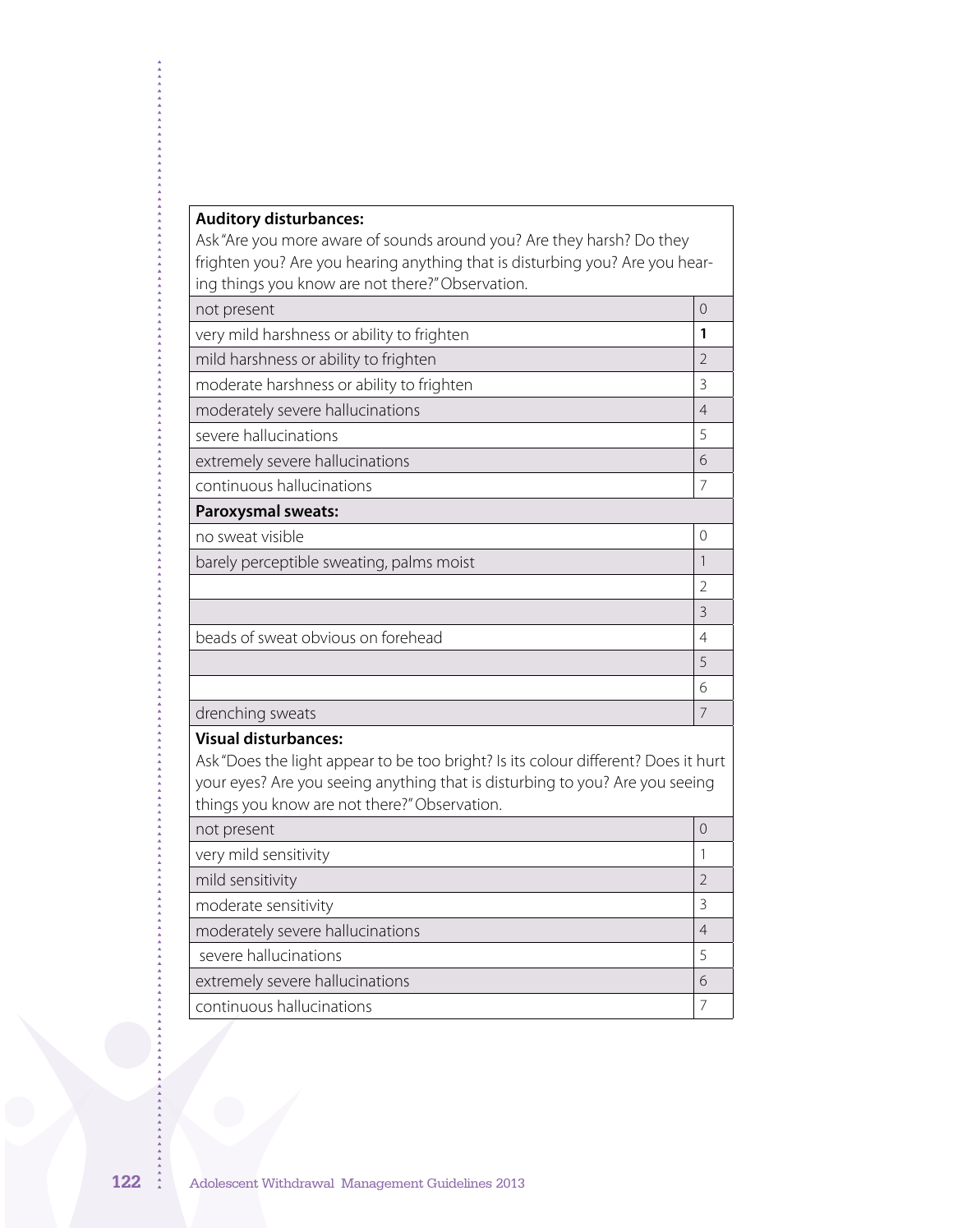| <b>Anxiety:</b><br>Ask: "Do you feel nervous?" Observation.                              |                          |
|------------------------------------------------------------------------------------------|--------------------------|
| no anxiety, at ease                                                                      | $\Omega$                 |
| mildly anxious                                                                           | 1                        |
|                                                                                          | $\overline{2}$           |
|                                                                                          | 3                        |
| moderately anxious, or guarded, so anxiety is inferred                                   | $\overline{4}$           |
|                                                                                          | 5                        |
|                                                                                          | 6                        |
|                                                                                          | $\overline{7}$           |
| equivalent to acute panic as seen in severe delirium or acute<br>schizophrenic reactions |                          |
| Headache, fullness in head:                                                              |                          |
| Ask "Does your head feel different? Does it feel like there is a band                    |                          |
| around your head?" Do not rate for dizziness or lightheadedness.                         |                          |
| Otherwise, rate severity.                                                                |                          |
| not present                                                                              | $\Omega$                 |
| very mild                                                                                | 1                        |
| mild                                                                                     | $\overline{2}$           |
| moderate                                                                                 | 3                        |
| moderately severe                                                                        | $\overline{4}$           |
| severe                                                                                   | 5                        |
| very severe                                                                              | 6                        |
| extremely severe                                                                         | 7                        |
| <b>Agitation:</b>                                                                        |                          |
| Observation.                                                                             |                          |
| normal activity                                                                          | $\Omega$                 |
| somewhat more than normal activit                                                        | $\overline{\phantom{a}}$ |
|                                                                                          | $\overline{2}$           |
|                                                                                          | 3                        |
| moderately fidgety and restless                                                          | 4                        |
|                                                                                          | 5                        |
|                                                                                          | 6                        |
| paces back and forth during most of interview, or constantly thrashes<br>about           | $\overline{7}$           |

 $\frac{1}{2}$ 

**\*\*\*\*\*\*\*\*\*\*\*\*\***\*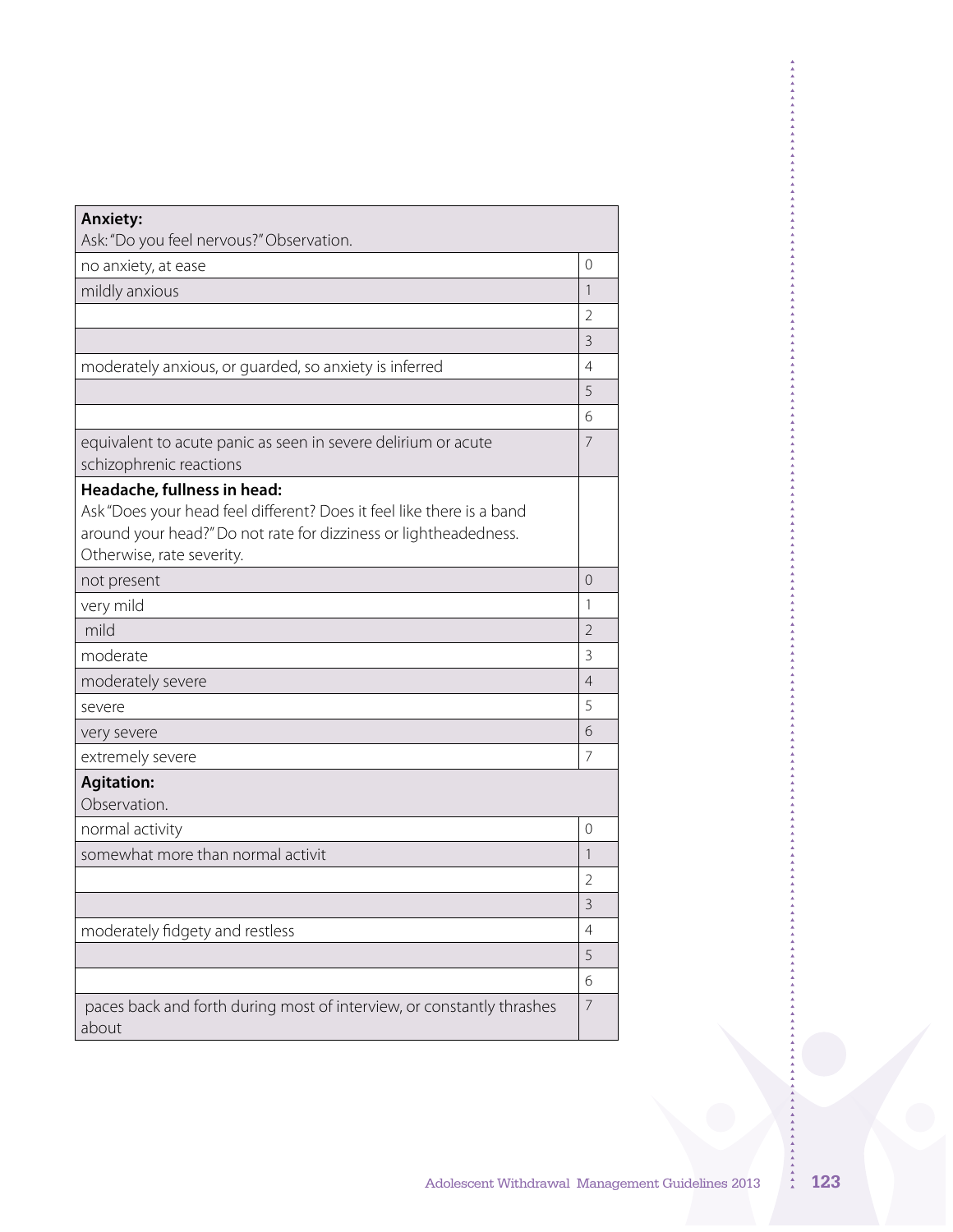| <b>Orientation and Clouding of Sensorium:</b><br>Ask: "What day is this? Where are you? Who am I?" |  |  |
|----------------------------------------------------------------------------------------------------|--|--|
| oriented and can do serial additions                                                               |  |  |
|                                                                                                    |  |  |
| cannot do serial additions or is uncertain about date                                              |  |  |
| disoriented for date by no more than 2 calendar days                                               |  |  |
| disoriented for date by more than 2 calendar days                                                  |  |  |
| disoriented for place and/or person                                                                |  |  |

# Score

 $\frac{1}{2}$   $\frac{1}{2}$   $\frac{1}{2}$   $\frac{1}{2}$   $\frac{1}{2}$   $\frac{1}{2}$   $\frac{1}{2}$   $\frac{1}{2}$   $\frac{1}{2}$   $\frac{1}{2}$   $\frac{1}{2}$   $\frac{1}{2}$   $\frac{1}{2}$   $\frac{1}{2}$   $\frac{1}{2}$   $\frac{1}{2}$   $\frac{1}{2}$   $\frac{1}{2}$   $\frac{1}{2}$   $\frac{1}{2}$   $\frac{1}{2}$   $\frac{1}{2}$ 

| Time: | <b>Total Score</b><br>(max 67): | $\vert$ (Temp) : | $B/P$ : | Apex rate: | <b>Reaps:</b> | Initials: |
|-------|---------------------------------|------------------|---------|------------|---------------|-----------|
|       |                                 |                  |         |            |               |           |
|       |                                 |                  |         |            |               |           |
|       |                                 |                  |         |            |               |           |
|       |                                 |                  |         |            |               |           |
|       |                                 |                  |         |            |               |           |
|       |                                 |                  |         |            |               |           |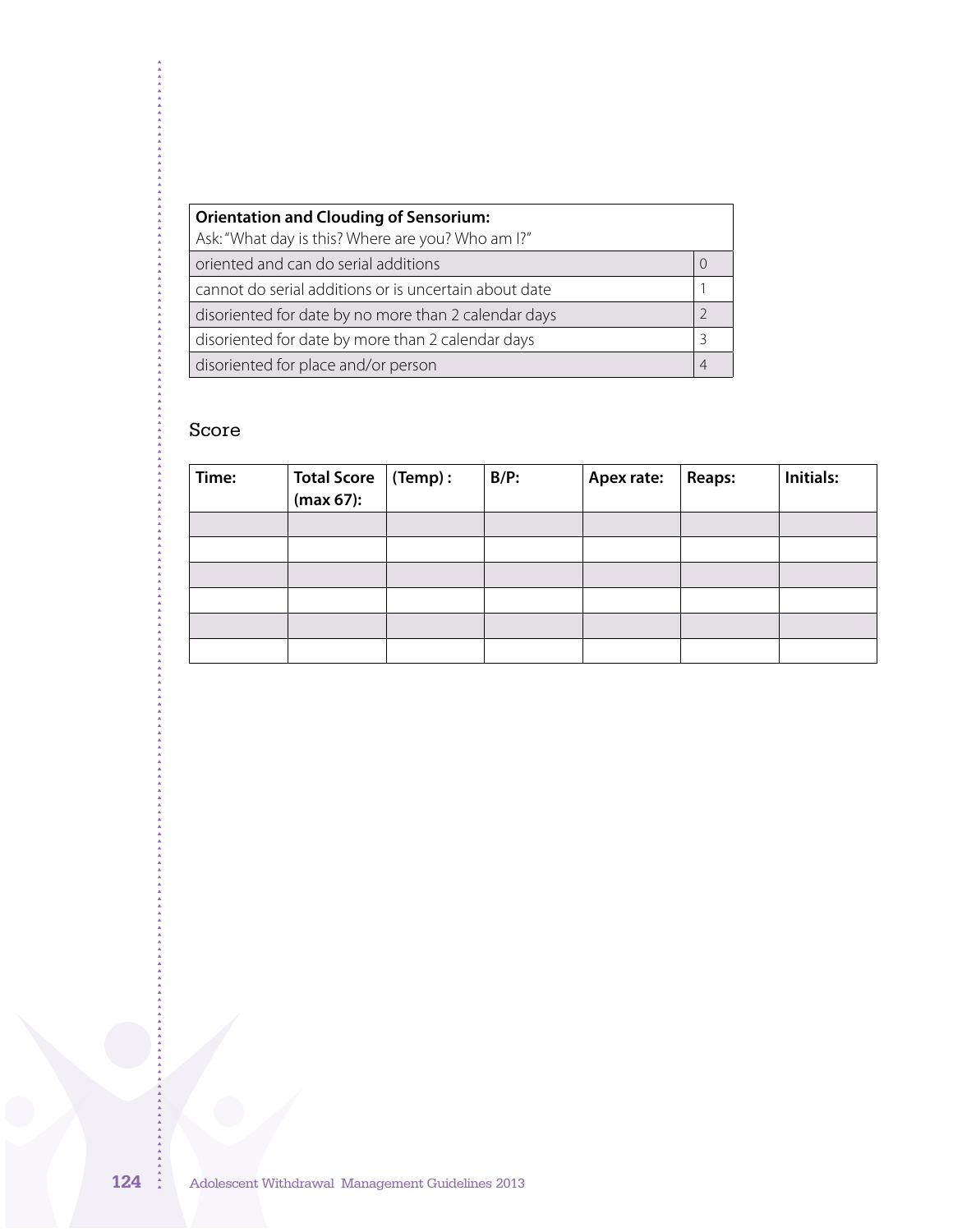# Appendix III: Clinical Opiate Withdrawal Scale

For each item, circle the number that best describes the patient's signs or symptoms. Rate on just the apparent relationship to opiate withdrawal. For example, if heart rate is increased because the patient was jogging just prior to assessment, the increase in pulse rate would not add to the score.

Patient's Name

Client Number

Date and Time 

## **Addiction Services**

Shared Service of the Cape Breton District Health Authority and the Guysborough/Antigonish Strait Health Authority

| Resting Pulse Rate: beats/minute<br>(measured after patient is sitting or lying for one minute) |                |  |
|-------------------------------------------------------------------------------------------------|----------------|--|
| pulse rate 80 or below                                                                          | $\Omega$       |  |
| pulse rate 81-100                                                                               | 1              |  |
| pulse rate 101-120                                                                              | $\overline{2}$ |  |
| pulse rate greater than 120                                                                     | 4              |  |
| <b>GI Upset:</b><br>(over last 1/2 hour)                                                        |                |  |
| stomach cramps                                                                                  | 1              |  |
| nausea or loose stool                                                                           | $\overline{2}$ |  |
| vomiting or diarrhea                                                                            | 3              |  |
| multiple episodes of diarrhea or vomiting                                                       | 5              |  |
| Sweating:<br>(over last 1/2 hour, not accounted for by room temperature or patient activity)    |                |  |
| no report of chills or flushing                                                                 | $\Omega$       |  |
| subjective report of chills or flushing                                                         | 1              |  |
| flushed or observable moistness on face beads of sweat on brow or face                          | $\overline{2}$ |  |
| sweat streaming off face                                                                        | $\overline{4}$ |  |
| Tremor:<br>(observation of outstretched hands)                                                  |                |  |
| no tremor                                                                                       | $\Omega$       |  |
| tremor can be felt, but not observed                                                            | 1              |  |
| slight tremor observable                                                                        | $\overline{2}$ |  |
| gross tremor or muscle twitching                                                                |                |  |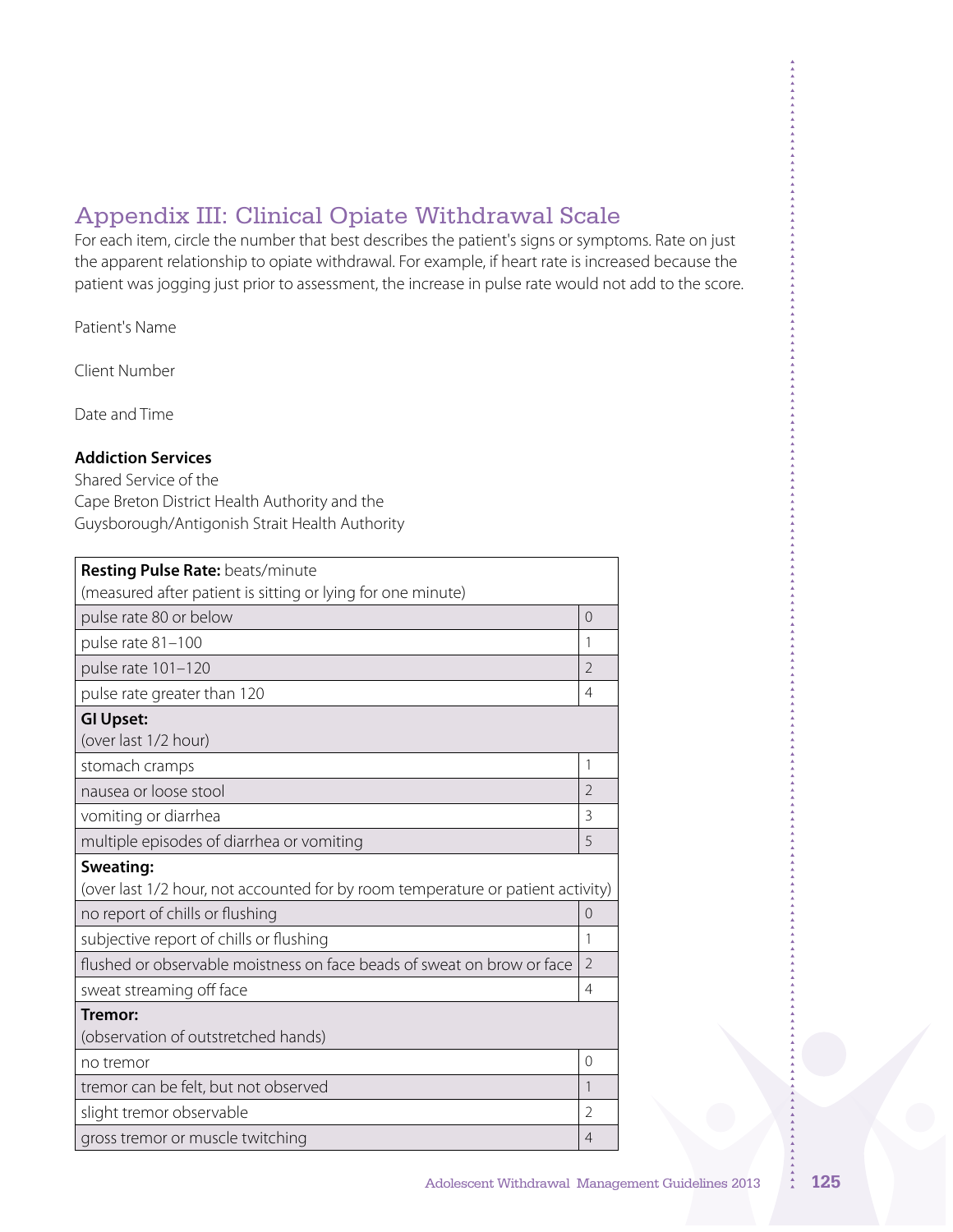| <b>Restlessness:</b><br>(observation during assessment)                                                                                            |                |
|----------------------------------------------------------------------------------------------------------------------------------------------------|----------------|
| able to sit still                                                                                                                                  | $\Omega$       |
| reports difficulty sitting still, but is able to do so                                                                                             | 1              |
| frequent shifting or extraneous movements of legs/arms                                                                                             | 3              |
| unable to sit still for more than a few seconds                                                                                                    | 5              |
| Yawning<br>(observation during assessment)                                                                                                         |                |
| no yawning                                                                                                                                         | $\Omega$       |
| yawning once or twice during assessment                                                                                                            | 1              |
| yawning three or more times during assessment                                                                                                      | $\overline{2}$ |
| yawning several times/minute                                                                                                                       | $\overline{4}$ |
| <b>Pupil size</b>                                                                                                                                  |                |
| pupils pinned or normal size for room light                                                                                                        | $\overline{0}$ |
| pupils possibly larger than normal for room light                                                                                                  | 1              |
| pupils moderately dilated                                                                                                                          | $\overline{2}$ |
| pupils so dilated that only the rim of the iris is visible                                                                                         | 5              |
| <b>Anxiety or Irritability</b>                                                                                                                     |                |
| none                                                                                                                                               | $\Omega$       |
| patient reports increasing irritability or anxiousness                                                                                             | $\mathbf{1}$   |
| patient obviously irritable or anxious                                                                                                             | $\overline{2}$ |
| patient so irritable or anxious that participation in the assessment is<br>difficult                                                               | $\overline{4}$ |
| <b>Bone or Joint Aches</b><br>(if patient was having pain previously, only the additional component<br>attributed to opiates withdrawal is scored) |                |
| not present                                                                                                                                        | 0              |
| mild diffuse discomfort                                                                                                                            | 1              |
| patient reports severe diffuse aching of joints/muscles                                                                                            | $\overline{2}$ |
| patient is rubbing joints or muscles and is unable to sit still because of<br>discomfort                                                           | $\overline{4}$ |
| <b>Gooseflesh skin</b>                                                                                                                             |                |
| skin is smooth                                                                                                                                     | $\overline{0}$ |
| piloerection of skin can be felt or hairs standing up on arms                                                                                      | 3              |
| prominent piloerection                                                                                                                             | 5              |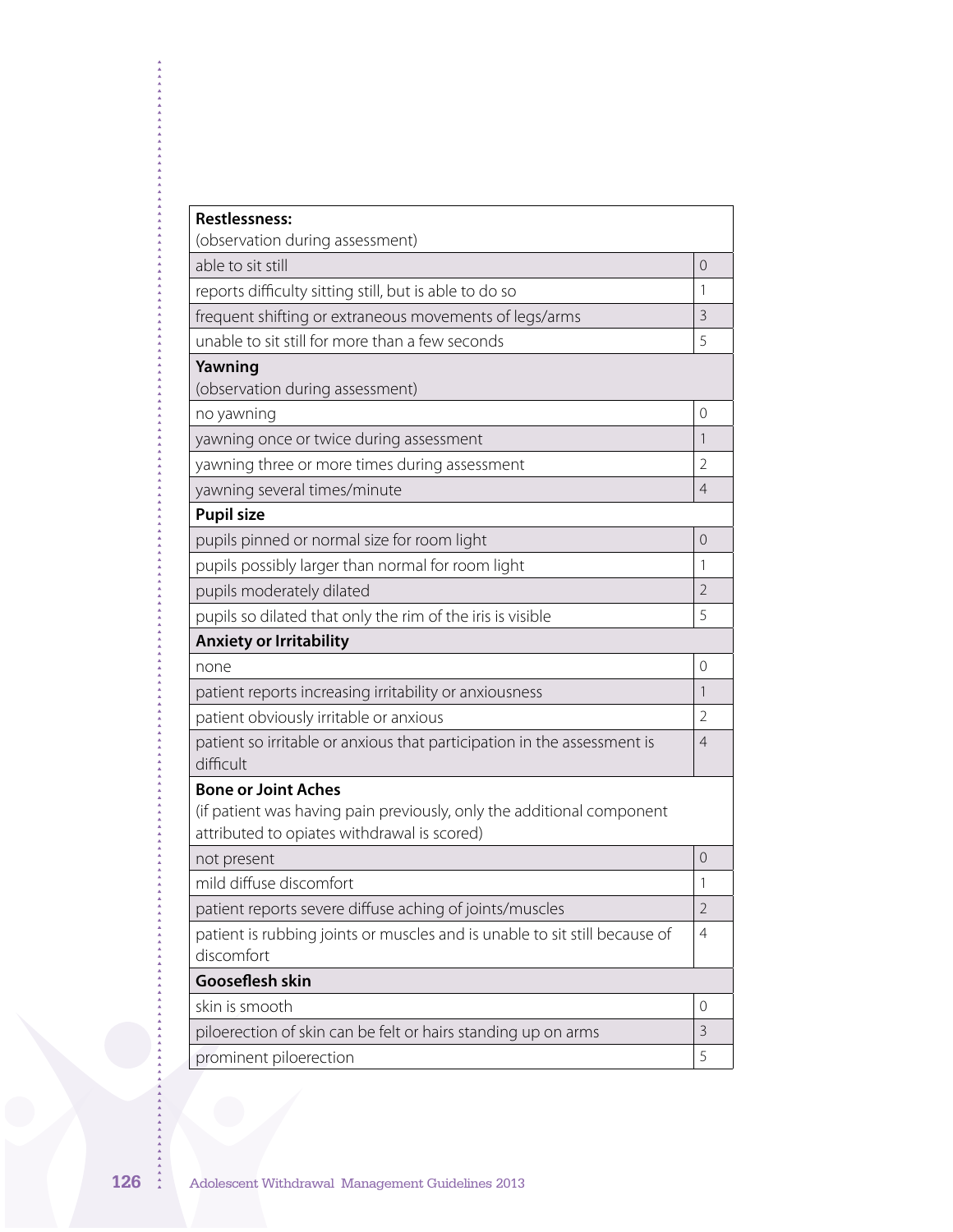| <b>Runny nose or tearing</b><br>(not accounted for by cold symptoms or allergies) |  |
|-----------------------------------------------------------------------------------|--|
| not present                                                                       |  |
| nasal stuffiness or unusually moist eyes                                          |  |
| nose running or tearing                                                           |  |
| nose constantly running or tears streaming down cheeks                            |  |
| <b>Total Score</b>                                                                |  |

Initials of person completing assessment \_\_\_\_\_\_\_\_

| Score:       | Level:            |
|--------------|-------------------|
| $5 - 12$     | mild              |
| $13 - 14$    | moderate          |
| $25 - 36$    | moderately severe |
| more than 36 | severe withdrawal |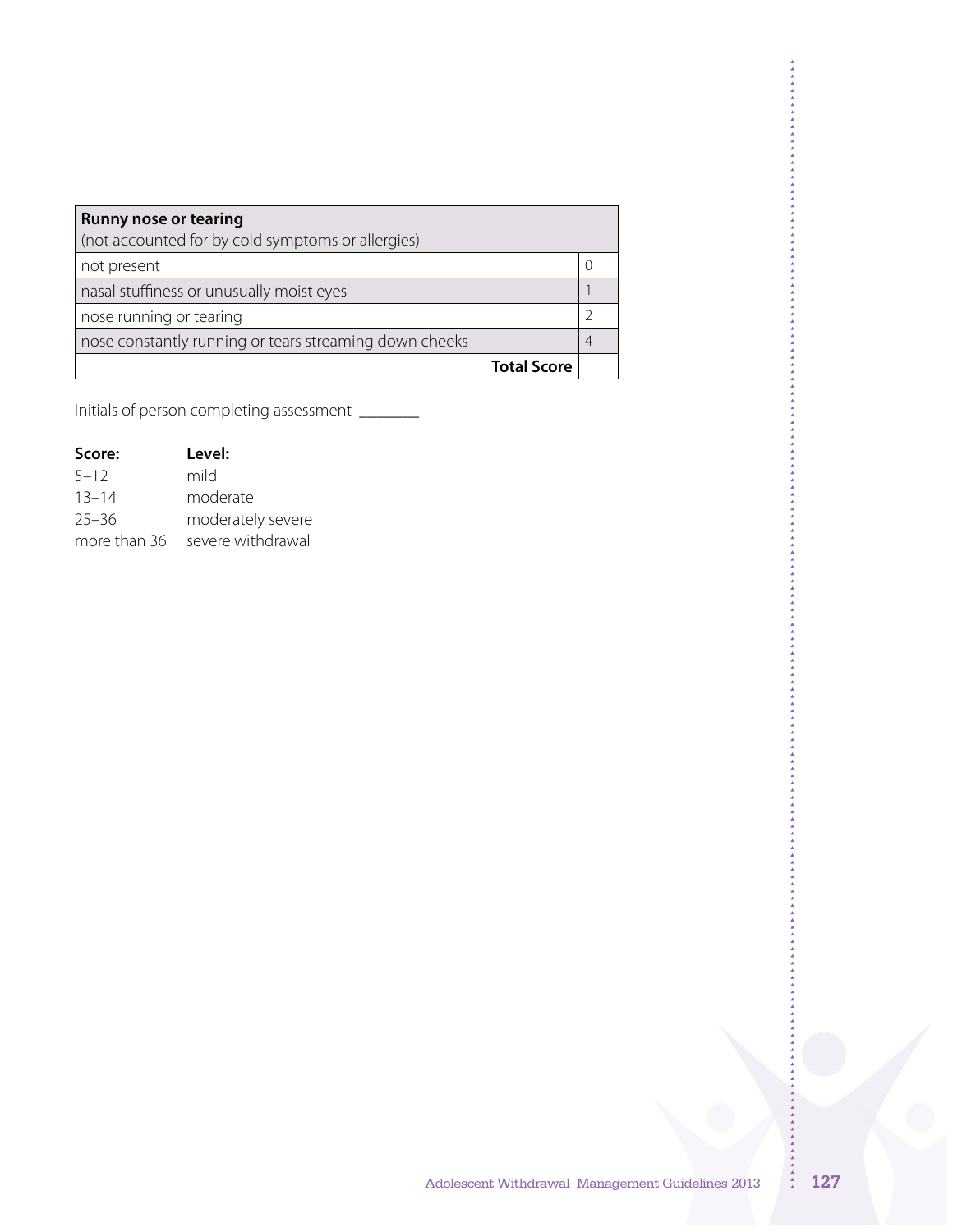# Appendix IV: Adolescent Bio-Psycho-Social-Spiritual Assessment Form

# Adolescent information:

|                                 |                                                 | Name (Last) _____________________(First) ______________________(Middle) ____________________________       |
|---------------------------------|-------------------------------------------------|------------------------------------------------------------------------------------------------------------|
|                                 |                                                 |                                                                                                            |
|                                 |                                                 |                                                                                                            |
|                                 |                                                 |                                                                                                            |
|                                 |                                                 |                                                                                                            |
|                                 |                                                 |                                                                                                            |
|                                 |                                                 |                                                                                                            |
|                                 |                                                 |                                                                                                            |
| Cell phone ____________________ |                                                 |                                                                                                            |
|                                 |                                                 |                                                                                                            |
|                                 |                                                 |                                                                                                            |
| Cell phone ________________     |                                                 |                                                                                                            |
|                                 |                                                 |                                                                                                            |
|                                 |                                                 |                                                                                                            |
|                                 |                                                 |                                                                                                            |
|                                 |                                                 |                                                                                                            |
|                                 | Indicate any private health insurance coverage: |                                                                                                            |
|                                 |                                                 |                                                                                                            |
|                                 |                                                 |                                                                                                            |
| outreach worker, or family):    |                                                 | List any other supports available to the young person (e.g., teacher, minister, coach, Big Brother/Sister, |
| Other agency involvement        |                                                 |                                                                                                            |
| Psychiatrists, Child Welfare    |                                                 | Indicate other practitioners/agencies currently involved (e.g., Mental Health, Psychologists,              |
| Name                            |                                                 | Position                                                                                                   |

|                                                     | Position __________________________                                                                                                                                                                                            |
|-----------------------------------------------------|--------------------------------------------------------------------------------------------------------------------------------------------------------------------------------------------------------------------------------|
|                                                     |                                                                                                                                                                                                                                |
| Address<br><u> 1980 - Jan Alexandria (h. 1980).</u> | $\begin{tabular}{ c c c } \hline \text{Fax} & \text{\hspace{2cm}} & \text{\hspace{2cm}} & \text{\hspace{2cm}} \\ \hline \end{tabular}$                                                                                         |
| Name_                                               | Position ______________                                                                                                                                                                                                        |
| Agency _                                            | <b>Phone</b> Phone                                                                                                                                                                                                             |
| Address                                             | Fax and the contract of the contract of the contract of the contract of the contract of the contract of the contract of the contract of the contract of the contract of the contract of the contract of the contract of the co |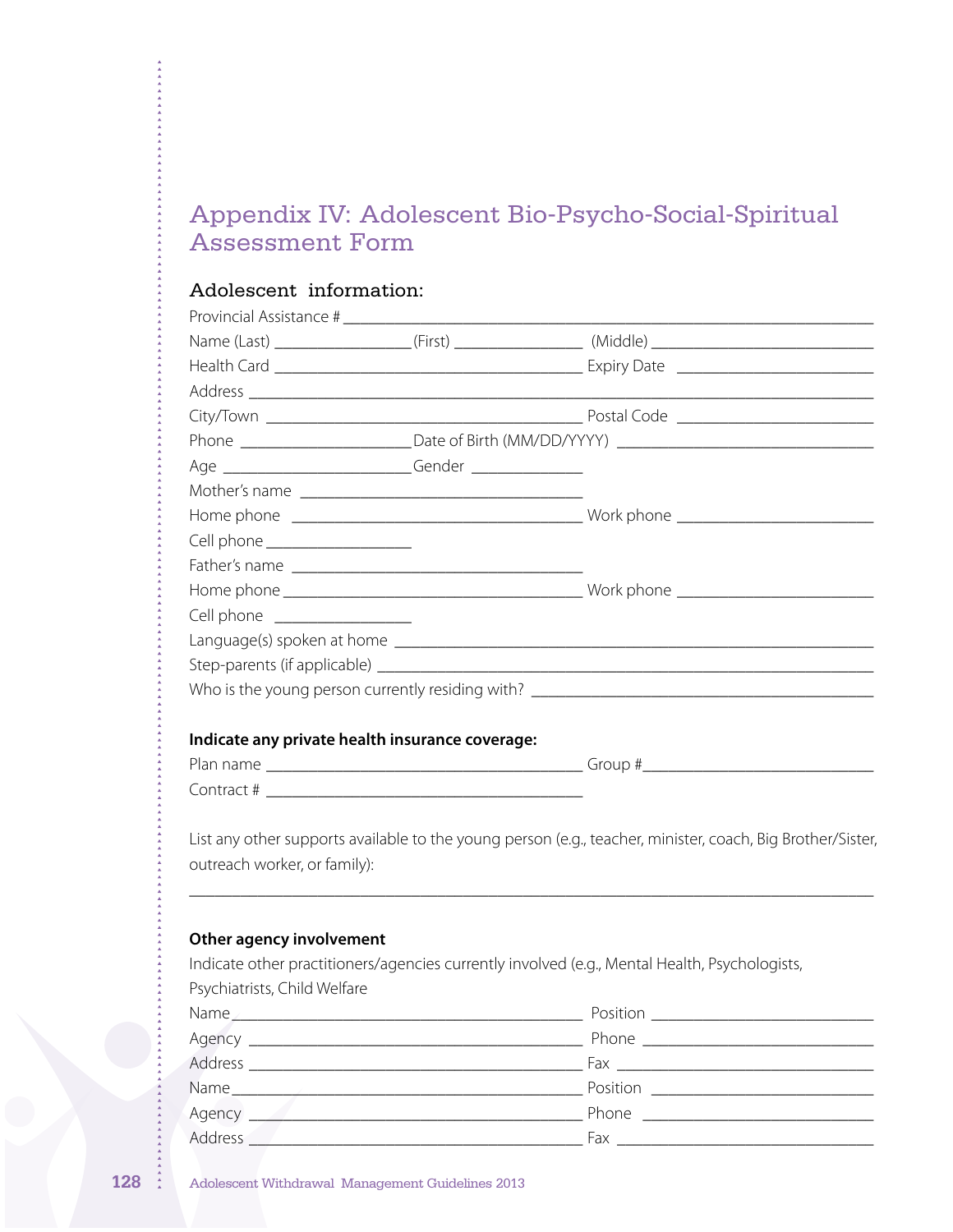Describe the history of involvement you've had with this client (first contact, family, work, individual/ group counselling).

\_\_\_\_\_\_\_\_\_\_\_\_\_\_\_\_\_\_\_\_\_\_\_\_\_\_\_\_\_\_\_\_\_\_\_\_\_\_\_\_\_\_\_\_\_\_\_\_\_\_\_\_\_\_\_\_\_\_\_\_\_\_\_\_\_\_\_\_\_\_\_\_\_\_\_\_\_\_\_\_

Has this client had a previous referral or involvement with the CHOICES Program or other Addictions Services?

\_\_\_\_\_\_\_\_\_\_\_\_\_\_\_\_\_\_\_\_\_\_\_\_\_\_\_\_\_\_\_\_\_\_\_\_\_\_\_\_\_\_\_\_\_\_\_\_\_\_\_\_\_\_\_\_\_\_\_\_\_\_\_\_\_\_\_\_\_\_\_\_\_\_\_\_\_\_\_\_

\_\_\_\_\_\_\_\_\_\_\_\_\_\_\_\_\_\_\_\_\_\_\_\_\_\_\_\_\_\_\_\_\_\_\_\_\_\_\_\_\_\_\_\_\_\_\_\_\_\_\_\_\_\_\_\_\_\_\_\_\_\_\_\_\_\_\_\_\_\_\_\_\_\_\_\_\_\_\_\_

\_\_\_\_\_\_\_\_\_\_\_\_\_\_\_\_\_\_\_\_\_\_\_\_\_\_\_\_\_\_\_\_\_\_\_\_\_\_\_\_\_\_\_\_\_\_\_\_\_\_\_\_\_\_\_\_\_\_\_\_\_\_\_\_\_\_\_\_\_\_\_\_\_\_\_\_\_\_\_\_

\_\_\_\_\_\_\_\_\_\_\_\_\_\_\_\_\_\_\_\_\_\_\_\_\_\_\_\_\_\_\_\_\_\_\_\_\_\_\_\_\_\_\_\_\_\_\_\_\_\_\_\_\_\_\_\_\_\_\_\_\_\_\_\_\_\_\_\_\_\_\_\_\_\_\_\_\_\_\_\_

\_\_\_\_\_\_\_\_\_\_\_\_\_\_\_\_\_\_\_\_\_\_\_\_\_\_\_\_\_\_\_\_\_\_\_\_\_\_\_\_\_\_\_\_\_\_\_\_\_\_\_\_\_\_\_\_\_\_\_\_\_\_\_\_\_\_\_\_\_\_\_\_\_\_\_\_\_\_\_\_

\_\_\_\_\_\_\_\_\_\_\_\_\_\_\_\_\_\_\_\_\_\_\_\_\_\_\_\_\_\_\_\_\_\_\_\_\_\_\_\_\_\_\_\_\_\_\_\_\_\_\_\_\_\_\_\_\_\_\_\_\_\_\_\_\_\_\_\_\_\_\_\_\_\_\_\_\_\_\_\_

\_\_\_\_\_\_\_\_\_\_\_\_\_\_\_\_\_\_\_\_\_\_\_\_\_\_\_\_\_\_\_\_\_\_\_\_\_\_\_\_\_\_\_\_\_\_\_\_\_\_\_\_\_\_\_\_\_\_\_\_\_\_\_\_\_\_\_\_\_\_\_\_\_\_\_\_\_\_\_\_

\_\_\_\_\_\_\_\_\_\_\_\_\_\_\_\_\_\_\_\_\_\_\_\_\_\_\_\_\_\_\_\_\_\_\_\_\_\_\_\_\_\_\_\_\_\_\_\_\_\_\_\_\_\_\_\_\_\_\_\_\_\_\_\_\_\_\_\_\_\_\_\_\_\_\_\_\_\_\_\_

#### **Family**

Briefly describe family/living situations—indicate biological family/blended family, etc.

What is the quality of the relationships in this client's family?

Has the client ever lived away from home? If yes, please elaborate.

What is the family's means of financial support?

Has the client had any pregnancies or does he/she have any children?

If so, who has custody of the child(ren)? \_\_\_\_\_\_\_\_\_\_\_\_\_\_\_\_\_\_\_\_\_\_\_\_\_\_\_\_\_\_\_\_\_\_\_\_\_\_\_\_\_\_\_\_\_\_\_\_

### **Drug use/ history**

Please describe the pattern of substance use (including abuse) in the client's family:

### **Nicotine/tobacco**

Does the client use nicotine/tobacco? Yes No If yes, how long has he/she been using and how often per day?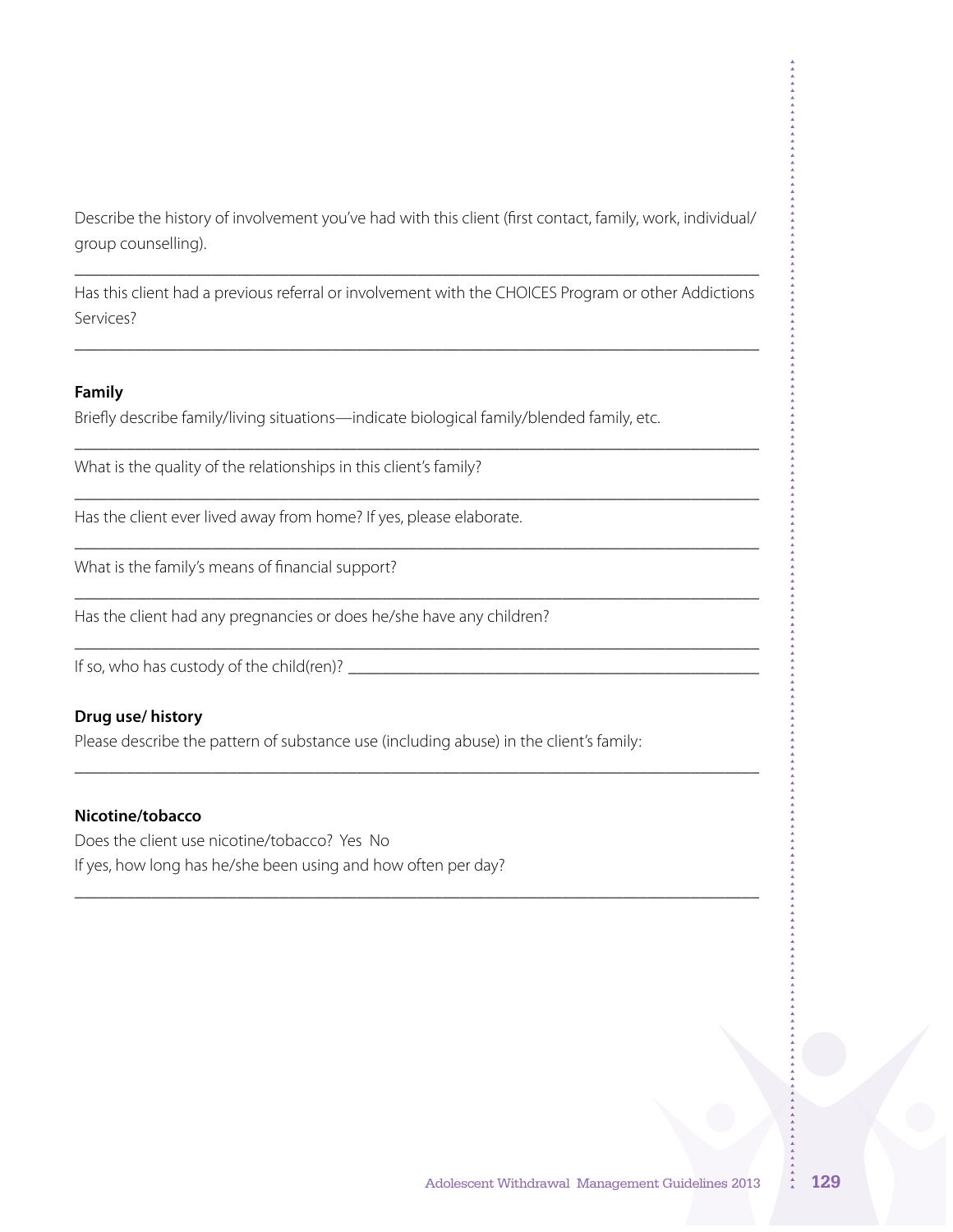| Drugs used by<br>client                                  | Age<br>of first<br>use | Age of<br>regular<br>use | Date<br>of last<br>use | Frequency<br>of use | Average<br>quantity<br>used | Method<br>of use | Do you have a<br>problem with<br>this drug? |
|----------------------------------------------------------|------------------------|--------------------------|------------------------|---------------------|-----------------------------|------------------|---------------------------------------------|
| Wine                                                     |                        |                          |                        |                     |                             |                  |                                             |
| Beer                                                     |                        |                          |                        |                     |                             |                  |                                             |
| Spirits                                                  |                        |                          |                        |                     |                             |                  |                                             |
| Other                                                    |                        |                          |                        |                     |                             |                  |                                             |
| Hash                                                     |                        |                          |                        |                     |                             |                  |                                             |
| Marijuana                                                |                        |                          |                        |                     |                             |                  |                                             |
| Hash/Weed Oil                                            |                        |                          |                        |                     |                             |                  |                                             |
| Other                                                    |                        |                          |                        |                     |                             |                  |                                             |
| <b>LSD</b>                                               |                        |                          |                        |                     |                             |                  |                                             |
| Magic Mushrooms                                          |                        |                          |                        |                     |                             |                  |                                             |
| Mescaline                                                |                        |                          |                        |                     |                             |                  |                                             |
| Other                                                    |                        |                          |                        |                     |                             |                  |                                             |
| Valium                                                   |                        |                          |                        |                     |                             |                  |                                             |
| Ativan                                                   |                        |                          |                        |                     |                             |                  |                                             |
| Rivotril                                                 |                        |                          |                        |                     |                             |                  |                                             |
| Percocet                                                 |                        |                          |                        |                     |                             |                  |                                             |
| Other                                                    |                        |                          |                        |                     |                             |                  |                                             |
| Ritalin                                                  |                        |                          |                        |                     |                             |                  |                                             |
| Dexedrine                                                |                        |                          |                        |                     |                             |                  |                                             |
| Cocaine                                                  |                        |                          |                        |                     |                             |                  |                                             |
| Methamphetamine                                          |                        |                          |                        |                     |                             |                  |                                             |
| Morphine                                                 |                        |                          |                        |                     |                             |                  |                                             |
| Demerol                                                  |                        |                          |                        |                     |                             |                  |                                             |
| Tylenol 3                                                |                        |                          |                        |                     |                             |                  |                                             |
| Oxycodone                                                |                        |                          |                        |                     |                             |                  |                                             |
| Dilaudid                                                 |                        |                          |                        |                     |                             |                  |                                             |
| Other                                                    |                        |                          |                        |                     |                             |                  |                                             |
| MDMA/Ecstasy                                             |                        |                          |                        |                     |                             |                  |                                             |
| PCP                                                      |                        |                          |                        |                     |                             |                  |                                             |
| Solvents                                                 |                        |                          |                        |                     |                             |                  |                                             |
| Over-the-counter<br>(e.g. Gravol, Nytol,<br>cough syrup) |                        |                          |                        |                     |                             |                  |                                             |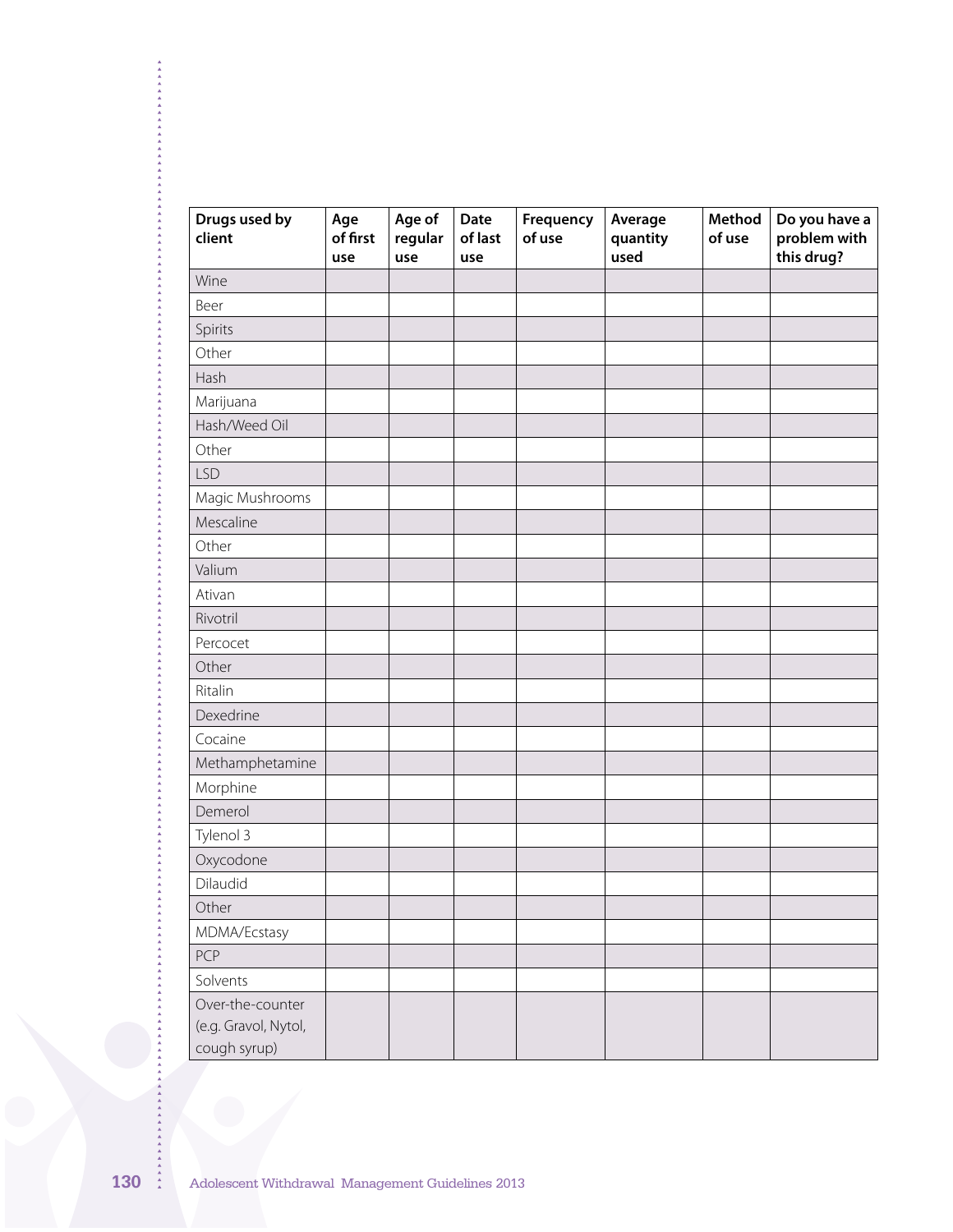Does this client feel that he/she has a problem with alcohol? Yes No Does this client feel that he/she has a problem with other drugs? Yes No How has the client's drug/alcohol use impacted the following areas of his/her life?

### **Family relationships**

| Physical health <b>Exercise Exercise Contract Contract Contract Contract Contract Contract Contract Contract Contract Contract Contract Contract Contract Contract Contract Contract Contract Contract Contract Contract Contrac</b> |
|--------------------------------------------------------------------------------------------------------------------------------------------------------------------------------------------------------------------------------------|
|                                                                                                                                                                                                                                      |
|                                                                                                                                                                                                                                      |
| Recreation interests/involvement example and the state of the state of the state of the state of the state of the state of the state of the state of the state of the state of the state of the state of the state of the stat       |
|                                                                                                                                                                                                                                      |
| Peer relationships expansion of the set of the set of the set of the set of the set of the set of the set of the set of the set of the set of the set of the set of the set of the set of the set of the set of the set of the       |

**\_\_\_\_\_\_\_\_\_\_\_\_\_\_\_\_\_\_\_\_\_\_\_\_\_\_\_\_\_\_\_\_\_\_\_\_\_\_\_\_\_\_\_\_\_\_\_\_\_\_\_\_\_\_\_\_\_\_\_\_\_\_\_\_\_\_\_\_\_\_\_\_\_\_\_\_\_\_\_\_**

### **Gambling behavior**

Has this client demonstrated any high-risk gambling behavior (including betting on sports games or pool, buying lottery tickets, wagering their possessions, playing internet games, or internet gambling)?

\_\_\_\_\_\_\_\_\_\_\_\_\_\_\_\_\_\_\_\_\_\_\_\_\_\_\_\_\_\_\_\_\_\_\_\_\_\_\_\_\_\_\_\_\_\_\_\_\_\_\_\_\_\_\_\_\_\_\_\_\_\_\_\_\_\_\_\_\_\_\_\_\_\_\_\_\_\_\_\_

### **Education**

| When did client last attend school? (Date)                                                           |  |  |
|------------------------------------------------------------------------------------------------------|--|--|
|                                                                                                      |  |  |
|                                                                                                      |  |  |
|                                                                                                      |  |  |
| Last grade attended______________________Was this grade completed? ________________________________  |  |  |
| Does client plan to return to school after leaving this program? ___________________________________ |  |  |
| If client is planning to return to school                                                            |  |  |
|                                                                                                      |  |  |
|                                                                                                      |  |  |
| Is the client registered at the school of their choice? ________________________                     |  |  |
| Is the client currently involved in any extracurricular sports or activities?                        |  |  |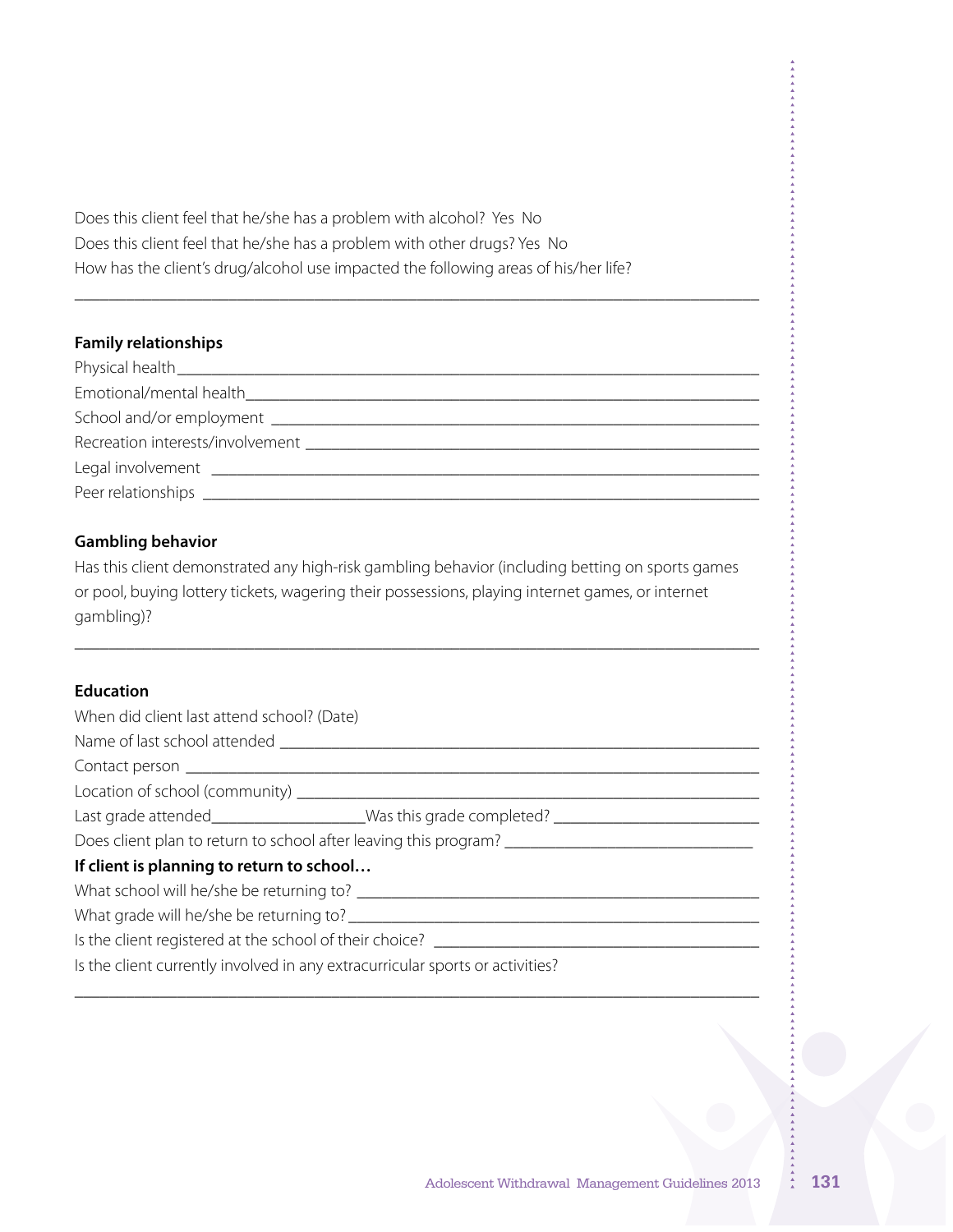#### **Legal history**

Has the client had past legal charges? If so, please provide details, including dates and any periods of incarceration.

\_\_\_\_\_\_\_\_\_\_\_\_\_\_\_\_\_\_\_\_\_\_\_\_\_\_\_\_\_\_\_\_\_\_\_\_\_\_\_\_\_\_\_\_\_\_\_\_\_\_\_\_\_\_\_\_\_\_\_\_\_\_\_\_\_\_\_\_\_\_\_\_\_\_\_\_\_\_\_\_

List any pending court dates or outstanding charges.

| Does the client have a Probation Officer or Restorative Justice Worker? Yes No                                                                                                                                                          |  |
|-----------------------------------------------------------------------------------------------------------------------------------------------------------------------------------------------------------------------------------------|--|
|                                                                                                                                                                                                                                         |  |
|                                                                                                                                                                                                                                         |  |
| Does the client have a lawyer? Yes No                                                                                                                                                                                                   |  |
|                                                                                                                                                                                                                                         |  |
| $\mathbf{v} \in \mathbb{R}$ , and the set of the set of the set of the set of the set of the set of the set of the set of the set of the set of the set of the set of the set of the set of the set of the set of the set of the set of |  |

\*Please attach any legal conditions/court orders associated with this client.

#### **Health and well-being**

Does this client have any physical limitations, medical problems, or allergies?

Is this client currently taking any prescribed medications? If so, please list the medication, dose, how long the client has been taking it, and who prescribed it.

\_\_\_\_\_\_\_\_\_\_\_\_\_\_\_\_\_\_\_\_\_\_\_\_\_\_\_\_\_\_\_\_\_\_\_\_\_\_\_\_\_\_\_\_\_\_\_\_\_\_\_\_\_\_\_\_\_\_\_\_\_\_\_\_\_\_\_\_\_\_\_\_\_\_\_\_\_\_\_\_

\_\_\_\_\_\_\_\_\_\_\_\_\_\_\_\_\_\_\_\_\_\_\_\_\_\_\_\_\_\_\_\_\_\_\_\_\_\_\_\_\_\_\_\_\_\_\_\_\_\_\_\_\_\_\_\_\_\_\_\_\_\_\_\_\_\_\_\_\_\_\_\_\_\_\_\_\_\_\_\_

Who is the client's family physician?

Full name \_\_\_\_\_\_\_\_\_\_\_\_\_\_\_\_\_\_\_\_\_\_\_\_\_\_\_\_\_\_ Phone \_\_\_\_\_\_\_\_\_\_\_\_\_\_\_\_\_\_\_\_\_\_\_\_\_\_\_\_\_\_\_\_\_\_

Address **and a** 

Has the client ever been referred to or seen by a mental health worker, psychiatrist, or psychologist? If yes, provide details including reason for referral, dates, name, and phone number of the professional involved.

\_\_\_\_\_\_\_\_\_\_\_\_\_\_\_\_\_\_\_\_\_\_\_\_\_\_\_\_\_\_\_\_\_\_\_\_\_\_\_\_\_\_\_\_\_\_\_\_\_\_\_\_\_\_\_\_\_\_\_\_\_\_\_\_\_\_\_\_\_\_\_\_\_\_\_\_\_\_\_\_

\_\_\_\_\_\_\_\_\_\_\_\_\_\_\_\_\_\_\_\_\_\_\_\_\_\_\_\_\_\_\_\_\_\_\_\_\_\_\_\_\_\_\_\_\_\_\_\_\_\_\_\_\_\_\_\_\_\_\_\_\_\_\_\_\_\_\_\_\_\_\_\_\_\_\_\_\_\_\_\_

\_\_\_\_\_\_\_\_\_\_\_\_\_\_\_\_\_\_\_\_\_\_\_\_\_\_\_\_\_\_\_\_\_\_\_\_\_\_\_\_\_\_\_\_\_\_\_\_\_\_\_\_\_\_\_\_\_\_\_\_\_\_\_\_\_\_\_\_\_\_\_\_\_\_\_\_\_\_\_\_

 $\mathcal{L} = \{ \mathcal{L} = \{ \mathcal{L} = \mathcal{L} \} \cup \{ \mathcal{L} = \{ \mathcal{L} = \mathcal{L} \} \cup \{ \mathcal{L} = \{ \mathcal{L} = \mathcal{L} = \mathcal{L} \} \cup \{ \mathcal{L} = \{ \mathcal{L} = \mathcal{L} = \mathcal{L} \} \cup \{ \mathcal{L} = \{ \mathcal{L} = \mathcal{L} = \mathcal{L} \} \cup \{ \mathcal{L} = \{ \mathcal{L} = \mathcal{L} = \mathcal{L} \} \cup \{ \mathcal{L} = \{ \mathcal{L}$ 

\_\_\_\_\_\_\_\_\_\_\_\_\_\_\_\_\_\_\_\_\_\_\_\_\_\_\_\_\_\_\_\_\_\_\_\_\_\_\_\_\_\_\_\_\_\_\_\_\_\_\_\_\_\_\_\_\_\_\_\_\_\_\_\_\_\_\_\_\_\_\_\_\_\_\_\_\_\_\_\_

Are there other mental health issues affecting this client (e.g., ADD or ADHD, depression, anxiety, etc.)? If so, provide details.

Are there mental health issues affecting the client's immediate or extended family? If yes, please explain.

Is there a history of abuse, either as a victim or a perpetrator? Please provide details.

If yes, has it been reported and to whom? Has there been any counseling for same?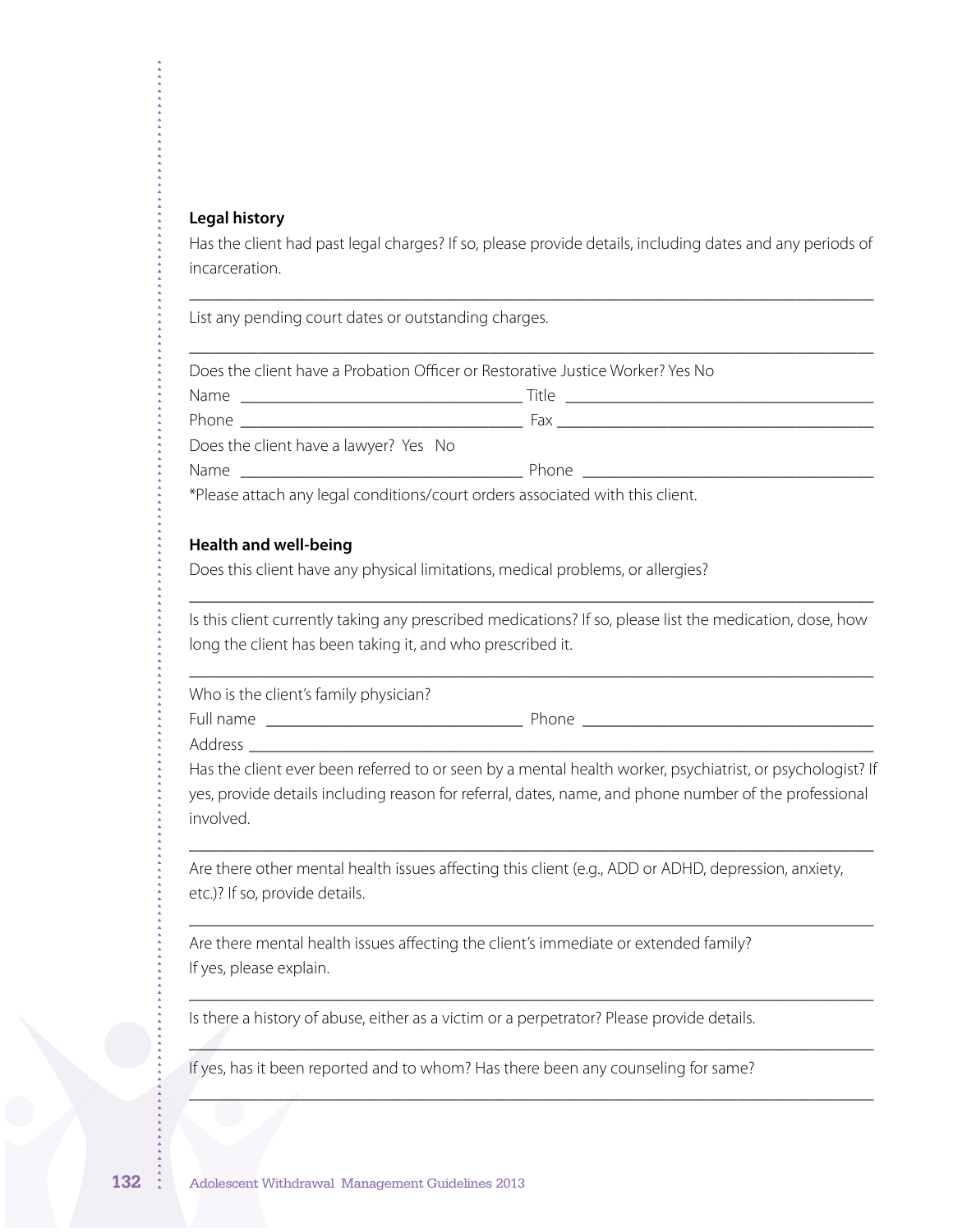Does this client have difficulty managing anger? If so, provide details, including any history of aggression, interventions, etc.

Is there any history of suicidal ideation or attempts? If so, include details (dates, method and plan, and circumstances leading to ideations or attempts).

\_\_\_\_\_\_\_\_\_\_\_\_\_\_\_\_\_\_\_\_\_\_\_\_\_\_\_\_\_\_\_\_\_\_\_\_\_\_\_\_\_\_\_\_\_\_\_\_\_\_\_\_\_\_\_\_\_\_\_\_\_\_\_\_\_\_\_\_\_\_\_\_\_\_\_\_\_\_\_\_

\_\_\_\_\_\_\_\_\_\_\_\_\_\_\_\_\_\_\_\_\_\_\_\_\_\_\_\_\_\_\_\_\_\_\_\_\_\_\_\_\_\_\_\_\_\_\_\_\_\_\_\_\_\_\_\_\_\_\_\_\_\_\_\_\_\_\_\_\_\_\_\_\_\_\_\_\_\_\_\_

\_\_\_\_\_\_\_\_\_\_\_\_\_\_\_\_\_\_\_\_\_\_\_\_\_\_\_\_\_\_\_\_\_\_\_\_\_\_\_\_\_\_\_\_\_\_\_\_\_\_\_\_\_\_\_\_\_\_\_\_\_\_\_\_\_\_\_\_\_\_\_\_\_\_\_\_\_\_\_\_

\_\_\_\_\_\_\_\_\_\_\_\_\_\_\_\_\_\_\_\_\_\_\_\_\_\_\_\_\_\_\_\_\_\_\_\_\_\_\_\_\_\_\_\_\_\_\_\_\_\_\_\_\_\_\_\_\_\_\_\_\_\_\_\_\_\_\_\_\_\_\_\_\_\_\_\_\_\_\_\_

\_\_\_\_\_\_\_\_\_\_\_\_\_\_\_\_\_\_\_\_\_\_\_\_\_\_\_\_\_\_\_\_\_\_\_\_\_\_\_\_\_\_\_\_\_\_\_\_\_\_\_\_\_\_\_\_\_\_\_\_\_\_\_\_\_\_\_\_\_\_\_\_\_\_\_\_\_\_\_\_

\_\_\_\_\_\_\_\_\_\_\_\_\_\_\_\_\_\_\_\_\_\_\_\_\_\_\_\_\_\_\_\_\_\_\_\_\_\_\_\_\_\_\_\_\_\_\_\_\_\_\_\_\_\_\_\_\_\_\_\_\_\_\_\_\_\_\_\_\_\_\_\_\_\_\_\_\_\_\_\_

\_\_\_\_\_\_\_\_\_\_\_\_\_\_\_\_\_\_\_\_\_\_\_\_\_\_\_\_\_\_\_\_\_\_\_\_\_\_\_\_\_\_\_\_\_\_\_\_\_\_\_\_\_\_\_\_\_\_\_\_\_\_\_\_\_\_\_\_\_\_\_\_\_\_\_\_\_\_\_\_

Is there any history of self-harm ideation or behaviors? If so, include details (dates, method, and circumstances).

How does this client define his/her sexual orientation?

#### **Peers**

Please describe the pattern of substance use/criminal activity among the client's peer group.

#### **Spirituality**

Explain any spiritual or religious practices that the client has participated in, or continues to participate in.

### **Interests & hobbies**

Please describe.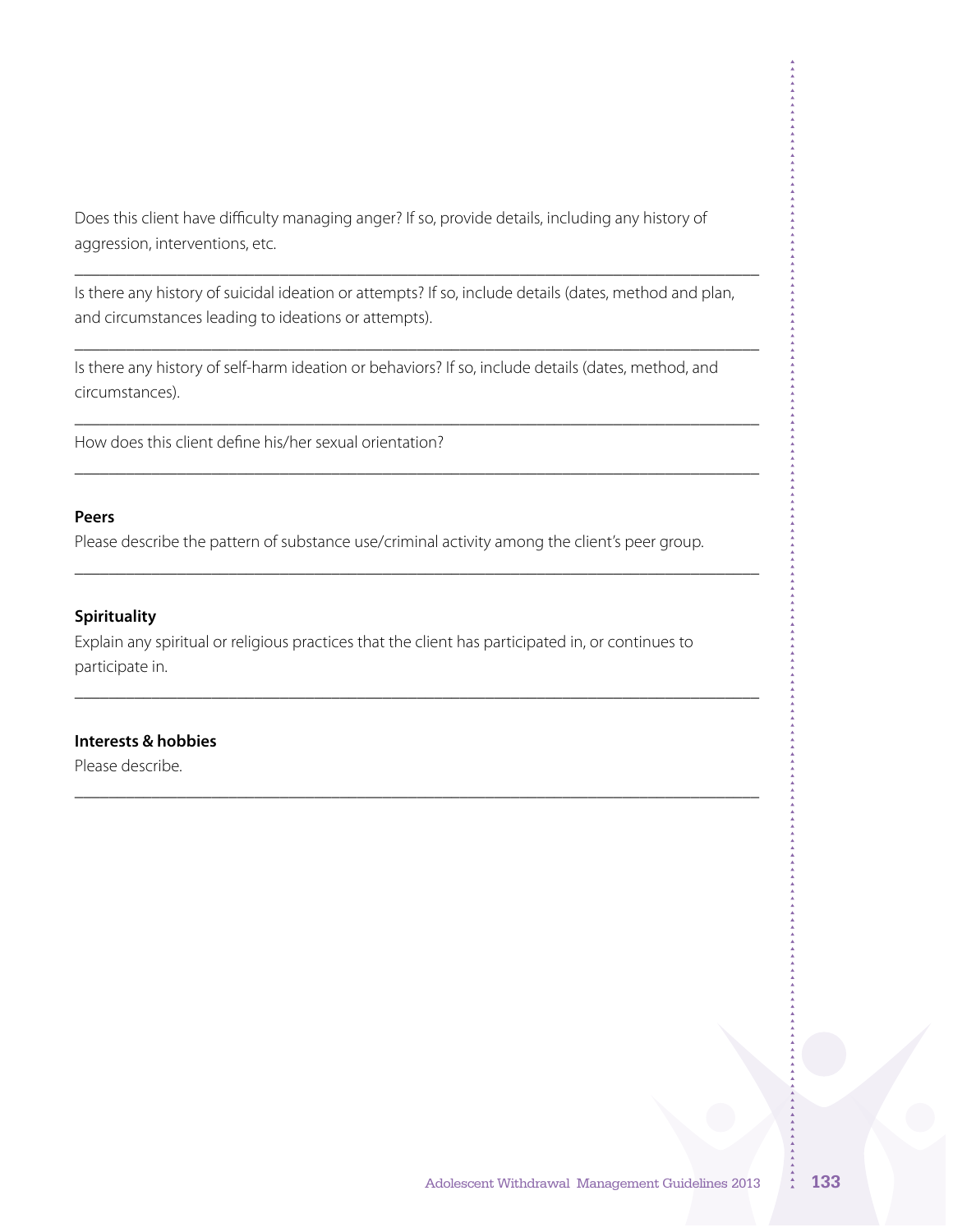# References

Alfred, T. (2009). Colonialism and state dependency. Journal de la santé autochtone, 5(1), 42–60.

American Psychiatric Association. (2000). Diagnostic and statistical manual of mental disorders (4th ed., text rev.). Arlington, VA: Author.

American Society of Addiction Medicine. (2011). Public policy statement: Definition of addiction (long version). Retrieved from http://www.asam.org

Anisef, P., et al. (2003). The needs of newcomer youth and emerging"best practices"to meet those needs. In P. Anisef and K.M. Kilbride (Eds.), Managing two worlds: The Experiences & Concerns of Immigrant Youth in Ontario (pp. 196–234). Toronto, ON: Canadian Scholars'Press.

Armitage, A. (1995). Comparing the policy of Aboriginal assimilation: Australia, Canada, and New Zealand. Vancouver: UBC Press.

Bakker, L. J. & Cavender, A. (2003). Promoting culturally competent care for gay youth. J Sch Nurs, 19(2), 65–72. doi:10.1177/10598405030190020201

Bass, L. E., & Kane-Williams, E. (1993). Stereotype or reality: Another look at alcohol and drug use among African American children. Public Health Rep, 108, 78–84.

Beauvais, F., & Ottering, E. R. (1999). Drug use, resilience, and the myth of the golden child. In J. L. Johnson (Ed.), Resilience and development: Positive life adaptations (pp. 101–107). New York: Kluwer Academic/Plenum Press.

Becker, L. C. (1990). Reciprocity. Chicago, IL: University of Chicago Press.

Benjamin, A., Bernard, W., Este, D., Lloyd, B., James, C., & Turner, T. (2010). Race and wellbeing: The lives, hopes and activism of African Canadians. Halifax, NS: Fernwood.

Benowitz, N. L. (1996). Pharmacology of nicotine: Addiction and therapeutics. Annu Rev Pharmacol, 36, 597–613.

Benowitz, N. L. (1998). Nicotine pharmacology and addiction. In N. L. Benowitz (Ed.), Nicotine safety and toxicity (pp. 3–16). New York, NY: Oxford University Press.

Bernard, W. T. (2001). Including black women in health and social policy development: Winning over addictions, empowering black mothers with addictions to overcome triple jeopardy. Halifax, NS: Atlantic Centre of Excellence for Women's Health.

Bernard, W. T., Clow, B., Etowa, J. B., & Oyinsan, B. (2007). Participatory action research (PAR): An approach for improving black women's health in rural and remote communities. J Transcult Nurs, 18(4), 349–357. doi:10.1177/1043659607305195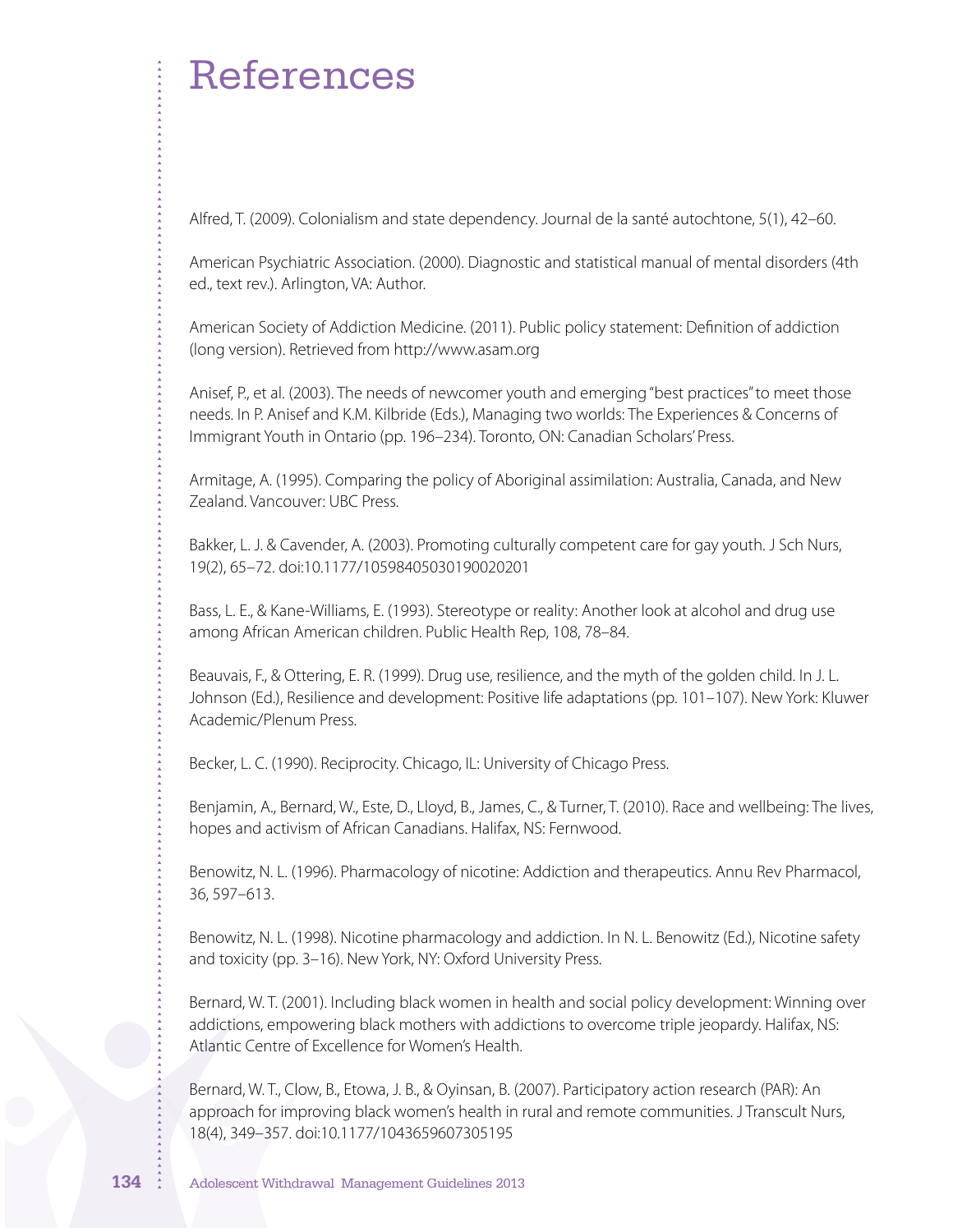Blackstock, C. (2007). Residential schools: Did they really close or just morph into child welfare? Indigenous Law Journal, 6(1), 71–78.

Bobo, J. K., McIlvain, H. E., Lando, H. A., Walker, R. D., & Leed-Kelly, A. (1998). Effect of smoking cessation counselling on recovery from alcoholism: findings from a randomized community intervention trial. Addiction, 93(6), 877–887. doi:10.1046/j.1360-0443.1998.9368779.x

Bobo, J. K., Walker, D. R., Lando, H. A., & McIlvain, H. E. (1995). Enhancing alcohol control with counselling on nicotine dependence: Pilot study findings and treatment implications. Bethesda, MA: National Institute on Alcohol Abuse and Alcoholism.

Bottrell, D. (2007). Resistance, resilience and social identities: Reframing"problem youth" and the problem of schooling. J Youth Stud , 10(5), 597–616. Available at http://hdl.voced.edu. ua/10707/136080

Bottrell, D. (2009). Dealing with disadvantage: Resilience and the social capital of young people's networks. Youth & Society, 40(4), 476–501. doi:10.1177/0044118X08327518

Brascoupé, S., & Waters, C. (2009). Cultural safety: Exploring the applicability of the concept of cultural safety to Aboriginal health and community wellness. Journal of Indigenous Health, 5(2), 6–41. Available at http://www.naho.ca/jah/english/jah05\_02/V5\_I2\_Cultural\_01.pdf

British Columbia Ministry of Health. (2011). Service Model and Provincial Standards for Youth Residential Substance Use Services. Retrieved from http://www.health.gov.bc.ca/library/ publications/year/2011/youth-residential-treatment-standards.pdf

Britt, Alice B. (2004). African Americans, substance abuse and spirituality. Minority Nurse, Summer. Retrieved from http://www.minoritynurse.com/article/african-americans-substance-abuse-andspirituality

Brody, G. H., Kogan, S. M., & Chen, Y. F. (2012). Perceived discrimination and longitudinal increases in adolescent substance use: Gender differences and mediational pathways. Am J Public Health, 102(5), 1006–1011. doi:10.2105/AJPH.2011.300588

Burling, T. A., Burling, A. S., & Latini, D. (2001). A controlled smoking cessation trial for substancedependent inpatients. J Consult Clin Psych, 69, 295–304.

Byrd, C., & Chavous, T. (2009). Racial identity and academic achievement in the neighborhood context: A multilevel analysis. J Youth Adolescence, 38(4), 544–559.

Caldwell, C., Kohn-Wood, L., Schmeelk-Cone, K., Chavous, T., & Zimmerman, M. (2004). Racial discrimination and racial identity as risk or protective factors for violent behaviors in African American young adults. Am J Commun Psychol, 33(1/2), 91–105.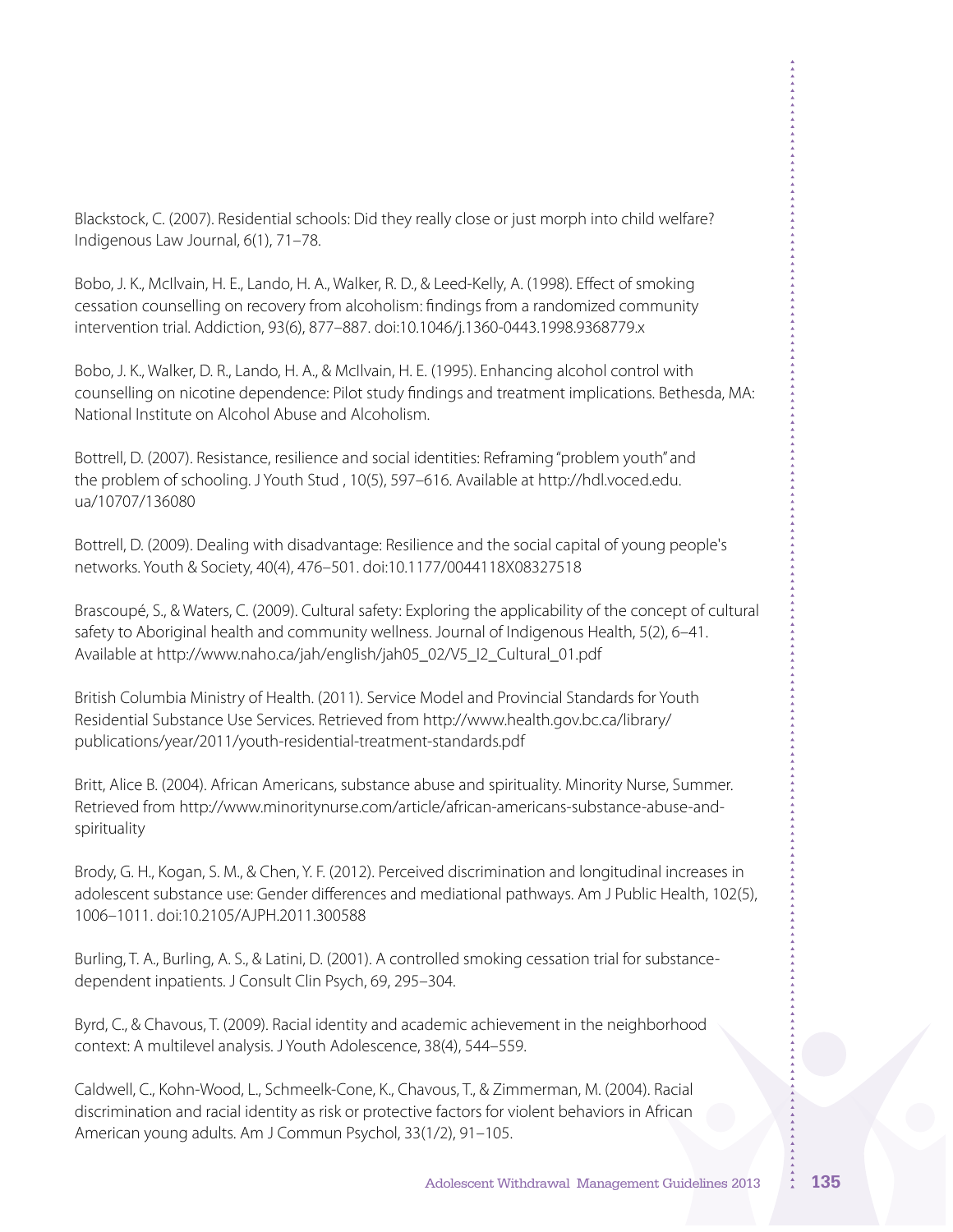Cameron, M., Andersson, N,. McDowell, I., & Ledogar, R. J. (2010). Culturally safe epidemiology: Oxymoron or scientific imperative. Pimatisiwin, 8(2): 89–116. Retrieved from http://www.ncbi.nlm.nih. gov/pmc/articles/PMC2962656

Cannard, Gwenda (2001). The better sleep booklet. Melbourne, Australia: Tranquilliser Recovery and New Existence.

Capell, J., Dean, E., & Veenstra, G. (2008). The relationship between cultural competence and ethnocentrism of health care professionals. J Transcult Nurs, 19(2), 121–125. doi:10.1177/1043659607312970

Center for Substance Abuse Treatment. (2001). A provider's introduction to substance abuse treatment for lesbian, gay, bisexual and transgender individuals. Maryland: US Department of Health and Human Services, Substance Abuse and Mental Health Services Administration.

Center for Substance Abuse Treatment. (2004). Clinical guidelines for the use of buprenorphine in the treatment of opioid addiction. Treatment Improvement Protocol (TIP) Series 40. DHHS Publication No. (SMA) 04-3939. Rockville, MD: Substance Abuse and Mental Health Services Administration.

Chaim, G., Rosenkranz, S. E., & Henderson, J. (2012). Considering trauma in outpatient substance use treatment planning for youth. In N. Poole & L. Greaves (Eds.), Becoming Trauma Informed (pp. 191– 200). Canada: Centre for Addiction and Mental Health.

Chandler, B. (2002). Cultural Sensitivity. In K. Krapp (Ed.), Gale Encyclopedia of Nursing and Allied Health, Vol. 1. Farmington Hills, MI: Gage Group. Retrieved from http://www.enotes.com/culturalsensitivity-reference/cultural-sensitivity

Chiu, Y-W., & Ring, J. M. (1998). Chinese and Vietnamese immigrant adolescents under pressure: Identifying stressors and interventions. Prof Psychol - Res Pr, 29(5), 444–449.

Chrisjohn, R., Young, S., & Maraun, M. (1997). The circle game: Shadows and substance in the Indian residential school experience in Canada. Penticton, BC: Theytus Books.

Chugani, H. (1998). Biological basis of emotions: Brain systems and brain development. Pediatrics, 102, 1225–1229. Retrieved from http://www.pediatricsdigest.mobi/content/102/Supplement\_ E1/1225.full

Clark, C., Connolly, K., & Sullivan, C. (2003). Orientation to the alcohol and other drugs sector [CHCAOD2C]. Fitzroy, Australia: Turning Point Alcohol & Drug Centre, YSAS Education & Training Department.

Comack, E. (2012). Racialized policing: Aboriginal people's encounters with the police. Halifax, NS: Fernwood.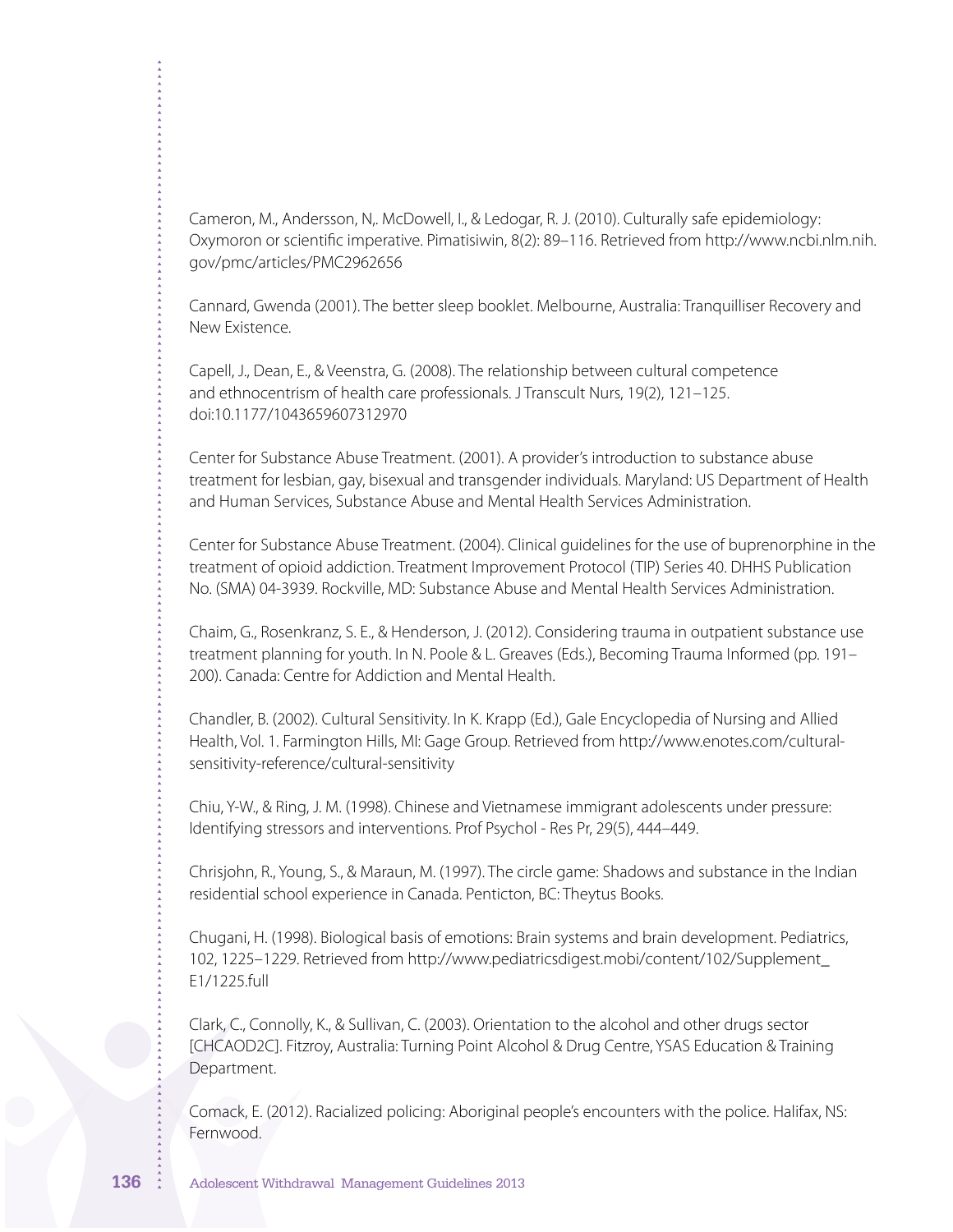Costigan, C., Su, T. F., & Hua, J. M. (2009). Ethnic identity among Chinese Canadian youth: A review of the Canadian literature. Can Psychol , 50(4), 261–272. doi:10.1037/a0016880

Currie, S. R., Nesbitt, K., Wood, C., & Lawson, A. (2003). Survey of smoking cessation services in Canadian addiction programs. J Subst Abuse Treat, 24, 59–65.

Curry, S. J., Sporer, A. K., Pugach, O., Campbell, R. T., & Emery, S. (2007). Use of tobacco cessation treatments among young adult smokers: 2005 National Health Interview Survey. Am J Public Health, 97(8). doi:10.2105/AJPH.2006.103788

Dackis, C., & O'Brien, C. P. (2005). Neurobiology of addiction: Treatment and public policy ramifications. Nat Neurosci, 8(11), 1431–1436.

Darwich, L., Hymel, S., & Waterhouse, T. (2012). School avoidance and substance use among lesbian, gay, bisexual, and questioning youth: The impact of peer victimization and adult support. J Educ Psychol, 104(2), 381–392. doi:10.1037/a0026684

Dickson, L. M., Derevensky, J. L., & Gupta, R. (2002). The prevention of gambling problems in youth: A conceptual framework. J Gambl Stud, 18(2), 97–159.

Doswell, W. M. (2000). Promotion of sexual health in the American cultural context: Implications for school age African American girls. J Natl Black Nurses Assoc, 11(1), 51–57.

Drugs and Poisons Regulation Group (2006). Policy for maintenance pharmacotherapy for opioid dependence. Melbourne, Australia: Victorian Government Department of Human Services.

Duran, E., & Duran, B. (1995). Native American Postcolonial Psychology. Albany, NY: State University of New York Press.

Dyer, C. (2011). Trainers Guide: The Art of Youth Engagement. Retrieved from http://www.myrgan. com/Inc/Projects/Entries/2011/4/9\_The\_New\_Mentality\_files/The%20Art%20of%20Youth%20 Engagement%20Workbook.pdf

Eisenbruch, M., & Volich, R. (2005). Cultural Competence—background. Retrieved from http://www. eisenbruch.com/Further\_resources/Cultural\_diversity/Cultural\_competence\_-\_background.htm

Enang, J. E. (2002). Black women's health: Health research relevant to Black Nova Scotians. In C. Amaratunga (Ed.), Race, ethnicity, and women's health. Halifax, NS: Halcraft.

Erasmus, G., & Dussault, R. (1996). Report of the Royal Commission on Aboriginal Peoples (Vol. 5). Ottawa: Royal Commission on Aboriginal Peoples.

Erickson, C. K. (2007). The science of addiction: From neurobiology to treatment. New York, NY: W. W. Norton.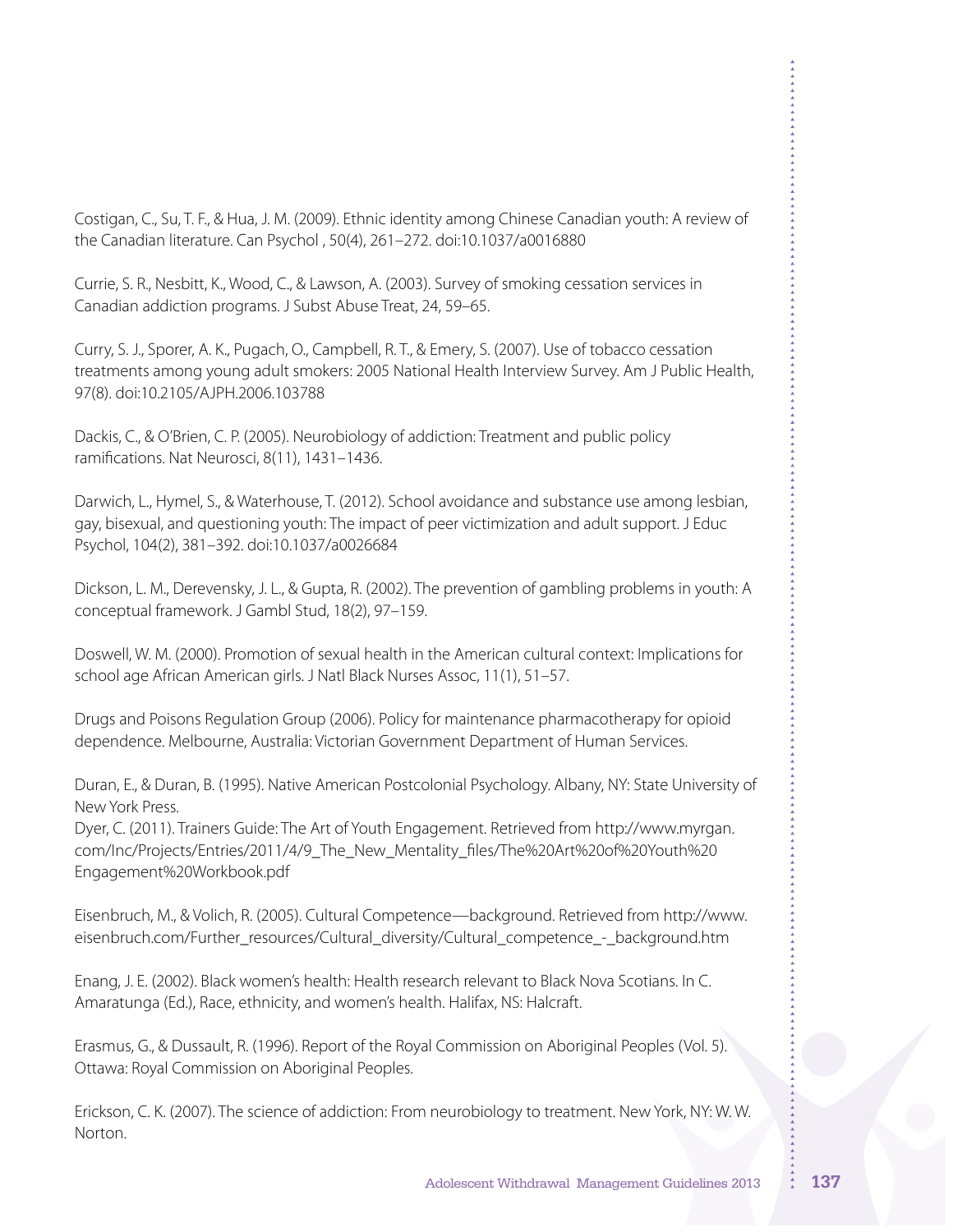Etowa, J. B., Bernard, W. T., Oyinsan, B., & Clow, B. (2007). Participatory action research (PAR): an approach for improving black women's health in rural and remote communities. J Transcult Nurs, 18(4) 349–357. doi:10.1177/1043659607305195

Evans, A. B., Banerjee, M., Meyer, R., Aldana, A., Foust, M., & Rowley, S. (2012). Racial socialization as a mechanism for positive development among African American youth. Child Development Perspectives, 6(3), 251–257. doi:10.1111/j.1750-8606.2011.00226.x

Fiore, M. C., Jaén, C. R., Baker, T. B., Bailey, W. C., Benowitz, N. L., Curry, S. J., … Wewers, M. E. (2008). Treating Tobacco Use and Dependence: Clinical Practice Guidelines. Washington, DC: US Dept. of Health and Human Services, Public Health Service. Available from http://www.ncbi.nlm.nih.gov/ books/NBK63952

First Nations Information Governance Committee. (2007). First Nations Regional Longitudinal Health Survey (RHS) 2002/03: Results for adults, youth and children living in First Nations communities. Ottawa, ON: Assembly of First Nations.

Fostering Transitions (2010). Caseworkers with LGBTQ clients. Child Welfare League of America: Lambda Legal. Retrieved from http://www.lambdalegal.org/publications/getting-down-to-basics

Foucault, M. (1977). Discipline and punish: The birth of the prison. New York, NY: Pantheon Books.

Fournier, S., and Crey, E. (1997). Stolen from our embrace. Vancouver, BC: Douglas & McIntyre.

Frank, L., & Pead, F. (1995). New concepts in drug withdrawal. Melbourne, Australia: University of Melbourne.

Fraser, R., & Reddick, T. (1997). Building Black women's capacity on health: Final report. Halifax, NS: North End Community Health Centre.

Frideres, J. S. (2004.) Aboriginal peoples in Canada: Contemporary conflicts (7th ed.). Toronto, ON: Prentice Hall Canada.

Garza, P. (2007). Preparing Staff to Work with Immigrant Youth. National Collaboration for Youth. Retrieved from http://sparkaction.org/sites/sparkaction.org/files/nydic/staffing/workforce/ documents/immigrantyouthfullreport.pdf

Gfellner, B. M., & Hundleby, J. D. (1995). Patterns of drug use among Native and white adolescents: 1990–1993. C J Public Health, 86(2): 95–97.

Giedd, J., Blumenthal, J., Jeffries, N., Castilanos, F., Liu, H., Zijdenbos, A., … Rapoport, J. (1999). Brain development during childhood and adolescence: A longitudinal MRI study. Nat Neurosci, 2, 861–863.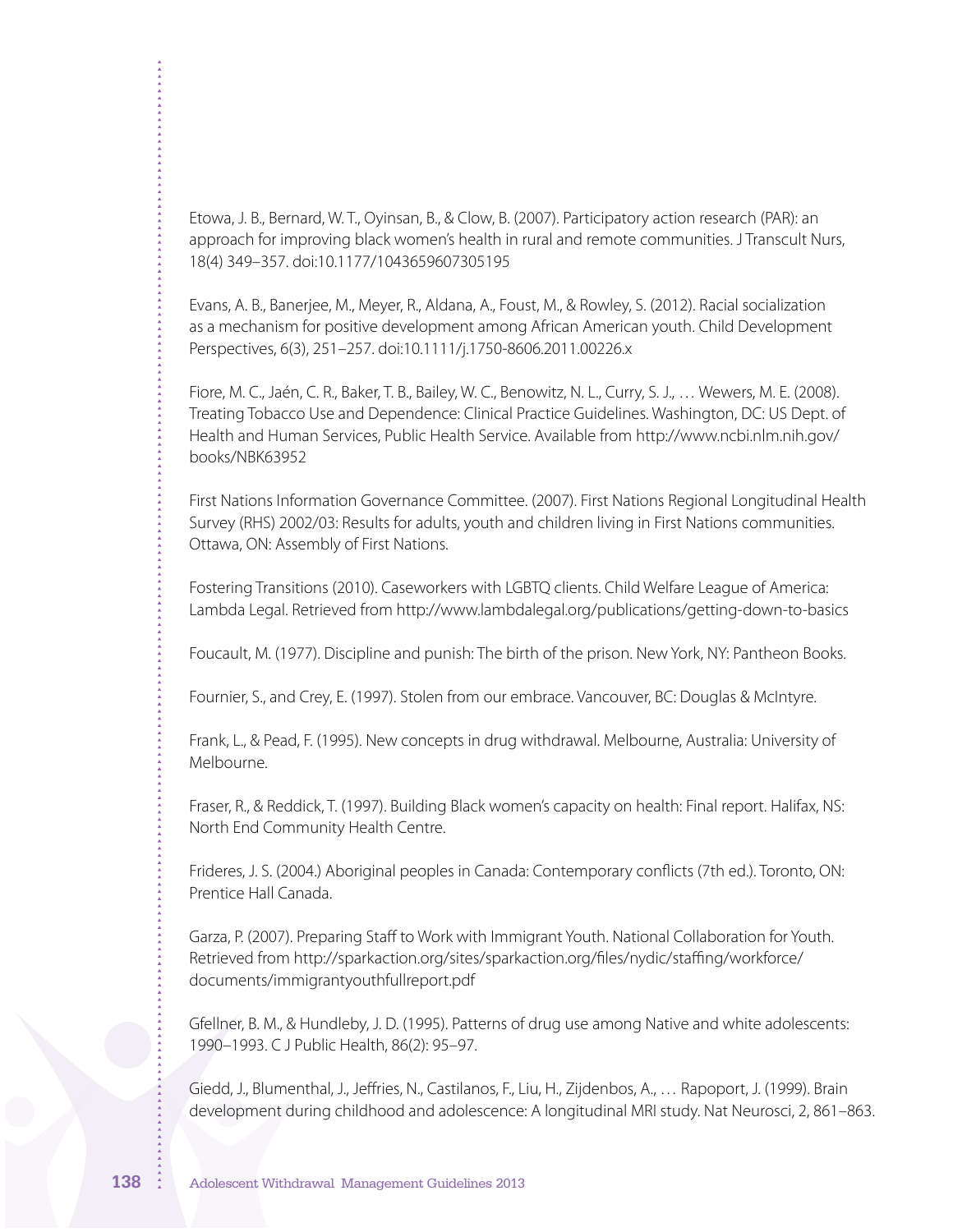Gilvarry, E. & Britton, J. (2009). Guidance for the pharmacological management of substance misuse among young people. London: National Treatment Agency for Substance Misuse.

Goffman, E. (1961). Asylums: Essays on the social situation of mental patients and other inmates. New York, NY: Anchor Books.

Gough, P., Trocmé, N., Brown, I., Knoke, D., & Blackstock, C. (2005). Pathways to the overrepresentation of Aboriginal children in care. CECW Information Sheet #23E. Toronto, ON: University of Toronto Press. http://cwrp.ca/publications/424

Government of Canada. (2006.) The human face of mental health and mental illness in Canada 2006. Ottawa, ON: Minister of Public Works and Government Services of Canada.

Gray, K. M., Carpenter, M. J., Lewis, A. L., Klintworth, E. M., & Upadhyaya, H. P. (2011). Varenicline versus bupropion XL for smoking cessation in older adolescents: a randomized, double-blind pilot trial. Oxford Journals: Nicotine & Tobacco Research, 234-9. doi: 10.1093/ntr/ntr130. 2012 Feb;14(2):234-9

Green, K. E. & Feinstein, B. A. (2012). Substance use in lesbian, gay and bisexual populations: An update on empirical research and implications for treatment. Psychol Addict Behav, 26(2), 265–278. doi:10.1037/a0025424

Haas, A. P., Eliason, M., Mays, V. M., Mathy, R. M., Cochran, S. D., D'Augelli, A. R., … Clayton, P. J. (2010). Suicide and suicide risk in lesbian, gay, bisexual, and transgender populations: Review and recommendations. J Homosex, 58(1), 10–51. doi:10.1080/00918369.2011.534038

Haig-Brown, C. (1988). Resistance and renewal: Surviving the Indian residential school. Vancouver, BC: Tillacum Library.

Hamilton, S. (1994). Naming Names, Naming Ourselves: A Survey of Early Black Women in Nova Scotia. In We're Rooted Here and They Can't Pull Us Up: Essays in African Canadian Women's History (pp. 13–40). Toronto: University of Toronto Press.

Handford , C. et al. (Revised 2012). Buprenorphine/Naloxone for Opioid Dependence: Clinical Practice Guidelines. Canada: Centre for Addiction and Mental Health (CAMH).

Hawkins, J. D., Brown, E. C., Oesterle, S., Arthur, M. W., Abbott, R. D., & Catalano, R. F. (2008). Early effects of communities that care on targeted risks and initiation of delinquent behavior and substance use. J Adolescent Health, 43(1), 15–22. doi:10.1016/j.jadohealth.2008.01.022

Health Canada. (2001). Best practices: Treatment and rehabilitation for youth with substance use problems. Ottawa, ON: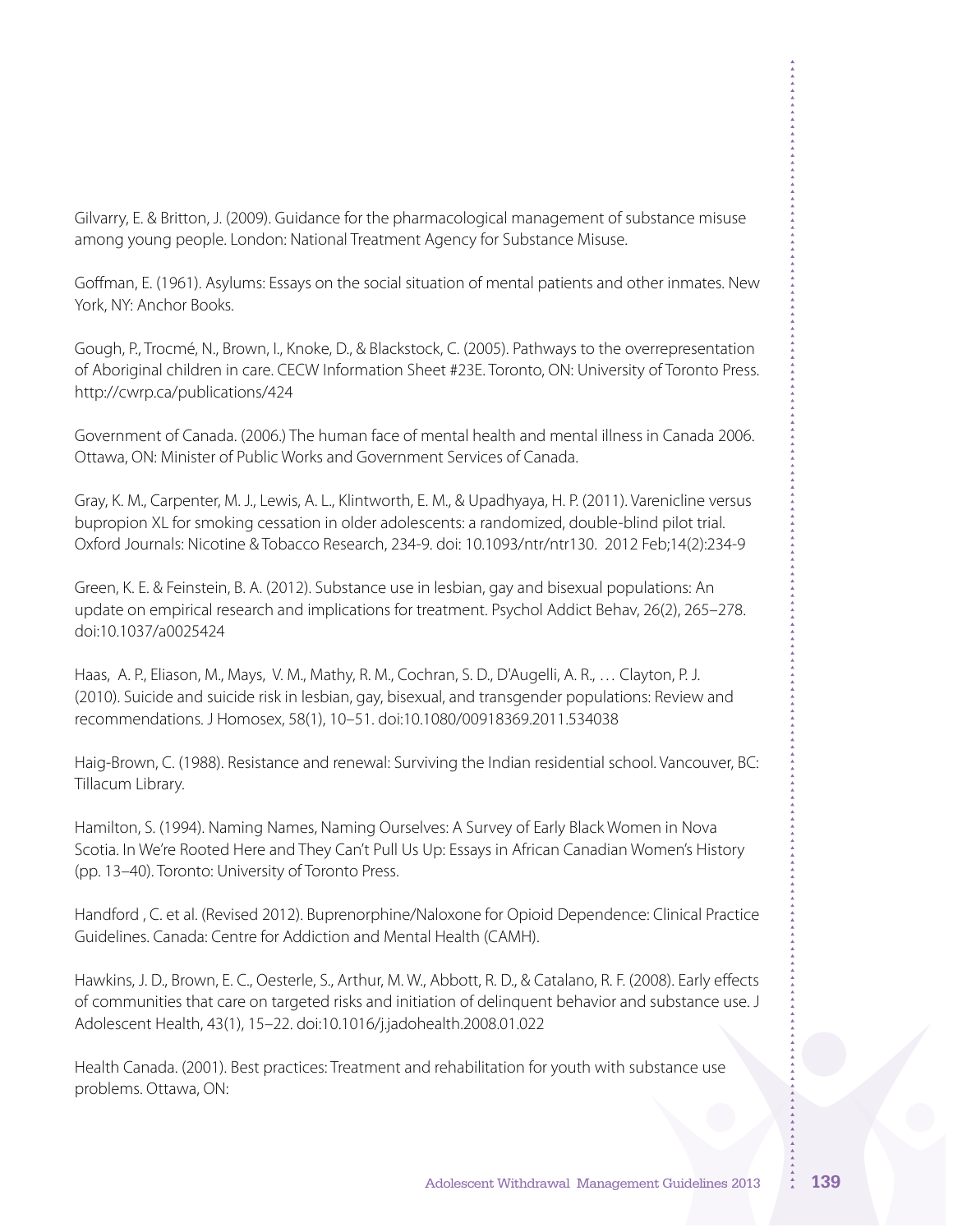Health Canada. Retrieved from http://www.hc-sc.gc.ca/hc-ps/pubs/adp-apd/youth-jeunes/indexeng.php/hc-ps/alt\_formats/hecs-sesc/pdf/pubs/adp-apd/youth-jeunes/youth-jeunes-eng.pdf#ack

Health Canada. (2007). Canadian tobacco use monitoring survey (CTUMS): summary of annual results for 2006. Ottawa, ON: Health Canada. Available from http://www23.statcan.gc.ca/imdb/p2SV.pl?Func tion=getSurvey&SurvId=4440&SurvVer=1&InstaId=16040&InstaVer=13&SDDS=4440&lang=en&db=i mdb&adm=8&dis=2

Health Canada. (2008). Best Practices—Early Intervention, Outreach and Community Linkages for Youth with Substance Use Problems. Ottawa, ON: Health Canada. Retrieved from http://www.hc-sc. gc.ca/hc-ps/pubs/adp-apd/bp-mp-intervention/index-eng.php

Heatherton, T. F., Kozlowski, L. T., Frecker, R. C., & Fagerström, K. O. (1991). The Fagerström Test for Nicotine Dependence: a revision of the Fagerström Tolerance Questionnaire. Br J Addict, 86, 1119– 1127.

Henningfield, J. E., Schuh, L. M., & Jarvik, M. E. (1995). Pathophysiology of tobacco dependence. In F. Bloom & D. Kupfer (Eds.), Psychopharmacology: the fourth generation of progress (pp. 1715–1729). New York, NY: Raven Press.

Henry-Edwards, S., Gowing, L., White, J., Ali, R., Bell, J., Brough, R., … Quigley, A. (2003). National clinical guidelines and procedures for the use of methadone in the maintenance treatment of opioid dependence. Canberra, Australia: Commonwealth of Australia, Department of Health and Ageing.

Heyman, R. B. (2002). Reducing tobacco use among youth. Pediatr Clin N Am, 49, 377–387.

Hines, A., Merdinger, J., & Wyatt, P. (2005). Former foster youth attending college: Resilience and the transition to young adulthood. Am J Orthopsychiat, 75(3), 381–394.

Howard, M. O., Walker, R. D., Walker, P. S., Cottler, L. B., & Compton, W. M. (1999). Inhalant use among urban American Indian youth. Addiction, 94(1): 83–95.

Hughes, J. R. (1996). Treating smokers with current or past alcohol dependence. Am J Health Behav, 20, 190–286. Available at http://pubs.niaaa.nih.gov/publications/arh293/203-207.htm Hughes, J. R., Novy, P., Hatsukami, D. K., Jensen, J., & Callas, P. W. (2003). Efficacy of nicotine patch in smokers with a history of alcoholism. Alcohol Clin Exp Res, 27(6), 946–954.

Hurt, R. D., Eberman, K. M., Croghan, I. T., Offord, K. P., Davis, L. J., Jr., Morse, R. M., … Bruce, B. K. (1994). Nicotine dependence treatment during inpatient treatment for other addictions: a prospective intervention trial. Alcohol Clin Exp Res, 18(4), 867–872. doi:10.1111/j.1530-0277.1994.tb00052.x Imai, S. (Ed.). (2003). The 2003 annotated Indian Act and related constitutional provisions. Scarborough, ON: Carswell.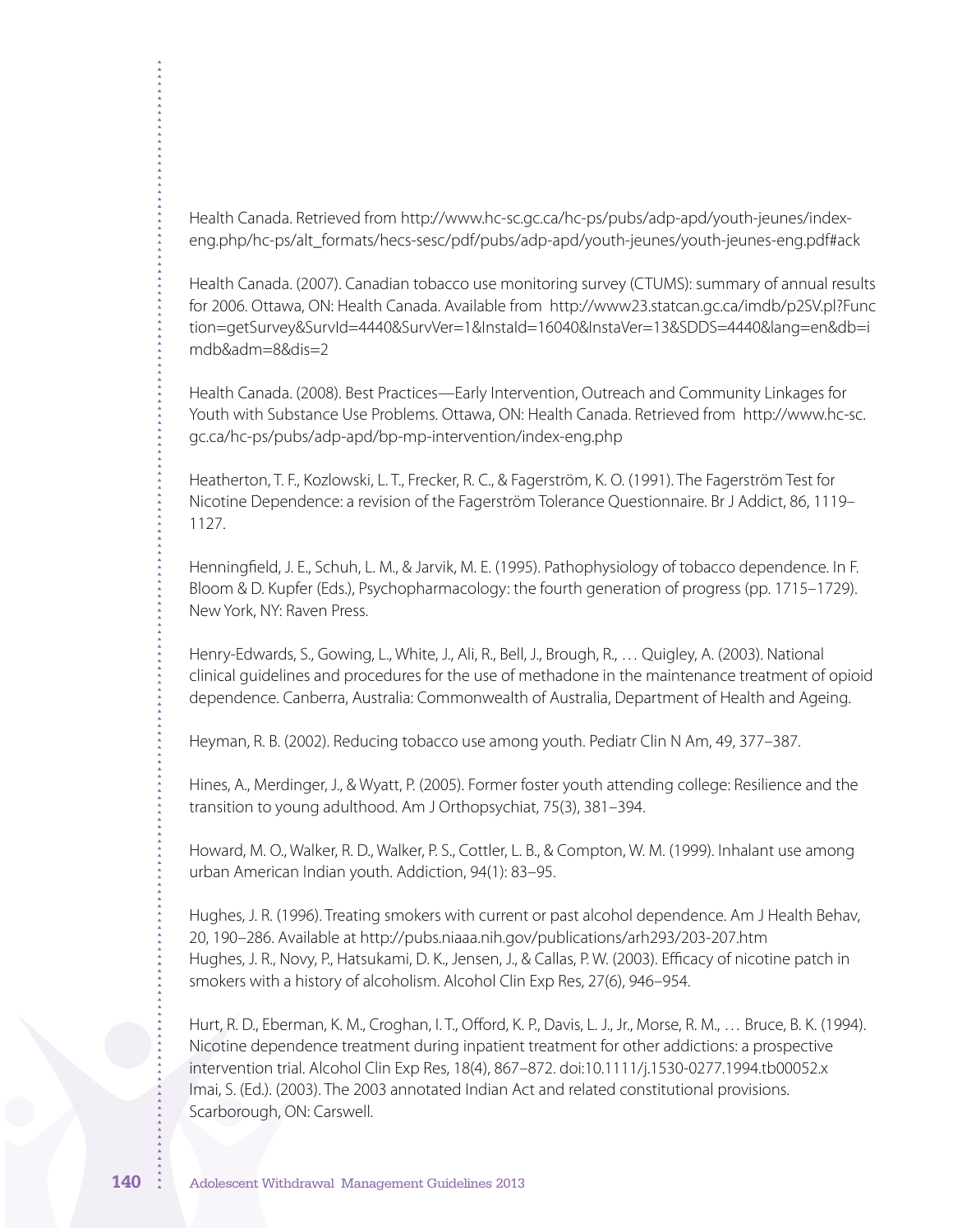IPAC-RCPSC Family Medicine Curriculum Development Working Group. (2009). Cultural Safety in Practice: A Curriculum for Family Medicine Residents and Physicians. Ottawa, ON: Author. Johnston, B. (1983). Native children and the child welfare system. Toronto, ON: Canadian Council on Social Development, in association with James Lorimer & Co.

Johnston, B. (1988). Indian school days. Norman, OK: University of Oklahoma Press.

Johnstone, M.-J., & Kanitsaki, O. (2012). Safety. In S. Loue & M. Sajatovic (Eds.), Encyclopedia of Immigrant Health (pp. 1313–1319). New York, NY: Springer Science & Business Media.

Kahan, M. & Wilson, L. (2002). Managing Alcohol, Tobacco and Other Drug Problems: A Pocket Guide for Physicians and Nurses. Toronto: CAMH.

Kahan, M., Srivastava, A., Ordean, A., & Cirone, S. (2011). Buprenorphine: New treatment of opioid addiction in primary care. Can Fam Physician, 57 (3), 281–289.

Kelly, J. (1998). Under the gaze: Learning to be Black in white society. Halifax, NS: Fernwood.

Khadka, R., Yan, M., McGaw, T., & Aube, L. (2011). Towards a new model of working with older immigrant youth: Lessons learned from a demonstration project (working paper). Metropolis British Columbia. Retrieved from http://www.mbc.metropolis.net/assets/uploads/files/wp/2011/WP11-09. pdf

Kirmayer, L. J. & Valaskakis, G. G. (2009). Healing Traditions: The Mental Health of Aboriginal Peoples in Canada. Vancouver, BC: UBC Press.

Kirmayer, L. J. (1989). Cultural variations in the response to psychiatric disorders and emotional distress. Soc Sci Med, 29(3): 327–339. Available at www.mcgill.ca/files/tcpsych/LJK-depanx.pdf

Kirmayer, L. J. (1994). Suicide among Canadian Aboriginal peoples. Transcultural Psychiatric Research Review, 31(1): 3–58. doi:10.1177/136346159403100101

Kirmayer, L. J., Lemelson, R., & Barad, M. (Eds.). (2007). Understanding trauma: Integrating biological, clinical, and cultural perspectives. New York, NY: Cambridge University Press.

Kirmayer, L. J., Malus, M., & Boothroyd, L. J. (1996). Suicide attempts among Inuit youth: A community survey of prevalence and risk factors. Acta Psychiat Scand, 94(1): 8–17.

Kisely, S., Terashima, M., & Langille, D. (2008). A population-based analysis of the health experience of African Nova Scotians. Can Med Assoc J, 179(7), 653–658. doi:10.1503/cmaj.071279

Knockwood, I., and Thomas, G. (1992). Out of the depths: The experiences of Mi'kmaw children at the Indian residential school at Shubenacadie, Nova Scotia. (2nd ed.) Lockeport, NS: Roseway Publishing.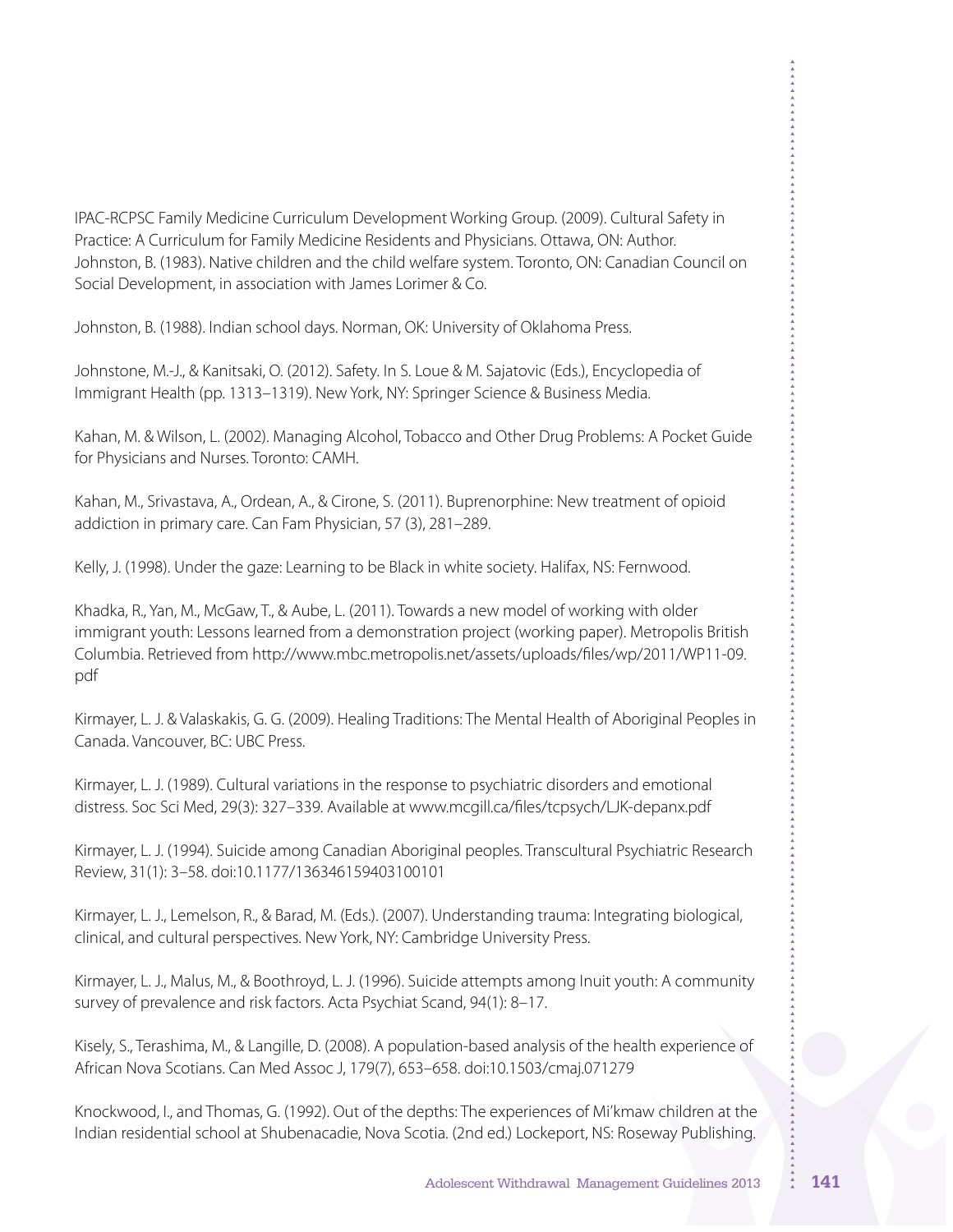Kumpfer, K. (1999). Factors and processes contributing to resilience: The resilience framework. In M. D. Glantz & J. L. Johnson (Ed.), Resilience and development: Positive life adaptations (pp. 179–224). New York, NY: Plenum Press.

Lawrence, D. (2000). Culturally diverse community capacity project: Final report. Digby, NS: Digby County Family Resource Centre.

Lee, S. (2005). Up against whiteness: Race, school, and immigrant youth. New York, NY: Teachers College Press.

Lingford-Hughes, A. R. (2012). BAP updated guidelines: evidence-based guidelines for the pharmacological management of substance abuse, harmful use, addiction and comorbidity: recommendations from BAP. J Psychopharmacol, 26(7): 899–952. doi:10.1177/0269881112444324

Lintzeris, N., Clark, N., Winstock, A., Dunlop, A., Muhleisen, P., Gowing L., … White, J. (2006). National clinical guidelines and procedures for the use of buprenorphine in the treatment of opioid dependence. Canberra, Australia: Commonwealth of Australia, Department of Health and Ageing.

Lomawaima, K. T. (1993). Domesticity in the federal Indian schools: The power of authority over mind and body. Am Ethnol 20(2): 227-40.

Lombardi, E. L., & van Servellen, G. (2000). Building culturally sensitive substance use prevention and treatment programs for transgender populations. J Subst Abuse Treat, 19(3), 291–296.

Lubman, D. I., Yucel, M., & Hall, W. D. (2007). Substance use and the adolescent brain: A toxic combination? J Psychopharmacol, 21(8), 792.

Luna, B., Thulborn, K., Munoz, D., Merriam, E., Garver, K., Minshew, N., … Sweeney, J. (2001). Maturation of widely distributed brain function subserves cognitive development, Neuroimage, 13(5): 786–793. doi:10.1006:nimg.2000.0743

MacDonald, J. A. (1995). The program of the Spallumcheen Indian Band in British Columbia as a model of Indian child welfare. In B. Blake and J. Keshen (Eds.), Social welfare policy in Canada (pp. 380–391). Toronto, ON: Copp Clarke.

MacKay, A. W. (2012). Respectful and responsible relationships: There's no app for that. The report of the Nova Scotia task force on bullying and cyberbullying. Halifax, NS: N. S. Department of Education.

Marshal, M. P., Friedman, M. S., Stall, R., King, K. M., Miles, J., Gold, M. A., … Morse, J.Q. (2008). Sexual orientation and adolescent substance use: A meta-analysis and methodological review. Addiction, 103(4), 546–556. doi:10.1111/j.1360-0443.2008.02149.x

McCreary Centre Society. (2011). Promoting Positive Mental Health Among Youth in Transition: A literature review. Retrieved from http://www.mcs.bc.ca/pdf/Promoting\_positive\_mental\_health\_ literature\_review.pdf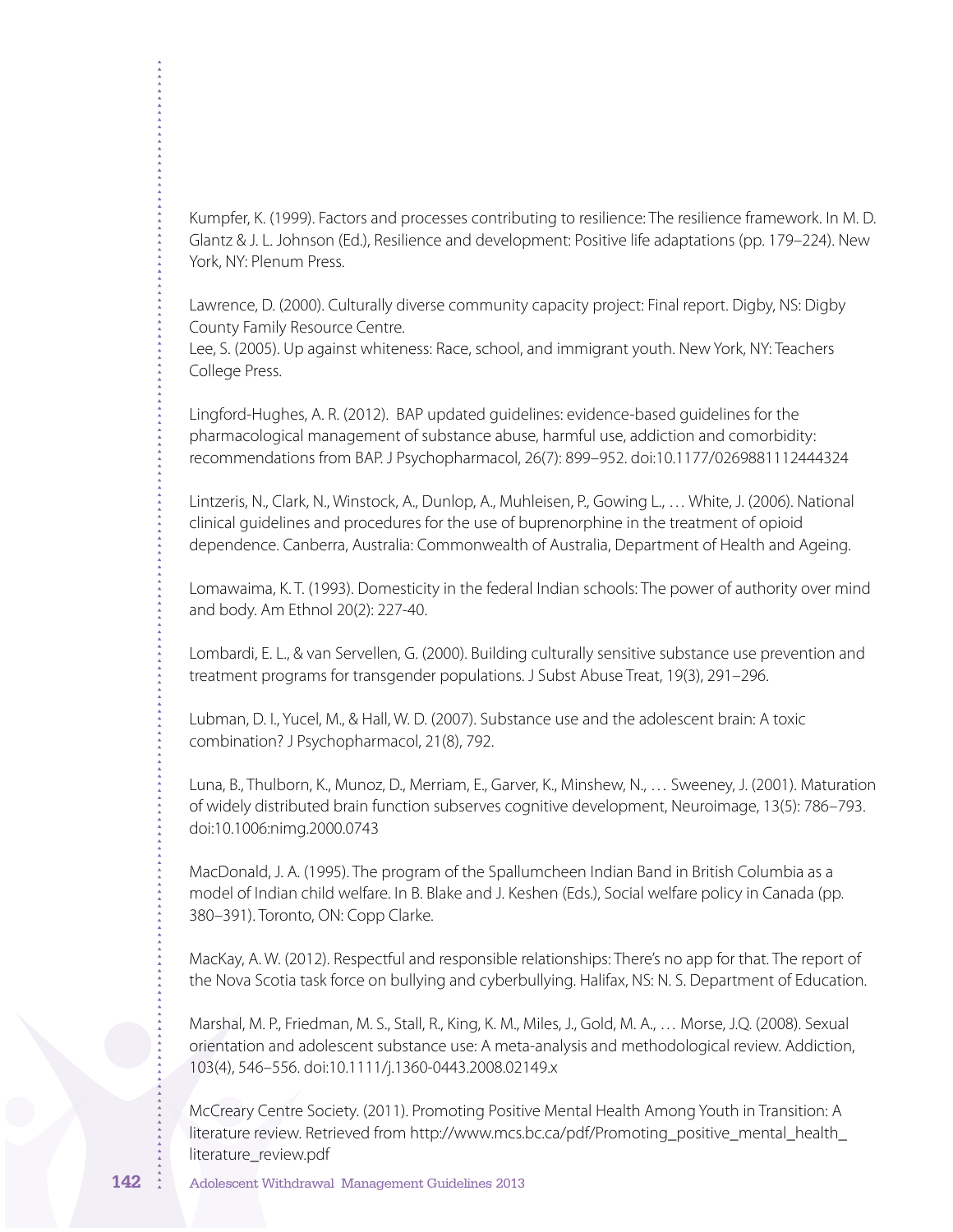McGibbon, E. & Etowa, J. (2009). Anti-Racist Health Care Practice. Toronto, ON: Canadian Scholars' Press.

McNeil, D. (2005). Finding a Home while Crossing Boundaries: Black Identities in Halifax and Liverpool. Int J Canadian Studies, 31(1), 197–235.

McNiven, J., Canmac Economics Ltd., Jozsa Management and Economics, David Sable and Associates. (2006). Summary of the Nova Scotia Demographic Research Report: A Demographic Analysis of Nova Scotia into 2026. Retrieved from https://www.library.ns.ca/files/ SummaryoftheNovaScotiaDemographicReport\_000.pdf

Mikkonen, J., & Raphael, D. (2010). Social determinants of health: The Canadian facts. Toronto, ON: York University School of Health Policy and Management.

Miller, J. R. (1990). Owen Glendower, Hotspur, and Canadian Indian policy. Ethnohistory, 37(4): 325–341.

Miller, J. R. (1996). Shingwauk's vision: A history of Native residential schools. Toronto, ON: University of Toronto Press.

Miller, J. R. (2000). Skyscrapers hide the heavens: A history of Indian-white relations in Canada. Toronto, ON: University of Toronto Press.

Milloy, J. S. (1999). A national crime: The Canadian government and the residential school system, 1879 to 1986. Winnipeg, MB: University of Manitoba Press.

Muckle, G., Boucher, O., Laflamme, D., Chevalier, S., & Rochette, L. (2007) Alcohol, drug use and gambling profile. Quebec, QC: Institut national de santé publique and Nunavik Regional Board of Health and Social Services.

Muramoto, M. L., Leischow, S. J., Sherrill, D., Matthews, E., & Strayer, L. J. (1999). Randomized, Doubleblind, Placebo-Controlled Trial of 2 Dosages of Sustained-Release Bupropion for Adolescent Smoking Cessation FREE. Author Affiliations Arch Pediatr Adolesc Med.; 161(11):1068-1074. doi:10.1001/ archpedi.161.11.1068

Murray, P., Lintzeris, N., Gijsbers, A., & Dunlop, A. (2002). Clinical treatment guidelines for alcohol and drug clinicians, Number 9: prescribing for drug withdrawal. Fitzroy, Australia: Turning Point Alcohol and Drug Centre.

N.S. Office of African Nova Scotian Affairs. (2005). Who We Are: Historical Context. Retrieved from http://ansa.novascotia.ca/about

National Center on Addiction and Substance Abuse at Columbia University. (2012). Addiction Medicine: Closing the gap between science and practice. New York, NY: CASA Columbia.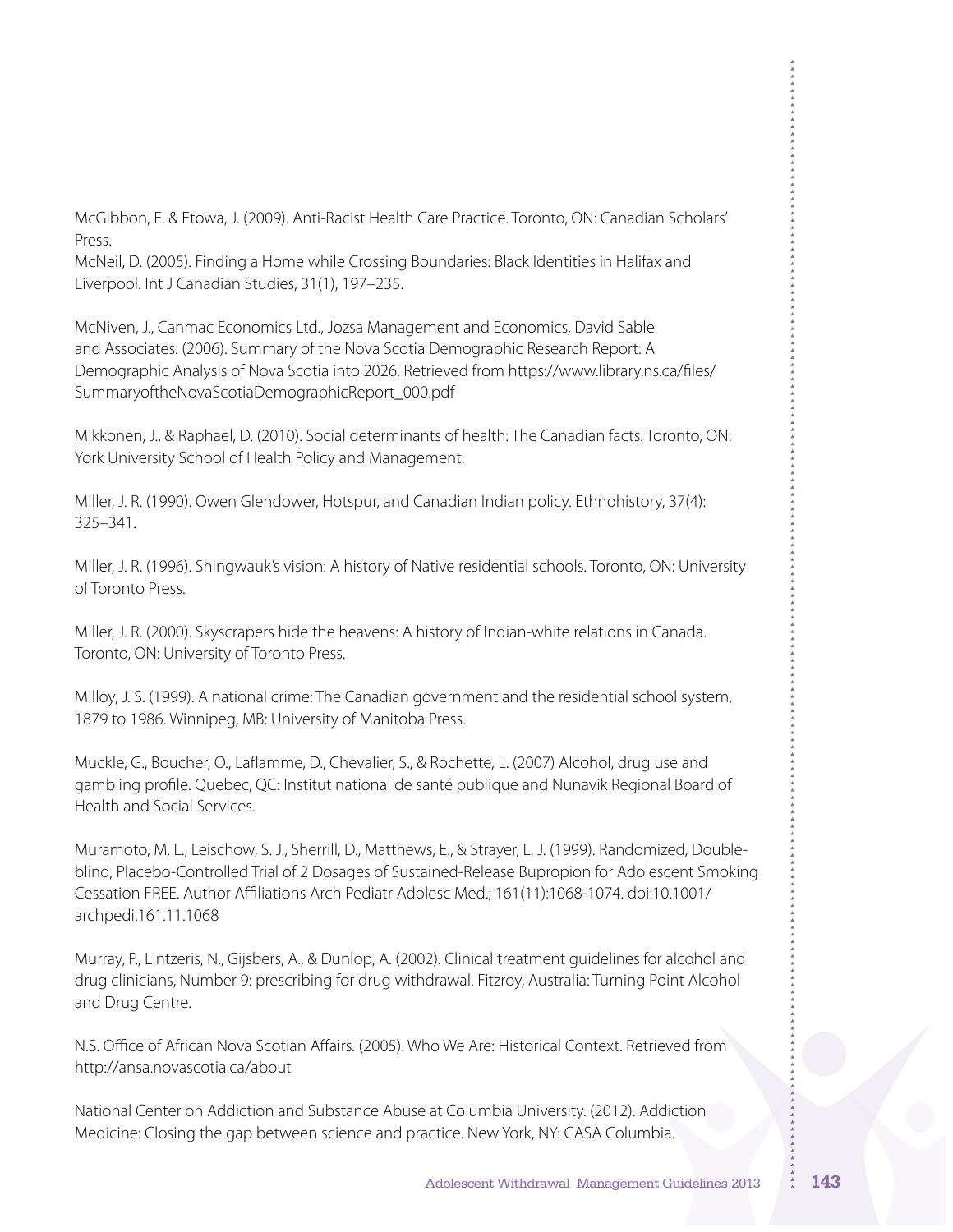National Institute for Health and Clinical Excellence (NICE). (2007). Drug misuse: opiate detoxification management of drug misusers in the community and prison settings. NICE clinical guideline 57. London: National Institute for Health and Clinical Excellence.

National Native Addictions Partnership Foundation. (2011). Values and Guiding Principles. Retrieved from http://nnapf.com/about-us/values-and-guiding-principles

Native Women's Association of Canada. (2011). Arrest the Legacy: from residential schools to prisons. Ottawa. Retrieved from www.nwac.ca/sites/default/files/imce/WEBSITES/201104/insert1\_final%20 web%20-english.pdf

Nettles, S., Mucherah, W., & Jones, D. (2000). Understanding Resilience: The Role of Social Resources. JESPAR, 5(2), 47–60. doi:10.1080/10824669.2000.9671379

Neumark, Y. D., J. Delva, J., & Anthony, J. C. (1998). The epidemiology of adolescent inhalant drug involvement. Arch Pediatr Adol Med, 152(8): 781–786.

Northwest Territories Bureau of Statistics. (1996). NWT Alcohol and Drug Survey: Report no. 1. Yellowknife, NWT: Author.

Nova Scotia Office of Aboriginal Affairs. (2011). Aboriginal People in NS. Retrieved from http://www. gov.ns.ca/abor/aboriginal-people

Nuttbrock, L. A. (2012). Culturally competent substance abuse treatment with transgender persons. Journal of Addict Dis, 31(3), 236–241.

Office of the High Commissioner on Human Rights. (1997). The Rights of Indigenous Peoples. United Nations—Fact Sheet No. 9 (Rev.1). Geneva: Author. Retrieved from http://www.ohchr.org/ Documents/Publications/FactSheet9rev.1en.pdf

Ontario Medical Association. (2008). Rethinking stop-smoking medications: treatment myths and medical realities [2008 update]. Ont Med Rev, 75(1), 22–34.

Ontario Youth Strategy Project. (2011). Best Practices in Treating Youth with Substance Use Problems: A Workbook for Organizations that Serve Youth. Retrieved from http://www.addictionsontario.ca/ pdf/1855best%20practices%20in%20treating%20youth%20with%20substance%20use%20problems. pdf

Papps, E. (2005). Cultural safety: Daring to be different. In D. Wepa (Ed.), Cultural safety in Aotearoa New Zealand (pp. 20–28). Auckland, New Zealand: Pearson New Zealand.

Patten, C. A. & Martin, J. E. (1996). Measuring tobacco withdrawal: a review of self-report questionnaires. J Subst Abuse, (8)1, 93-113. doi:10.1016/S0899-3289(96)90115-7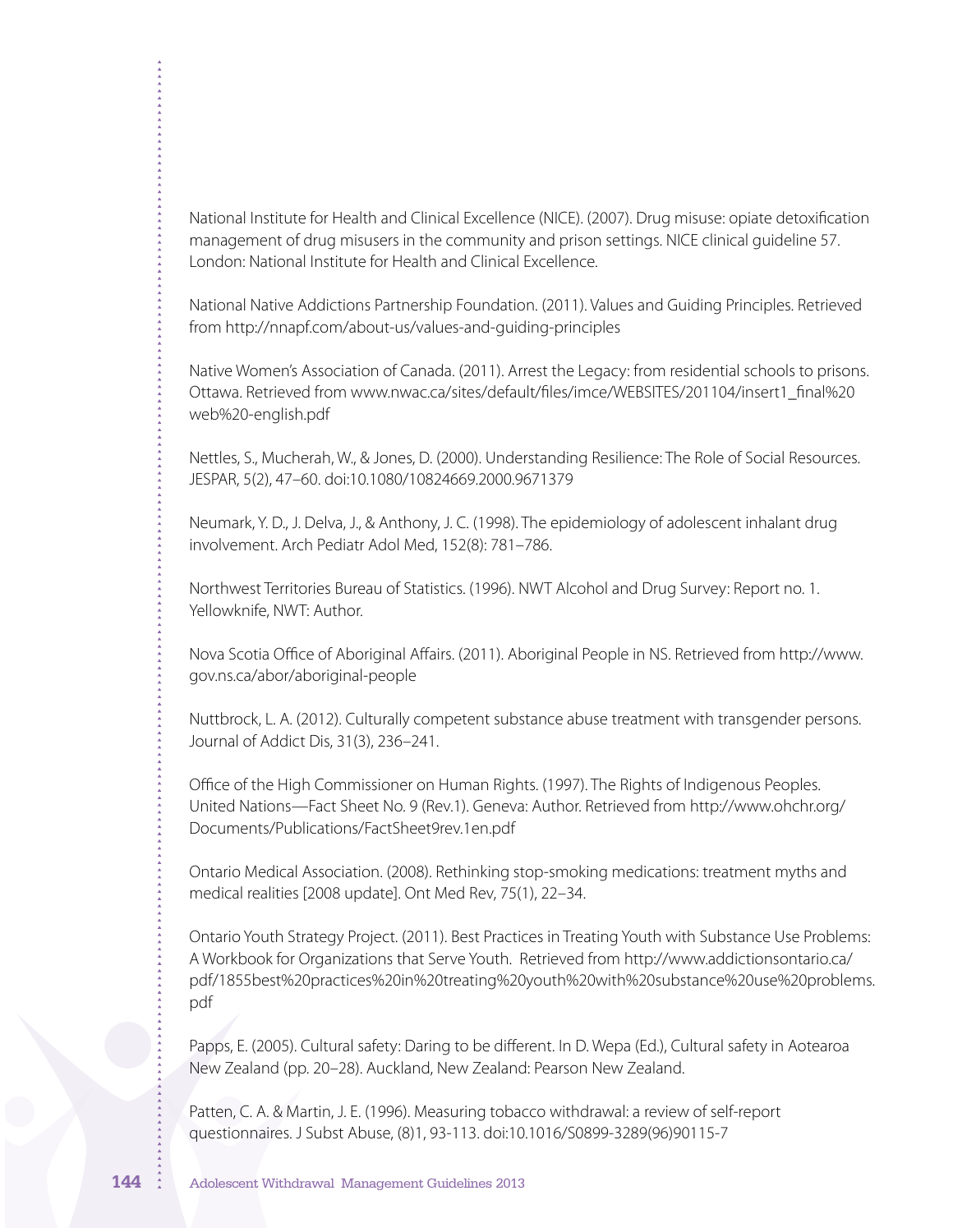Patten, C. A., Martin, J. E., Hofstetter, C. R., Brown, S. A., Kim, N., & Williams, C. (1999). Smoking cessation treatment in a smoke-free Navy Alcohol Rehabilitation program. J Subst Abuse Treat, 16(1), 61–69.

Patten, C. A., Martin, J. E., Myers, M. G., Calfas, K. J., & Williams, C. D. (1998). Effectiveness of cognitivebehavioral therapy for smokers with histories of alcohol dependence and depression. J Stud Alcohol, 59(3), 327–335.

Paul, D. N. (n.d.). Land of the Mi'kmaq [Map]. Retrieved from http://www.danielnpaul.com/Map-Mi%27kmaqTerritory.html

Petawabano, B., Gourdeau, E., Jourdain, F., Palliser-Tulugak, A., & Cossette, J. (1994). Mental health and Aboriginal people of Québec. Montreal, QC: Gaëtan Morin Éditeur.

Pockett, R. & Giles, R. (2008). Critical Reflection: Generating theory from Practice: the graduating social work student experience. Sydney: Darlington Press.

Poole, N. (2012). Trauma-informed practice in mental health and substance use fields [Webinar; PDF]. Retrieved from http://www.nts-snt.ca/2012%20Document%20Library/nts-Trauma-Informed-Practice-2012-en.pdf

Prokhorov, A. V., Koehly, L. M., Pallonen, U. E., & Hudmon, K. S. (1998). Adolescent nicotine dependence measuring by the modified Fagerström questionnaire at two time points. J Child Adolesc Subst Abuse, 7(4), 35–47.

Prokhorov, A. V., Pallonen, U. E., Fava, J. L., Ding, L., & Niaura, R. (1996). Measuring nicotine dependence among high-risk adolescent smokers. Addict Behav, 21(1), 117–127. doi:10.1016/0306- 4603(96)00048-2

Provincial Strategic Framework Development Committee, N. S. Dept. of Health Promotion and Protection. (2006). Nova Scotia Strategic Framework to Address Suicide. Halifax, NS: Author.

Raphael, D. (2010). About Canada Health and Illness. Halifax, NS: Fernwood.

Ree, E. (2000). Beyond benzodiazepines: Helping people recover from benzodiazepine dependence and withdrawal. Melbourne, Australia: Tranquilliser Recovery and New Existence.

Richardson, R. L. (2008). Recognizing Missing Branches on the Tree: A Preliminary Social Analysis of Historically-Oppressed Ethnic Minorities in Nova Scotia through Genealogy (Master's thesis). Wolfville, NS: Acadia University. Available from www.collectionscanada.gc.ca

Ries, R., Riellin, D., Miller, S., & Saitz, R. (Eds.). (2009). Principles of Addiction Medicine (4th ed.). Philadelphia, PA: Wolters Kluwer/Lippincott Williams & Wilkins.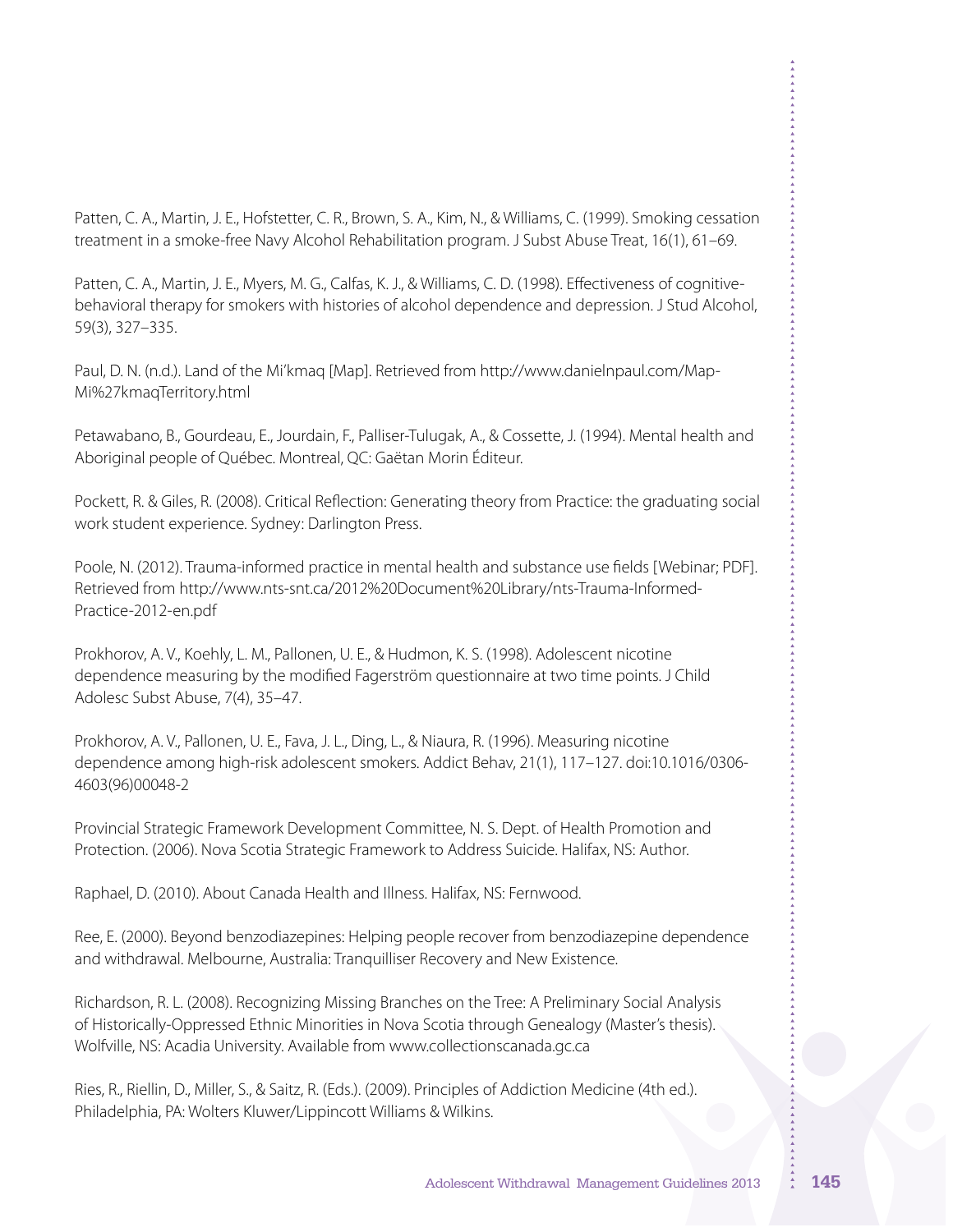Robertson, A. (1996). Bondage and freedom: Servants and slaves in colonial Nova Scotia. Collections of the Royal Nova Scotia Historical Society, 44, 57–69.

Rommel-Ruiz, W. B. (2006). Colonizing the black Atlantic: The African colonization movements in postwar Rhode Island and Nova Scotia. Slavery Abolit, 27(3), 349–365. doi:10.1080/01440390601014518

Rosario, M., Scrimshaw, E. W., & Hunter, J. (2009). Disclosure of sexual orientation and subsequent substance use and abuse among lesbian, gay and bisexual youths: Critical role of disclosure reactions. Psychol Addict Behav, 23(1), 175–184. doi: 10.1037/a0014284

Rosenkranz, S. E. & Henderson, J. (2009, June). Perceived use of substances to cope with traumatic stress: Association with treatment motivation among youth. Symposium conducted at the 70th annual convention of the Canadian Psychological Association, Montreal.

Rosenkranz, S. E., Henderson, J. L., Muller, R. T., & Goodman, I. R. (2011). Motivation and maltreatment history among youth entering substance abuse treatment. Psychol Addict Behav, 26(1), 171–177. doi:10.1037/a0023800

Rubia, K., Overmeyer, S., Taylor, E., Brammer, M., Williams, S. C., Simmons, A., … Bullmore, E. T. (2000). Functional frontalisation with age: Mapping neurodevelopmental trajectories with fMRI. Neurosci Biobehav R, 24(1),13–19.

Rustin, T. A. (1998). Incorporating nicotine dependence into addiction treatment. J Addict Dis, 17(1), 83–108. doi:10.1300/J069v17n01\_08

Santisteban, D. A., Mena, M. P., & McCabe, B. E. (2011). Preliminary results for an adaptive family treatment for drug abuse in Hispanic youth. J Fam Psychol, 25(4), 610–614. doi:10.1037/a0024016

Sehatzadeh, A. L. (2008). A retrospective on the strengths of African Nova Scotian communities: Closing ranks to survive. J Black Stud, 38(3), 407–412. doi:10.1177/0021934707306574

Sellers, R. M., Copeland-Linder, N., Martin, P. P., & Lewis, R. (2006). Racial identity matters: the relationship between racial discrimination and psychological functioning in African American adolescents. J Res Adolescence, 16(2), 187–216.

Settles, I. H., Navarrete, C. D., Pagano, S. J., Abdou, C. M., & Sidanius, J. (2010). Racial identity and depression among African American women. Cult Divers Ethn Min, 16(2), 248–255. doi:10.1037/ a0016442

Shen, H., Gong, Q. H., Aoki, C., Yuan, M., Ruderman, Y., Dattilo, M., Williams, K., & Smith, S. S. (2007). Reversal of neurosteroid effects at alpha4beta2delta GABAA receptors triggers anxiety at puberty. Nat Neurosci, 10(4), 1038–1046.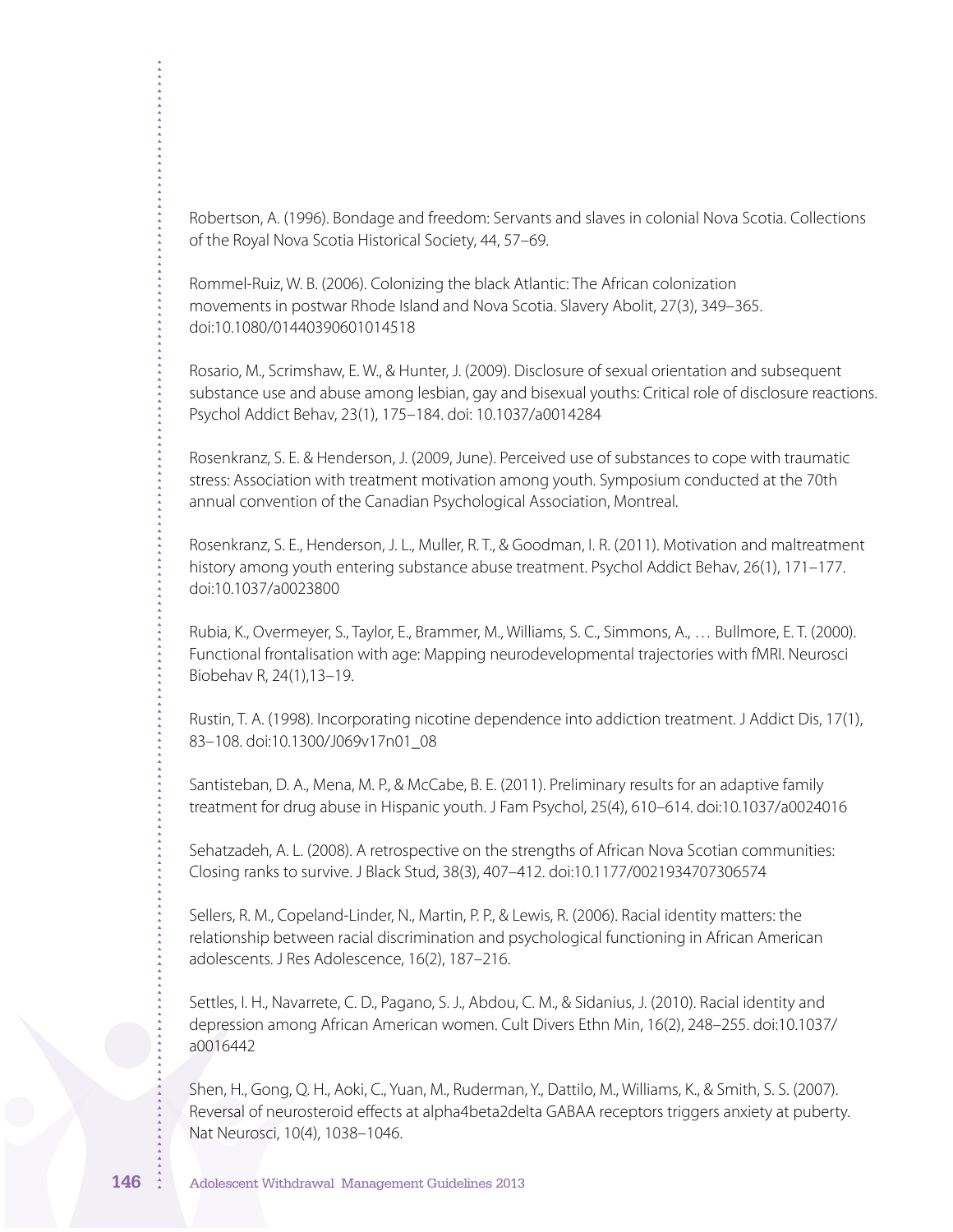Smith, G. (2003). Black Nova Scotia. American Legacy, 9(2), 24–28.

State Dual Diagnosis Planning Group. (2006). Management of acute amphetamine related problems [Clinical guidelines]. Perth, Australia: Drug and Alcohol Office, Government Department of Health.

Statistics Canada. (2008). Aboriginal peoples in Canada in 2006: Inuit, Métis and First Nations, 2006 Census. Ottawa, ON: Ministry of Industry.

Status of Women Canada. (n.d.). Gender Based Analysis Plus. Retrieved from http://www.swc-cfc. gc.ca/pol/gba-acs/index-eng.html

Stead, L. F., Perera, R., Bullen, C., Mant, D., & Lancaster, T. (2008). Nicotine replacement therapy for smoking cessation [CD000146]. Cochrane Database Syst Rev, (1). doi:10.1002/14651858.CD000146. pub3

Stitzer, M. L. & De Wit, H. (1998). Abuse liability of nicotine. In N. L. Benowitz (Ed.), Nicotine Safety and Toxicity (pp. 119–131). New York, NY: Oxford University Press.

Swift, K. (1995). Manufacturing"bad mothers": A critical perspective on child neglect. Toronto, ON: University of Toronto Press.

Taylor, C., Peter, T., Schachter, K., Paquin, S., Beldom, S., Gross, Z., & McMinn, T. L. (2008). Youth Speak Up about Homophobia and Transphobia: The First National Climate Survey on Homophobia in Canadian Schools [Phase One Report]. Toronto, ON: Egale Canada Human Rights Trust.

Tervalon, M. & Murray-Garcia, J. (1998). Cultural Humility Versus Cultural Competence: A Critical Distinction in Defining Physician Training Outcomes in Multicultural Education. J Health Care Poor U, 9(2): 117–125. doi:10.1353/hpu.2010.0233

Thobani, S. (2007). Exalted subjects: Studies in the making of race and nation in Canada. Toronto: University of Toronto Press.

U.S. Department of Health and Human Services. (1988). The health consequences of smoking: Nicotine addiction. A report of the Surgeon General. Rockville, MD: Center for Health Promotion and Education. Office on Smoking and Health. Available from http://profiles.nlm.nih.gov/NN/B/B/Z/D/ segments.html

Ungar, M. (2008). Resilience across cultures. Br J Soc Work, 38(2), 218–235. doi:10.1093/bjsw/bcl343

Ungar, M., Brown, M., Liebenberg, L., Cheung, M., & Levine, K. (2008). Distinguishing differences in pathways to resilience among Canadian youth. Canadian Journal of Community Mental Health, 27(1), 1–13.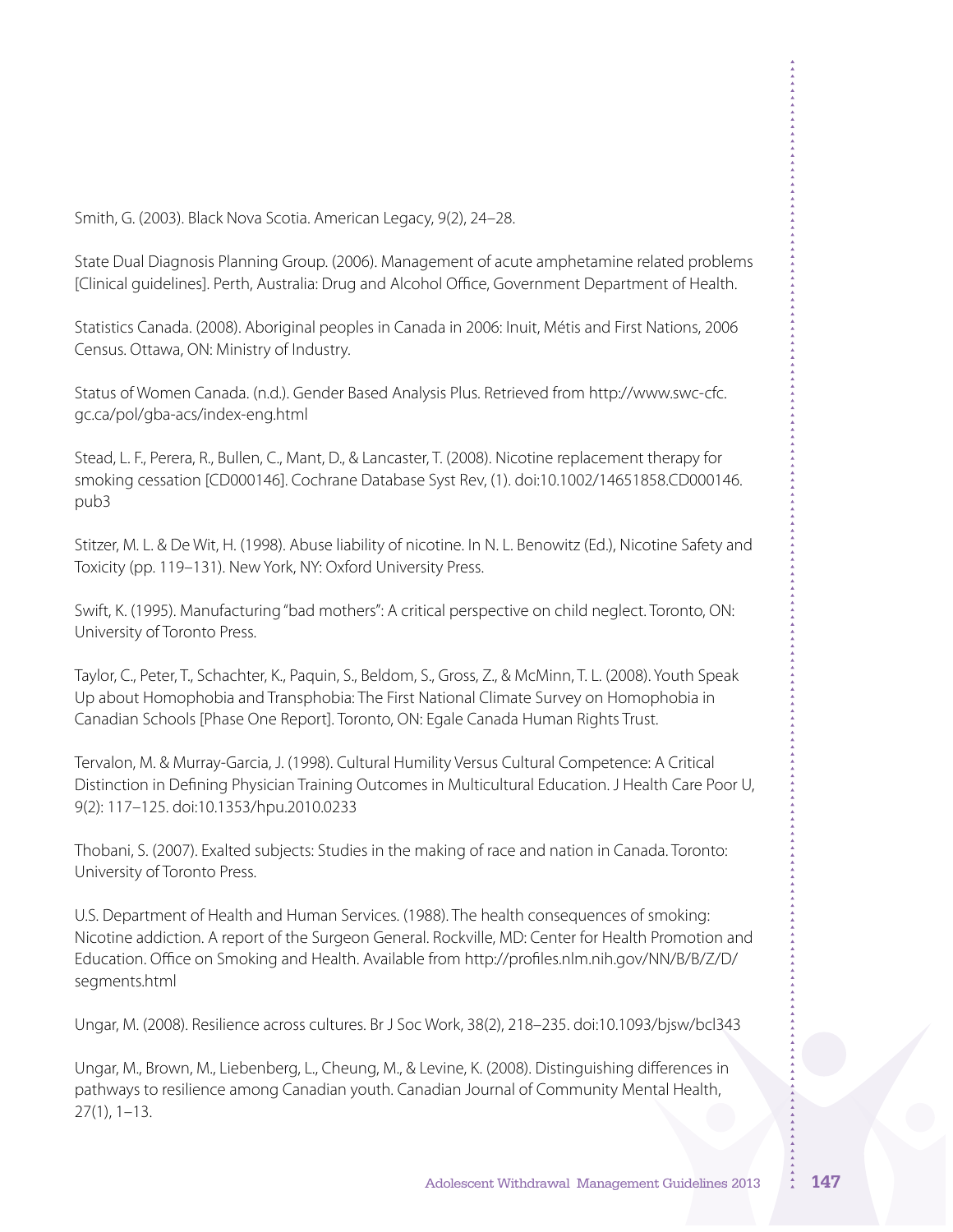Ungar, M., Liebenberg, L., & Ikeda, J. (2012). Young people with complex needs: Designing coordinated interventions to promote resilience across child welfare, juvenile corrections, mental health and education services. Br J Soc Work, online. doi:10.1093/bjsw/bcs147

Ungar, M., Liebenberg, L., Dudding, P., Armstrong, M., & van der Vijer, F. (In press). Patterns of service use, individual and contextual risk factors, and resilience among adolescents using multiple psychosocial services. Running Head: Patterns of Psychosocial Use.

Ungar, M., Liebenberg, L., Landry, N., & Ikeda, J. (2012). Caregivers, young people with complex needs, and multiple service providers: A study of triangulated relationships. Fam Process, 51(2), 193–206. doi:10.1111/j.1545-5300.2012.01395.x

United Nations Permanent Forum on Indigenous Peoples. (2007). UN Resources Kit on Indigenous Peoples. New York, NY: Author. Retrieved from http://www.un.org/esa/socdev/unpfii/documents/ resource\_kit\_indigenous\_2008.pdf

Vincer, M. P. (2008). A History of Marginalization—Africville: a Canadian Example of Forced Migration (Master's thesis). Retrieved from Digital Commons at Ryerson University. Ryerson University, Toronto.

Walsh, F. (2006). Strengthening Family Resilience. New York: Guildford Press.

Weir, E. (2001). Inhalant use and addiction in Canada. Can Med Assoc J, 164(3): 397.

White, W. L. & Kleber, H. D. (2008). Preventing harm in the name of help: A guide for addiction professionals. Counselor, 9(6), 10-17. Retrieved from http://www.williamwhitepapers.com/pr/2008Pre ventingHarmintheNameofHelp.pdf

Whitfield, H. A. (2010). Slavery in English Nova Scotia, 1750–1810. Journal of the Royal Nova Scotia Historical Society, 13, 23-VIII.

Wills, T. A., Ainette, M. G., Stoolmiller, M., Gibbons, F. X., & Shinar, O. (2008). Good self-control as a buffering agent for adolescent substance use: An investigation in early adolescence with timevarying covariates. Psychol Addict Behav, 22(4), 459. doi:10.1037/a0012965

York, G. (1990). The dispossessed: Life and death in Native Canada. Boston: Little, Brown.

York, G., & Pindera, L. (1991). People of the pines: The people and the legacy of Oka. Toronto, ON: Little, Brown.

*Note: Some references include Digital Object Identifiers (doi:XX.XXXX…), which can be used to quickly locate the article on the Internet. Go to www.dx.doi.org and enter the DOI in the "Resolve a DOI Name" search box.*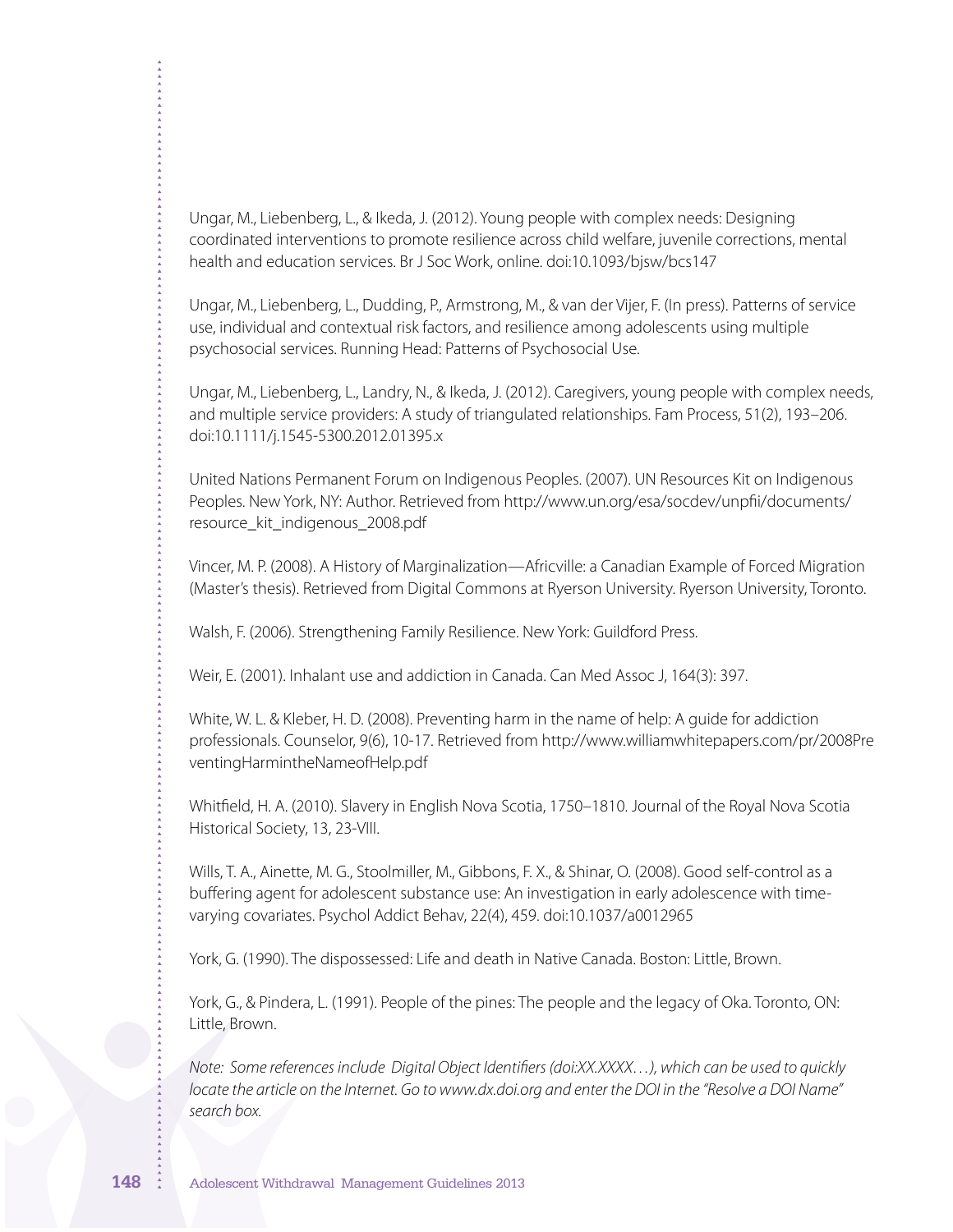# Acknowledgements

We would like to acknowledge the many people and organizations who contributed to the development of the Nova Scotia Adolescent Withdrawal Management Guidelines 2013:

#### Project Leaders

**Wanda McDonald**, *Manager*, Addiction Services Department of Health and Wellness

**Yvonne daSilva**, *Knowledge Exchange Facilitator*, South Shore Health, Annapolis Valley Health, and South West Health

#### Nova Scotia Adolescent Withdrawal Management Working Group

**Maureen Brennan**, *Manager*, IWK CHOICES Program

**Kaylin Comeau**, *Community Outreach Worker— Adolescent*, Pictou County Health Authority

**Kevin Fraser**, *Manager*, Addiction Services, Annapolis Valley Health

**Dana Pulsifer**, *Manager*, Child & Youth, Mental Health & Addictions Programs, Annapolis Valley Health

**Myrtle Young**, *Nurse Manager*, Withdrawal Management Unit, Guysborough Antigonish Strait Health Authority

#### Consultations/Reviewers

**Shaun Black**, *Manager*, Pharmacological, Research & Quality Services, Addiction Prevention and Treatment Services, Capital Health

**Dr. P. R. Butt**, MD, CCFP, FCFP, *Associate Professor*, Dept. of Family Medicine, University of Saskatchewan

**Dr. James Collins**, *Physician Consultant*, Withdrawal Management Unit, Guysborough Antigonish Strait Health Authority

**Sharon Davis - Murdoch**, *Special Advisor on Diversity and Social Inclusion*, Department of Health and Wellness

**Dr. Selene Etches**, *Psychiatrist*, IWK Health Centre

**Dr. Zachary Fraser**, Addiction Prevention and Treatment Services , Capital Health

**Wenche Gausdal**, *Manager*, Immigrant Settlement & Integration Services

**Jane Gavin-Hebert**, *Student*, MSW program, Dalhousie University

**Dr. Ramm Hering**, *North End Community Clinic Direction* 180 Opioid Replacement Treatment

**Dr. David March**, MD CCSAM, *Associate Dean*, Community Engagement, Senior Associate Dean, East Campus, Northern Ontario School of Medicine

**David Maxwell**, *First Nations Community Outreach Worker*, IWK CHOICES Program

**Daneila Meier**, Addiction Services, Department of Health & Wellness

**Brian Parris**, *Clinical Therapist*, IWK CHOICES Program

**Dawn Peters**, *Community Outreach Worker*, Pictou County Health Authority

**Patrick Russel**l, *Research Associate*, Resilience Research Centre, Dalhouse University

**Tiroyamodimo (Tyro) Setlhong,** *Diversity & Inclusion Coordinator—Primary Health*, IWK Health Centre

**Leighann Wichman**, *Executive Director*, Youth Project, Halifax

**Dr. Sharon Cirone**, *Addiction Consultant*, Child and Adolescent Mental Health team, St. Joseph's Health Centre, GP psychotherapy and addictions medicine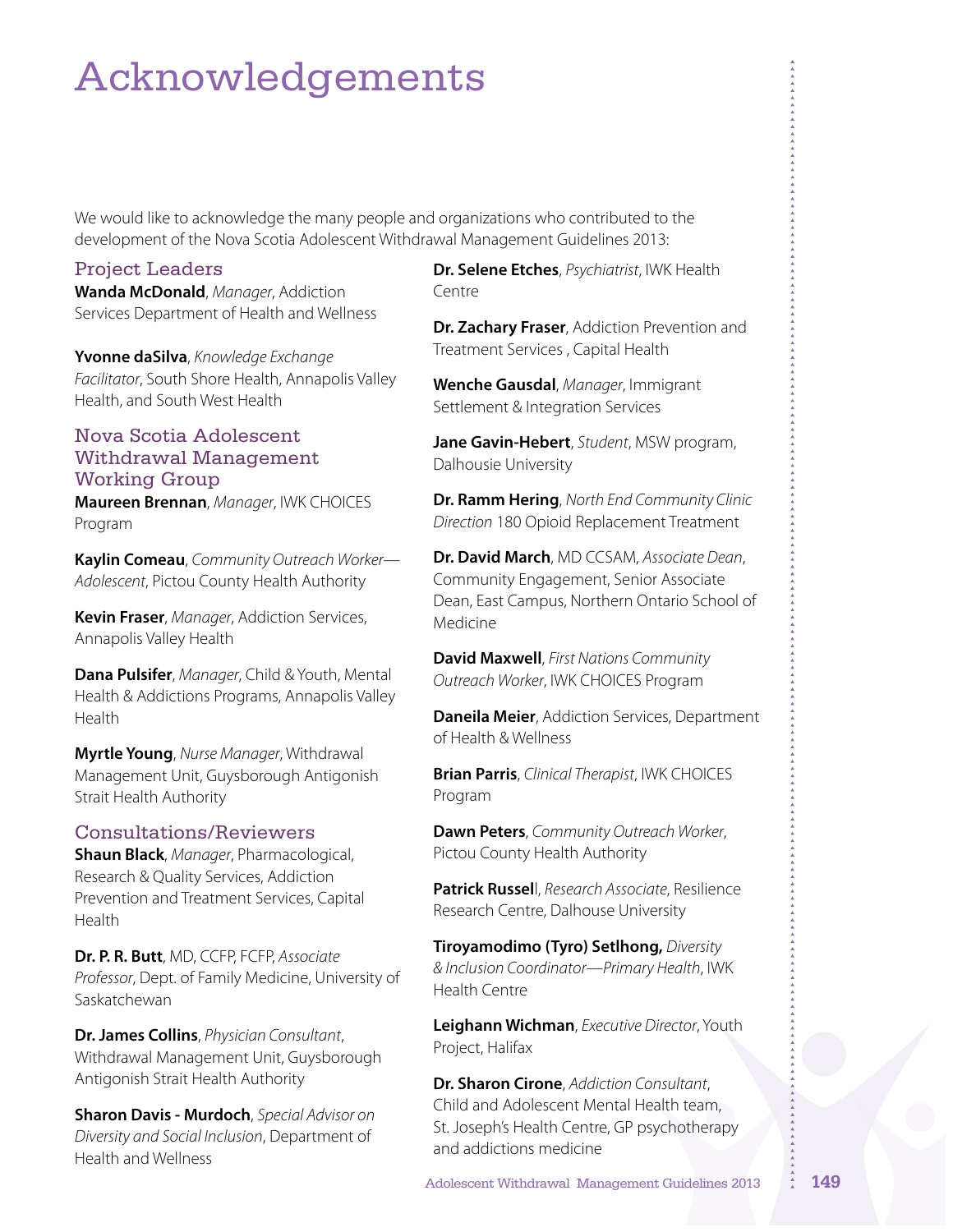## Special Acknowledgement

This document has been adapted from YSAS Clinical Practice Guidelines: Management of Alcohol and Other Drug Withdrawal, a publication of the Youth Substance Abuse Service (YSAS) Pty Ltd, Fitzroy, Victoria, Australia. We gratefully acknowledge the permission of YSAS to use the abovenamed publication in full and adapt it to our Nova Scotia context. We thank the Department of Health, Melbourne, Australia, for assistance in obtaining this permission and for providing additional helpful information. In particular, we would like to extend very special thanks to Andrew Bruun, Director—Services, YSAS, and Jim Sotiropoulos, Manager, Office of the Executive Director, Mental Health—Drugs and Regions, Department of Health, for their invaluable support and willingness to share their work with our team. While several new sections were added and modifications were made for the purpose of adapting the original document for use here in Nova Scotia, it is the YSAS document that provided us with the basis upon which to develop these Provincial guidelines.

Production of this document has been made possible through a financial contribution from Health Canada. The views expressed herein do not necessarily represent the views of Health Canada.